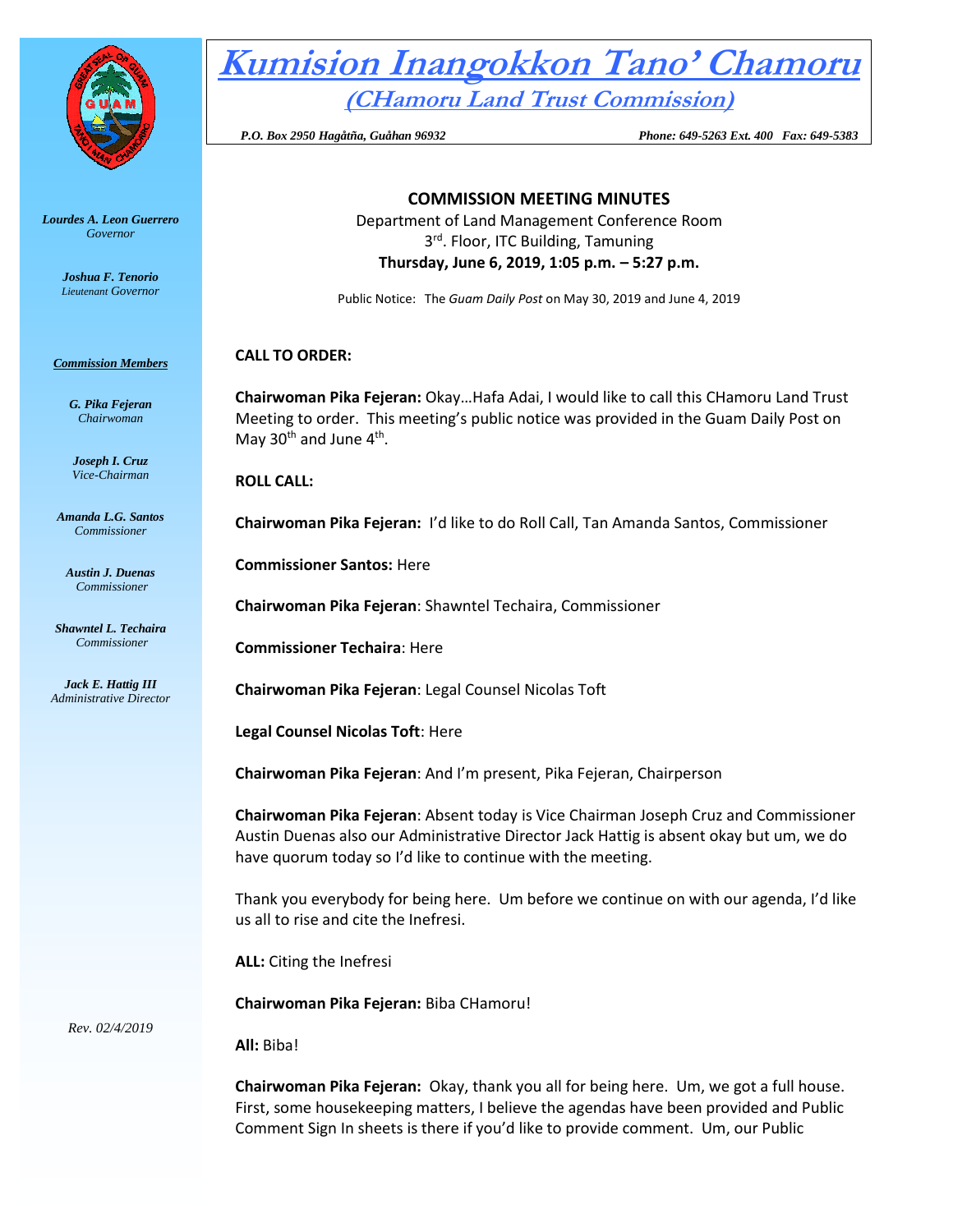Comment period would come after we've gone through the agenda, Approval of Minutes, New Business, Old Business and Financial Report; so we're estimating at 4PM. Um, is there anybody here to provide public comment that is not on the agenda? Any of their cases? You are, okay. Alright.

# **APPROVAL OF MINUTES:**

**Chairwoman Pika Fejeran:** Okay, so moving down the agenda, Approval of Minutes. The Commission was provided with um minutes from our April  $4<sup>th</sup>$  Working Session along with our April 4th Regular Meeting.

Um, I've only had the chance to review the regular meeting minutes…um…but Commissioner Techaira requested that we table this pending further review. Um… I did want to thank the staff and whoever put together the minutes. I like the format of verbatim rather than in summary form um… so how does the Commission feel? Because before it use to be verbatim, like what everyone said is typed out and then it switched to summary form where it was like a summary of whatever they said which got to be cumbersome. What are your feelings?

**Commissioner Santos:** Yeah

**Commissioner Techaira:** It should be

**Chairwoman Pika Fejeran:** Is it easier for you guys? Verbatim?

**Land Agent I Tina Jocson:** Verbatim? Yes it is.

**Chairwoman Pika Fejeran:** It is right? Yeah, I think it's easier because then you're just listening and typing versus trying summarize the discussion. Okay so, I'd like to switch back to um… verbatim. We'll table the minutes until the next meeting. I also wanted to make sure…I've been communicating with the Director preparing for this meeting um…that notes will be taken during the meeting and digitize and released as a Director's Report. So are you guys going to be having that? So…I know we had previously been talking about um…having an abstract of the meeting that we can release prior to approval of minutes and it got a little problematic with you know…the approval of it by the Commission. So um…Nick, can I just get your um…advice if we um…have the Director, in lieu of the Director today, the staff write notes…basically um…just recording the motions made and then the follow on actions that the Director or the staff have to take. If they can write those notes up, digitize it and then um…I'm hoping within 24 hours of our Commission Meeting they would be able to post it on our website and release it to interested parties.

**Legal Counsel Toft:** Yeah

**Chairwoman Pika Fejeran:** Does that work and if it's titled as a Director's Report?

## **Legal Counsel Toft:** Yes

## **Chairwoman Pika Fejeran:** Okay…alright awesome.

Um…what I'm hoping that will do is give all our beneficiaries that are not here today or everybody at the legislature, they'd have something in hand as a Director's Report kind of summarizing our Commission Meetings. Okay.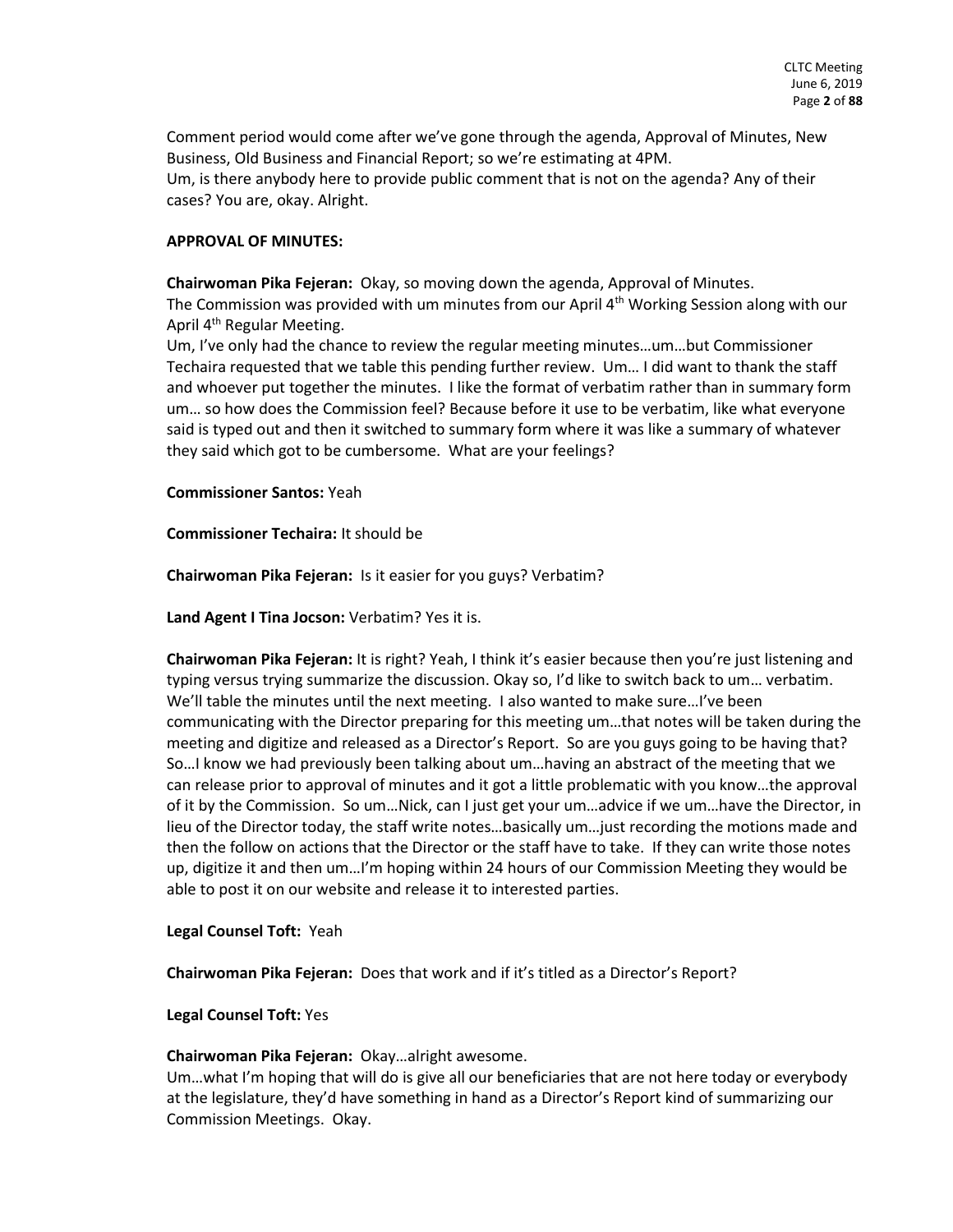## **NEW BUSINESS:**

**Chairwoman Pika Fejeran:** Okay going down um…New Business, we have Constituent Matters. For the Constituent Matters that I have is… in our packet is Joseph Terlaje Cruz. Can we have the file please? Is Mr. Cruz present today? Okay, thank you. Hi Hafa Adai, if you could state your name for the record, both of you.

**Joseph Terlaje Cruz:** I'm Joseph Terlaje Cruz

**Chairwoman Pika Fejeran:** Hafa Adai Sir.

**Land Agent Tina Jocson:** Jho, can you turn it on?

**Joseph Terlaje Cruz:** I am Joseph Terlaje Cruz

**Chairwoman Pika Fejeran:** Hafa Adai Sir.

**Land Agent II Jhoana Casem Bragg:** I am Jhoana Casem Bragg um… Land Agent II.

**Chairwoman Pika Fejeran:** Okay

**Land Agent II Jhoana Casem Bragg:** So…before you, we have Mr. Joseph Terlaje Cruz um…in front of you we have the facts location on a portion of Lot 10122, Dededo along Flores Rosa Street. Um, lot size none at the moment, we don't have a lease under Mr. Cruz and it is not surveyed at the moment and his request is for an agricultural lease issuance. Um, Mr. Cruz is a pre-occupier under 764 Swamp Road Astumbo, Dededo, under LUP No. 3823 and he is a priority one with an application date and time of April 3, 2000 at 3:14 p.m. and application no. 05326. Um, things that were submitted are his Mayor's Verification indicating his occupancy since August of 2001 and he did provide the office with a water bill for reference and he appeared before the Board requesting for a UT um…on May 16, 2019.

As of our findings, um…his Mayor's Verification indicates time of occupancy started August 2001 to present, which was submitted to our office in 2015; no inspection has been conducted since June 2015 when he came to office for a follow up. Um… and the CLTC Staff recommend for the Board to review to determine issuance of an agriculture lease status of Mr. Joseph Terlaje Cruz.

**Chairwoman Pika Fejeran:** Um, I have a question, um… there is a Land Use Permit which would I guess, the act would consider him a pre-occupier, right…because of the Land Use Permit but I see that the Land Use Permit is under a Manuel Cruz? Is that your father?

**Joseph Terlaje Cruz:** Yes Ma'am. He took the back side of where my property is at and when he died, I passed on all that property to the rest of my brothers and I took the front side to where I'm residing at right now. I estimate about hundred and fifty by three hundred (150 x 300) is where I'm residing at right now. Ahh…the rest of my brothers, my nephews are taking the back side which I turned over to them and told them, up to them how they going to divide it amongst them. Originally I took the front side Ma'am because there has been several stolen vehicles that were parked in the back side coming in from La Familia. I closed the road though, I reported one car to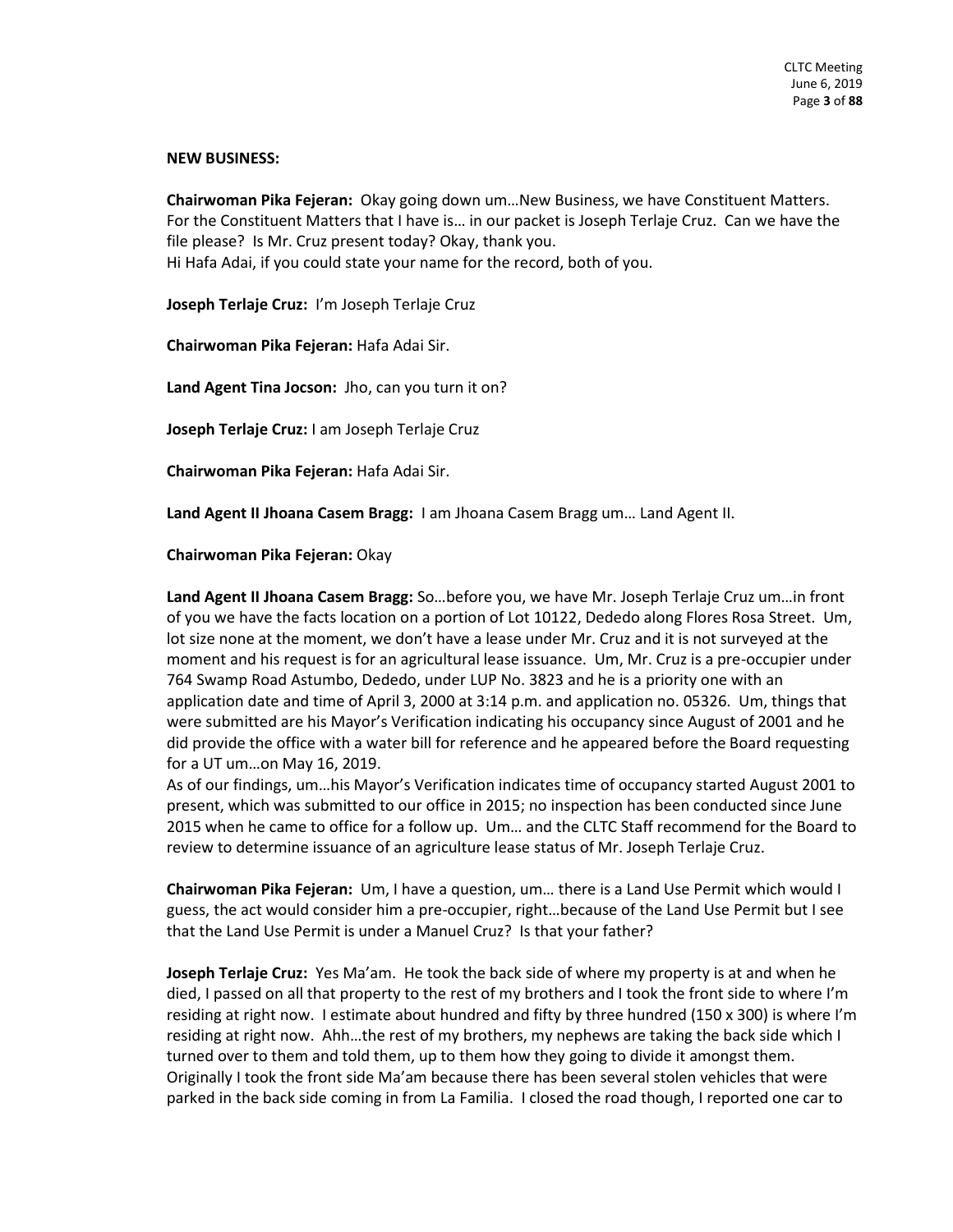GPD, they pulled out more than 15 cars which I didn't even see and they were all stolen from the Port. So I shut the road down going to the back of La Familia.

**Chairwoman Pika Fejeran:** Okay.

**Joseph Terlaje Cruz:** From my understanding Ma'am, the original property that my father took was almost four hundred feet by almost 1000 (400ft. X 1000ft.) so I left all of that for my brothers to divide it amongst themselves and my nephews and I took the front part on Swamp Road to assure that nothing goes wrong again in the back the way the previous (inaudible). If anything happens, it's a one way street, I shut the road down until I can find out what's going on.

**Chairwoman Pika Fejeran:** Okay. Um… I do see there's some documentation requesting that your rights to the property be transferred to your daughter?

**Joseph Terlaje Cruz:** Ahh…my daughter passed away a year and a half ago Ma'am and I question my son about it and he's in Florida doing good right now… (Inaudible) he's one of the top air con specialist for a big company in Florida…so… I do have nieces and nephews that I will do a Deed of Gift, in case I pass away and I will put it in a Last Will and Testament.

**Chairwoman Pika Fejeran:** Well for this property, um you would be the lease holder so you wouldn't be able to give them a Deed of Gift but…

**Joseph Terlaje Cruz:** Until I (inaudible)

**Chairwoman Pika Fejeran:** Right…so you would list them as your beneficiary

**Joseph Terlaje Cruz:** Beneficiary…okay. I still have to let them show me that they are worthy of the property because I can turn it over to (inaudible).

**Chairwoman Pika Fejeran:** Okay…so um…the

**Commissioner Santos:** Is it Arruendo?

**Chairwoman Pika Fejeran:** Well it's a…well the whole thing sounds like the whole property was your father's Land Use Permit. Um, but your…

**Joseph Terlaje Cruz:** Except for the front part where I'm residing at right now. I…ahh…spoke to one of the Land Management people and they told me to take what's left in the front and that's where my application went. I've been out there since 1976 Ma'am.

**Commissioner Santos:** Arruendo no Pika.

**Joseph Terlaje Cruz:** It was Arruendo

**Chairwoman Pika Fejeran:** Mhm…okay…um lets…I just wanted to pass this to Legal Counsel because um they do have the Land Use Permit which would fall under pre-occupier status, does that take precedence over the Mayor's Verification saying he's only been there since 2001.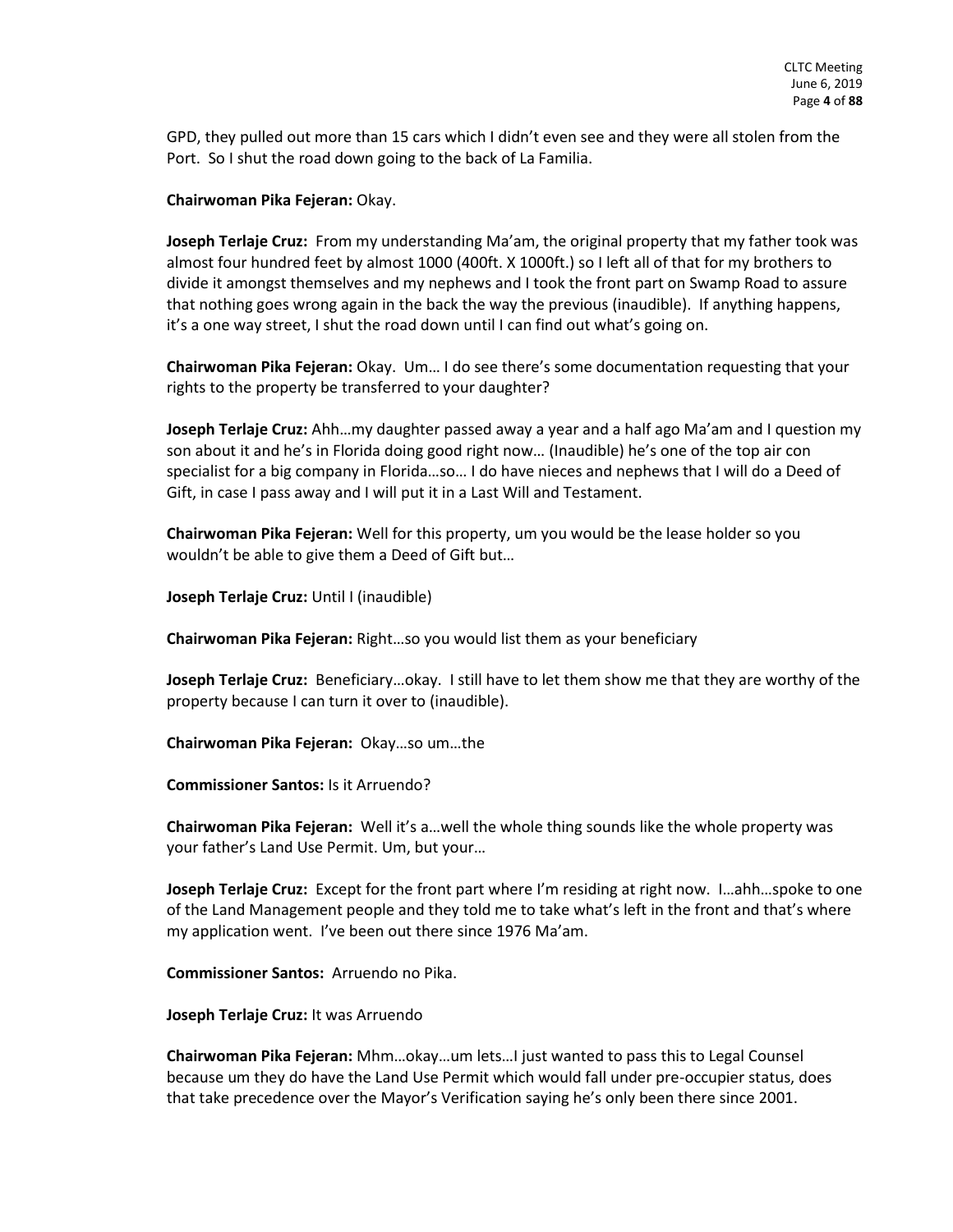**Legal Counsel Toft:** Yeah, you just need proof that he was there… I mean either one works good. It's not that one trumps the other necessarily, it's because you need proof of occupation as of 1995. So if he has the one (inaudible) that's fine.

## **Chairwoman Pika Fejeran:** Okay.

**Joseph Terlaje Cruz:** Ma'am I've been occupying my father's Arruendo since I was 16. Only reason, when I got married in '86 I took the front part and the rest I left for my family.

**Chairwoman Pika Fejeran:** Okay…and then…um let's see…so Commissioner Santos would like an inspection done. Was the Utility Authorization never um…provided?

# **Land Agent II Jhoana Casem Bragg:** No

**Chairwoman Pika Fejeran:** Okay so um does the Commission have any questions. What we're considering in issuing is um an agricultural lease based on his pre-occupant status. Um, the lease would be issued, um, I guess we would just give the portion of and then subject to survey and then once the lease is issued um…then we'll…we'll be able to give a Utility Authorization right? Survey Authorization and Utility Authorization?

**Land Agent II Jhoana Casem Bragg:** You have to complete a scheme um… because his area hasn't been schemed out. So we would have to work with Survey Division to create a scheme and then from there we would present it to Survey Division and also with Planning and from there signatures and we can give it to Mr. Cruz so that he can go ahead and proceed with his survey.

## **Chairwoman Pika Fejeran:** Okay. Um…and the lease?

**Land Agent II Jhoana Casem Bragg:** The lease can be issued and then it will just indicate subject to survey um, so after the lease is done then we can go ahead and um…see if we could do the utility, however, it's dependent on the utility companies, again whether they would accept that without a survey done.

**Chairwoman Pika Fejeran:** Okay. Well um…question

**Commissioner Techaira:** How is it portion of subject to survey?

**Land Agent II Jhoana Casem Bragg:** The area hasn't been schemed so…

**Commissioner Techaira:** Yeah so then…

**Chairwoman Pika Fejeran:** So then if we do a lease, we would um…scheme it out first, right?

**Land Agent II Jhoana Casem Bragg:** We would scheme it out first yeah…

**Commissioner Techaira:** Why would it say portion of lot if he's going to have to survey? A portion of what? Like any…

**Chairwoman Pika Fejeran:** Well they would scheme it out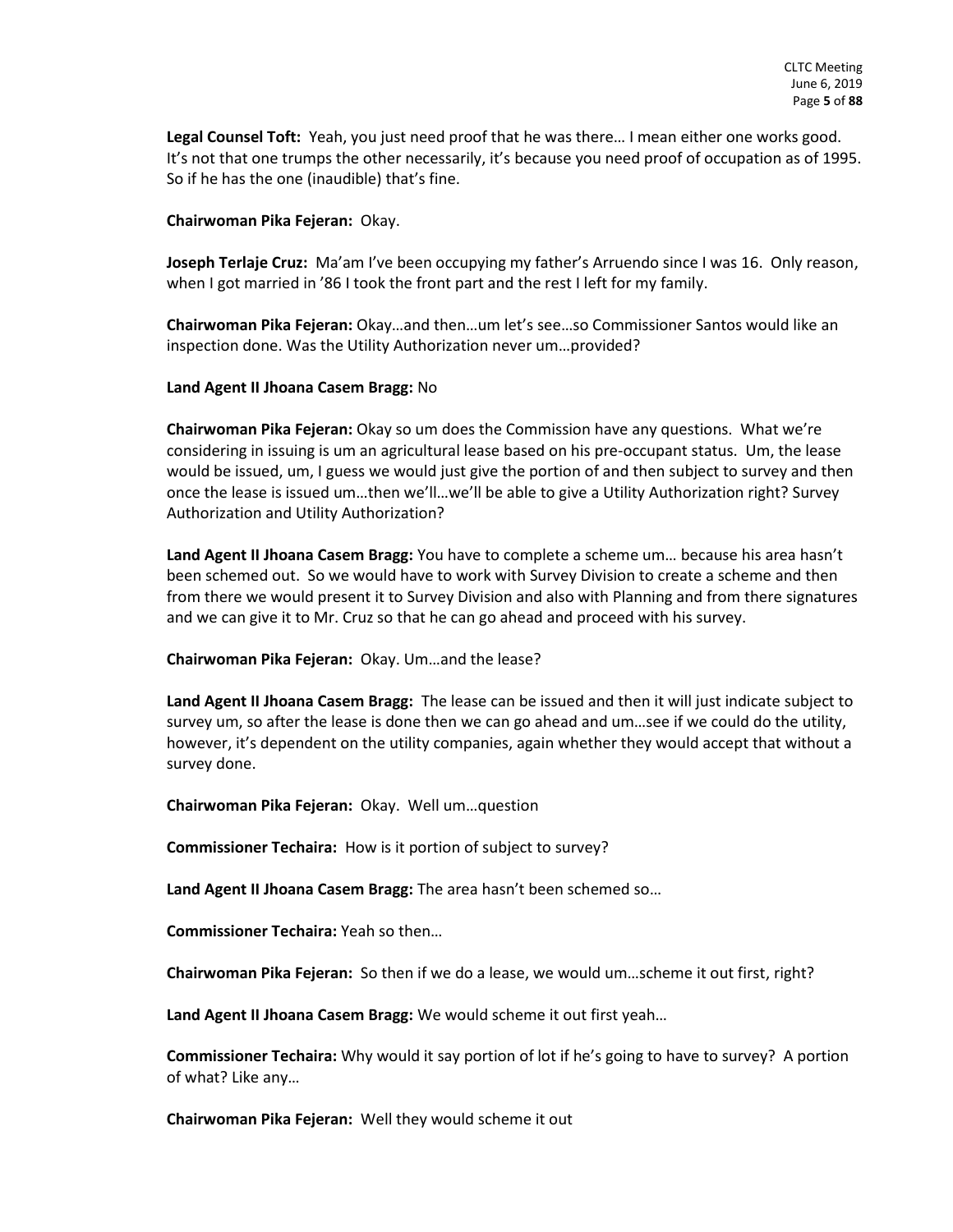**Land Agent II Jhoana Casem Bragg:** The subject lot, the subject lot is basic lot…yeah.

**Chairwoman Pika Fejeran:** So they would scheme it out so that it has um…um… a more exact lot description right but it hasn't been verified by survey. So then they would issue the lease based on the scheme description and then subject to survey.

**Land Agent II Jhoana Casem Bragg:** Yes

**Chairwoman Pika Fejeran:** Okay

**Land Agent II Jhoana Casem Bragg:** We're still working with the Utility Companies to see whether or not temporary UT can be issued but again that is based on their requirement for a lease and a survey and that came from the Utility Companies.

**Chairwoman Pika Fejeran:** That it has to have a survey?

**Land Agent II Jhoana Casem Bragg:** Um…yes.

**Chairwoman Pika Fejeran:** So a schemed lot description….well let's see….let's just use the schemed lot description on the lease so that we can issue a Utility Authorization…right. **Commissioner Santos:** How big is the land?

**Chairwoman Pika Fejeran:** Um…it would be…less than half acre? Is that what we're looking at?

**Commissioner Santos:** The way they describe it not a…acre

**Joseph Terlaje Cruz:** (inaudible) I planted so many trees and stuff, I cleared the property, so I can't even hold the hundred and fifteen by three hundred (115 X 300) it'll save me from all the stuff I planted, I planted so many fruit trees and stuff and if I'm going to get anything smaller I will lose everything that's there. There's (inaudible) on that property where I can plant, I had agriculture come out and tell me it's hard because it's all gravel. When I plant something I got to dig a hole put dirt in it and plant.

**Chairwoman Pika Fejeran:** And you've done that?

**Joseph Terlaje Cruz:** Yes Ma'am.

**Chairwoman Pika Fejeran:** Okay

**Joseph Terlaje Cruz:** I have more than 20 calamansi trees in front but Ponsonga and Chata'an took down after ten years. I took a major lost on that. (Inaudible) after everything I've planted, typhoon took it out and uprooted it and surface (inaudible) there goes all the gravel underneath. I am trying so much to get truckloads of dirt but it's costing me too much.

**Chairwoman Pika Fejeran:** So what is the… how big is the property that he's requesting that has the planting?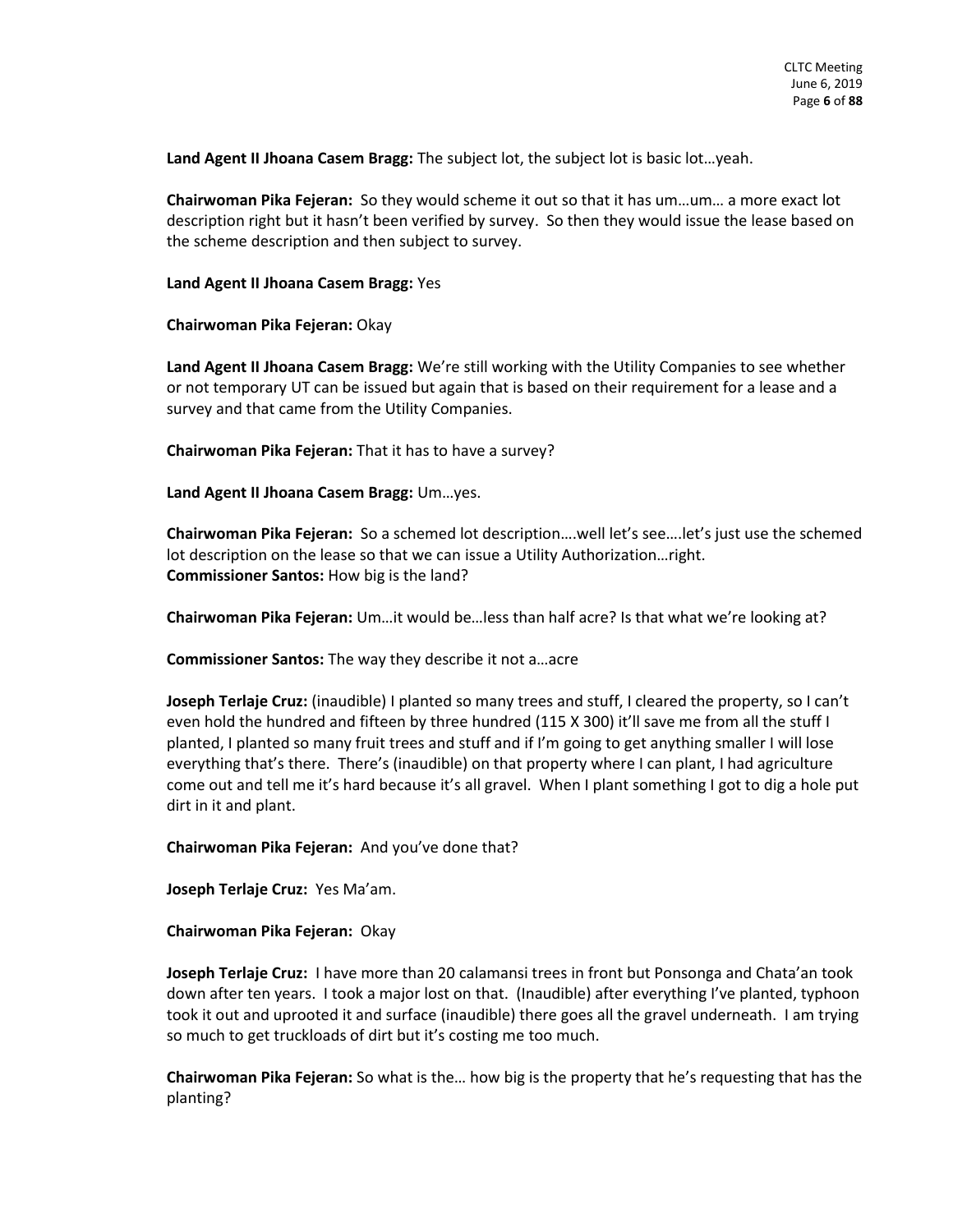**Joseph Terlaje Cruz:** I… I measure between Dela Cruz and the road going in a hundred and fifteen feet by three hundred (115ft. X 300ft.)

**Chairwoman Pika Fejeran:** And what is that in terms of acreage?

**Joseph Terlaje Cruz:** It's not wide but it's long

**Land Administrator Margarita Borja:** Based on the dimensions that he's asking for, it's about an acre.

**Chairwoman Pika Fejeran:** Well… I think… we have to scheme it out and then…

**Land Administrator Margarita Borja:** Well what we could do is go out there and do an inspection and identify the perimeters of what he's utilizing and bring it back to the Board and see it might be half, it might be an acre…we don't know.

**Chairwoman Pika Fejeran:** Okay. Um, if he's a pre-occupier um are we still bound by the half acre from the law or this is basically just validating a pre-occupier status on their property?

**Legal Counsel Toft:** We'd be validating (inaudible)

**Chairwoman Pika Fejeran:** Okay so then we would be able to ensure that he gets the entire property that he's been farming because of the pre-occupier status? Okay. Okay so let's um… just so we're clear, um… we would be… we're considering issuing a lease based on Mr. Cruz's preoccupier status at um… 764 Swamp Road in Astumbo Dededo they exact property which is a portion of lot 10122 is to be determined based on um…a site inspection…ah…site inspection and then based on the site inspection GPS information um… the next step would be to scheme it out to get a proper lot description and then issue the lease based on that lot description and then survey and utility authorization.

**Land Agent II Jhoana Casem Bragg:** Yes.

**Chairwoman Pika Fejeran:** Okay.

**Commissioner Santos:** Inaudible…so he'll still going to continue farming?

**Chairwoman Pika Fejeran:** Yes. Yeah.

**Land Agent II Jhoana Casem Bragg:** I'm sorry, he's on a portion of 10120.

**Chairwoman Pika Fejeran:** Oh 10120 not 10122?

**Land Agent II Jhoana Casem Bragg:** Yes. Error.

**Chairwoman Pika Fejeran:** 10120. Okay well um, I believe our review shows that he's um…wait… Sorry, the staff report says part of Null and Void listing? Yeah…but um…it's because… I guess they did switch but his daughter passed away so he still holds application…okay… so he's not a part of the Null and Void listing. Okay.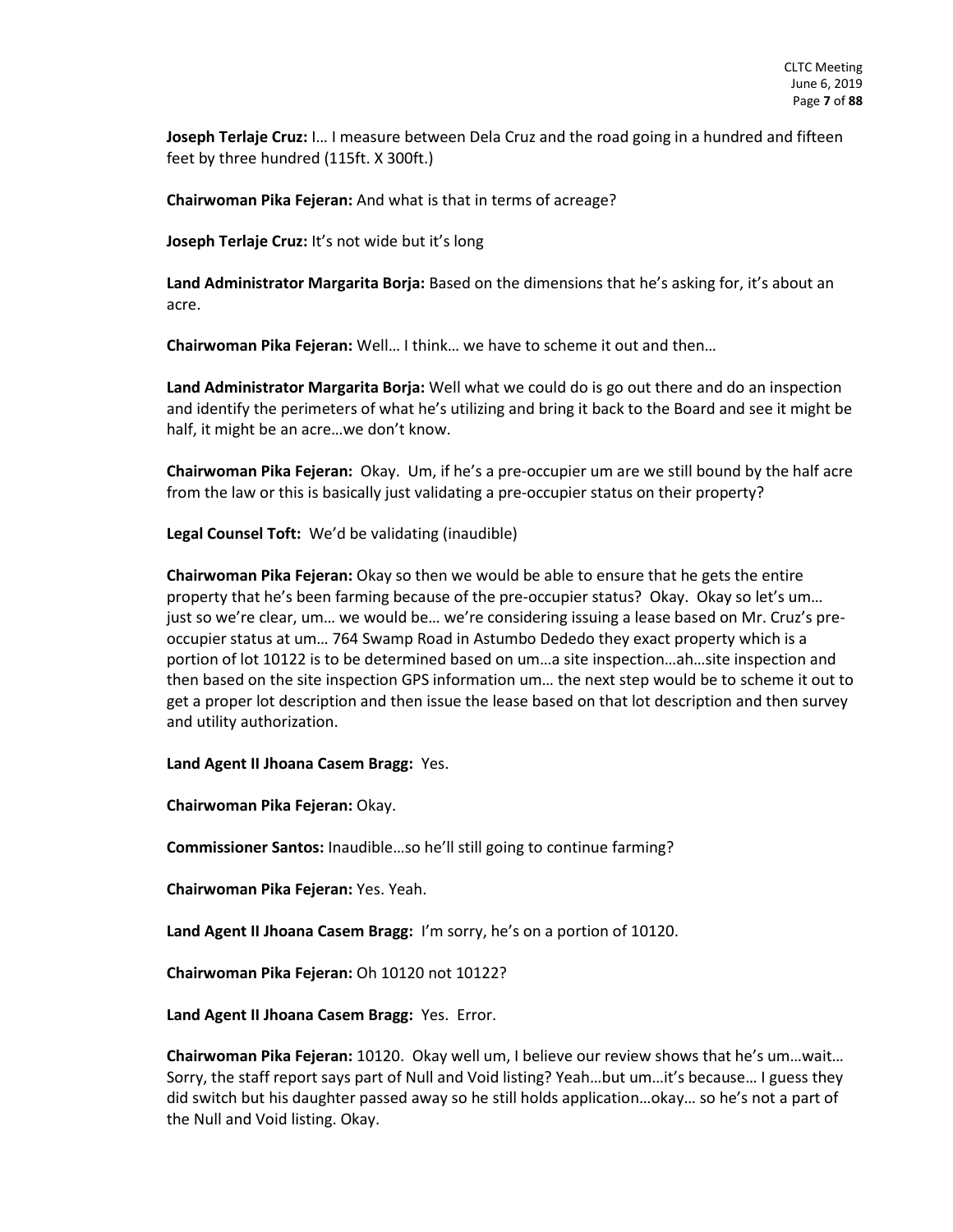**Commissioner Techaira:** So (inaudible) to vote on this?

**Chairwoman Pika Fejeran:** Yes we need a motion.

**Commissioner Techaira:** For um… (Inaudible) Utility Authorization?

**Chairwoman Pika Fejeran:** Um to issue a lease based on the site inspection and scheme and based on his preoccupancy status.

**Commissioner Techaira:** Motion to issue lease for Mr. Jose Terlaje Cruz based on site inspection and pre-occupier status for portion of lot L10120 Dededo.

**Commissioner Santos:** I second it

**Chairwoman Pika Fejeran:** Motion made and seconded um further discussions? None. Okay um… sorry I just wanted to clarify the applicant's name is Joseph Terlaje Cruz not Jose.

**Commissioner Techaira:** Did I say Jose?

**Chairwoman Pika Fejeran:** You said Jose. Okay um… we accept that motion with that correction.

**Commissioner Techaira:** So I'll revise my motion um… motion to issue lease for Joseph Terlaje Cruz based on site inspection and pre-occupier status for a portion of Lot L10120 Dededo.

**Commissioner Santos:** I second it.

**Land Agent I Tina Jocson:** What about the scheme?

**Chairwoman Pika Fejeran:** Yeah, the site inspection would inform the scheme right? Okay all those in favor?

**Commissioners:** Aye

**Chairwoman Pika Fejeran:** Okay ayes have it. Okay Mr. Cruz.

**Joseph Terlaje Cruz:** Thank you very much

**Chairwoman Pika Fejeran:** Thank you sir.

So the staff will be out to your property and we'll get you that Utility Authorization and the lease. Thank you for your patience.

**Joseph Terlaje Cruz:** Thank you.

**Chairwoman Pika Fejeran:** Next under New Business, Constituent Matters is a Tomasa Taimanglo Treltas.

Do we have a Ms. Treltas here with us today? No okay um… who's presenting?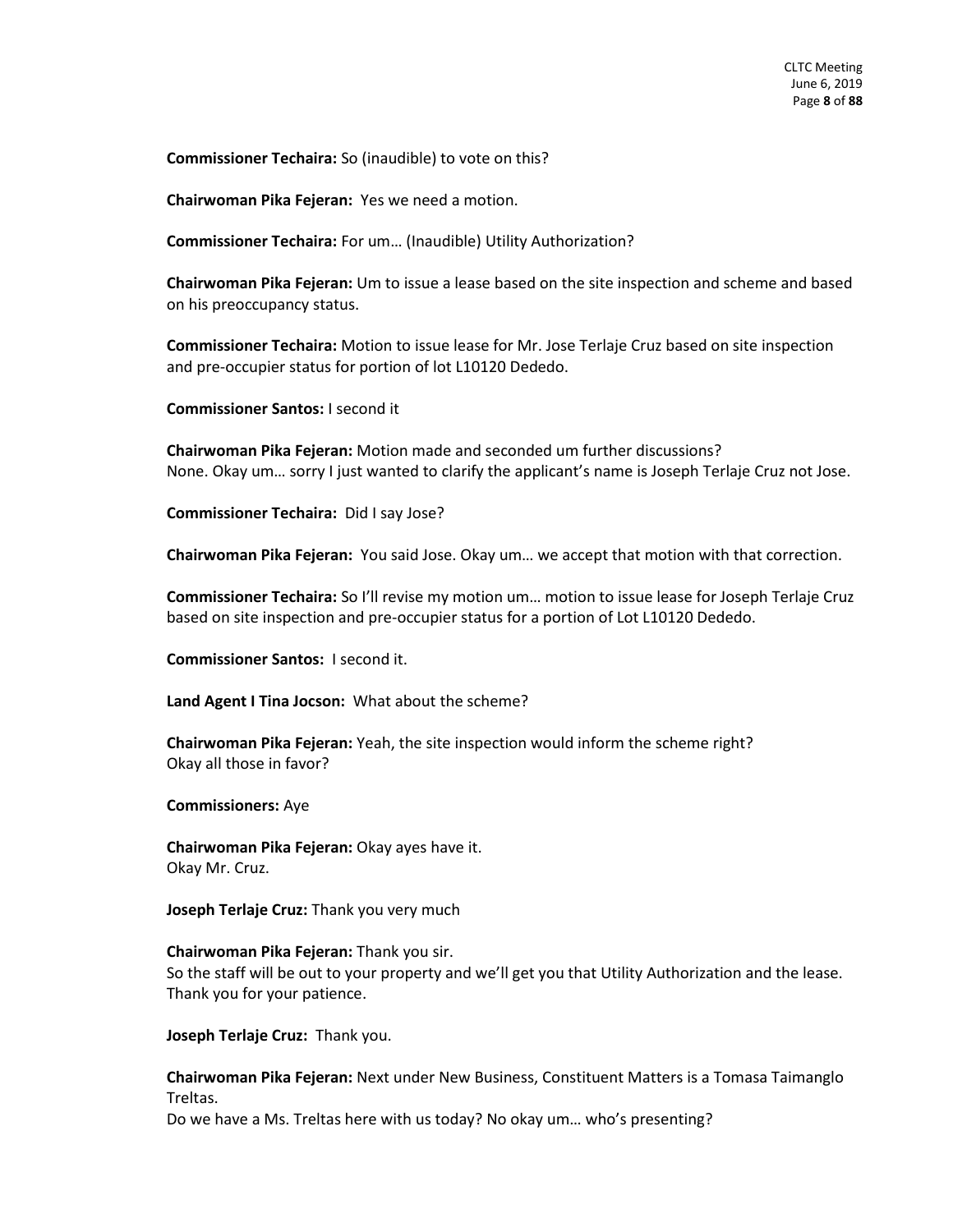Hi John. Yeah so we could here you on the microphone. Please state your name for the record.

**Land Agent I John Gumataotao:** Buenas yan Hafa adai, my name is John Gumataotao I'm a Land Agent with CHamoru Land Trust.

**Chairwoman Pika Fejeran:** Thank you.

**Land Agent I John Gumataotao:** Actually with um… Ms. Treltas…she's currently occupying a government land but if you take a look at the screen over there ah… so where the curser is at is the area that they're currently occupying that's ah... I'm not a hundred percent sure but I believe its unregistered government land.

**Chairwoman Pika Fejeran:** Ahh.

**Land Agent I John Gumataotao:** So…ah… it's the Commission's directive I guess if they want to continue to occupy that portion of unregistered land and you know…in hopes the Government will register it in the future. Or we try and accommodate a relocation but…

**Chairwoman Pika Fejeran:** It looks like they have a home there.

**Land Agent I John Gumataotao:** They have a make shift ah…it's like an old container. So they're actually trying to use their father's Land Use Permit.

**Chairwoman Pika Fejeran:** Okay…so… the original applicant is Ms. Tomasa. Um, she's using her father's Land Use Permit as validation for preoccupancy status?

**Land Agent I John Gumataotao:** Correct.

**Commissioner Santos:** Is the father alive?

**Chairwoman Pika Fejeran:** Is the father alive….he is? Oh, he's deceased. Yeah, he's deceased… just trying to find the…

**Land Agent I John Gumataotao:** So Ms. Treltas is actually requesting for a Utility Authorization in lieu of an actual lease. Not sure if ah…the Utility Agencies are going to allow for accommodating temporary type of authorization.

**Chairwoman Pika Fejeran:** Okay.

**Land Agent I John Gumataotao:** And if it is… the Commission considers issuing a temporary authorization of utilities then ahh… can we have the Administrative Director be able to sign off on these?

**Commissioner Techaira:** Is there power and water there right now?

**Land Agent I John Gumataotao:** No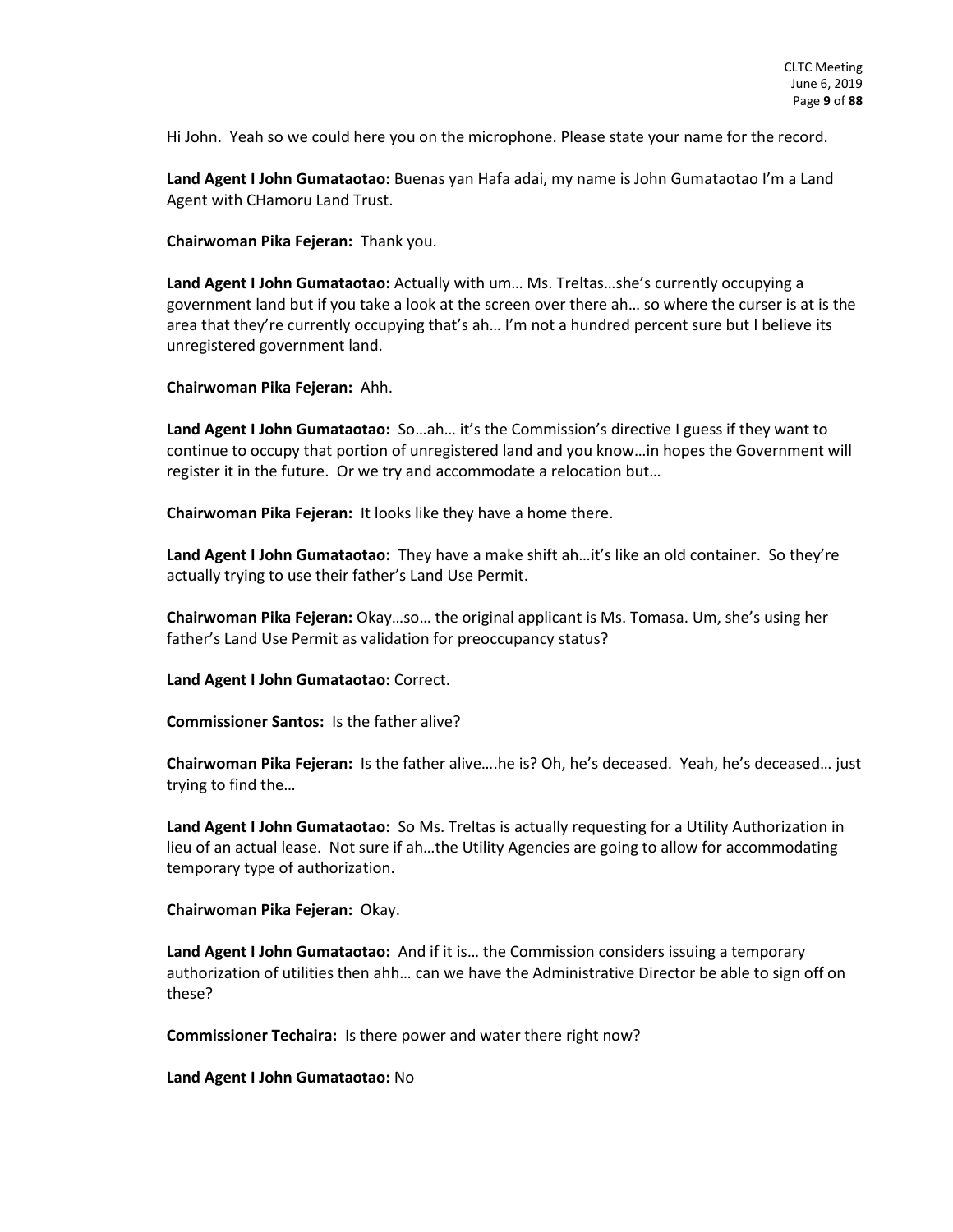**Chairwoman Pika Fejeran:** It looks like they're getting power and water from their relative right nearby?

**Land Agent I John Gumatoato:** Yes

**Chairwoman Pika Fejeran:** Okay. So the applicant is a 1995 applicant um but they do have preoccupancy status of a Land Use Permit. Ah…um I know this is not the first person to by occupying unregistered property, um…Legal Counsel, is it um…Commission is prohibited from issuing leases for unregistered properties?

**Legal Counsel Toft:** (inaudible)

**Chairwoman Pika Fejeran:** Okay however, we do know and have to admit that she is living there um…so how can we…is there some kind of authorization that we can give maybe um…

**Legal Counsel Toft:** You could still give a utility authorization but just can't issue a lease.

**Commissioner Santos:** Yeah

**Chairwoman Pika Fejeran:** a lease?

**Legal Counsel Toft:** We can't…under the Arruendo issue, we can't evict them either so… that's where it hits the weird gray zone that we have to…

**Commissioner Techaira:** But how does the utility company hook up the utilities without a lease? They need that right? Or some kind of document?

**Chairwoman Pika Fejeran:** Yeah they do. So is there some kind of document we can prepare saying that the property is unregistered, we're working to get it registered, in the interim the Land Trust authorizes Ms. Treltas to occupy?

**Legal Counsel Toft:** I mean we could use something like that, the question is; whether GWA GPA recognizes it.

**Commissioner Santos:** Yeah they could

**Chairwoman Pika Fejeran:** Yeah. I mean um… I would be… I mean we….I'm seeing requests for utilities since 2002, 17 years later still no utilities. Um if the land was registered, we would be able to provide a lease but because it's unregistered, we can't so we have to try to um…

**Commissioner Techaira:** So we're just going to issue an authorization?

**Commissioner Santos:** Yeah authorization

**Chairwoman Pika Fejeran:** Yeah I think maybe we can provide a document authorizing occupancy and um…lease pending registration of the property and then um with that document also provide the utility authorization and see how that goes with the utility agencies.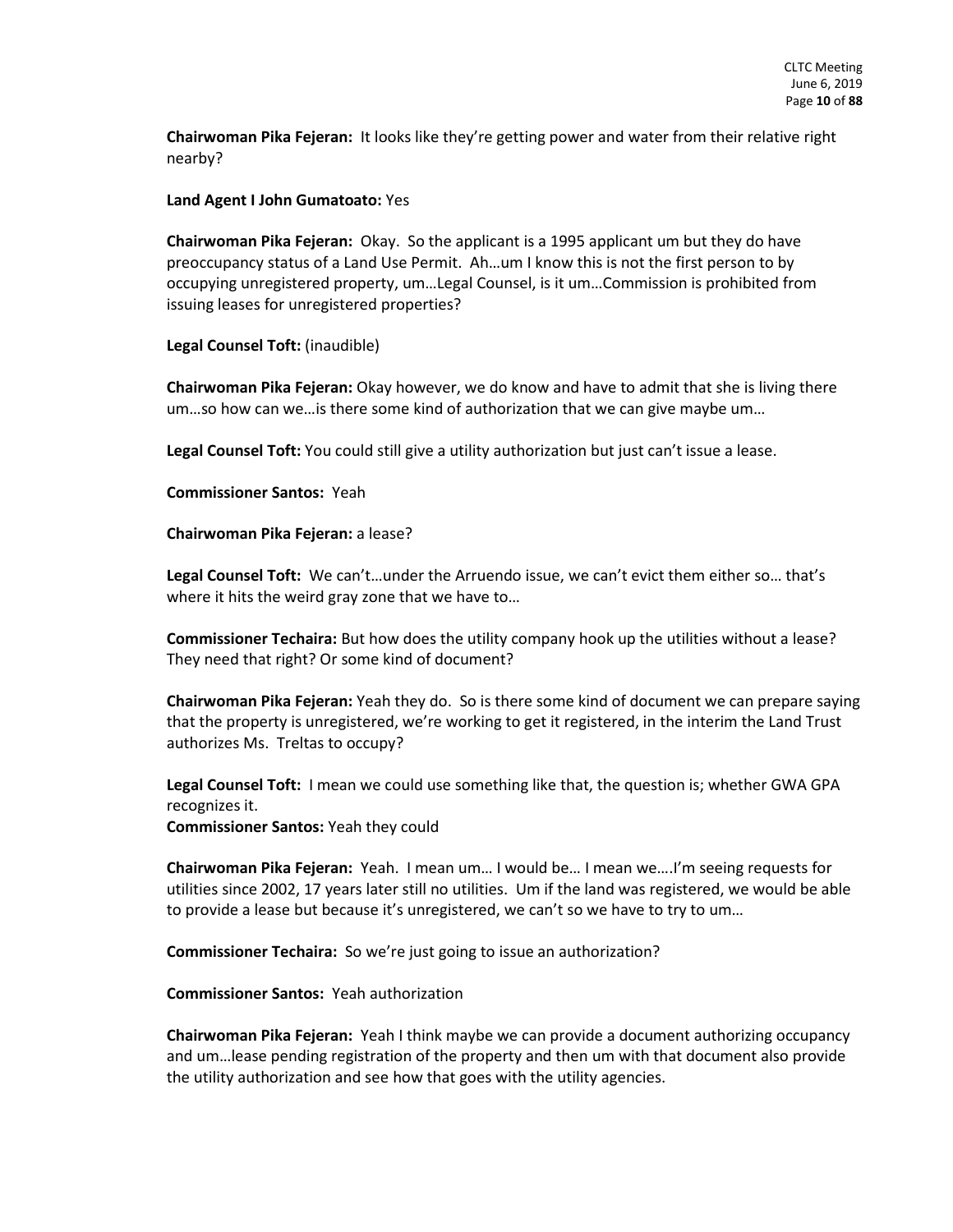**Legal Counsel Toft:** And also make a note to the Executive Director as well the plot of land to be put on the list to be registered so that it's on our radar as well.

**Chairwoman Pika Fejeran:** Mr. Gumataotao

**Land Agent I John Gumataotao:** If I may, ah… as care takers of Government land, I believe that we'll be doing an injustice not only to the Government but to these occupants as we allow them to continue to occupy unregistered land. It would create ah…an imbalance, I guess or in the future when we start to register these properties…

**Legal Counsel Toft:** But we can't evict them either

**Land Agent I John Gumataotao:** We could always provide an option to relocate

**Legal Counsel Toft:** We could, but that's their decision

**Land Agent I John Gumataotao:** I just thought I'd share that

**Commissioner Santos:** How big is the land?

**Chairwoman Pika Fejeran:** um… the land

**Legal Counsel Toft:** (inaudible) you could see four different structures in that picture alone. And that's not even the top half of the picture… (Inaudible) it may be more. It looks like maybe it's a half acre. So I don't think... once it gets registered, the parceling would be... (Inaudible)

**Chairwoman Pika Fejeran:** You know, Guam maybe the only place in America that is still registering property…right? I mean…

**Legal Counsel Toft:** I mean we're in a unique situation though and that our history with the U.S. is lot more (inaudible) and we have a Spanish system that switched over to the U.S. system that switched over to what's called the Torrance system in the '50s and that's (inaudible) which is (inaudible) in the U.S. so the Torrance system is a central repository for Department of Land Management that has all the land records and is the official caretaker versus in the states, it's very decentralized, people have deeds and there's no central caretaker for just who ever has a deed that controls gets the property. So… it has its benefits and draw backs. Ideally in the Torrance system you would want it to have a lot of land registered early so that you don't have the problems that we're running into now. And what we're running into it now on our end is that so much Gov Guam property remains unregistered and to get a piece of property registered takes… ah… our records people have to identify all surrounding properties provide notice to them which is difficult because a lot of the times people aren't home during the day, so our records people have to work either at night, comp time, overtime or what have you… just to get notices out then it has to go to the Survey Division, Survey has to put all the markers down then through the court system and the court system takes a while to get through if there's any objection then it goes to home loan trial. Ah... if you're even just a foot here or there would sometimes cause an objection on it. So it's a very laborious process and there haven't been huge amounts of Gov Guam land that have been registered yet. So ah… we're working towards it, we're trying to crank out as many as we can with the resources we have.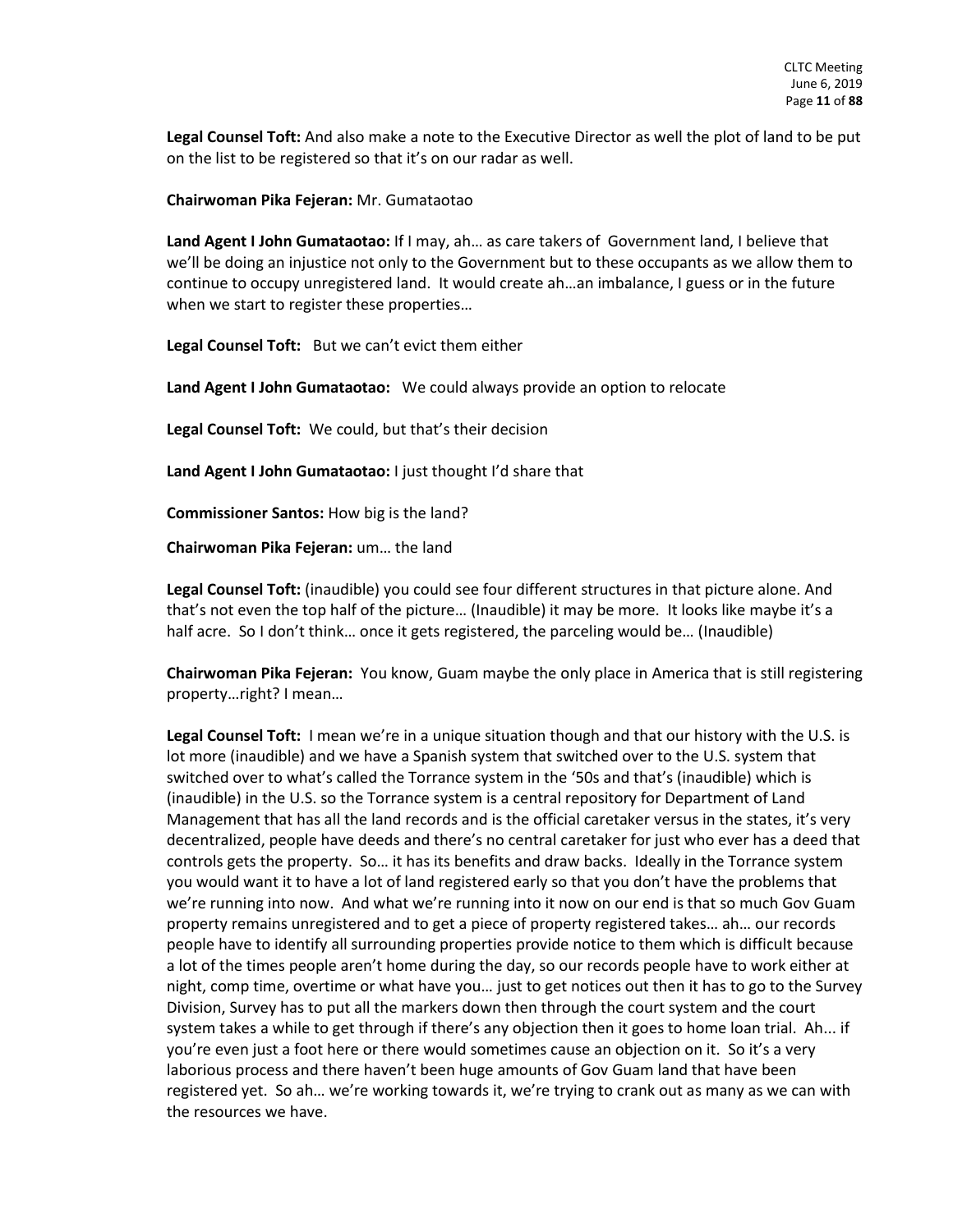**Chairwoman Pika Fejeran:** Thank you…for that….okay… um… this pre-occupier is occupying and asking for utilities since 2002 and I think for all intents and purposes if the land was registered um…we would have to issue the lease. Unfortunately, we are prohibited from issuing the lease for the unregistered property um… so does the Commission want to issue a… authorization for occupancy and lease issuance pending registration and then based on that authorization, we would be able to provide a utility authorization.

**Commissioner Santos:** Yeah

**Chairwoman Pika Fejeran:** Okay and just hoping that the utility agency accepts it. Um…

**Legal Counsel Toft:** Because that's all that we can do.

**Chairwoman Pika Fejeran:** Yeah, that's all we can do.

**Commissioner Techaira:** So we're just going to issue authorization for occupancy and utilities anything else base on…

**Chairwoman Pika Fejeran:** I think maybe um… if you could add… um… in the authorization for occupancy just point out that the lease is pending land registration so that the agency knows that we want to issue them the lease but we have to get the land registered first.

**Commissioner Santos:** This must be Arruendo then?

**Chairwoman Pika Fejeran:** Shawntel can you just turn the microphone to you?

**Commissioner Techaira:** Motion to issue authorization for occupancy pending land registration

**Chairwoman Pika Fejeran:** Pending lease registration…. Sorry go ahead, it's your motion.

**Commissioner Techaira:** (inaudible) it needs a land registration then it needs a lease right?

**Chairwoman Pika Fejeran:** Mhm.

**Commissioner Techaira:** So it's like 3…4…things right

**Chairwoman Pika Fejeran:** Mhm…

**Chairwoman Pika Fejeran:** Ahh lease issuance pending….

**Legal Counsel Toft:** (inaudible) authorize a lease pending land registration

**Commissioner Techaira:** Motion to issue an authorization for lease pending land registration and issue authorization for utilities for Ms. Tomasa Taimanglo Treltas portion of Lot 10141-R15, Dededo

**Chairwoman Pika Fejeran:** Motion has been made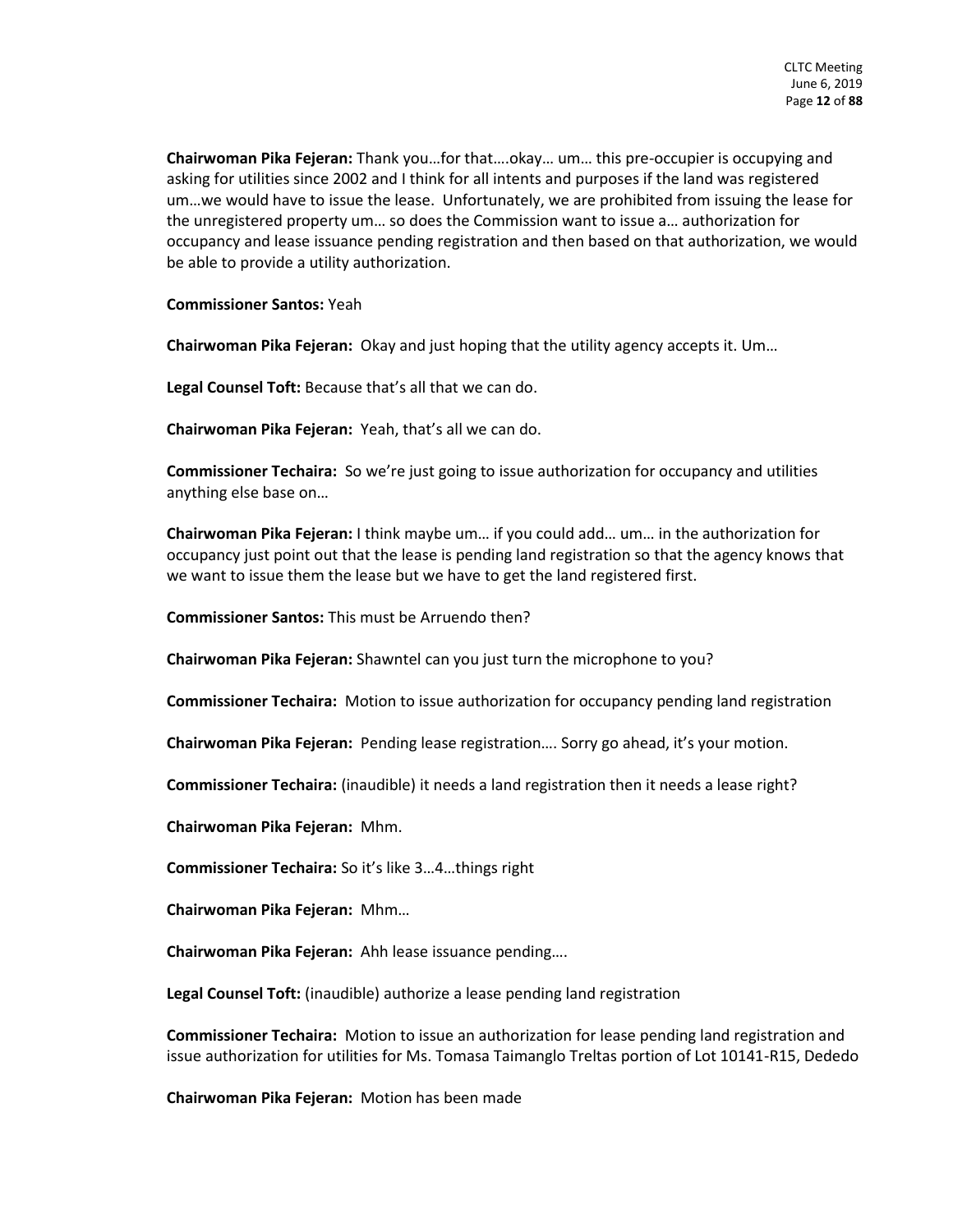CLTC Meeting June 6, 2019 Page **13** of **88**

**Commissioner Santos:** I second it.

**Chairwoman Pika Fejeran:** And seconded by Tan Amanda. Okay any further discussion?

**Commissioner Techaira:** No

**Chairwoman Pika Fejeran:** Okay… all those in favor?

**Commissioners:** Aye

**Chairwoman Pika Fejeran:** Okay Ayes have it. All those opposed? Okay.

**Land Agent I John Gumataotao:** Madam Chair

**Chairwoman Pika Fejeran:** Yes

**Land Agent I John Gumataotao:** If you're allowing the Administrative Director to sign off on utility authorizations for those who have leases… do you still have to authorize the Administrative Director to issue utility authorization based on a temporary

**Chairwoman Pika Fejeran:** In this case

**Land Agent I John Gumataotato:** Yes

**Chairwoman Pika Fejeran:** Ah… case by case basis so like right now, we provided ahh… we authorize the director to issue the utility authorization for this case.

**Land Agent I John Gumataotao:** Okay thank you

**Chairwoman Pika Fejeran:** Next item, our next constituent on our agenda is a Mr. George Cepeda Ulloa Jr.

Mr. Ulloa is an applicant from December 4, 1995, um he is deceased since 1997, there's no… ah… he did not designate a beneficiary. However, there is a request to transfer his application to his daughter Heather Ann Uncangco. Okay… so this would be okay so it is within the Commission's authority when an applicant has passed away and they did not designate a beneficiary to their application, the Commission can consider and appoint a beneficiary. So I think that's ahh what is it? A 5.8 maybe?

**Legal Counsel Toft:** Yes

**Chairwoman Pika Fejeran:** From our Rules and Regs. Okay…well

**Commissioner Santos:** Is the daughter here?

**Chairwoman Pika Fejeran:** (inaudible) Ulloa? **Land Agent I John Gumataotao:** That's the granddaughter.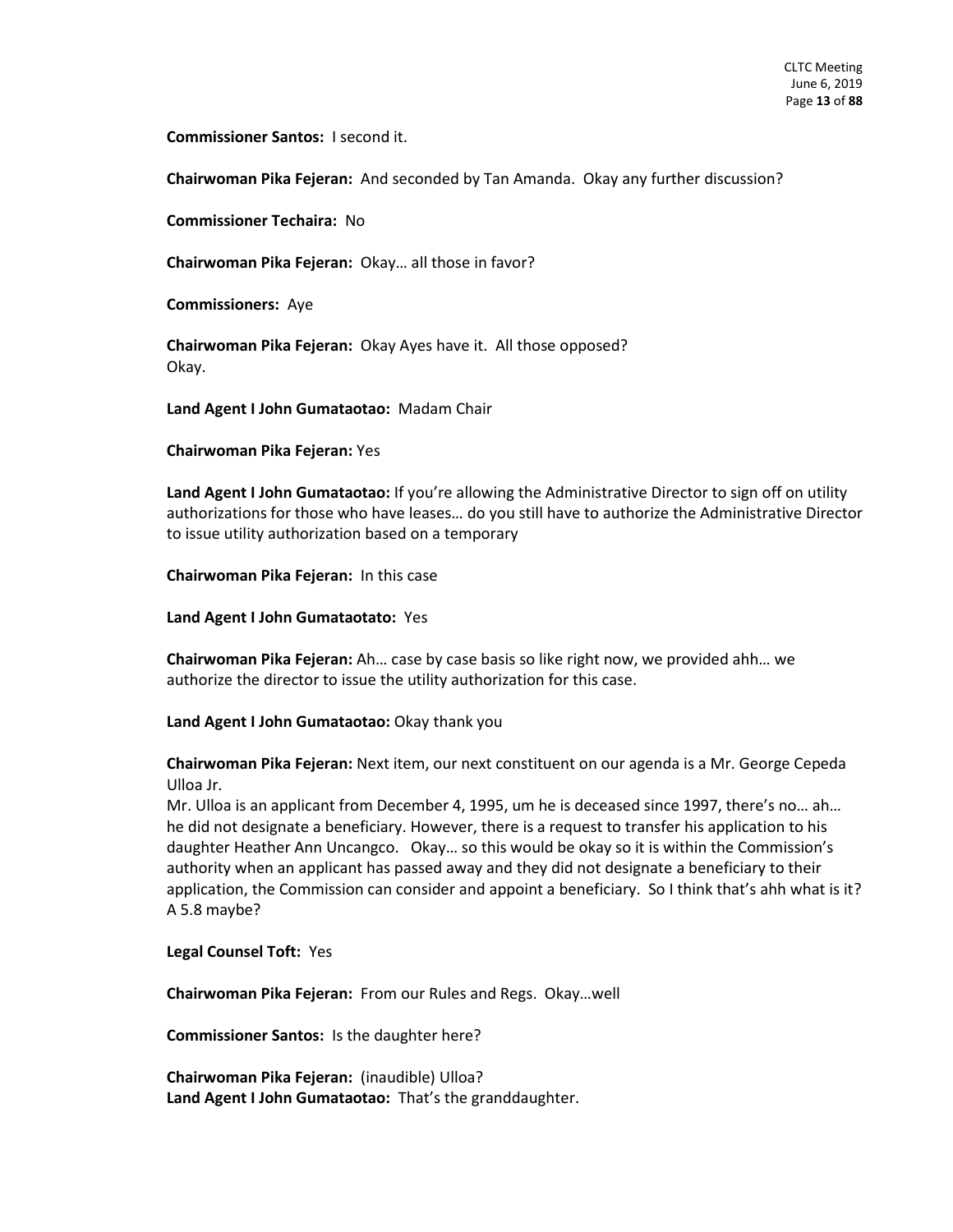**Chariwoman Pika Fejeran:** It's the granddaughter?

**Land Agent I John Gumataotao:** Yes.

**Chairwoman Pika Fejeran:** Um… Heather Ann Uncangco is the granddaughter of the original applicant?

**Land Agent I John Gumatoatao:** I'm sorry, Heather is the daughter of the deceased applicant but ahh… the grandfather is actually (inaudible)

**Legal Counsel Toft:** So that's the updated (inaudible)

**Land Agent I John Gumataotao:** Regarding the Power of Attorney, yes.

**Chairwoman Pika Fejeran:** Okay and this is just application rights there's no lease or anything that says (inaudible) is this… what is this about the… a… um… Heather Ann Uncangco…oh okay. Okay so there's affidavit in here dated since November 2018 from the mother, so the common law spouse of the original applicant um stating that basically she was like her daughter Heather Ann Uncangco so she has waived her rights to the application and um would like the Commission to appoint her daughter Heather Ann Uncangco.

Okay and that follows the Rules and Regs. On our um…on our Staff Report, sorry… oh John there you are, the Staff Report says um the Addendum to Lease authorization to clearing.

**Land Agent I John Gumataotao:** Oh no that's um… follow up on when we start to process the application, those are the steps that we need to go through.

**Chairwoman Pika Fejeran:** Oh okay because there is no lease to the addendum. Okay.

**Commissioner Techaira:** What is it? Just an application?

**Chairwoman Pika Fejeran:** Yes, just an application so it'll be…. Ah… does the Commission

**Commissioner Techaira:** Motion to appoint Heather Ann Uncangco as beneficiary for Mr. George Cepeda Ulloa Jr.

**Chairwoman Pika Fejeran:** A motion has been made

**Commissioner Santos:** I second it.

**Chairwoman Pika Fejeran:** Seconded by Tan Amanda. Any further discussion? All those in favor?

**Commissioners:** Aye

**Chairwoman Pika Fejeran:** Ayes have it. Okay so um the daughter Heather Ann Uncangco is now the beneficiary to Mr. George Cepeda Ulloa Jr.'s application number 814 dated December 4, 1995 at 8:30 in the morning. Do we need a follow up motion to allow a transfer or no?

**Legal Counsel Toft:** That's sufficient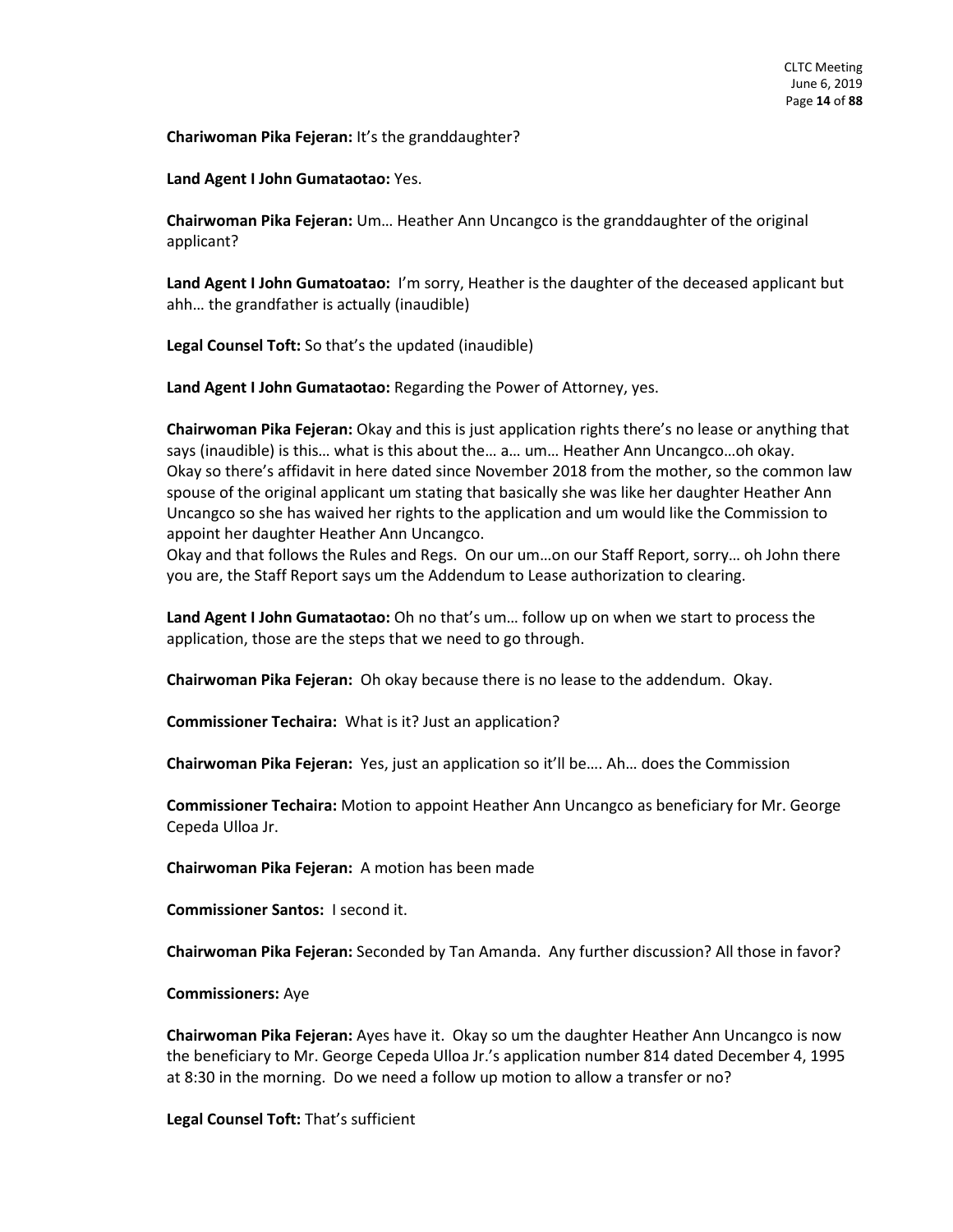**Chairwoman Pika Fejeran:** That's sufficient, okay. Okay so then with our motion the staff, you're going to go back and contact her so that she could take over her application rights.

**Land Agent I John Gumataotao:** Yes

**Chairwoman Pika Fejeran:** Okay thank you John.

Okay and then um…per the Staff we will not be hearing Julia Q. Tenorio's Staff Report, there was no action made… Okay so the final um… New Business Constituent Matter is Angela Flores Weger.

**Commissioner Techaira:** Is she here?

**Chairwoman Pika Fejeran:** Oh is that you Ms. Lorraine? Is it Lorraine? Okay so um…

**Land Agent II Jhoana Casem Bragg:** I'll just do it.

**Chairwoman Pika Fejeran:** You'll just do it? Okay.

**Land Agent II Jhoana Casem Bragg:** Okay before you…

**Chairwoman Pika Fejeran:** Please state your name for the record.

**Land Agent II Jhoana Casem Bragg:** Um…my name is Jhoana Bragg I'm a Land Agent II. So I'll be presenting to you Ms. Angela Flores Weger, she is requesting for a residential lease issuance. Um, she is located on Lot 1, Block 15, Tract 11405, Dededo with 1858 square meters for a residential lot. There's no lease in file, we're here to request for an addendum lease to correct the lot description based on her survey map that was done by Mr. Raymond Cruz recorded with Land Management under 884204 and she is a December 2, 1995 applicant at 10:51 a.m. um… and application number 243.

**Chairwoman Pika Fejeran:** Okay. Oh okay so there is an existing residential lease. I see one in the file right here.

**Land Agent II Jhoana Bragg:** Um… that is a decline lease.

**Chairwoman Pika Fejeran:** Oh okay.

**Land Agent II Jhoana Bragg:** So she's requesting for a lease based on the survey that she has completed on the 11405.

**Chairwoman Pika Fejeran:** So it's a new lease? It's not an addendum to a lease?

**Land Agent II Jhoana Bragg:** Umm…it's a new lease to this residential lot however because she does have a lease in file um I believe it's an addendum.

**Commissioner Santos:** It's a decline lease. She decline the lease

**Land Agent II Jhoana Bragg:** Because it was decline. So it's a new lease, I'm sorry.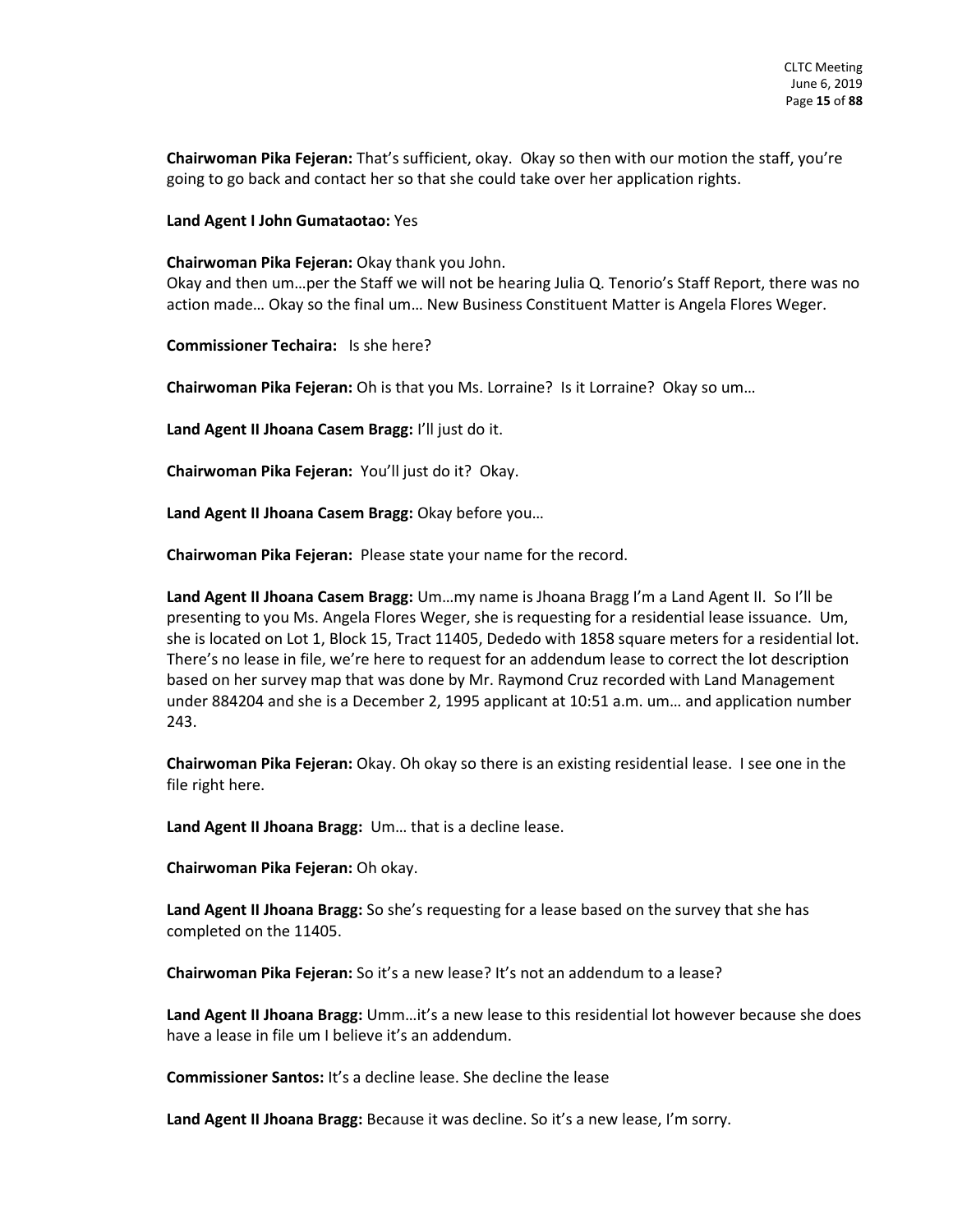**Chairwoman Pika Fejeran:** It is a new lease? Okay.

**Land Agent II Jhoana Bragg:** Yes, because it was declined.

**Chairwoman Pika Fejeran:** Okay so this lease in file is um… void.

**Land Agent II Jhoana Bragg:** Because it wasn't recorded, it doesn't have to go through termination. So yeah… because if it was recorded, then we would have to go through the proper procedures of doing the termination lease and then record it with Land Management.

**Chairwoman Pika Fejeran:** Okay so this… so this um… request is to issue a new residential lease to Ms. Weger.

**Land Agent II Jhoana Bragg:** Yes.

**Chairwoman Pika Fejeran:** It is… wasn't… are you sure it wasn't recorded? I'm looking at a Staff Report that has the lease instrument number

**Commissioner Techaira:** Mhmm

**Chairwoman Pika Fejeran:** But then I'm looking at the Staff Report that's in the file and it says lease in file not recorded. What is this?

**Land Agent II Jhoana Bragg:** That might be an old one.

**Chairwoman Pika Fejeran:** Oh okay so this lease instrument number is actually not Ms. Angela Weger's?

**Land Agent II Jhoana Bragg:** The lease in file is not… (Inaudible)

**Chairwoman Pika Fejeran:** This lease instrument number 829657, December 1, 2011, I'm looking at notes in the file and it says; incorrect info, this lease instrument is for Teresita McDaniel. Okay so there is no lease. It is a new lease. So the property has been surveyed?

**Land Agent II Jhoana Bragg:** Yes, under 884204.

**Chairwoman Pika Fejeran:** Okay. Is she currently occupying? Where are we here? No?

**Commissioner Santos:** She got it surveyed (inaudible)?

**Chairwoman Pika Fejeran:** She got it surveyed since 2015 and was just never issued a lease. So… it sounds like she was one of the um… applicants that we identified a property for her and said go get it surveyed before we issue the lease, so she got it surveyed and now we need to um… follow through and issue the lease.

**Commissioner Techaira:** So we're going to um… a motion to issue a lease?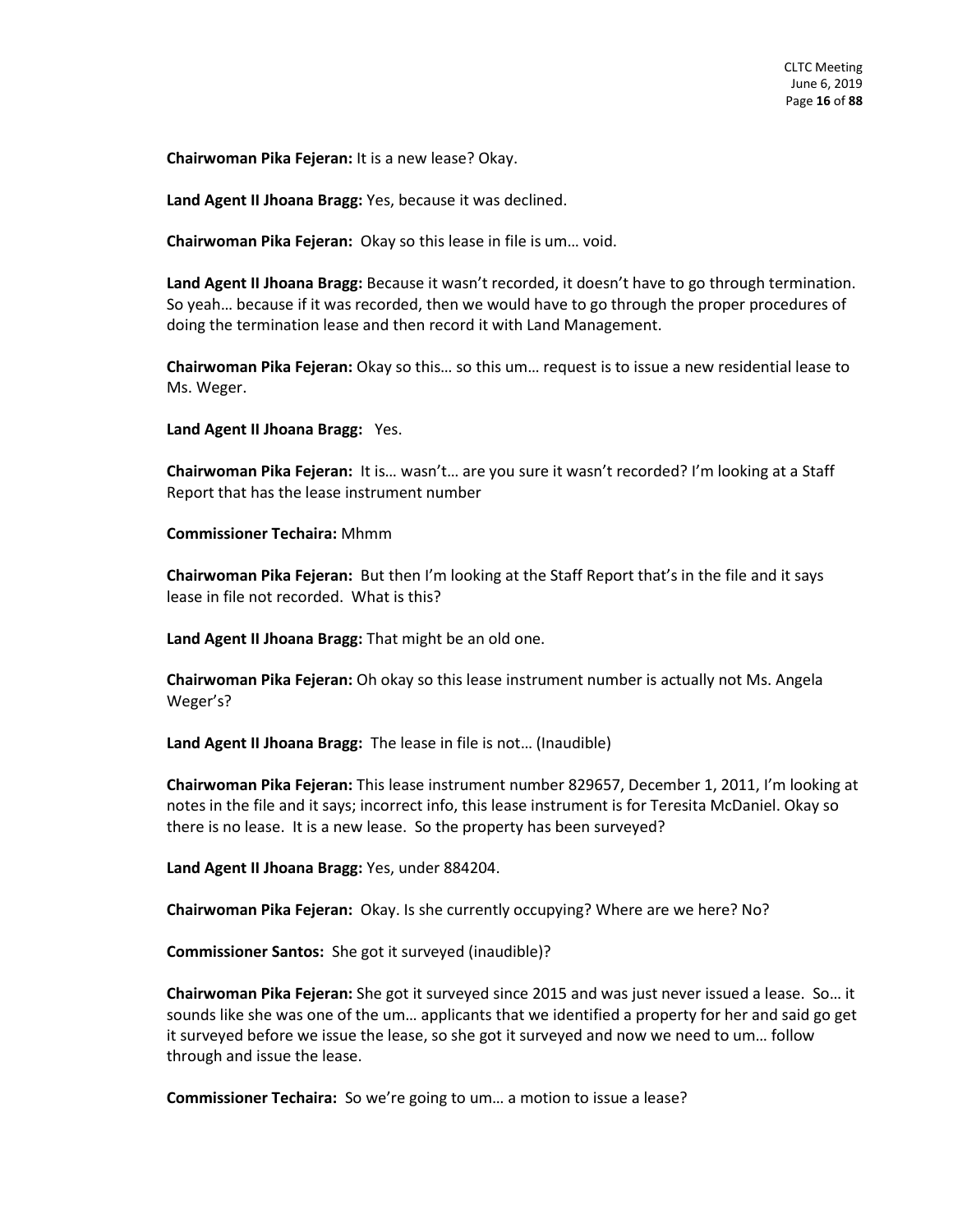**Chairwoman Pika Fejeran:** mhmm.

**Commissioner Techaira:** So then all these notes about…

**Chairwoman Pika Fejeran:** Wait what are you looking at?

**Land Agent II Jhoana Bragg:** That is the old Staff Report you're looking at.

**Commissioner Techaira:** Oh that's the old one? **Chairwoman Pika Fejeran:** Yeah, that's the old one. They gave us the old one, there's a new one… here…

**Commissioner Techaira:** I guess I don't have the… what she's looking at and what I'm looking at are two different documents. I don't have what you guys are looking at.

**Chairwoman Pika Fejeran:** No, you do. The one I'm looking at is in the file. This is the real Staff Report we should be looking at.

**Commissioner Techaira:** Oh no, hers is correct.

**Chairwoman Pika Fejeran:** Oh hers is correct?

**Commissioner Techaira:** Yeah, I just don't have that.

**Land Agent II Eileen Chargualaf:** They should have taken out the old… that was the wrong one.

**Chairwoman Pika Fejeran:** Okay. Well it makes sense now why it's presented before us.

**Commissioner Techaira:** I'm not sure what's what.

**Land Agent II Jhoana Bragg:** It should be (inaudible)

**Commissioner Techaira:** No these are just minutes. So I don't know what's….it's okay, I can move on. I'll just borrow hers. I understand now, I'll move on. It's ready for the motion?

**Chairwoman Pika Fejeran:** Mhmm.

**Commissioner Techaira:** Okay. Motion to approve a residential lease issuance for Ms. Angela Flores Weger for recorded map for Lot 1, Block 15, Tract 11405, Dededo.

**Commissioner Santos:** I second it.

**Chairwoman Pika Fejeran:** Motion made and seconded. Further discussion?

**Commissioners:** No

**Chairwoman Pika Fejeran:** None. Okay all those in favor?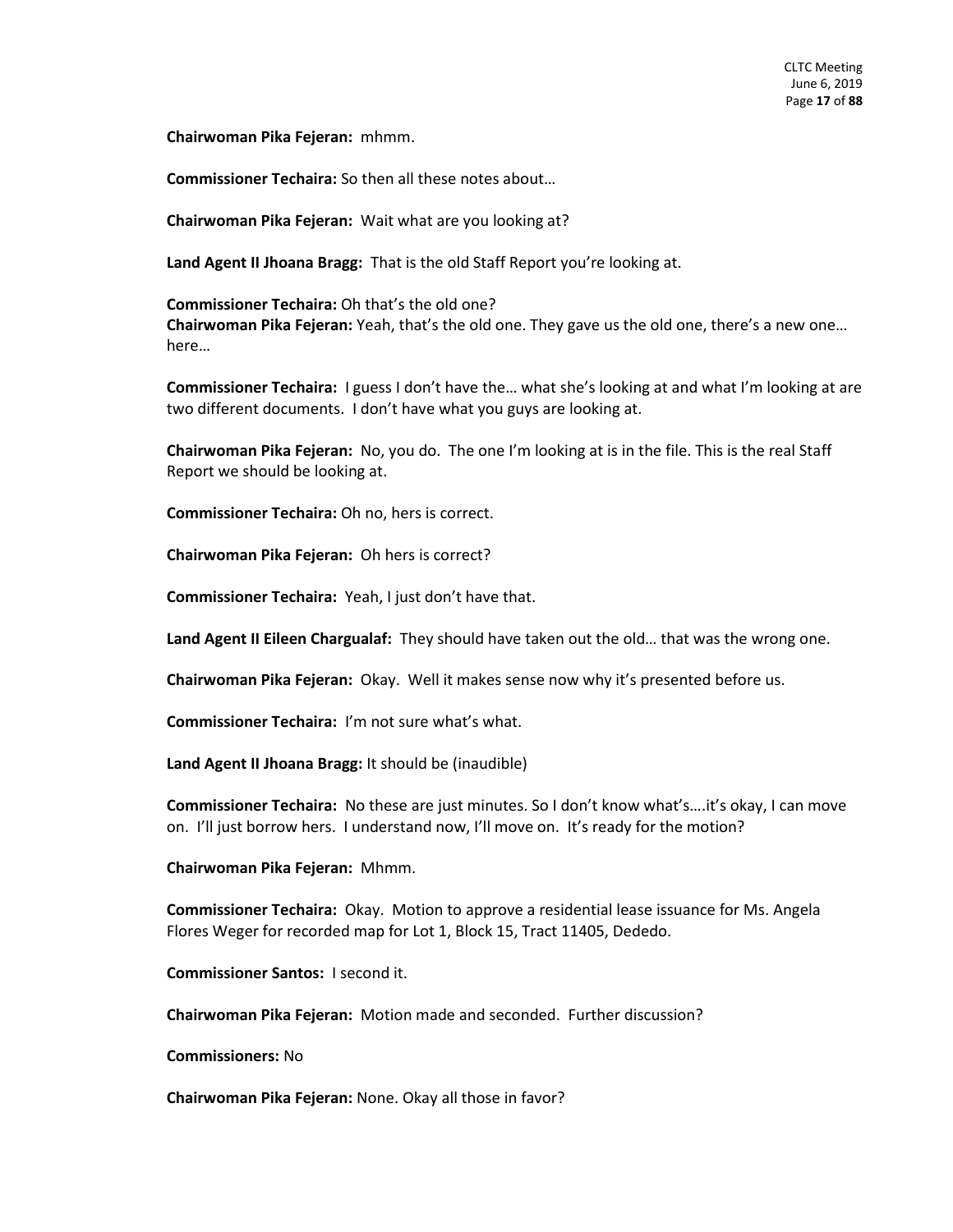**Commissioners:** Aye

**Chairwoman Pika Fejeran:** All those opposed?

**Commissioner Techaira:** Aye…oh sorry. No.

**Chairwoman Pika Fejeran:** Okay. All those in favor?

**Commissioners:** Aye

**Chairwoman Pika Fejeran:** Okay Ayes have it. Okay, thank you Jhoana for presenting. Okay um… does that conclude our New Business, Constituent Matters?

**Land Agent II Jhoana Bragg:** Yes.

**Chairwoman Pika Fejeran:** Yes. Okay. Moving down the agenda, New Business, CLTC Infrastructure Plan. Who's supposed to do that?

**Land Agent II Eileen Chargualaf:** Glenn is supposed to sit in for Joey.

**Chairwoman Pika Fejeran:** Okay. Okay well um… wait we'll wait for the person and we'll keep going down.

**Land Agent II Eileen Chargualaf:** Glenn is on his way.

**Chairwoman Pika Fejeran:** Oh. Is there a report that he will be giving us?

**Land Administrator Margarita Borja:** Yeah, ah… Joey wasn't able to present, he's out sick so he just has a written report.

**Chairwoman Pika Fejeran:** Oh ok.

**Land Administrator Margarita Borja:** So we'll just go ahead and provide you with that.

**Chairwoman Pika Fejeran:** Yeah.

**Land Agent II Glenn Eay:** Hi.

**Chairwoman Pika Fejeran:** Hi Glenn.

**Land Agent II Glenn Eay:** (inaudible)

**Chairwoman Pika Fejeran:** That's okay. Did you have the um… I think I have this already.

**Land Agent II Glenn Eay:** Yeah right, this is my copy.

**Chairwoman Pika Fejeran:** We were looking at the (inaudible) infrastructure plan.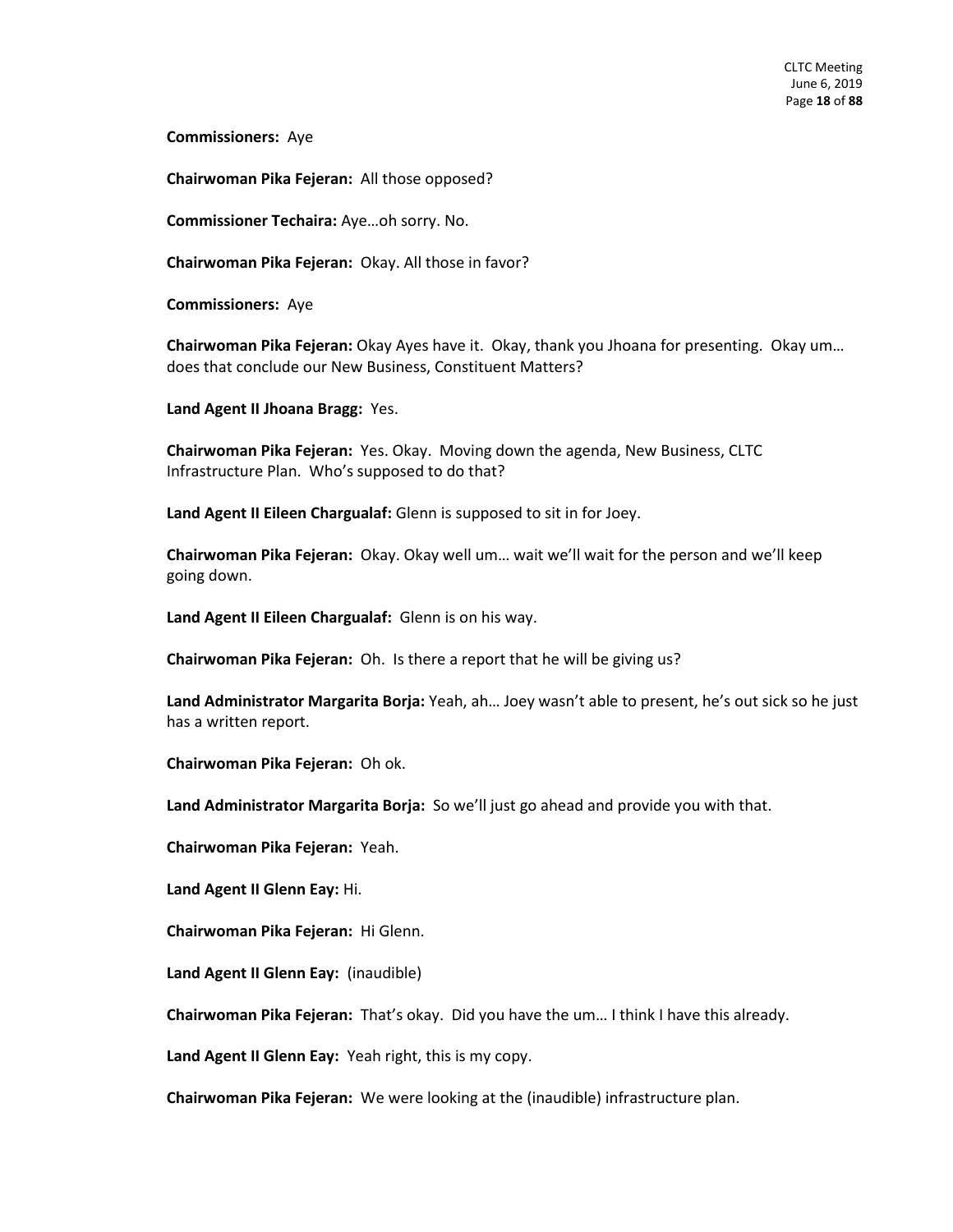**Land Agent II Glenn Eay:** No he didn't provide me with that…just these two documents.

**Chairwoman Pika Fejeran:** No nothing? Okay. So we're going to table CLTC Infrastructure Plan.

**Land Agent II Eileen Chargualaf:** He did meet with the utility agencies when we had our meeting so he had some kind of breakdown but…

**Land Agent I Tina Jocson:** It's in the new packet that was on the table.

**Chairwoman Pika Fejeran:** I don't have it in my packet. I have… do you have that Nick?

**Commissioner Techaira:** I have a title page but I don't have that.

**Land Agent I Tina Jocson:** I can go print it out real quick.

**Chairwoman Pika Fejeran:** Okay. Yeah. That'll be nice. Well let's just skip that for now. We'll go to Old Business, Administrative Matters um we have a Pre-Moratorium Lease list. Did you guys have a chance to go through all of these?

**Commissioner Techaira:** There's some names that look familiar in here.

**Chairwoman Pika Fejeran:** Yeah, there is. How many total do we have?

**Land Administrator Margarita Borja:** 53

**Chairwoman Pika Fejeran:** 53? Okay and just to refresh our memory, these were leases that um…

**Commissioner Techaira:** Switch date and…

**Chairwoman Pika Fejeran:** No. These were leases that were signed off by… in mid… in most cases signed off by the applicant, signed off by the Director, was not signed by the Governor yet but um…about a year ago before it got to the Governor's desk um the Director at the time just red marked all of those leases because they were not approved at the Commission level, so now, we discovered it just this year in 2019 we realized there were all those leases with red marks on it. And then I think the staff also found additional leases that were not executed but were in files, right? So um 53 of them and the staff has prepared staff reports for all of them um… so I'd just like to go through them, one by one um… since we have the staff reports, I'd like to go through them really quickly and discuss it.

Do we need a motion per um…a motion per applicant or can we kind of start putting them in piles like, we want to approve these… we don't want to approve these…and then just do one motion for all the approved ones?

**Legal Counsel Toft:** Um… maybe best to go individually.

**Chairwoman Pika Fejeran:** Individual okay.

**Commissioner Techaira:** Are we supposed to see 53 reports in here?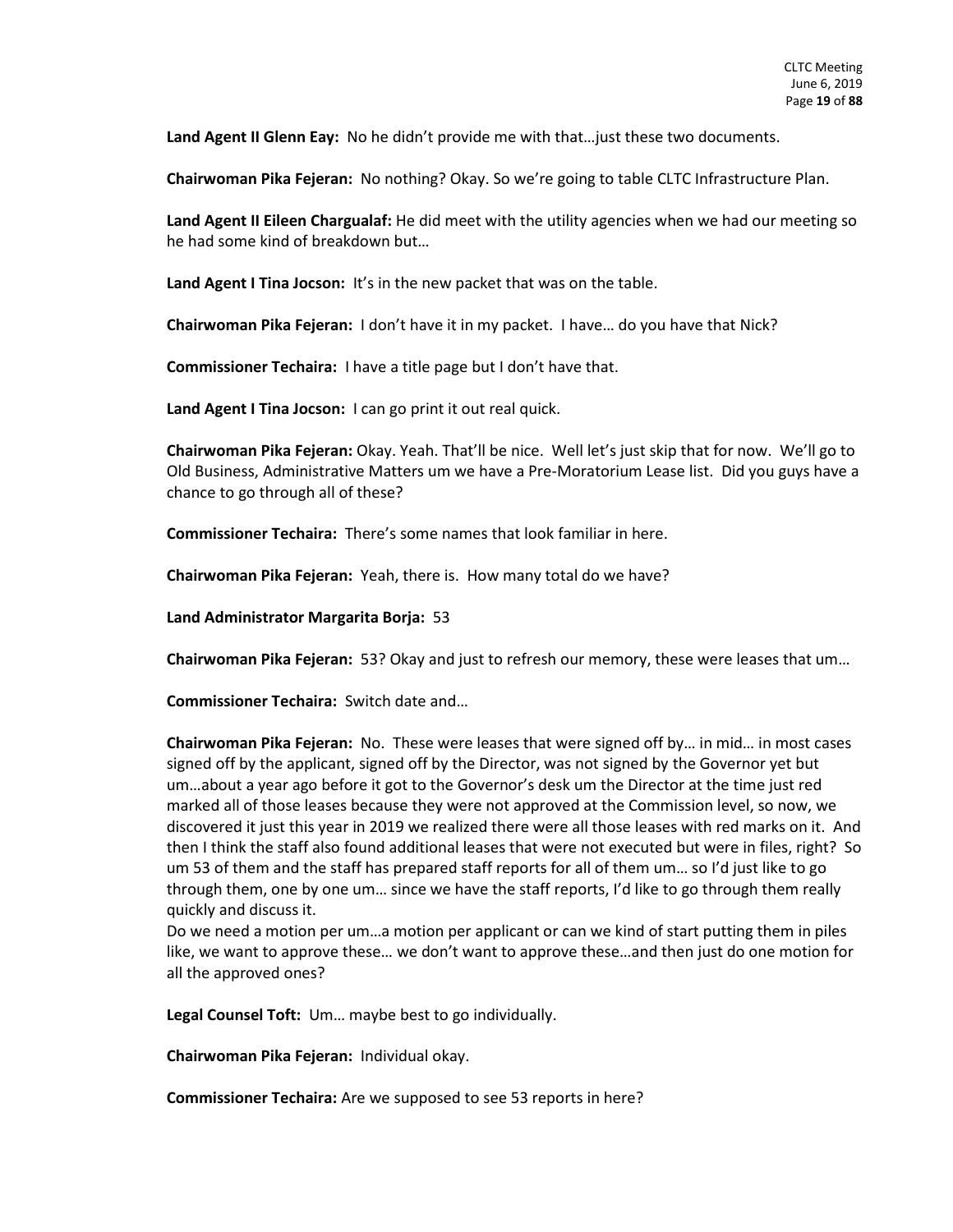**Chairwoman Pika Fejeran:** Yeah.

**Commissioner Techaira:** Well I only counted not 53.

**Chairwoman Pika Fejeran:** Okay well let's see what we've got. So the first one I'd like to look at is a Bertha Benavente Aldon. Okay…. Actually, she appeared before us a meeting right? Um…

# **(Inaudible voice)**

**Chairwoman Pika Fejeran:** Sure um let's do that. So just to refresh our memory, Bertha Benavente Aldon um… her name is currently on the lease that's drafted because she's switched application date and time with her husband Norman Castro Aldon. But because we know that switching of application date and times is prohibited um…both applicants are back where they should be. Right?

**Land Administrator Margarita Borja:** I thank it's just a transfer of application rights. It's not a switch.

**Legal Counsel Toft:** It's not a lease yet.

**Land Administrator Margarita Borja:** It's just transfer of application rights.

**Chairwoman Pika Fejeran:** Transfer of application rights which is also prohibited because he's still living, right?

**Legal Counsel Toft:** Right.

**Chairwoman Pika Fejeran:** Um… so now we know okay so now the original applicant is a Norman Castro Aldon and I think they did the transfer of application rights because his qualification under the act is not clear but it looks like um… we were able to get confirmation from the Micronesian Area Resource Center, a professor there, Assistant Professor… that the original applicant, Norman Castro Aldon ancestors were residence of Guam prior to August  $1<sup>st</sup>$  1950, and with that...um let's see… and does that qualify him under the act?

**Legal Counsel Toft:** Yes.

**Chairwoman Pika Fejeran:** It does? Okay. So Mr. Aldon is qualified under the Act.

**Legal Counsel Toft:** So we would just need a motion to revert the application back to the original applicant.

**Chairwoman Pika Fejeran:** Okay. So if you look on the staff report under findings…so we need the motion to revert them back.

**Legal Counsel Toft:** There was a lease on this one.

**Land Administrator Margarita Borja:** There was a lease, but it didn't go through the whole process.

**Legal Counsel Toft:** It never was consummated?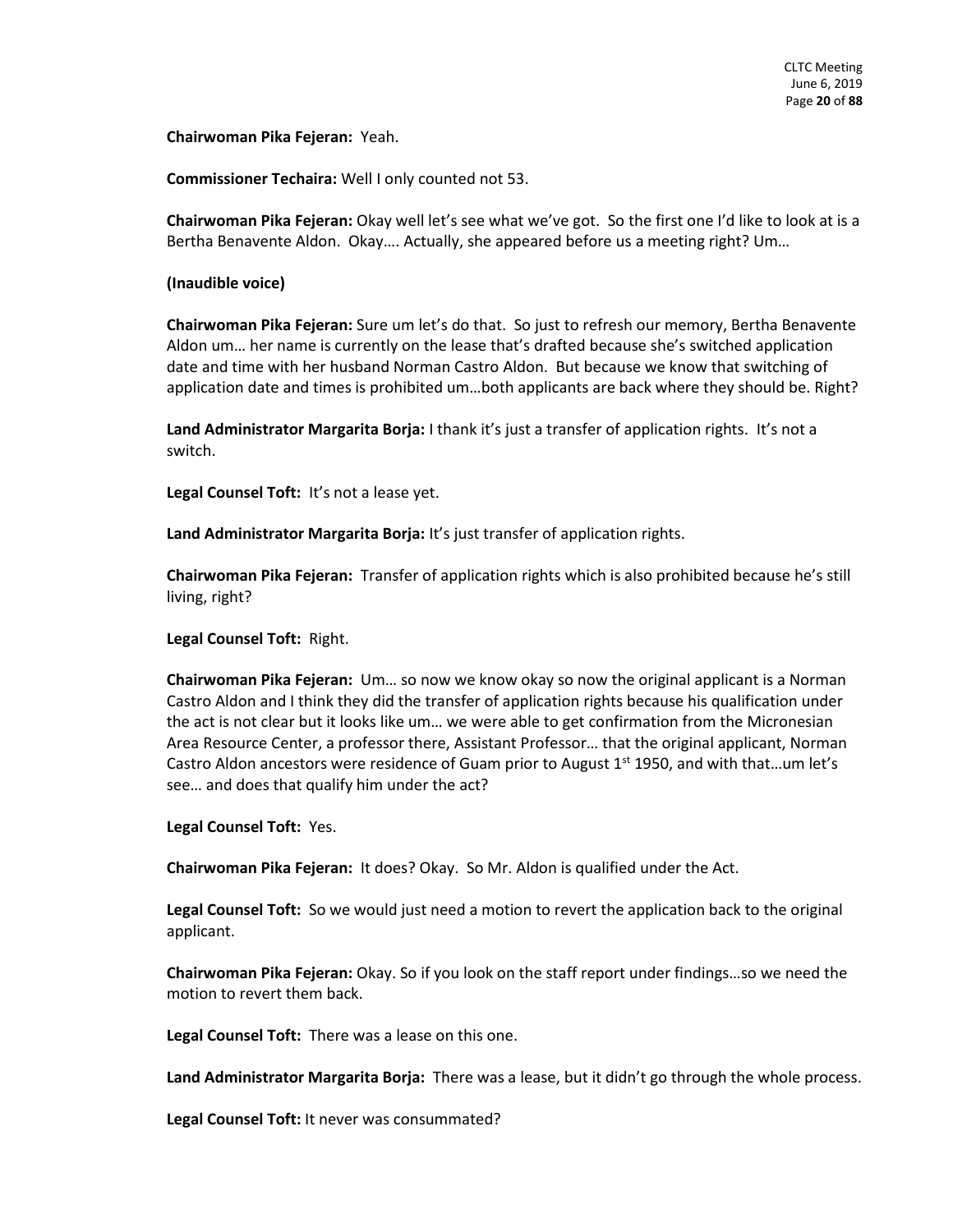**Land Administrator Margarita Borja:** Yeah, it was one of the um…

**Legal Counsel Toft:** Okay.

**Land Administrator Margarita Borja:** It was one of the um… Pre-Moratorium.

**Legal Counsel Toft:** Okay.

**Chairwoman Pika Fejeran:** And also on our Null and Void list.

**Land Administrator Margarita Borja:** No because the ones on the Null and Void are the ones that were executed leases which went all the way down to…

**Chairwoman Pika Fejeran:** Ohh… got it.

**Land Administrator Margarita Borja:** Yeah so she never made it there.

**Chairwoman Pika Fejeran:** Ah I see. Okay.

**Commissioner Techaira:** So what do we put it back to? Norman Castro?

**Chairwoman Pika Fejeran:** Yes. **Commissioner Techaira:** Okay. Motion to revert the application for Lot 4, Block 19, Tract 10316, Dededo back to Norman Castro Aldon.

**Chairwoman Pika Fejeran:** A motion has been made

**Commissioner Santos:** I second it.

**Chairwoman Pika Fejeran:** Seconded… um… I think just clarity that it's um… the revert is the application, just the residential application and then a follow up motion would be to approve the lease for that Lot 4, Block 19, Tract 10316.

**Legal Counsel Toft:** Correct.

**Commissioner Techaira:** Oh okay cool. So it's just the application and then to approve the lease?

**Chairwoman Pika Fejeran:** Mhmm. So we would need two motions.

**Commissioner Techaira:** Motion to revert the application back to Norman Castro Aldon and Motion to approve lease for Lot 4, Block 19, Tract 10316, Dededo

**Chairwoman Pika Fejeran:** Okay so two motions have been made, we'll start with the first motion, reverting the application rights… um…

**Commissioner Santos:** I second it.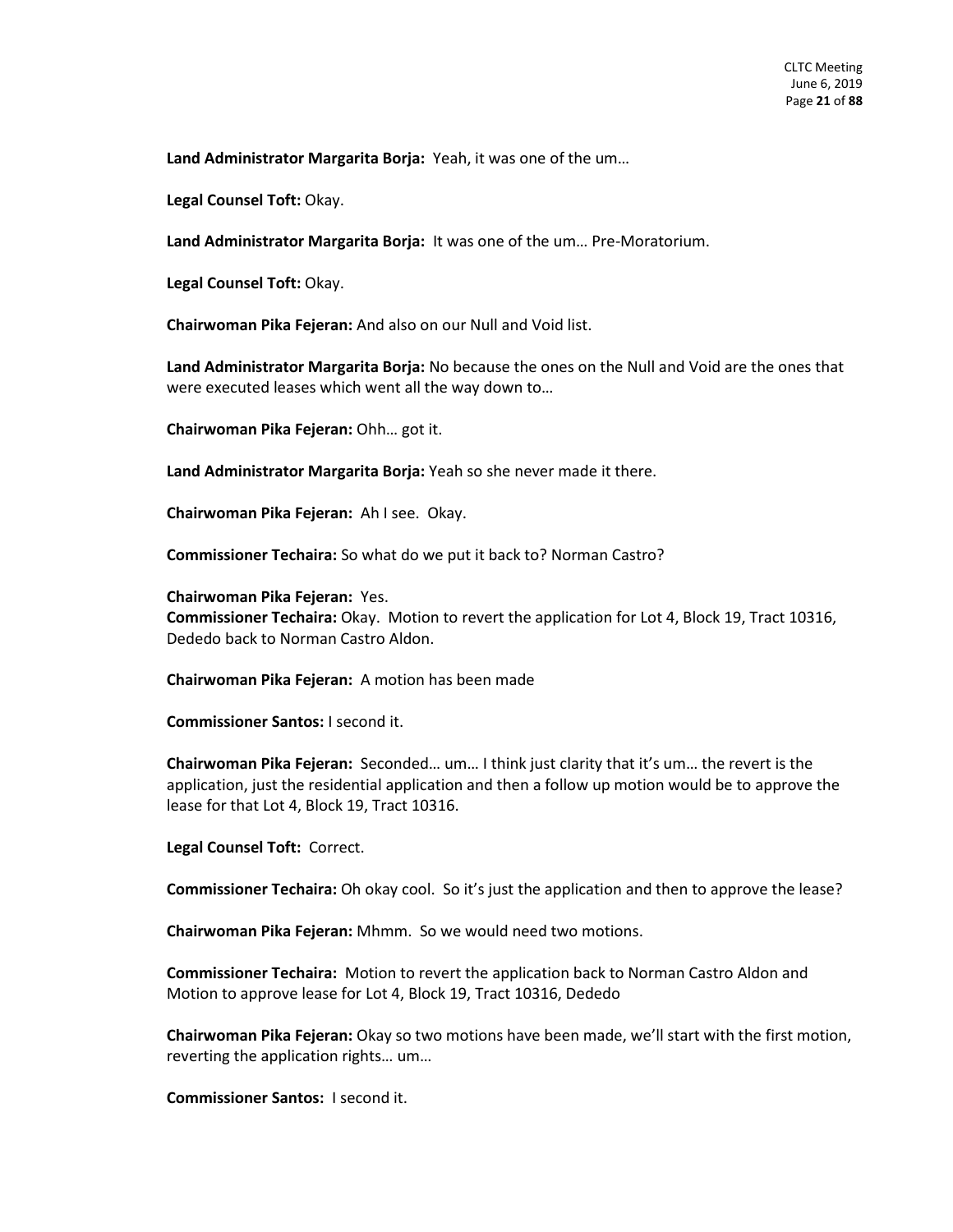**Chairwoman Pika Fejeran:** Okay, further discussion?

**Commissioners:** None

**Chairwoman Pika Fejeran:** Okay. All those in favor?

**Commissioners:** Aye

**Chairwoman Pika Fejeran:** All those opposed?

**Commissioner Techaira:** None

**Chairwoman Pika Fejeran:** Oh, all those in favor?

**Commissioners:** Aye

**Chairwoman Pika Fejeran:** Ayes have it. Okay so now that we've put them both back in… their applications both back in line as to their original applicant dates and times um… now we can move to the second motion that was made for the approval of the residential lease. Can I have a second for that? Do I have a second for that one?

**Commissioner Santos:** I second it.

**Chairwoman Pika Fejeran:** Okay. Another second, Tan Amanda. Further discussion?

**Commissioner Techaira:** None

**Chairwoman Pika Fejeran:** Okay all those in favor?

**Commissioners:** Aye

**Chairwoman Pika Fejeran:** Ayes have it. Okay.

**Commissioner Techaira:** A motion was here, I just didn't see it.

**Chairwoman Pika Fejeran:** It's okay… that's okay… alright, so Ms. Bertha Benavente Aldon um… is back in line with her application date of 2009 um… however, her husband, Norman Castro Aldon whose application is December 2<sup>nd</sup>. 1995 he is.... his lease has been approved. I believe they are currently occupying, is that right? Okay. Alright. Thank you.

**Chairwoman Pika Fejeran:** Next is a David Concepcion Babauta. Alright so this applicant is from December  $2^{nd}$  1995, application in number 406, the lease that was prepared was for Lot 6, Block 2, Tract 1722 in Mangilao. Okay, um he is a priority 1 because this is a residential lease. Okay… I have no comments on this… um… this gentleman um… standing right there in line really… and now just needs Commission approval for the lease.

**Commissioner Techaira:** Oh so we're just going through the list?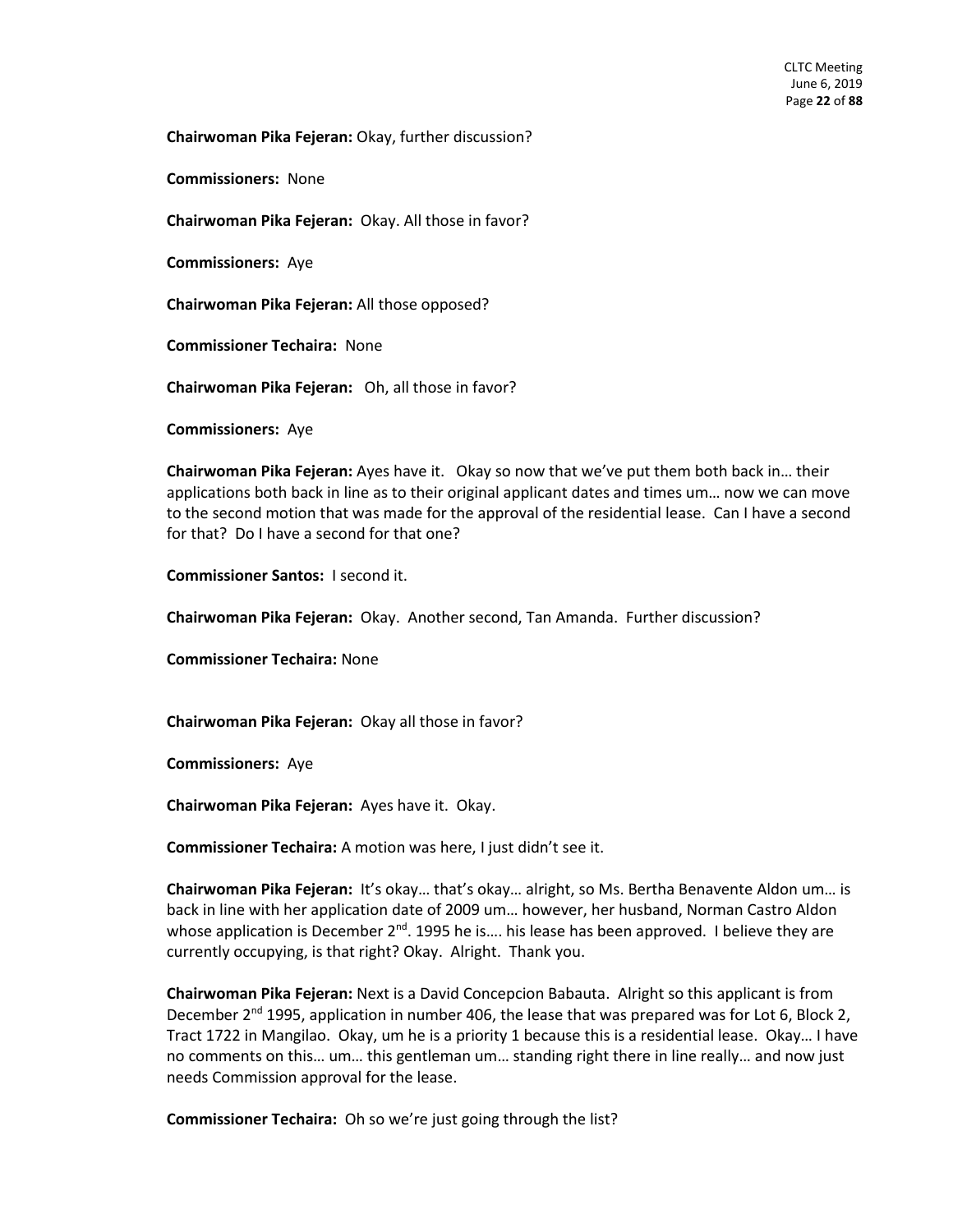**Chairwoman Pika Fejeran:** Mhmm.

**Commissioner Techaira:** Okay.

**Chairwoman Pika Fejeran:** Ah sorry… just a question because it's… the lease would be dated today?

**Legal Counsel Toft:** Yes.

**Chairwoman Pika Fejeran:** Okay. And a survey has been completed?

**Land Agent II Jhoana Bragg:** Pending

**Chairwoman Pika Fejeran:** Pending survey?

**Land Agent II Jhoana Bragg:** Yes.

**Chairwoman Pika Fejeran:** Okay. Okay… so this gentleman like many others on our list has been waiting since 1995, was only serviced in 2002 and even since then it's been 17 years to finally get him towards this lease. Okay.

**Commissioner Techaira:** Motion to approve lease for David Concepcion Babauta for Lot 6, Block 2, Tract 1722 Mangilao.

**Chairwoman Pika Fejeran:** Motion made

**Commissioner Santos:** I second it.

**Chairwoman Pika Fejeran:** Any further discussion?

**Commissioners:** None **Chairwoman Pika Fejeran:** All those in favor?

**Commissioners:** Aye

**Chairwoman Pika Fejeran:** Okay, ayes have it. So the lease is approved.

**Chairwoman Pika Fejeran:** Next is a Agusto S. Castro. Is this you again Jhoana? You're presenting for us? Okay let's see... this applicant is also from December 2<sup>nd</sup> 1995, worked with the Land Trust Staff since 1997, 2003, the residential lease was prepared but I guess declined that first award, found another property and then a lease was prepared for Lot 15, Block 6NEW, Tract 1022, Dededo. He is priority 1 applicant, ah…okay… I have no questions for this one.

**Commissioner Techaira:** So recruit the list?

**Chairwoman Pika Fejeran:** If you'd like to make the motion.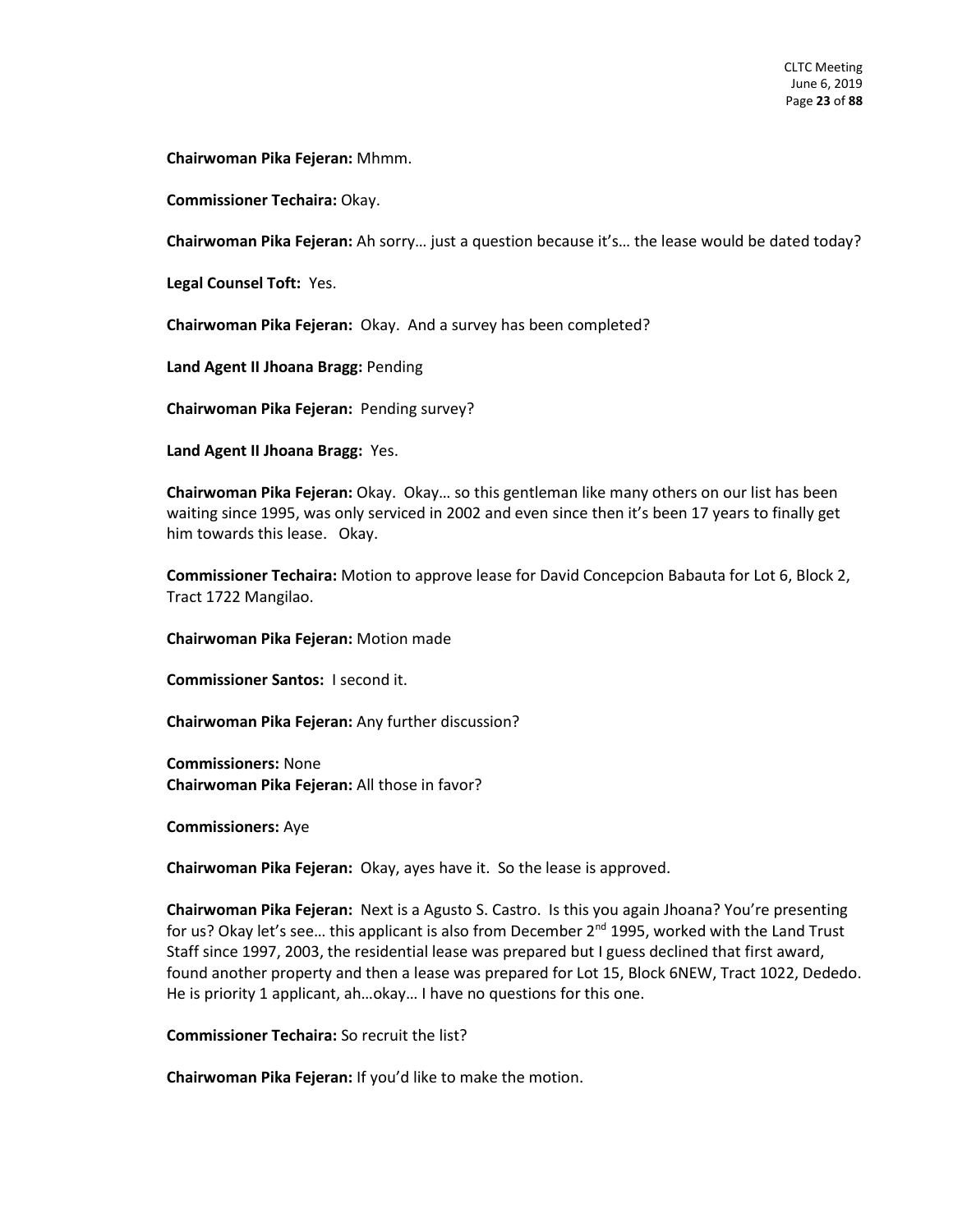**Commissioner Techaira:** Motion to approve lease for Agusto S. Castro for Lot 15, Block 6NEW, Tract 1022, Dededo.

**Commissioner Santos:** I second it.

**Chairwoman Pika Fejeran:** Okay motion made and seconded. Further discussion?

**Commissioners:** None

**Chairwoman Pika Fejeran:** All those in favor?

**Commissioners:** Aye

**Chairwoman Pika Fejeran:** Okay ayes have it.

**Chairwoman Pika Fejeran:** Next is a Keith Lujan Camacho. Oh yeah… sorry. This is a December 5th 1995 applicant priority 1 for a residential lease. The lease was prepared in 2017 um… it was for Lot 7160-132 in Yigo, containing an area 2021 ± square meters. Okay….

**Commissioner Techaira:** Motion to approve lease for Keith Lujan Camacho, Lot 7160-32, Yigo.

**Land Agent I Tina Jocson:** Is it 32 or 132?

**Commissioner Techaira:** It says, 7160-32

**Commissioner Santos:** I second it.

**Chairwoman Pika Fejeran:** Yes.

**Commissioner Techaira:** Is that not it?

**Chairwoman Pika Fejeran:** Ah that is…. no let me check. It says 132 on the lease

**Land Administrator Margarita Borja:** That's correct.

**Chairwoman Pika Fejeran:** 132? Okay so let's…

**Commissioner Techaira:** Motion to approve lease for Keith Lujan Camacho for Lot 7160-132, Yigo.

**Chairwoman Pika Fejeran:** Okay motion made.

**Commissioner Santos:** I second it.

**Chairwoman Pika Fejeran:** Second it by Tan Amanda. Further discussion?

**Commissioners:** None

**Chairwoman Pika Fejeran:** All those in favor?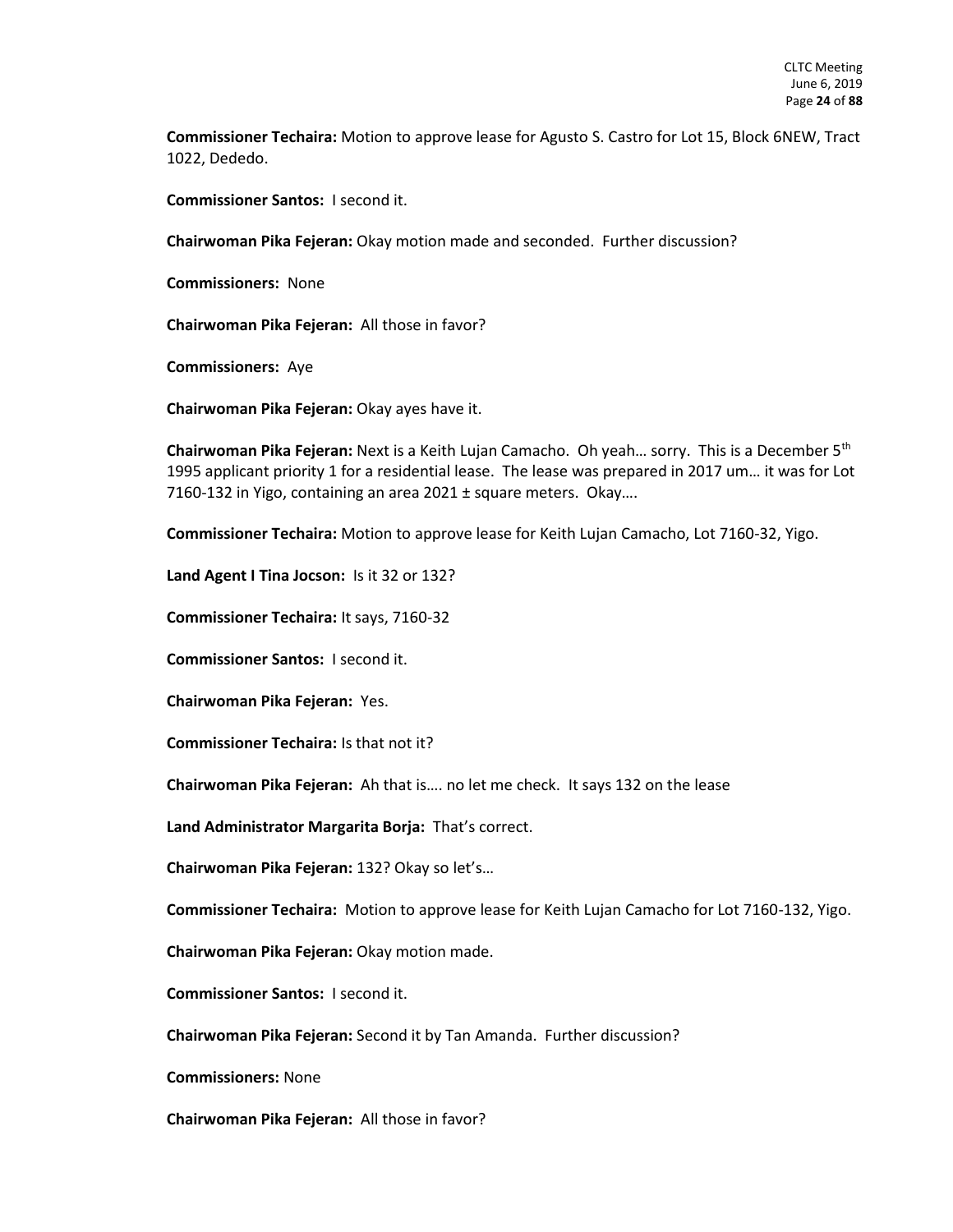**Commissioners:** Aye

**Chairwoman Pika Fejeran:** Ayes have it. Thank you.

**Chairwoman Pika Fejeran:** Next is a Doreen Benett Cruz. Um… Ms. Cruz is a December 4th applicant. December 4<sup>th</sup> 1995 applicant um...

**Commissioner Techaira:** I don't have it.

**Legal Counsel Toft:** It's on the back side of Keith Camacho.

**Chairwoman Pika Fejeran:** Oh it's on the back of Mr. Camacho. Oh no, this is a new one.

**Commissioner Techaira:** Oh okay… on the other side of the new packet?

**Chairwoman Pika Fejeran:** Yeah, it's on the new packet. It looks like it's been surveyed? Is that right?

**Legal Counsel Toft:** Yes it was surveyed.

**Chairwoman Pika Fejeran:** Alright so the…this applicant has paid…Fourteen Hundred dollars (\$1,400) to get the property surveyed. Oh hi… sorry Ms. Cruz, thank you for coming today, did you have any comments to share with us? Okay…well you spent…definitely invested in the property and um… you got it surveyed and um, unfortunately, actions were taken without Commissions knowledge um because… let me see, it looks like here… you even signed the lease, it was signed and everything um… but then not executed I guess…good everything looks in order.

**Chairwoman Pika Fejeran:** Okay you are the original, I see in your file that you did want to transfer the application but, um…it was never transferred right? So you're the original applicant? Okay.

**Commissioner Techaira:** Motion to approve lease for Doreen Benett Cruz for lot L 10123-3-13, Dededo.

**Commissioner Santos:** I second it.

**Chairwoman Pika Fejeran:** Okay motion made and seconded. Further discussion?

**Commissioners:** No

**Chairwoman Pika Fejeran:** Okay all those in favor?

**Commissioners:** Aye

**Chairwoman Pika Fejeran:** Ayes have it. Okay… Ms. Cruz than you for your patience, your lease has been approved. It will be dated for today… ah…for today? We'll issue you a new lease, since you paid for your survey…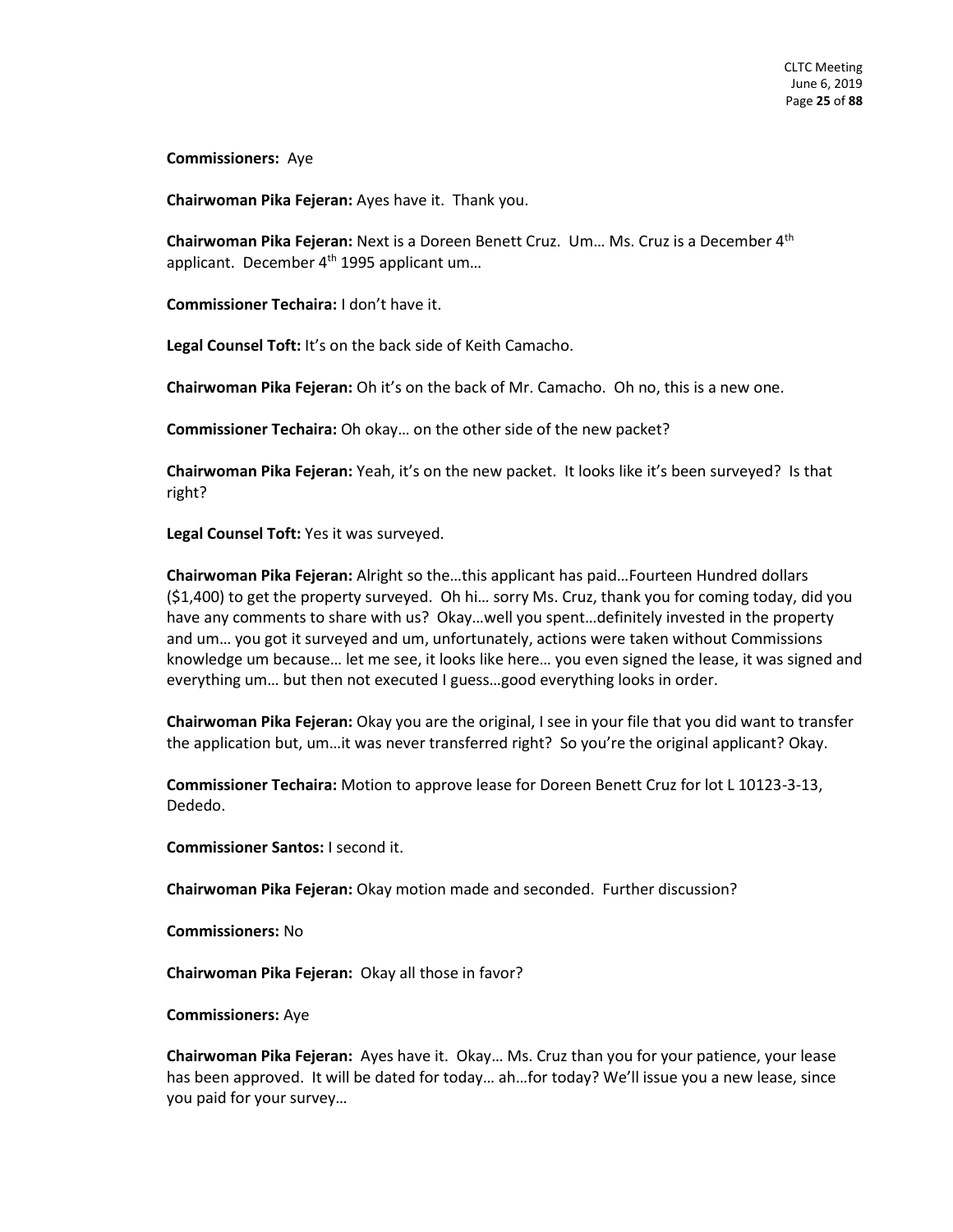**Land Agent II Jhoana Bragg:** The lease is going to reflect her survey description.

**Chairwoman Pika Fejeran:** Okay… okay yes…yes... Okay.

**Commissioner Santos:** Is she occupying it right now?

**Chairwoman Pika Fejeran:** Ms. Cruz are you occupying the property?

**Ms. Cruz:** Not yet.

**Chairwoman Pika Fejeran:** No not yet, but you plan to build a home?

**Ms. Cruz:** Yes.

**Land Agent II Jhoana Bragg:** So she would um…upon (inaudible) building she would come back before the Board.

**Chairwoman Pika Fejeran:** With building plans, mhmm… also just to let you know and you can talk further with your land agent, um... Guam Housing Corporation provides um... provides loans for our CLTC applicants or our lease holders so you can go to Guam Housing to see if you qualify for one of their loans to build a home for you and your family. Alright, thank you Ms. Cruz.

**Chairwoman Pika Fejeran:** Okay the next um…Marilyn A. Duenas. The lease was signed, okay… the property has been schemed but no survey yet. Um... Marilyn A. Duenas is a December  $2^{nd}$  1995 applicant priority 1 this is for a residential lease. Um…so this is Tract 10121, Block 10, Lot 5-1 in Yigo for 2023 square meters subject to survey.

**Land Agent II Jhoana Bragg:** She's the original applicant

**Chairwoman Pika Fejeran:** And she's the original applicant?

**Land Agent II Jhoana Bragg:** Yes

**Chairwoman Pika Fejeran:** Okay. Alright I no other questions. Um wait we don't have quorum.

**Legal Counsel Toft:** (inaudible) have quorum.

**Chairwoman Pika Fejeran:** Okay let's wait for Ms. Techaira to return when we have….

**Chairwoman Pika Fejeran:** Okay let's um… going to switch gears while we're waiting for quorum. We'll look at this Survey and Infrastructure Staff Report. Um… I think it was at the last meeting, I asked that we start planning um…how to use the funds that we currently have in our Survey and Infrastructure fund um the estimated available funding is Two Hundred Thousand dollars (\$200,000). Um… it looks like GWA has given us an estimated cost to install main water line is One Hundred dollars (\$100) per foot. GPA estimated cost per power pole is between Three Thousand (\$3,000) to Five Thousand dollars (\$5,000). Price depends on type of power line. Okay… We're provided two options, if the Land Trust decides to install a main water line in a specific tract and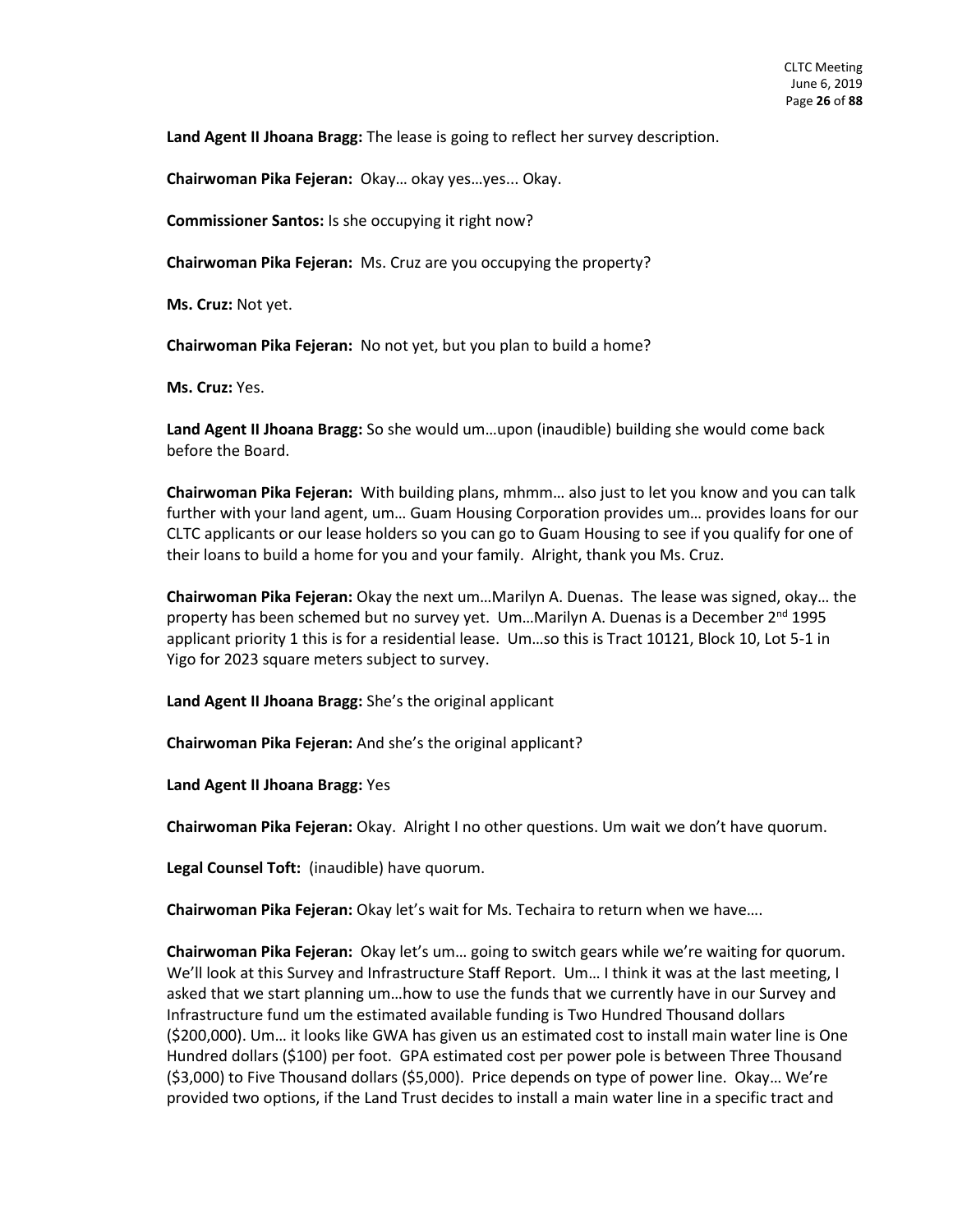property we'll have enough funds to install a main water line with about 2000 feet. If we do power poles, we can install about 40 power poles.

Staff recommends that do due to the limited amount of financial resources and the duty to determine the most equitable distribution of funds, it is recommended that the Board considers expending available financial resources on the clearing of easements to allow constituents access to property. Furthermore the positive impact will affect the greater number of constituents rather than relatively low number of constituents. Okay… um so this is a great start. It's a very good start, um…get us… um if you can give us a more detailed report about um…what the clearing and grading to allow access um…how much clearing can it get? Who will be doing it? Etc.…um…and then at the same time, I don't wanna ah… I want to have all options available for us. Um…Two Hundred Thousand dollars (\$200,000) is not going to go too far but it will go far to some… you know um…

## **Commissioner Santos:** Some

**Commissioner Techaira:** But…well I think that's (inaudible) even if it's one that's based properly.

**Chairwoman Pika Fejeran:** Well yeah, right. So um I just want to have all options here. I'd also like to get more details from the staff that knows of um…families that are living on our property that need either the access or um…infrastructure.

# **Commissioner Santos:** Water

**Chairwoman Pika Fejeran:** Yeah, power and water. I know there was a gentleman at the meeting Mr. Rosario that came before us, said he has to haul in water for his family. Um… you know, where are the properties of people currently residing that don't have the infrastructure and how much would it cost if we were to install infrastructure? Same for the access. Okay…so…thank you for this um…preliminary report, let's kind a get um… again, I'd like information on the clearing and grading, what is it? Clearing of easements, what are we talking about there now that we know how much it is for GPA and GWA. Um…how much, how far, where and then also I'd like to know, again, for our current lessees who needs the power and water infrastructure? Okay?

**Commissioner Santos:** Inaudible

**Commissioner Techaira:** So the survey infrastructure is done?

**Chairwoman Pika Fejeran:** Yes, it was just preliminary.

**Commissioner Techaira:** Okay I thought it was going to be ah (inaudible)

**Chairwoman Pika Fejeran:** Yeah, no.

**Chairwoman Pika Fejeran:** Okay so going back to our Pre-Moratorium Lease list, we were looking at Marilyn A. Duenas while you were out, Ms. Techaira. Um…

**Commissioner Techaira:** So we're just going to approve the lease?

**Chairwoman Pika Fejeran:** Mhm… yeah…yeah… it's been over a year.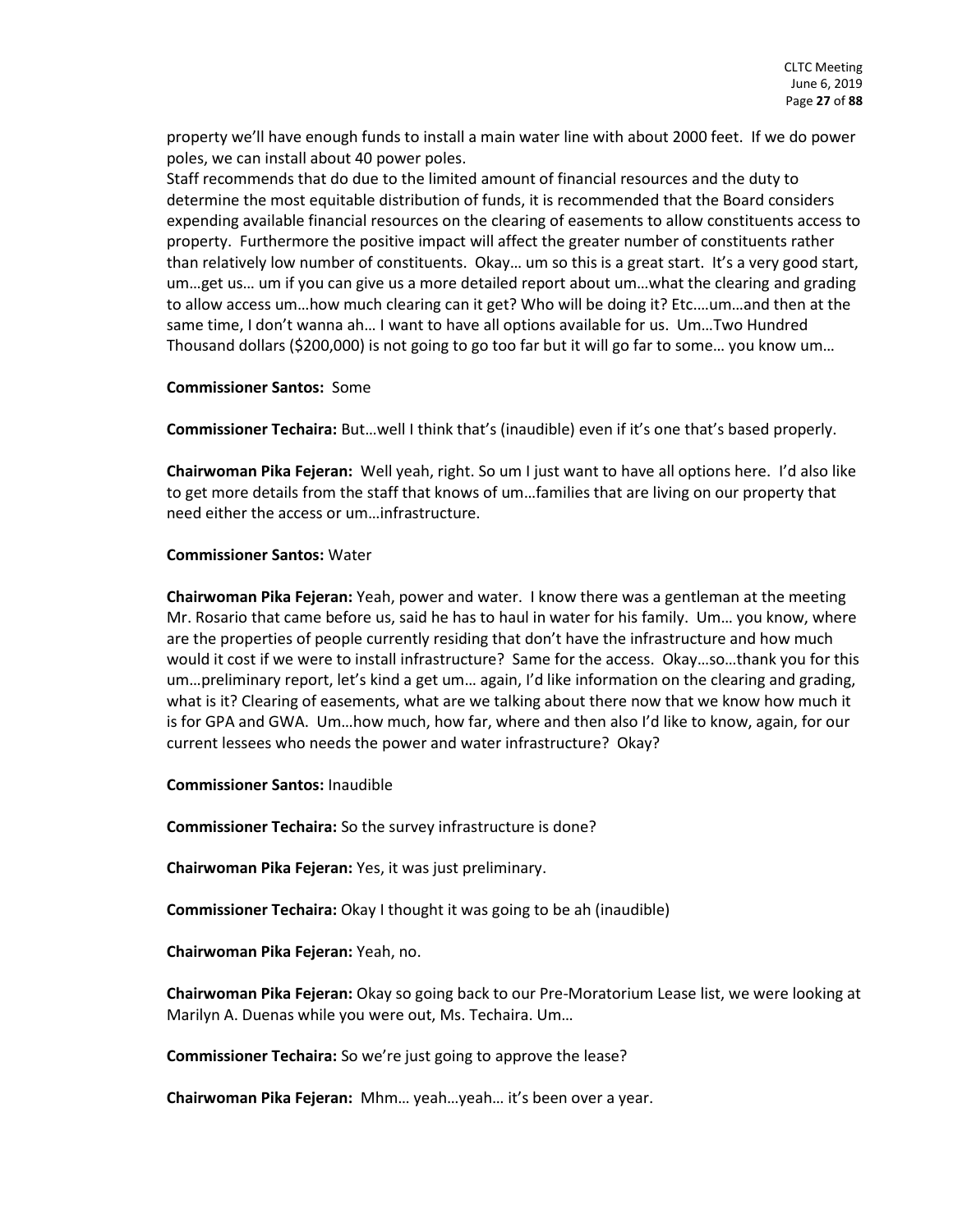**Commissioner Techaira:** So she just needs a lease addendum or…

**Legal Counsel Toft:** Well first you need to approve the lease issuance.

**Chairwoman Pika Fejeran:** Lease issuance, subject to survey.

**Land Agent II Jhoana Bragg:** (inaudible) sorry, that's a new lease.

**Chairwoman Pika Fejeran:** New lease. Okay.

**Commissioner Techaira:** Okay. Motion to approve lease subject to survey for Marilyn A. Duenas, Lot T10121, B 10, L5-1, Yigo.

**\*note:** lot description was read as Lot T10121 instead of Tract 10121 – verified and confirmed with audio.

**Chairwoman Pika Fejeran:** Motion made

**Commissioner Santos:** I second it

**Chairwoman Pika Fejeran:** Motion made and seconded. Further discussion?

**Commissioners:** No

**Chairwoman Pika Fejeran:** Okay. Thank you. Ah… lease is approved for Ms. Duenas. Alright ah…next is Cherylynn Tudela Eay. I guess there was a lease prepared for her…ah…I'd like to table this because it involves a switch, a transfer of application rights, she was on our Null and Void list. She was… yes she was.

**Land Administrator Margarita Borja:** I think, Chelsea was.

**Chairwoman Pika Fejeran:** Oh, this a different? Ohhh…so is there a relationship with Glenn?

**Land Administrator Margarita Borja:** Yes there is.

**Chairwoman Pika Fejeran:** You know, I don't have any declaration of staff relationships for any of these.

**Land Agent II Glenn Eay:** Yes. I did submit it for both of them.

**Chairwoman Pika Fejeran:** You did? Okay. Ah… I see. Sorry about that. Cherylynn and then Chelsea. So… I don't see um… the declaration in her file. You submitted one though?

**Land Agent II Glenn Eay:** I submitted last week.

**Chairwoman Pika Fejeran:** So it's not in her file. What is your relation?

**Land Agent II Glenn Eay:** My daughter.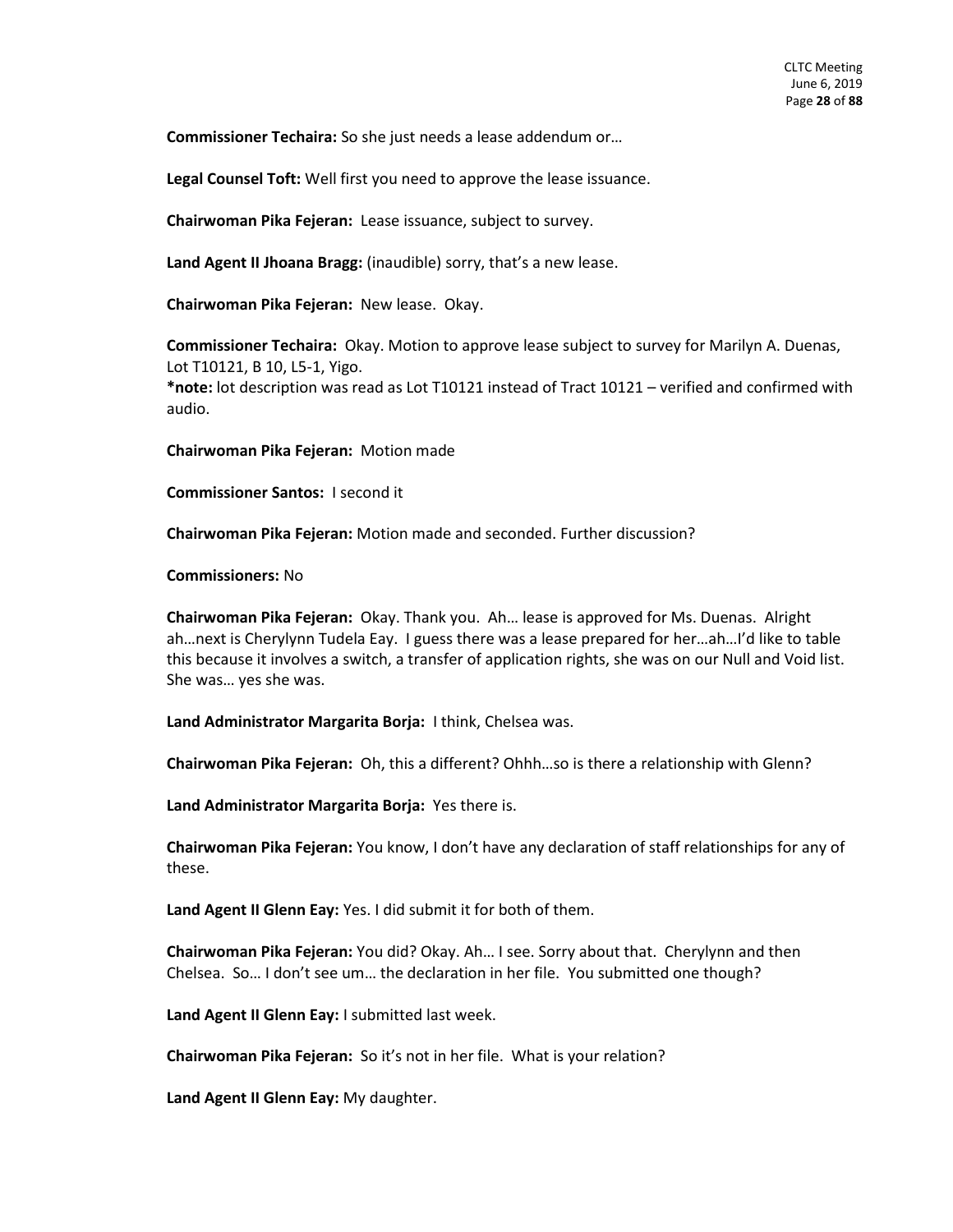**Chairwoman Pika Fejeran:** She's your daughter?

**Land Agent II Glenn Eay:** Yeah.

**Chairwoman Pika Fejeran:** Oh okay. So what happened here? There was ah… the original applicant is a Isaias Tenorio Eay, December 6, 1995. **Land Agent II Glenn Eay:** That's my brother.

**Chairwoman Pika Fejeran:** That's your brother? Okay. Ah… residential applicant was priority 1, okay. In 2018 there was a request to transfer application rights from Isaias Tenorio Eay to Cherlylnn Tudela Eay which was approved by Mr. Camacho, Deputy…former Deputy Director and then a lease issued after that um… transfer of application rights. However, since we know the Attorney General ruled that um…that transfer of application rights was not in accordance of with the public law, therefore the lease is Null and Void.

**Land Agent II Jhoana Bragg:** So there is a recommendation and the recommendation is for Cherylynn Tudela Eay to relinquish the application back to Isaias Eay and um… to approve Mr. Isaias the lease for Lot 16, Block 3REM, Tract 100C.

**Chairwoman Pika Fejeran:** Okay.

**Land Agent II Jhoana Bragg:** So everything will be diverted back to the original applicant.

**Chairwoman Pika Fejeran:** Okay. And um… kind of like the last one we just did, where we made a motion to revert the applicants, right?

**Legal Counsel Toft:** Yes

**Chairwoman Pika Fejeran:** Revert the applicants back to their original application date and time. Has Mr. um… Eay come in and said that he wants this lease?

**Land Agent II Jhoana Bragg:** Um… he had… he had…mention that he'd want it back to him.

**Chairwoman Pika Fejeran:** Okay.

**Land Agent II Jhoana Bragg:** As original applicant. Did you want something in writing from the um…

**Chairwoman Pika Fejeran:** Yeah, I mean have we, I mean has he been interviewed and he's still a priority 1?

**Land Agent II Jhoana Bragg:** Umm….

**Chairwoman Pika Fejeran:** That would be my… my… question. So I think if we can… I mean we have to right, put them back in line with a motion but then before we issue a lease we have to reinterview him just make sure that he's still priority 1. Right?

**Commissioner Techaira:** So (inaudible)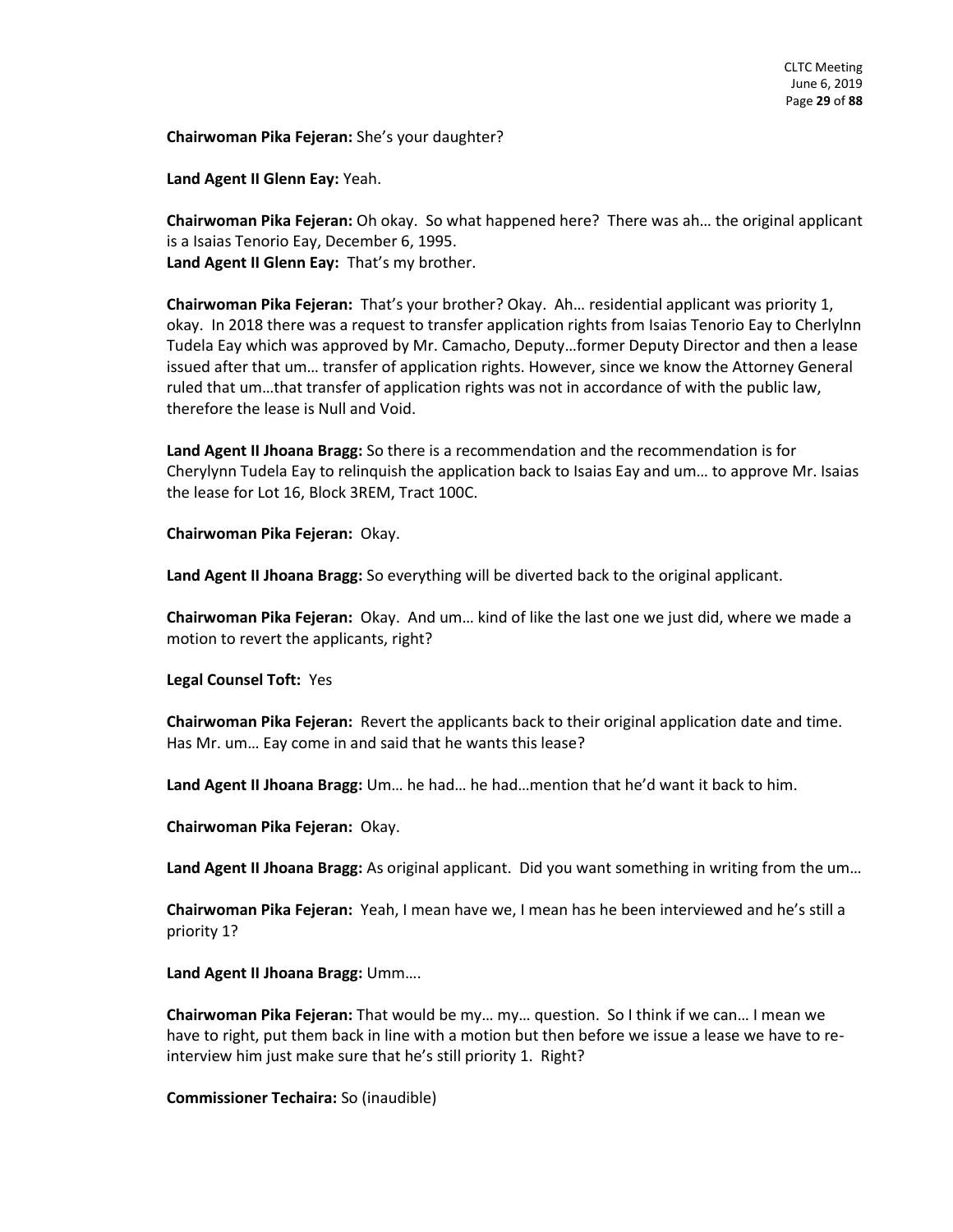**Legal Counsel Toft:** Well (inaudible) do the motion to revert their spots in line just to (inaudible).

**Chairwoman Pika Fejeran:** Okay… okay.

**Commissioner Techaira:** Okay. Motion to… motion to have Cherylynn Tudela Eay revert her application back to Isaias Eay.

**Chairwoman Pika Fejeran:** Okay motion made.

**Commissioner Techaira:** For Lot 16, Block

**Chairwoman Pika Fejeran:** Just application

**Commissioner Techaira:** Oh okay.

**Commissioner Santos:** I second it.

**Chairwoman Pika Fejeran:** Okay ah… the motion just for clarity is to um… motion to

**Commissioner Santos:** Revert

**Chairwoman Pika Fejeran:** Right, revert the application date and time of December 6, 1995, application number 1467, revert it back to the original applicant who is Isaias Tenorio Eay. Okay um… further discussion?

**Commissioners:** No

**Chairwoman Pika Fejeran:** All those in favor?

**Commissioners:** Aye

**Chairwoman Pika Fejeran:** Okay. So the motion was made and carries… so um… yeah, there's nothing in the file that indicates Mr. Eay would like his property and or even that he's priority 1.

**Land Agent II Jhoana Bragg:** We'll get in touch with him so that we can redo um… an interview and then if a letter is umm… we'll have him write a letter indicating what he wants to do, retain the Tract 100C.

**Chairwoman Pika Fejeran:** Okay. Thank you. Um, when you do the interview and they claim no land ownership, is there anything in our procedures that has the Land Agent verify with Land Management records that they don't hold any property or even Revenue and Tax?

**Land Agent II Jhoana Bragg:** We utilize the DRT um… tax roll, so we go back on 2017, if there is one for 2018 then utilize that and (inaudible) and of course still ask if they own any land anywhere in the world. That is one of the tools that we do utilize.

**Chairwoman Pika Fejeran:** Okay…okay… alright so… okay so next is a Peter Cruz Estaquio.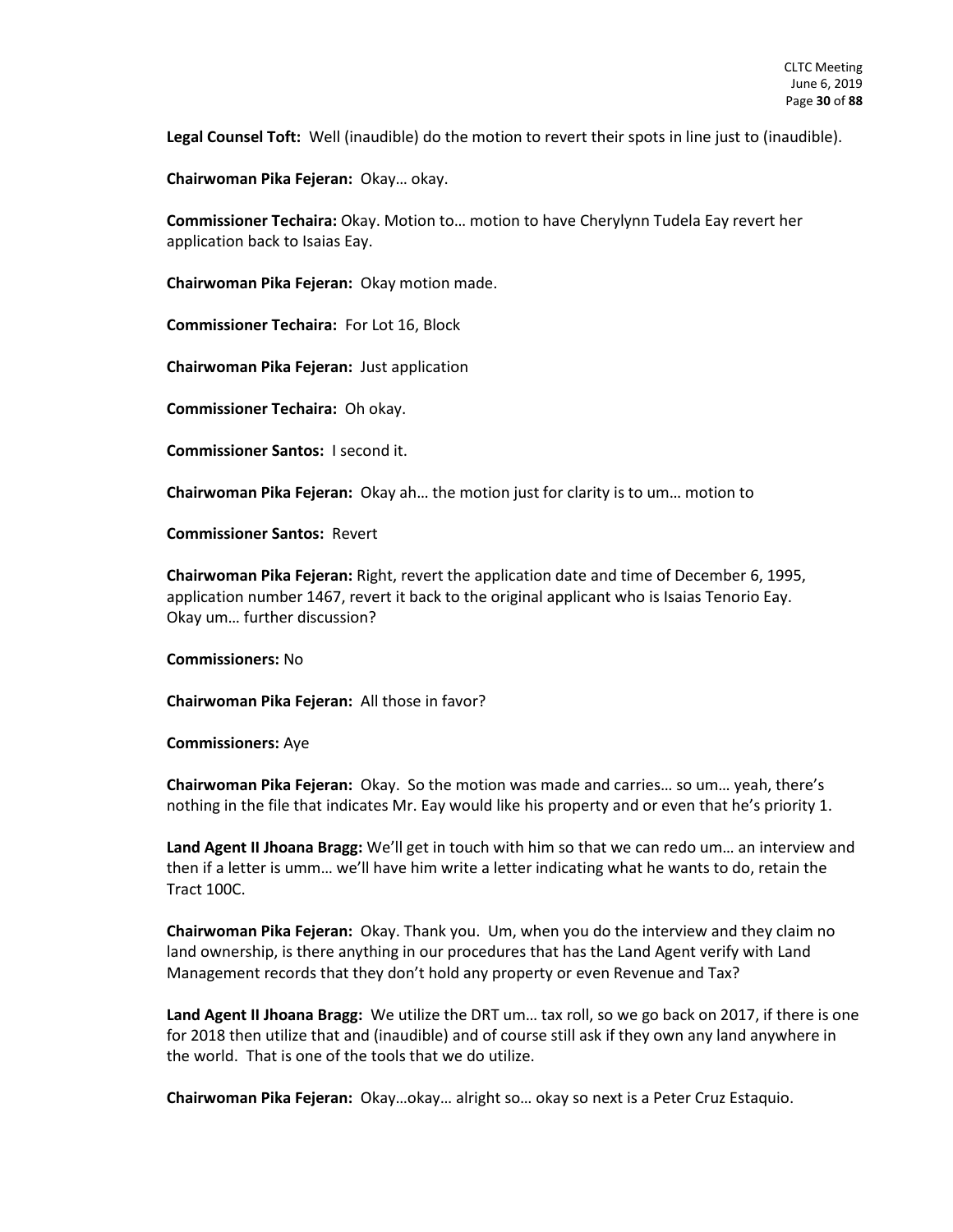Says um application date December  $2^{nd}$  1995, it's an application for agricultural property, okay... I guess… the original application is for a residential. Um whose handling this one?

**Land Agent II Jhoana Bragg:** Ah… Ms. Margarita compiled the Staff Report.

**Chairwoman Pika Fejeran:** Oh okay. Do you know why he switched from Residential to Agricultural?

**Land Administrator Margarita Borja:** Is he a priority 2 when he applied? I don't know, did he own land?

**Chairwoman Pika Fejeran:** No

**Land Administrator Margarita Borja:** No. In the request, doesn't usually ask but that's usually the reason why they (inaudible)

**Chairwoman Pika Fejeran:** Okay… alright so there's an Agricultural lease in here, do we know if he's currently occupying?

**Land Administrator Margarita Borja:** No he's not.

**Chairwoman Pika Fejeran:** He's not? Um, he's prepared to um… adhere to all the terms to this Agricultural Lease? Is he a bona fide farmer or anything? No? Okay.

**Land Agent II Jhoana Bragg:** He did survey the property.

**Chairwoman Pika Fejeran:** Oh he did spend a lot of money to survey the property, okay.

**Land Agent II Jhoana Bragg:** In 2014 it was requested um… through Land Management?

**Chairwoman Pika Fejeran:** I don't have any other questions.

**Commissioner Techaira:** So are we approving a lease?

**Chairwoman Pika Fejeran:** Um… yeah it would be for the lease. It was one of those leases

**Commissioner Techaira:** Red mark

**Chairwoman Pika Fejeran:** Yeah, red marks. Or not even, not signed by the lessee. It wasn't red it just wasn't signed by the lessee.

**Land Agent II Jhoana Bragg:** We do have some that weren't signed by the lessee and or maybe the Director, but those are the ones that were added because they weren't part of the X's but we did find more so that's we added to it.

**Chairwoman Pika Fejeran:** Yeah, the non-executed leases that's why it's on our list.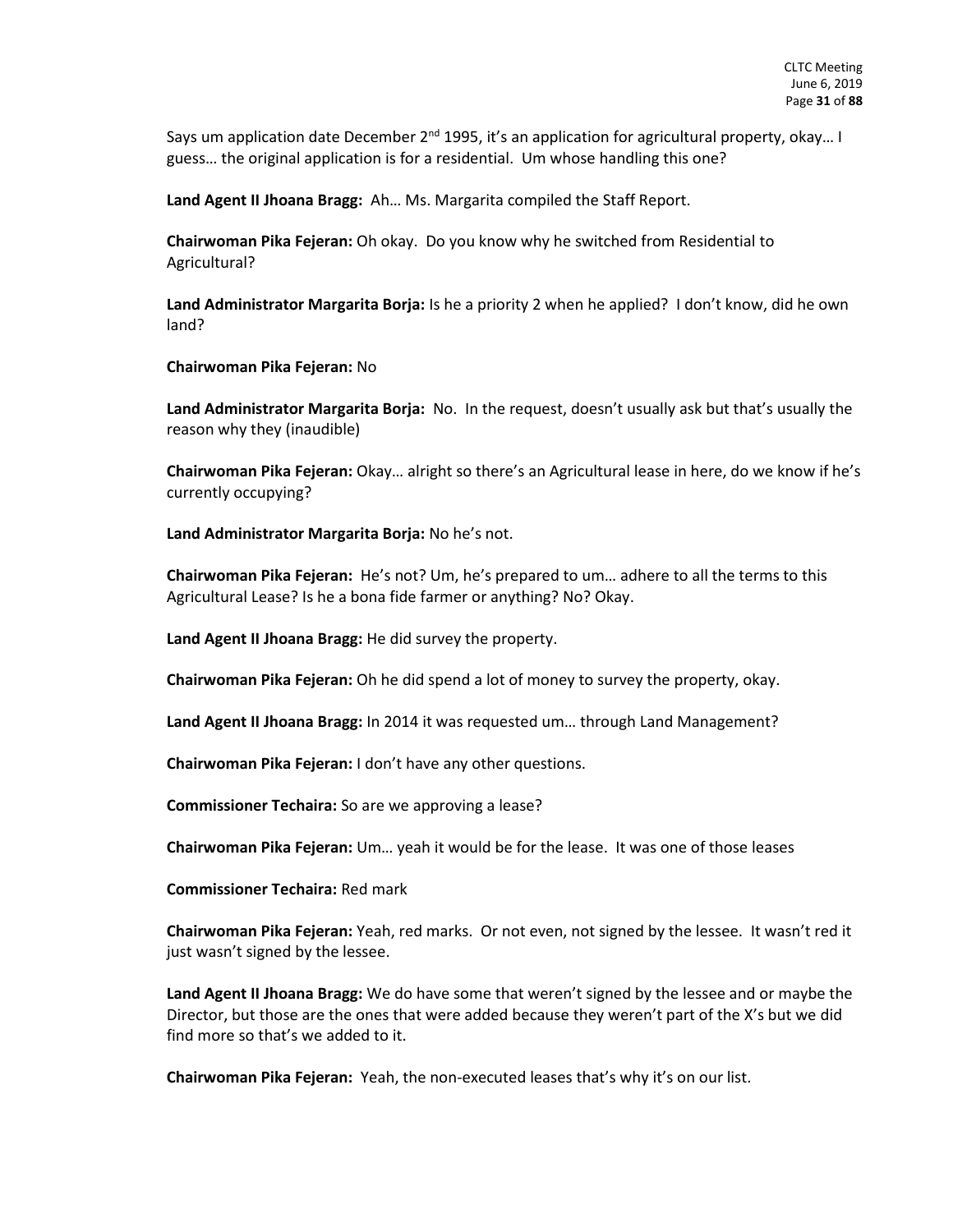**Commissioner Techaira:** Motion? Motion to approve lease for Peter Cruz Estaquio, Lot 16, Block 3, Tract 15344, Mangilao.

**Chairwoman Pika Fejeran:** Motion made

**Commissioner Santos:** I second it.

**Chairwoman Pika Fejeran:** Seconded by Tan Amanda. Further discussion?

**Commissioners:** None

**Chairwoman Pika Fejeran:** Okay all those in favor?

**Commissioners:** Aye

**Chairwoman Pika Fejeran:** Okay. Next is a Gloria Borja Flores

**Land Agent II Jhoana Bragg:** We have a… the POA here.

**Chairwoman Pika Fejeran:** Okay there's somebody here to speak with us. There's a Power of Attorney?

**Land Agent II Jhoana Bragg:** I guess I'll do it.

**Chairwoman Pika Fejeran:** Okay… alright.

**Land Agent II Jhoana Bragg:** So Ms. Gloria actually she is an original um… she is the original applicant however, at the time they issued her um… something in Tract 1022 however, um… CLTC failed to indicate that there is or there was a house on that lot that they issued to her originally.

**Chairwoman Pika Fejeran:** Oh so there was somebody occupying…

**Land Agent II Jhoana Bragg:** There was already a structure on the property and so um… you know, to our findings we did identify that it is a CHamoru Land Trust Lessee also but um that was our recommendation to move her elsewhere due to the issuance of that property which is not at her fault.

**Chairwoman Pika Fejeran:** Yeah, okay. So that was the termination of that 1022 lease?

**Land Agent II Jhoana Bragg:** Yeah, yes Ma'am.

**Chairwoman Pika Fejeran:** Okay and the next property you found for her is what we're looking at today, Lot 7, Block 1, Tract 1722?

**Land Agent II Jhoana Bragg:** Okay and this is residential, she's priority 1. Okay, sounds like it was one of the, yeah… it has a red mark on it and there's a Power of Attorney for Ms. Gloria and this lease would be subject to survey?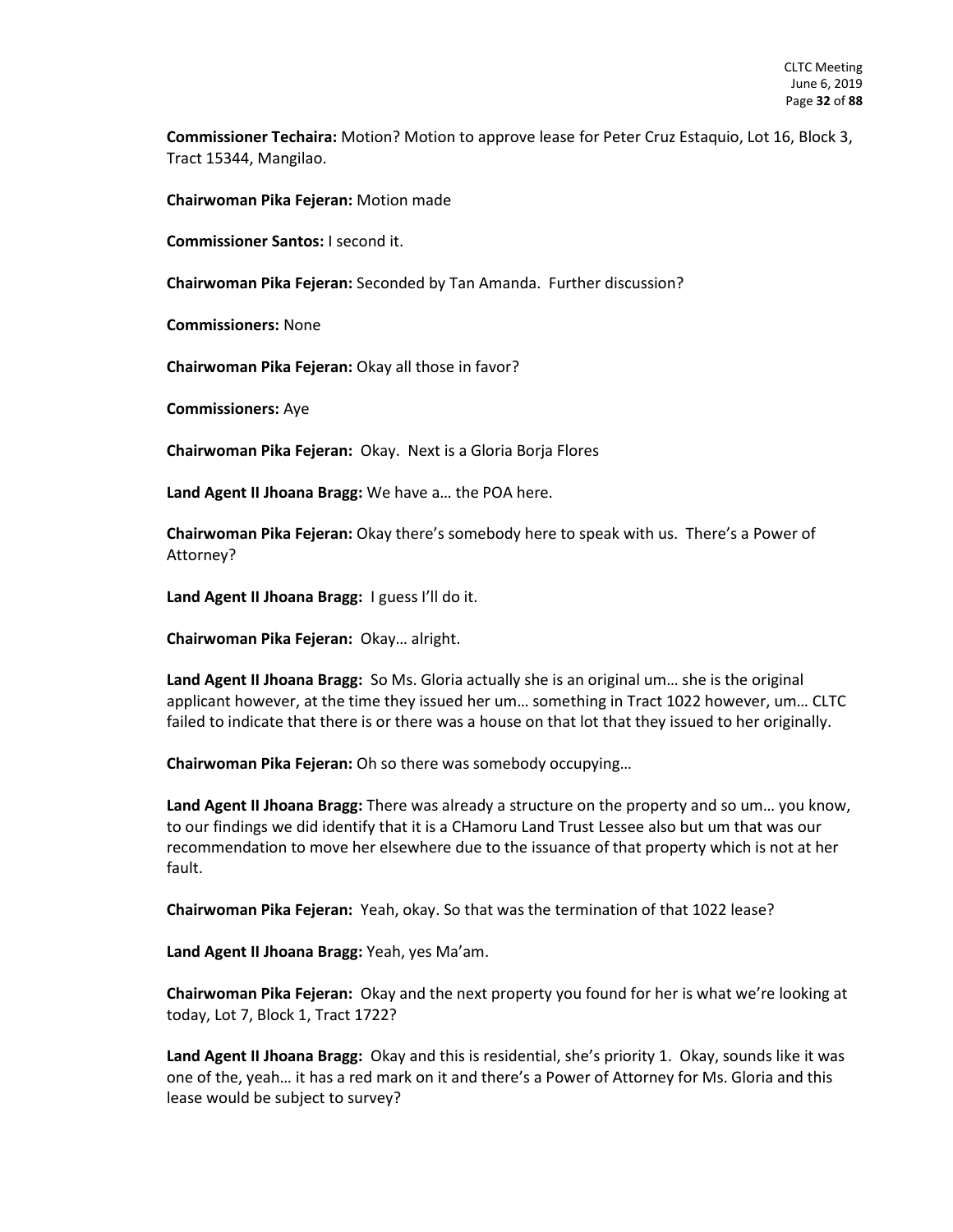**Land Agent II Jhoana Bragg:** Yes.

**Chairwoman Pika Fejeran:** Okay. Okay… so her Power of Attorney is a Mr. Francisco B. Flores? Okay.

**Commissioner Techaira:** Okay. Motion to approve lease subject to survey for Ms. Maria Borja Flores, Lot 7, Block 1, Tract 1722, Mangilao.

**Commissioner Santos:** I second it.

**Chairwoman Pika Fejeran:** Okay motion made and seconded. Further discussion?

**Commissioners:** None

**Chairwoman Pika Fejeran:** Okay all those in favor?

**Commissioners:** Aye

**Chairwoman Pika Fejeran:** Ayes have it. Thank you. Okay… so um the next is a Mr. Ernest Joe Borja Garrido. This applicant is a December  $2^{nd}$  1995 applicant, um... priority 1, 2004 they were finally interviewed. Finally in 2017 the ground lease was prepared… okay but then they declined that first ground lease in 2017 and then they were issued lot 10123-3-25 in Dededo. So the current lease is where? Okay… was there ever a lease issued? No… I see a Notice of Intent to Award.

**Land Agent II Jhoana Bragg:** There's a Notice of Intent to Award for the 5402 area but he did decline so moving forward to this current lease um… current lot um… 10123-3-25.

**Chairwoman Pika Fejeran:** Okay. Okay….has that been surveyed?

**Land Agent II Jhoana Bragg:** Ah… no.

**Chairwoman Pika Fejeran:** Um… why would this fall under our pre-moratorium lease list? Do we know? Because there is no lease right?

**Land Administrator Margarita Borja:** Actually, it's indicated there in the Staff Report that, he picked up the lease, I believe and never returned it.

**Chairwoman Pika Fejeran:** Oh… and never brought it back…. So there was a lease.

**Land Administrator Margarita Borja:** So there was one issued and signed but took it to have it notarize and never returned it.

**Chairwoman Pika Fejeran:** Okay that was for the first award?

**Land Administrator Margarita Borja:** No

**Legal Counsel Toft:** No the second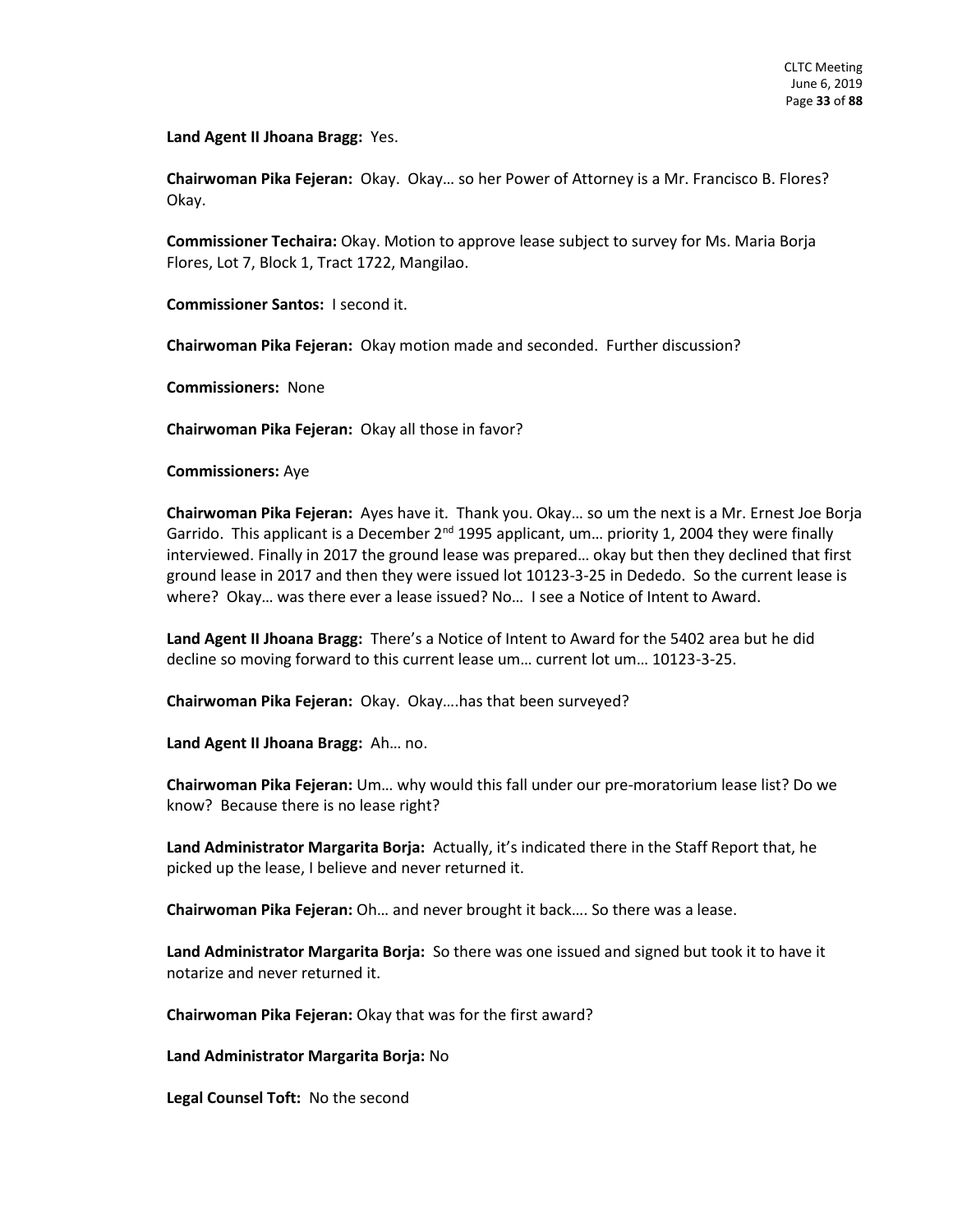**Chairwoman Pika Fejeran:** The second on? Oh, got it, I see it. Okay, so what do we do here?

**Legal Counsel Toft:** In any case, I would have the Board review it, either approve or decline (inaudible) at this point.

**Chairwoman Pika Fejeran:** Okay and we'd issue a new (inaudible) one.

**Legal Counsel Toft:** Reissue a lease. Yeah, because the original is was done by then Director Borja. So that would still have the problem of not being approve by the Board.

**Chairwoman Pika Fejeran:** Okay. Got it. Thank you Legal Counsel.

**Commissioner Techaira:** Motion to approve lease for Mr. Ernest Joe Borja Garrido Lot 10123-3-25, Dededo.

**Chairwoman Pika Fejeran:** Motion made

**Commissioner Santos:** I second it.

**Chairwoman Pika Fejeran:** Seconded by Tan Amanda. Further discussion?

**Commissioners:** None

**Chairwoman Pika Fejeran:** None. All those in favor?

**Commissioners:** Aye

**Chairwoman Pika Fejeran:** Okay ayes have it. Lease is approved. Thank you. Next, is a Herman J.B. Santos? This applicant is also a December 2<sup>nd</sup> 1995, applicant, priority 1, Agricultural. Hafa Adai Sir. If you could um… state your name for the record.

**Herman Santos:** Hafa Adai, my name is Herman Santos.

**Chairwoman Pika Fejeran:** Hi thank you for your patience, as we get to your name finally. Okay so it looks like you have an Agricultural Lease and you're the original applicant?

**Herman Santos:** Yes I am.

**Chairwoman Pika Fejeran:** Okay. And you wanted this Agricultural Lease since December 2nd 1995?

**Herman Santos:** Yes, that's the first one there. There's actually more to it, if you go down more towards the present.

**Chairwoman Pika Fejeran:** Yeah. So today we are looking at Lot 5382-5-11 in Barrigada?

**Herman Santos:** Yes.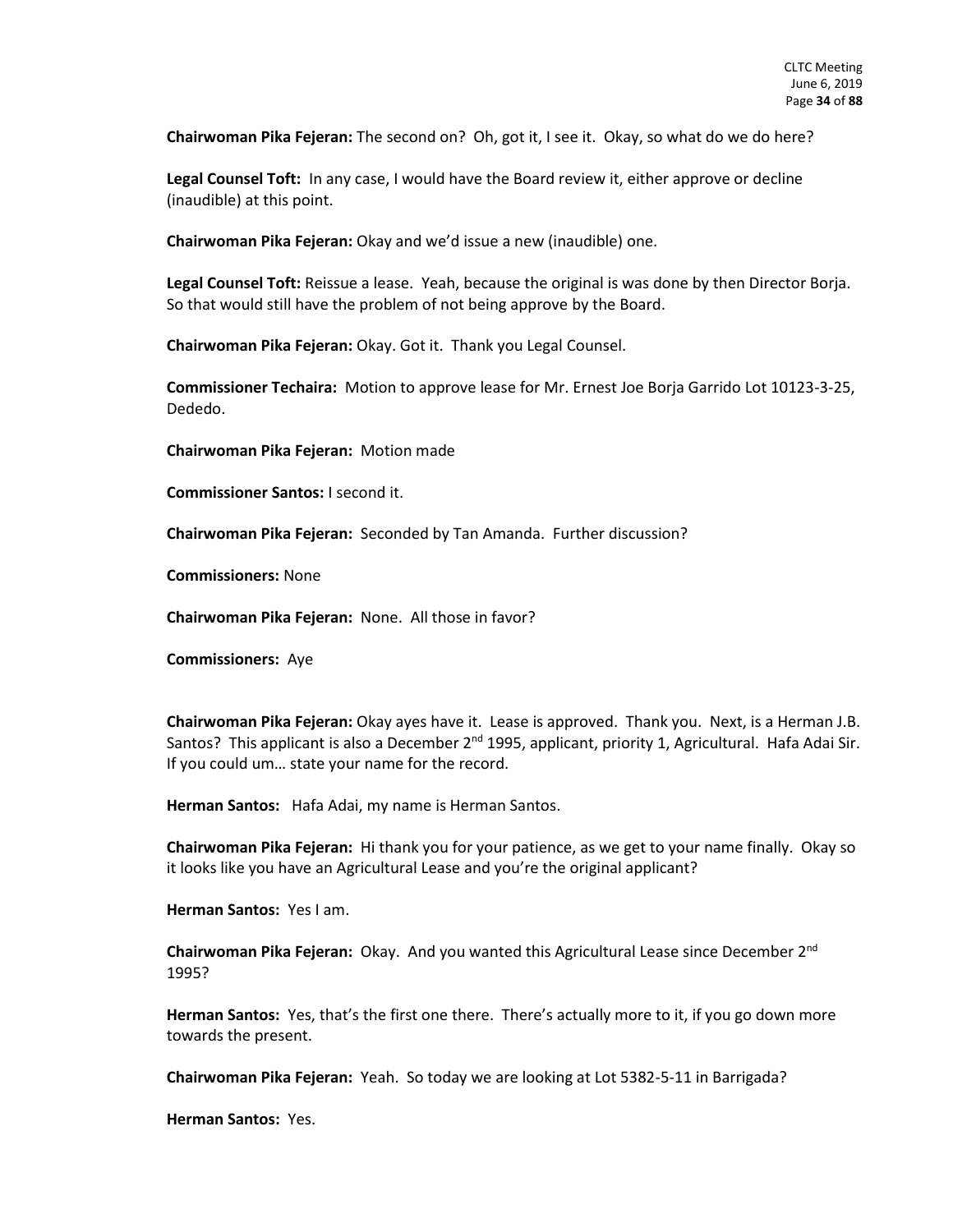**Chairwoman Pika Fejeran:** Let's see what's this?

**Commissioner Santos:** He's not occupying the land?

**Herman Santos:** No

**Chairwoman Pika Fejeran:** Not occupying.

**Herman Santos:** But it has been surveyed.

**Chairwoman Pika:** Okay. So you surveyed it? Okay.

**Commissioner Santos:** (inaudible)

**Commissioner Techiara:** Oh, you guys are ready?

**Commissioner Santos:** Yeah

**Commissioner Techaira:** Okay. Motion to approve lease for Herman J.B. Santos, Lot 5382-5-11, Barrigada.

**Commissioner Santos:** I second it.

**Chairwoman Pika Fejeran:** Motion made and seconded it. Further discussion?

**Commissioners:** No

**Chairwoman Pika Fejeran:** None okay. All those in favor?

**Commissioners:** Aye

**Chairwoman Pika Fejeran:** Okay. Ayes have it.

**Herman Santos:** Thank you

**Chairwoman Pika Fejeran:** Thank you Mr. Santos. Alright. Okay next is Francisco Rojas Hernandez, alright. Hi Hafa Adai Sir, thank you also for your patience.

**Commissioner Santos:** Buenas

Chairwoman Pika Fejeran: So Sir, you are a December 4<sup>th</sup> 1995 applicant?

**Francisco Hernandez:** Yes Ma'am.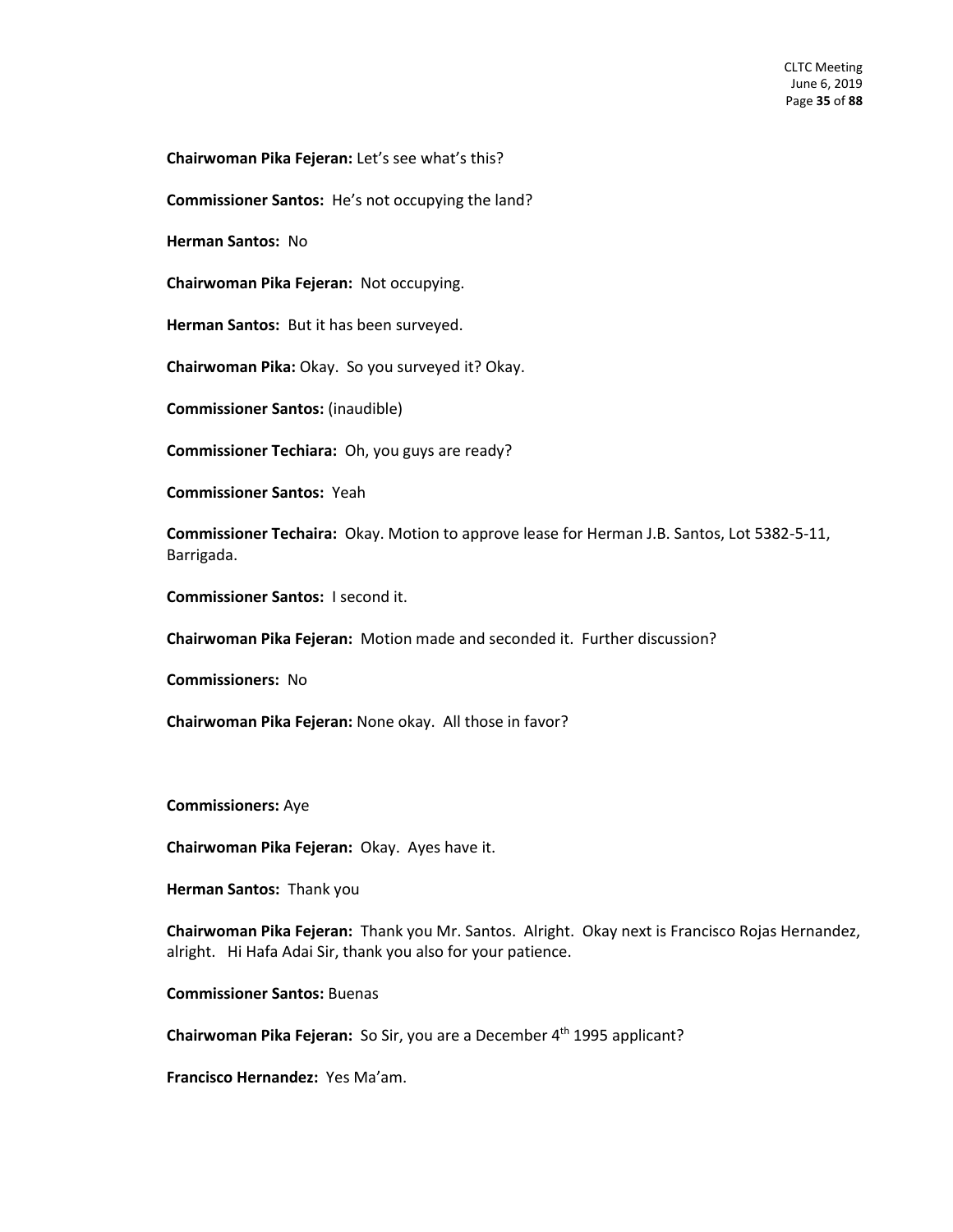**Chairwoman Pika Fejeran:** You um…looks like you are pre-occupier and also had a Land Use Permit, under the Arruendo Program.

**Francisco Hernandez:** Yes Ma'am all the way back to '87.

**Chairwoman Pika Fejeran:** Wow… okay and so um… with the CHamoru Land Trust now we're just trying to um…get you a valid lease. Is that right?

**Francisco Hernandez:** Yes Ma'am.

**Chairwoman Pika Fejeran:** Okay. And the property we're talking about is Lot 3-1, Block 3, Tract 10125 in Dededo?

**Francisco Hernandez:** Hahasu Drive.

**Chairwoman Pika Fejeran:** Hahasu Drive okay.

**Francisco Hernandez:** I even have a house number there.

**Chairwoman Pika Fejeran:** Oh…

**Francisco Hernandez:** Ever since ah....'87. I have water, I have telephone, I don't have no power but I didn't apply for it because it's just right across the street.

**Chairwoman Pika Fejeran:** Oh okay. But um… with the lease, then you can apply for the power.

**Francisco:** Yeah

**Chairwoman Pika Fejeran:** Ah… sorry. This is for….this is an Agricultural Lease?

**Francisco Hernandez:** Yes Ma'am.

**Chairwoman Pika Fejeran:** And are you…. You're currently farming the property?

**Francisco Hernandez:** Yes Ma'am. Ever since ever since.

**Chairwoman Pika Fejeran:** Ever since ever since… okay.

**Francisco Hernandez:** And I've been paying since '87 to '92 Forty dollars (\$40) a year. So they stopped it at '92, so I wonder what happened to those monies that you know… um…

**Land Agent II Jhoana Bragg:** Under the Land Use Permit. He was under the Arruendo?

**Chairwoman Pika Fejeran:** Yeah.

**Land Agent II Jhoana Bragg:** So that's where that funding went… to Land Management, then CLTC took over.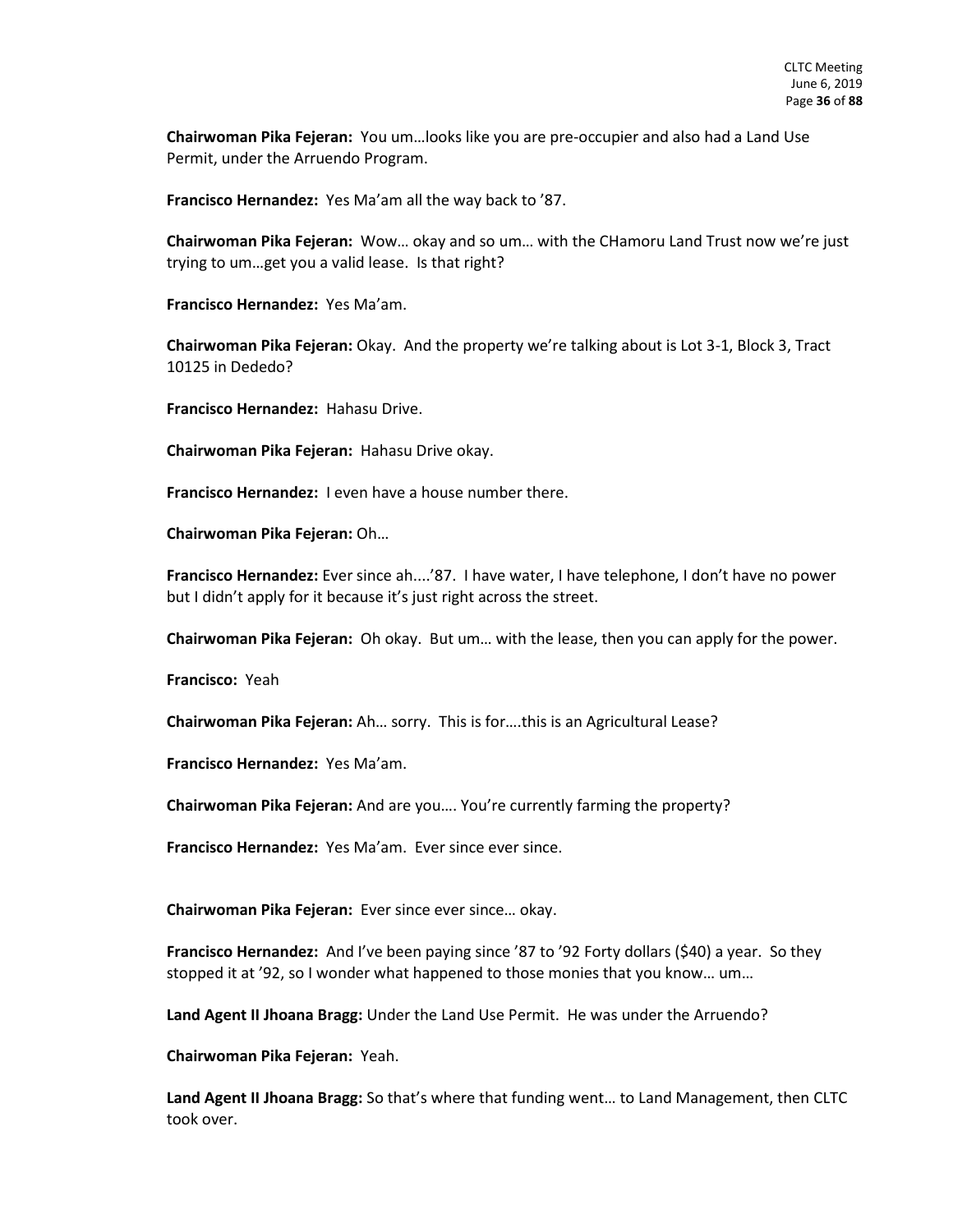**Chairwoman Pika Fejeran:** Okay. So um… okay. The Staff Report, there's a correction to Letter F; it should read April 13, 2018, *Agricultural* Lease not Residential. Okay.

**Francisco Hernandez:** (inaudible)

**Chairwoman Pika Fejeran:** Oh I see. So you originally wanted Residential?

**Francisco Hernandez:** No actually…. See I have a… I have a Agriculture now because they found out that I have a property…. I have my own (inaudible) so they made it to Agriculture.

**Chairwoman Pika Fejeran:** Okay so do you… do you reside on your private property?

**Francisco Hernandez:** Yeah in Barrigada. But I go up and I clean… I use to stay in a…

**Commissioner Santos:** Farming

**Francisco Hernandez:** Farming area. I use to stay there for five years.

**Chairwoman Pika Fejeran:** Okay. So it's like your… your ranch where you grow ah… what are you planting there?

**Francisco Hernandez:** Oh… banana, taro…

**Francisco Hernandez:** we need avocado.

**Francisco Hernandez:** Oh I have that one.

**Chairwoman Pika Fejeran:** Oh yeah? Avocado also?

**Francisco Hernandez:** Mango

**Chairwoman Pika Fejeran:** Okay… okay…

**Commissioner Techaira:** Motion to approve lease for Lot 3-1, Block 3, Tract 10125, Dededo for Mr. Francisco Rojas Hernandez.

**Commissioner Santos:** I second it.

**Chairwoman Pika Fejeran:** Motion made and seconded. And this um… Agricultural Lease. Okay…um further discussion?

**Commissioners:** No

**Chairwoman Pika Fejeran:** All those in favor?

**Commissioners:** Aye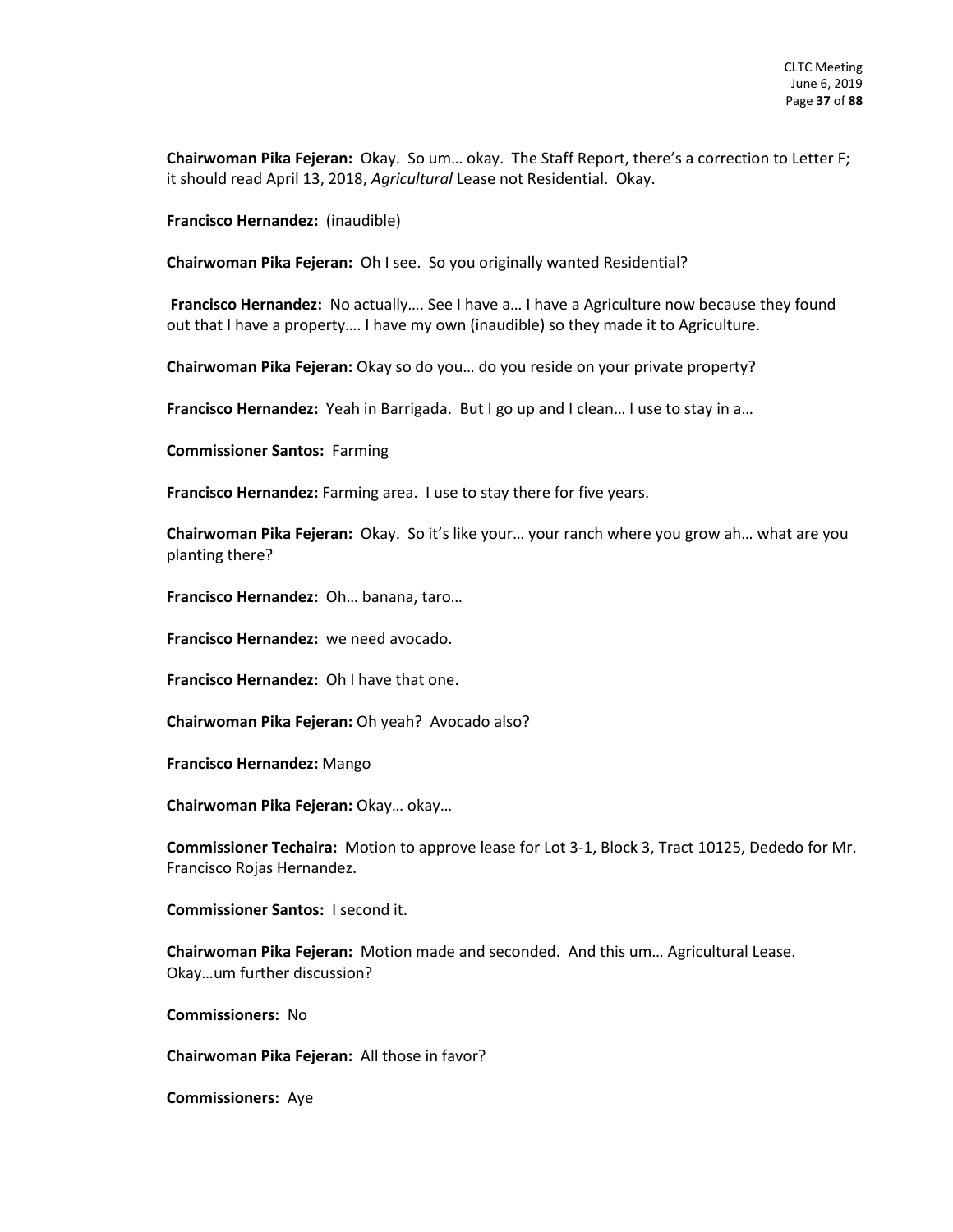**Chairwoman Pika Fejeran:** Okay ayes have it. Alright Mr. Hernandez.

**Francisco Hernandez:** So I'm good to go?

**Chairwoman Pika Fejeran:** Yes. You are.

**Commissioner Santos:** Go and enjoy.

**Francisco Hernandez:** So when do I get the lease?

**Land Agent II Jhoana Bragg:** I'll contact you (inaudible)

**Commissioner Santos:** He's next right? Babauta?

**Chairwoman Pika Fejeran:** Hold on… Okay the next in our packet is a Regine Biscoe Lee.

**Commissioner Santos:** Biscoe Lee?

**Chairwoman Pika Fejeran:** Yeah… but I'd like to table this because this is a…

**Commissioner Santos:** Senator.

**Land Agent II Jhoana Bragg:** Um…I can seek um the mother, um… Ms. Rosita she did advise that she would like the um… or they both would like to just stay where they were actually the original applicant.

**Legal Counsel Toft:** Reversion.

**Chairwoman Pika Fejeran:** Okay so… okay… So this is one where there's a transfer of application rights which is not in accordance with our law so um… we need a motion to…

**Commissioner Techaira:** Revert it back… to Rosita.

**Commissioner Santos:** Rosita.

**Chairwoman Pika Fejeran:** Revert… yes…

**Commissioner Techaira:** Okay… Motion to revert back the application rights back to Rosita Mahony, fka: Rosita A. Biscoe in accordance with Public Law 23-38; Section 5.8.

**Chairwoman Pika Fejeran:** Okay motion has been made to revert the application um… back to Rosita Mahony who is formerly known as Rosa A. Biscoe.

**Commissioner Santos:** I second it.

**Chairwoman Pika Fejeran:** Okay seconded by Tan Amanda. Just to clarify that application date and time is December  $4<sup>th</sup>$  1995. It was an Agricultural Application.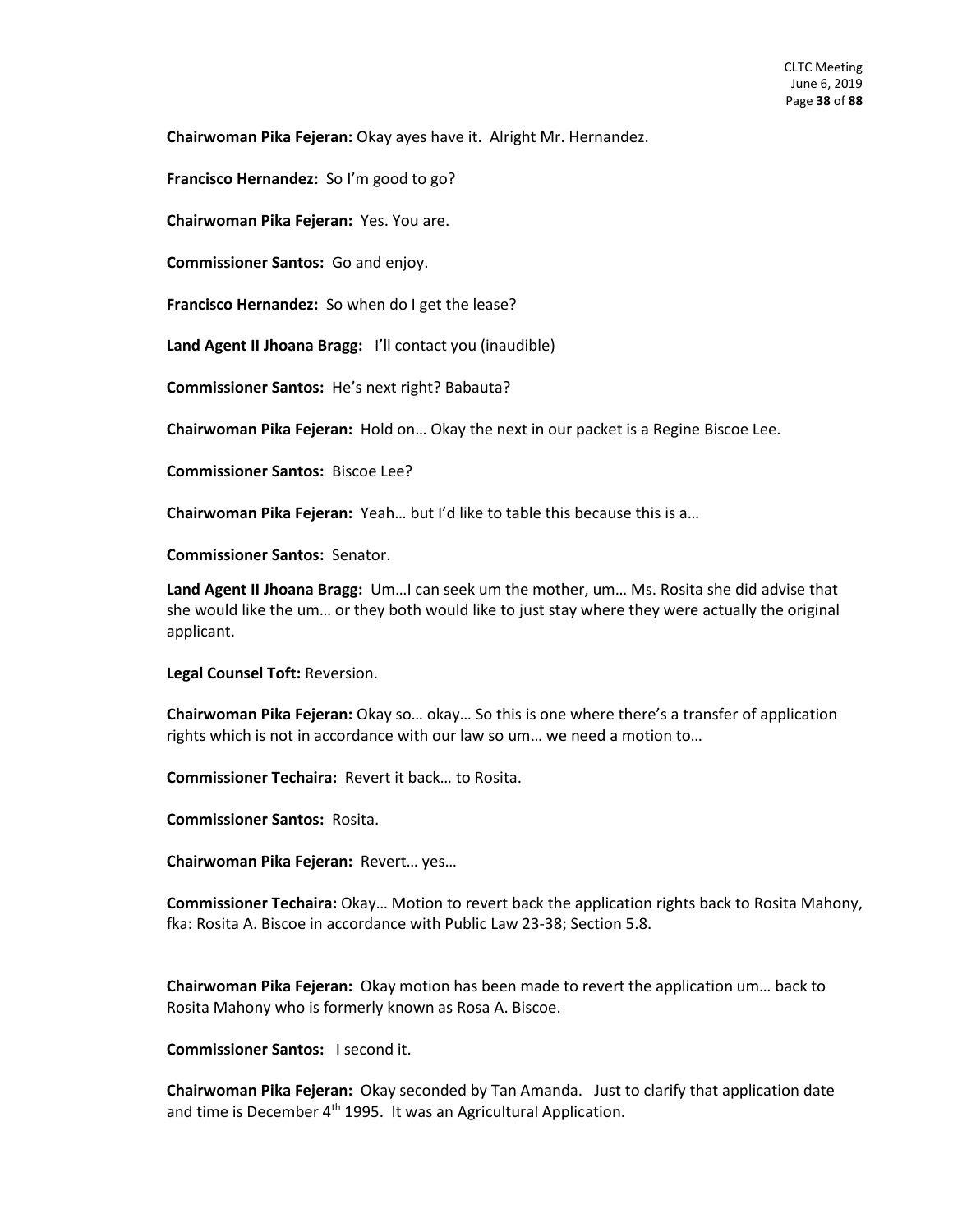**Land Agent II Jhoana Bragg:** So she would divert back to agricultural as well because I believe um… there was a

**Chairwoman Pika Fejeran:** Switch

**Land Agent II Jhoana Bragg:** Oh I'm sorry… it's agriculture, I thought they did a residential but original back to agriculture.

**Chairwoman Pika Fejeran:** Yes. Okay um… further discussion?

**Commissioners:** None

**Chairwoman Pika Fejeran:** Okay all those in favor?

**Commissioners:** Aye.

**Chairwoman Pika Fejeran:** Okay ayes have it.

**Commissioner Techaira:** (inaudible)

**Chairwoman Pika Fejeran:** Okay so Ms. Rosita A. Bisco now Mahony is back in line December 4th 1995 with her Agricultural application?

**Land Agent Jhoana Bragg:** Yes and she did um… she did pay for survey on the property so… um is that… is she to retain that property that she surveyed on or that they surveyed on originally?

**Chairwoman Pika Fejeran:** Is this um… okay so we were…

**Legal Counsel Toft:** It wouldn't necessarily be retaining because the lease was Null and Void so it's… it will basically be coming in as like next person in line giving that property so um… it may be best just do a fresh Staff Report just based of that application and just… we'll deal with…

**Land Agent II Jhoana Bragg:** Indicate the…

**Legal Counsel Toft:** Yeah. We'll deal with switch today then next time deal with the potential lease.

**Chairwoman Pika Fejeran:** Okay. Alright thank you. Okay… the next is um a Frank Joseph Leon Guerrero the applicant is an original applicant December  $7<sup>th</sup>$  1995, um... says here, consider a preoccupier for Tract 1021, Block 2, Lot 2 in Dededo there is no Land Use Permit this is for an Agricultural Lease okay… so let's see…but the preoccupation applies to a different tract than the property that the lease was prepared for? Is that right?

**Land Agent II Eileen Chargualaf:** Is that Frank Joseph?

**Chairwoman Pika Fejeran:** Yes.

**Land Agent II Eileen Chargualaf:** Frank M…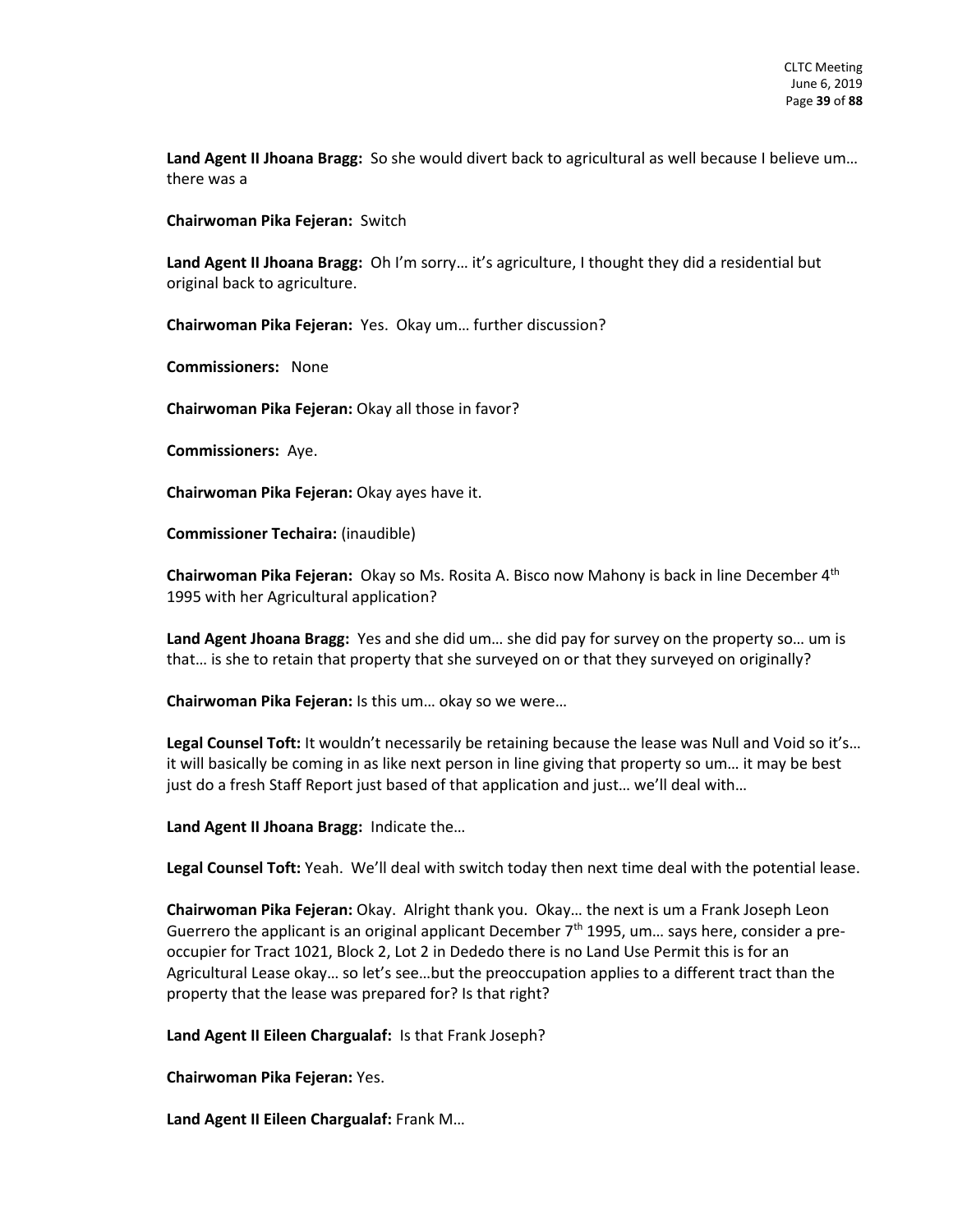**Chairwoman Pika Fejeran:** Yeah. Frank Joseph Leon Guerrero yeah…it says, I was just curious as to why… he was the pre-occupier? Okay… what is this? Tract 1021, Block 2, Lot 2 but the lease that was prepared is for a different property. Unless it's the same but just renamed?

**Land Agent II Jhoana Bragg:** The area was the…

**Land Agent II Eileen Chargualaf:** Is the 7153 101

**Land Agent II Jhoana Bragg:** Yeah… the area was re-schemed so the…

**Land Agent II Eileen Chargualaf:** So it went from Lot to Tract… right? 7152 Tract 1021?

**Land Agent II Jhoana Bragg:** No the area was schemed because it was a bigger lot than Block 2, Lot 2 so… that big lot they schemed it to accommodate half acres.

**Chairwoman Pika Fejeran:** Okay… they cut it up? Okay. Oh okay so it is the same property it's just been occupying… okay so there's that Agricultural lease that was prepared. I don't see his original application in here.

**Land Agent II Eileen Chargualaf:** Terese probably… probably couldn't find it so Terese probably (inaudible) on the database.

**Chairwoman Pika Fejeran:** That's this one. Okay. He's found to be, he does qualify…. I've never seen this where we don't have a copy of the application. Is that normal?

**Land Agent II Jhoana Bragg:** Um if in the event um… that we aren't able to locate the original then we would utilize the database information and create a dummy file and then just um…you know… get the information from the database that's on hand.

**Chairwoman Pika Fejeran:** Mm… okay. Okay… my only question was, why are we awarding property that's not originally occupied by the pre-occupier but it's the same. You confirmed that it's the same.

**Land Administrator Margarita Borja:** 7150 is now Tract 10121.

**Chairwoman Pika Fejeran:** He indicated he would… okay and 7150 used to be Block 2, Lot 2? Because it says, pre-occupier Tract 1021, Block 2, Lot 2 in Dededo. So what's 7150?

**Land Administrator Margarita Borja:** It's (inaudible)

**Chairwoman Pika Fejeran:** That's Mangilao right?

**Land Administrator Margarita Borja:** No, Yigo.

**Land Agent II Eileen Chargualaf:** No, Yigo.

**Chairwoman Pika Fejeran:** Okay. So where's Tract 1021, Block 2, Lot 2?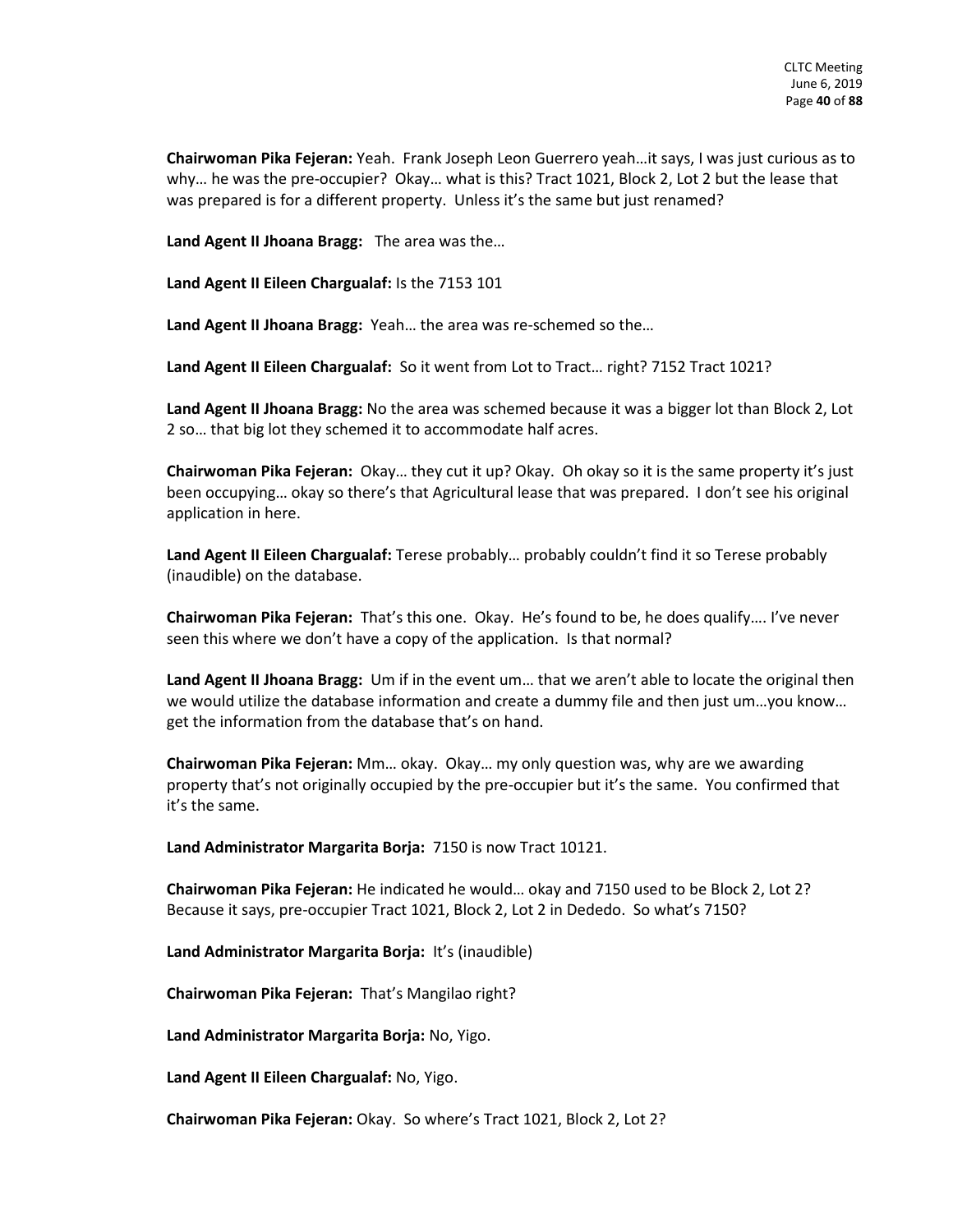**Land Agent I John Gumataotao:** That's in Dededo.

**Chairwoman Pika Fejeran:** Okay… alright well… this was one of the… this is an Agriculture Lease that was signed by the Director at the time… not signed by the um…applicant but it's before us now for Commission approval because it was one of those un… not fully executed leases.

**Commissioner Techaira:** So motion approve lease for Frank Joseph Leon Guerrero Lot 13-R1, Block 10, Tract 10121, Yigo.

**Chairwoman Pika Fejeran:** Okay motion has been made.

**Commissioner Santos:** I second it.

**Chairwoman Pika Fejeran:** Further discussion?

**Commissioners:** None

**Chairwoman Pika Fejeran:** Okay all those in favor?

**Commissioners:** Aye

**Chairwoman Pika Fejeran:** Ayes have it. Okay

**Land Agent II Jhoana Bragg:** Madam Chair, if possible, we do have some of the constituents here, um if we could possibly um… get to

**Chairwoman Pika Fejeran:** Get to them?

**Land Agent II Jhoana Bragg:** Get to the ones that are here?

**Chairwoman Pika Fejeran:** Yes. And they're the pre-moratorium on (inaudible) oh…okay good.

**Land Agent II Jhoana Bragg:** There's a Joseph Guzman, you have Mark Torre and…

**Chairwoman Pika Fejeran:** Okay I found a Mark Anthony Blas Torre… yeah, okay.

**Chairwoman Pika Fejeran:** Okay so let's jump because we do have the um… the applicant here. Um, we'll go to Mark Anthony Blas Torre. Hafa Adai Sir. Thank you for your patience.

**Mark Torre:** Thank you.

**Chairwoman Pika Fejeran:** Okay so you are a December 5th 1995 applicant?

**Mark Torre:** Yes Ma'am.

**Chairwoman Pika Fejeran:** And you… okay… so you have a lease that was signed in 2017, you were probably like, yes, I got it finally only to find out that the Director red marked it. We didn't know it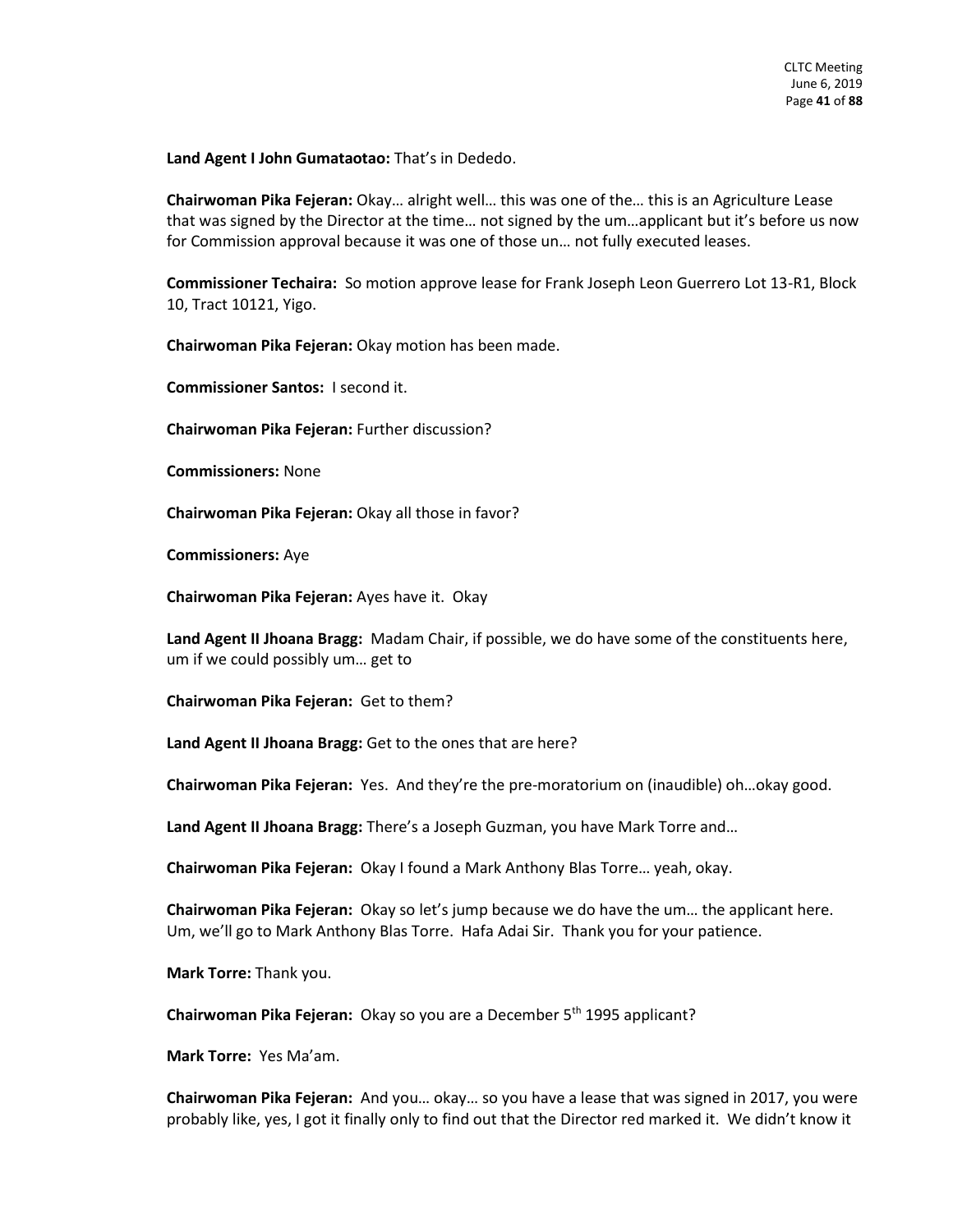happened at the time. We just found out so... um... now we're just here to review your case and um… if the Commission (inaudible) to approve the lease. Ah… let's see, so this is for Lot 5219-1-13 in Barrigada. This is for an Agricultural Lease?

**Mark Torre:** Yes Ma'am.

**Chairwoman Pika Fejeran:** Okay. Um… sorry, was it surveyed?

**Mark Torre:** No

**Chairwoman Pika Fejeran:** No… okay so it will be… the lease will be subject to survey?

**Mark Torre:** Yes Ma'am.

**Chairwoman Pika Fejeran:** Okay. And are you prepared to um… fulfill all the requirements of your lease?

**Mark Torre:** Yes

**Chairwoman Pika Fejeran:** Okay um… so you have um… would you be doing livestock or crops?

**Mark Torre:** Crops.

**Chairwoman Pika Fejeran:** Crops. Okay… do you plan to build on the property?

**Mark Torre:** Yes Ma'am eventually.

**Chairwoman Pika Fejeran:** You do okay. Um… so just know that if you do plan to build, you'll have to come before the Board again for approval of the building plans. Okay?

**Commissioner Techaira:** So motion to approve lease subject to survey for Lot 5219-1-13 Barrigada for Mark Anthony Blas Torre.

**Commissioner Santos:** I second it.

**Chairwoman Pika Fejeran:** Motion made and seconded. I just want to clarify so it is…okay our Staff Report says dash 5219-1-7 but it should be dash 13 right?

**Commissioner Santos:** Dash 13

**Chairwoman Pika Fejeran:** Okay, your motion is correct. Um… further discussion?

**Commissioners:** None

**Chairwoman Pika Fejeran:** All those in favor?

**Commissioners:** Aye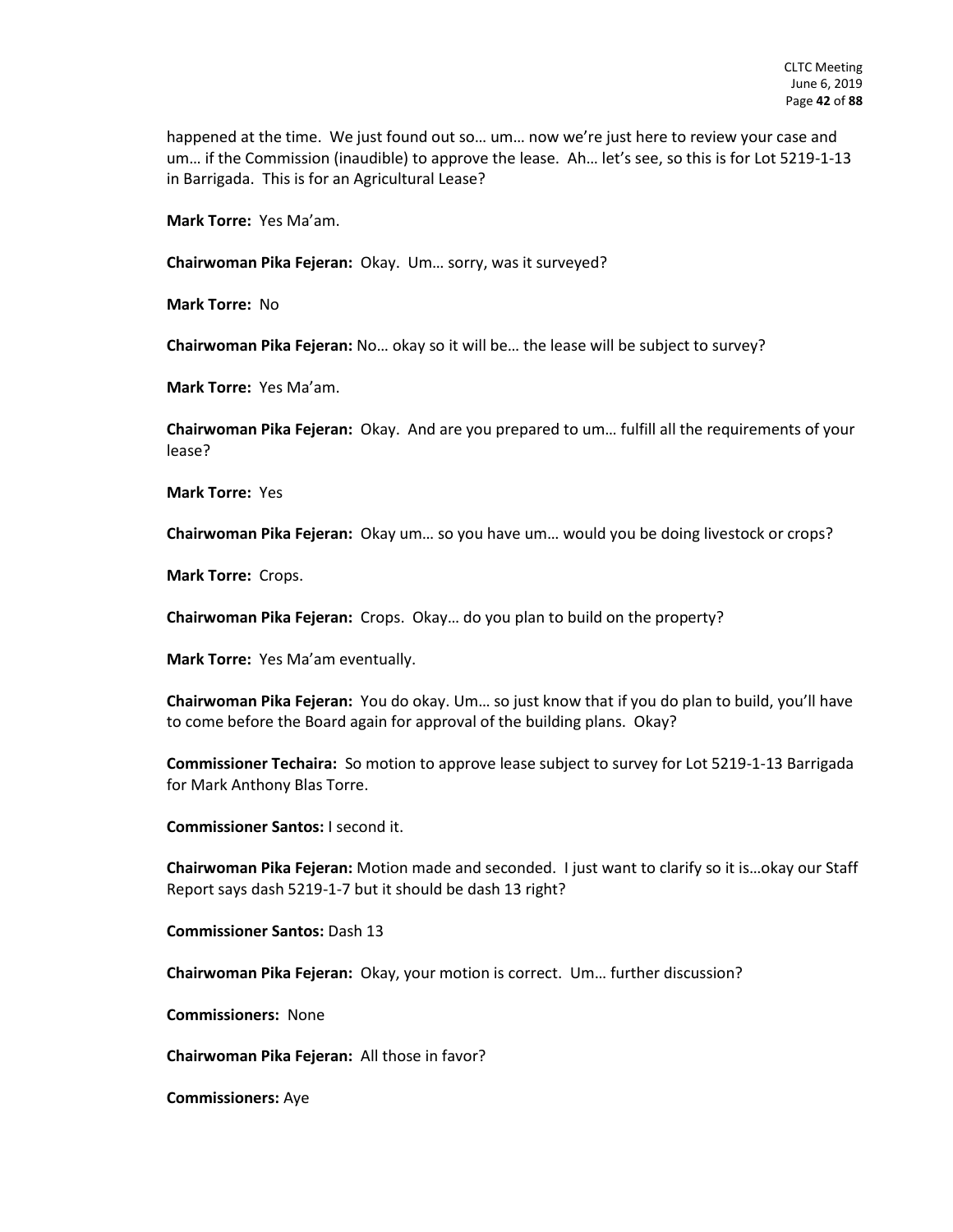**Chairwoman Pika Fejeran:** Okay ayes have it. Thank you Mr. Torre.

**Mark Torre:** Thank you.

**Commissioner Techaira:** I do not have that.

**Chairwoman Pika Fejeran:** Then next would be a um… Joseph Guzman. Oh, okay so the one that we have in our um… did we even get it? I don't think we got one. Okay… so they're making copies right now. Okay so Mr. Guzman, they're getting the report for us. He's a December  $5<sup>th</sup> 1995$ applicant. Um… this looks like a residential lot… lease for Tract 319-Unit 1, Block 1, Lot 8, in the Municipality of Agat?

**Land Agent II Jhoana Bragg:** Actually has um…um… um… Mr. Guzman has already um… done the retracement for the survey so they are complete on that part.

**Chairwoman Pika Fejeran:** Oh okay. So this is one lease that has a red mark from the former Director. Okay… Hi Ma'am, if you could state your name for the record.

**Margarita Guzman:** Hi. Margarita A. Guzman.

**Chairwoman Pika Fejeran:** Thank you. And are you here on behalf of Mr. Joseph Toves Guzman?

**Margarita Guzman:** Yes.

**Chairwoman Pika Fejeran:** Okay. Thank you for patience as we get to his case. Okay… let's see… so do you have Power of Attorney? Is that…

**Margarita Guzman:** Yes I do.

**Chairwoman Pika Fejeran:** Okay so you have Power of Attorney for him… what's his priority?

**Land Agent II Jhoana Bragg:** A

**Chairwoman Pika Fejeran:** Priority 1?

**Land Agent II Jhoana Bragg:** Yes.

**Chairwoman Pika Fejeran:** Okay so he doesn't not own any land? Okay. Are you currently occupying the property?

**Margarita Guzman:** No Ma'am.

**Chairwoman Pika Fejeran:** No, okay but you have plans to build a home?

**Margarita Guzman:** Yes.

**Chairwoman Pika Fejeran:** For your…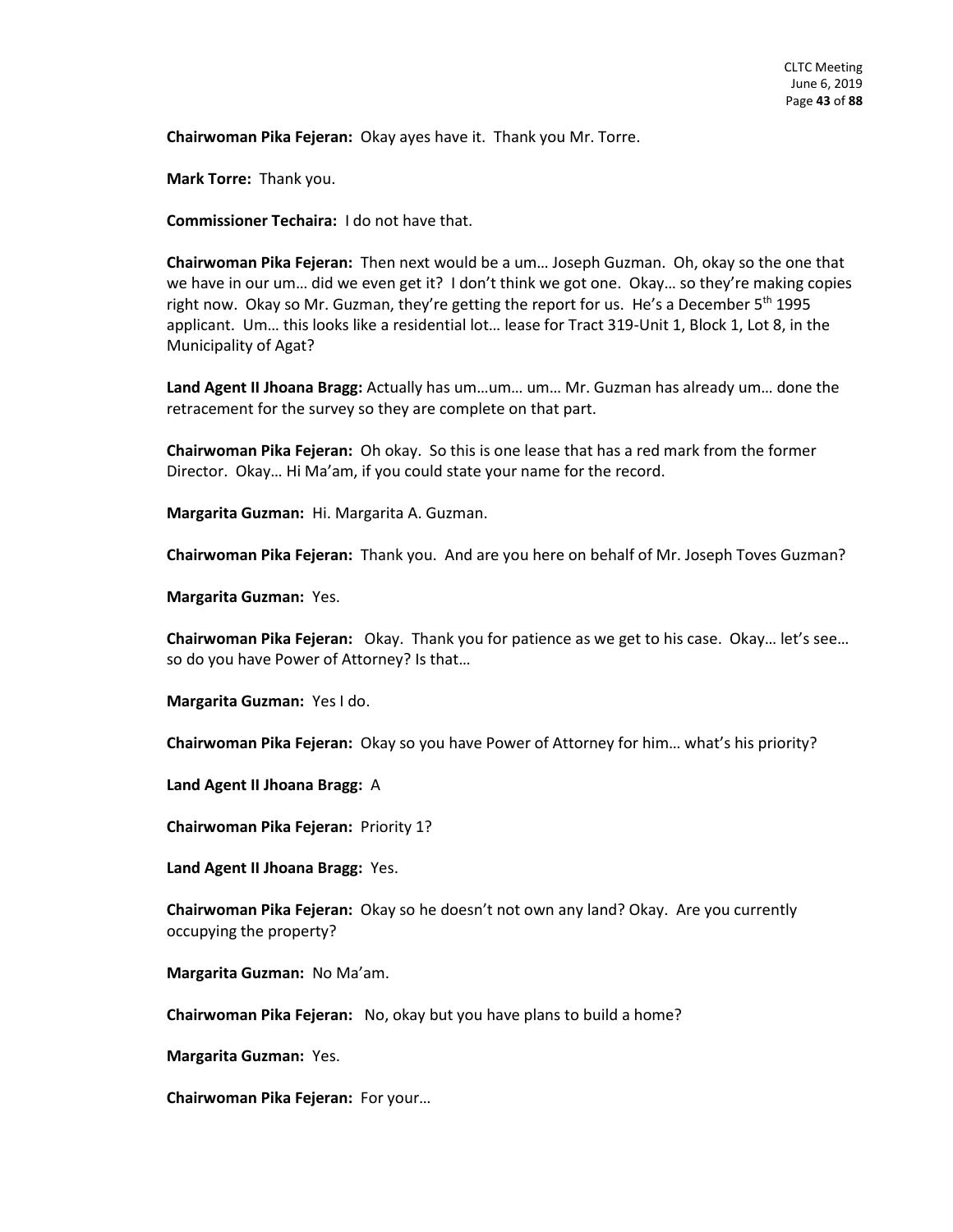**Margarita Guzman:** Yes.

**Chairwoman Pika Fejeran:** Okay. Have you visited the property?

**Margarita Guzman:** Yes we do.

**Chairwoman Pika Fejeran:** Do you have access and infrastructure available?

**Land Agent II Jhoana Bragg:** Yes it's a subdivision. (Inaudible) this subdivision um… so accessibility to infrastructure that's why um... um... she's issued the quarter… quarter acre.

**Chairwoman Pika Fejeran:** Ah okay… So that's… okay so only 6,575 square feet. Okay. Alright and the survey was complete so we have a…an appropriate lot property description. Okay.

**Land Agent II Jhoana Bragg:** The area um… the subdivision was already um… surveyed back in the day and so currently if they are being issued an area that was surveyed back then… then it is just a retracement so that they know their boundaries.

**Chairwoman Pika Fejeran:** Oh okay. And you already mentioned that has been done already? Okay.

**Commissioner Techaira:** Motion to approve lease for Joseph Toves Guzman um for Tract 319 Unit 1, Block 1, Lot 8, Agat.

**Chairwoman Pika Fejeran:** Ah… motion made.

**Commissioner Santos:** I second it.

**Chairwoman Pika Fejeran:** Seconded by Tan Amanda. Okay… further discussion?

**Commissioners:** None

**Chairwoman Pika Fejeran:** Okay all those in favor?

**Commissioners:** Aye

**Chairwoman Pika Fejeran:** Ayes have it. Okay, thank you Mrs. Guzman so your husband's lease has been approved. Okay… who's the next one that is here? Is there anybody else?

**Unknown voice from public audience (inaudible)**

**Chairwoman Pika Fejeran:** What's his name?

**Land Agent II Eileen Chargualaf:** What's your name?

**Benny San Agustin Blas:** Benny San Agustin Blas.

**Chairwoman Pika Fejeran:** San Agustin Blas… No okay...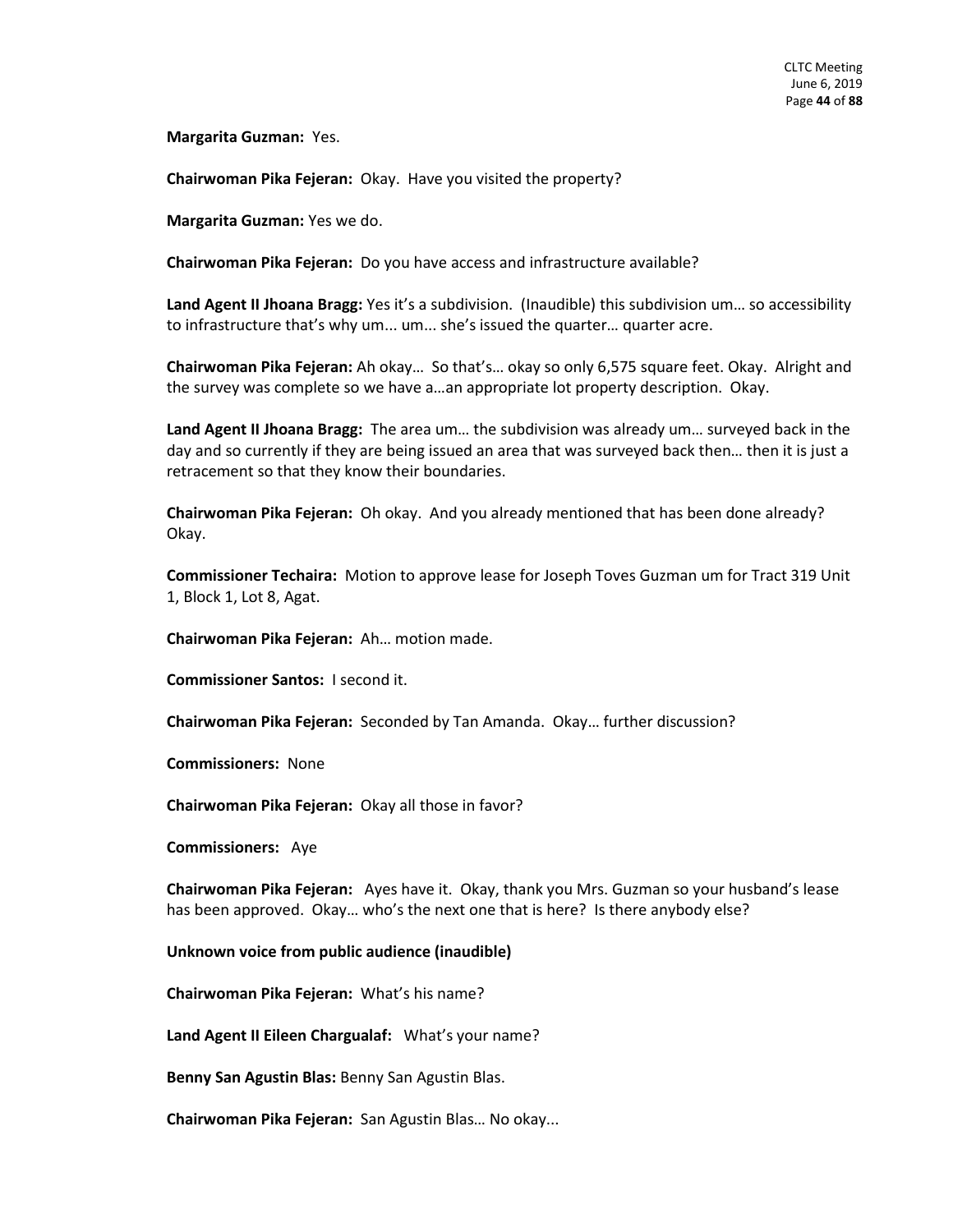**Land Agent II Jhoana Bragg: (inaudible)** it's a constituent matter, under public comment.

**Chairwoman Pika Fejeran:** Oh okay… okay so let's see… um… do we have anyone here for um… Chastity Leon Guerrero Tainatongo or Donny Jay Tainatongo?

**Land Administrator Margarita Borja:** He wasn't able to come, we did contact him. He wasn't able to come, but they requested that if they could go ahead and…

**Chairwoman Pika Fejeran:** We can still (inaudible)

**Land Administrator Margarita Borja:** Yeah

**Chairwoman Pika Fejeran:** I just want to see who we have left here that is present so we can get to your case. Phillip Blas Santiago? Albert (inaudible) Santiago? Michael Wayne Reyes? If anybody here for these names, let me know. Delores Taitano Quinata? Robert C. Quintanilla? Coleen Grace Quinata?

**Commissioner Santos:** James Sablan?

**Chairwoman Pika Fejeran:** Huh… no… Dan August Quichocho? Mary Ruth Phillips? Jesus Quidachay Ninete? Therese Muna? James Santos Mafnas? Cynthia Lujan? James Sablan? Gregory Aguon? John Patrick Aguon? Joseph Perez Babauta? No way? Okay… let's keep going on this then… um… let's look at Chastity Leon Guerrero Tainatongo. The original applicant is Donny Jay Tainatongo, looks like he was... he's a December  $4<sup>th</sup>$  1995 applicant but then he relinguished it to his wife Chastity which is not allowed… prohibited um… so looks like this is one where we have to make a motion to revert back the applicants back to their original place in line.

**Land Agent II Jhoana Bragg:** Yes he did request to um… to go um… to do a divert back.

**Chairwoman Pika Fejeran:** Okay… okay…

**Commissioner Techaira:** (Inaudible) from residential to agriculture

**Chairwoman Pika Fejeran:** Yeah.

**Land Agent II Jhoana Bragg:** Um… also with Mr. Tainatongo he currently owns property. So a request did… he did request if possible to go from Residential to Agriculture.

**Chairwoman Pika Fejeran:** Okay.

**Commissioner Techaira:** (Inaudible)

**Chairwoman Pika Fejeran:** Yeah… and then we'll take a recess.

**Commissioner Techaira:** Okay. Motion to revert a lease from Chastity LG Tainatongo

**Chairwoman Pika Fejeran:** Revert the application.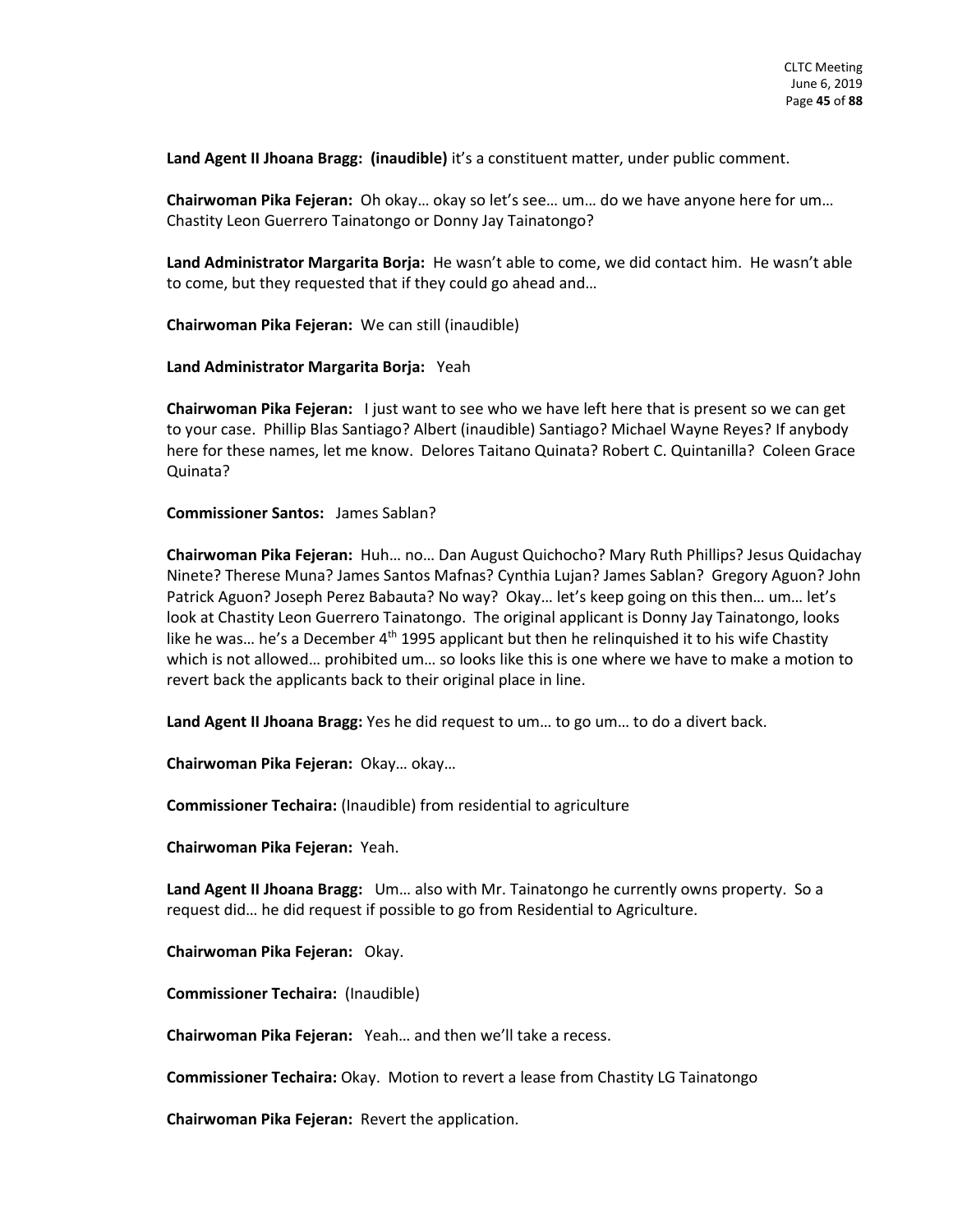**Commissioner Techaira:** Revert the application back to Donny Jay Tainatongo and approve the change of application type from Residential to Agricultural for Lot 505-15 Merizo.

**Commissioner Santos:** I second it.

**Chairwoman Pika Fejeran:** Mmm… sorry can we… can we restate the motion to be only about reverting the applications?

**Commissioner Techaira:** Okay no problem. Motion to revert the application from Chastity LG Tainantongo back to Donny Jay Tainatongo for Lot 505-15 Merizo.

**Commissioner Santos:** I second it.

**Chairwoman Pika Fejeran:** Okay motion made and seconded.

**Commissioner Techaira:** No discussion.

**Chairwoman Pika Fejeran:** No discussion? Okay all those in favor?

**Commissioners:** Aye

**Chairwoman Pika Fejeran:** Okay ayes have it. So now that their back in their right place in line, he holds his December 4<sup>th</sup> 1995 application. Um... and I believe we should take the same course of action that we did with um… the last switch that we reverted right? Which was just reverting the applications and then revisit a lease?

**Legal Counsel Toft:** Yeah in the future

**Chairwoman Pika Fejeran:** In the future maybe.

**Land Agent II Jhoana Bragg:** So in this one we named um…the motion was for lot 505-15.

**Chairwoman Pika Fejeran:** No it was just the….

**Land Agent II Jhoana Bragg:** It was just to divert…. Revert back.

**Commissioner Techaira:** Okay so…I'm sorry.

**Chairwoman Pika Fejeran:** Oh you named it?

**Legal Counsel Toft:** Yeah she did.

**Commissioner Techaira:** Yeah, I did it twice.

**Chairwoman Pika Fejeran:** Can she revised the…

**Legal Counsel Toft:** No, have to have the…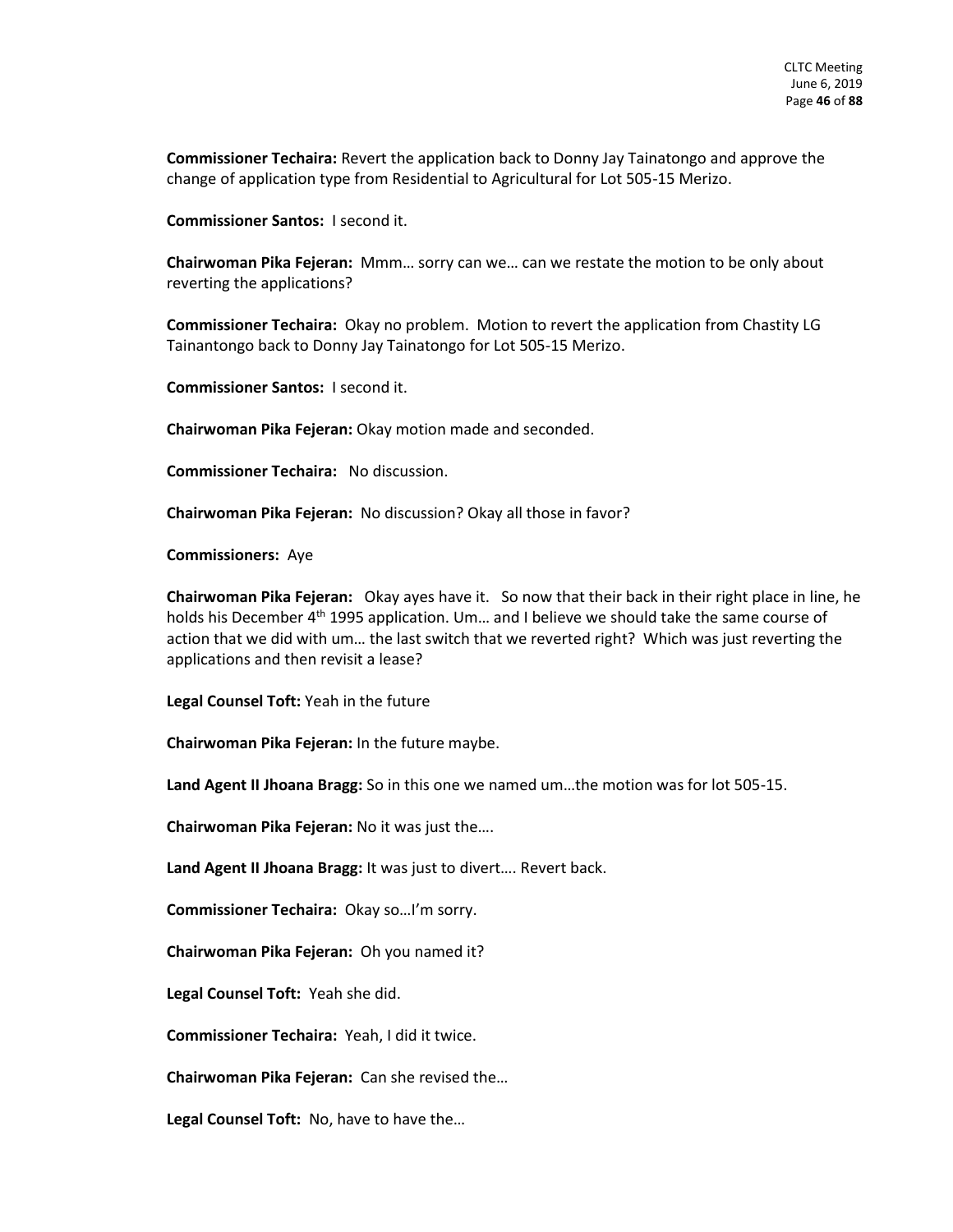**Chairwoman Pika Fejeran:** Seconded or something…

**Legal Counsel Toft:** Yeah…maybe can take a break now.

**Chairwoman Pika Fejeran:** Yeah, let's take a ten minute break… we'll be back to pick up at 3:25pm.

**Chairwoman Pika Fejeran:** Okay, I'd like to call this CHamoru Land Trust Commission meeting back to order. Okay, picking up where we left of it was um… regarding… I think Commissioner Techaira would like to revise her motion.

**Commissioner Techaira:** Ah… I would like to revise my motion for Chastity Leon Guerrero Tainatongo and the motion shall be, motion to revert…revert um… Chastity LG Tainatongo will revert her application back to Donny Jay Tainatongo.

**Chairwoman Pika Fejeran:** Okay…motion to revert their applications back to original has been made.

**Commissioner Santos:** I second it.

**Chairwoman Pika Fejeran:** Okay seconded by Tan Amanda. Further discussion?

**Commissioners:** None

**Chairwoman Pika Fejeran:** None. Okay all those in favor?

**Commissioners:** Aye

**Chairwoman Pika Fejeran:** Okay ayes have it… motion passes. So now that they are back in their respective original application dates and times um… should the original applicant have interest in a property that was… ah… property that was listed on the lease that was not fully executed, I'd like the staff to prepare a new staff report. Okay? Okay… um… it looks like we've gone through 17 of these Pre-Moratorium leases and made determinations um… that's exactly half of the number that we were looking at getting to today. I'd like to table the remaining Pre-Moratorium leases for next time or maybe even later in this meeting if we can. Um… okay so then I would like to continue on our agenda.

**Chairwoman Pika Fejeran:** The UOG Hatchery. Do we have somebody that's to present?

**Land Agent I Tina Jocson:** That would be Glenn.

**Chairwoman Pika Fejeran:** Okay Mr. Eay, you are…

**Land Agent II Eileen Chargualaf:** I think that's what he handed to you.

**Land Agent II Glenn Eay:** That's what I handed to you Madam Chair.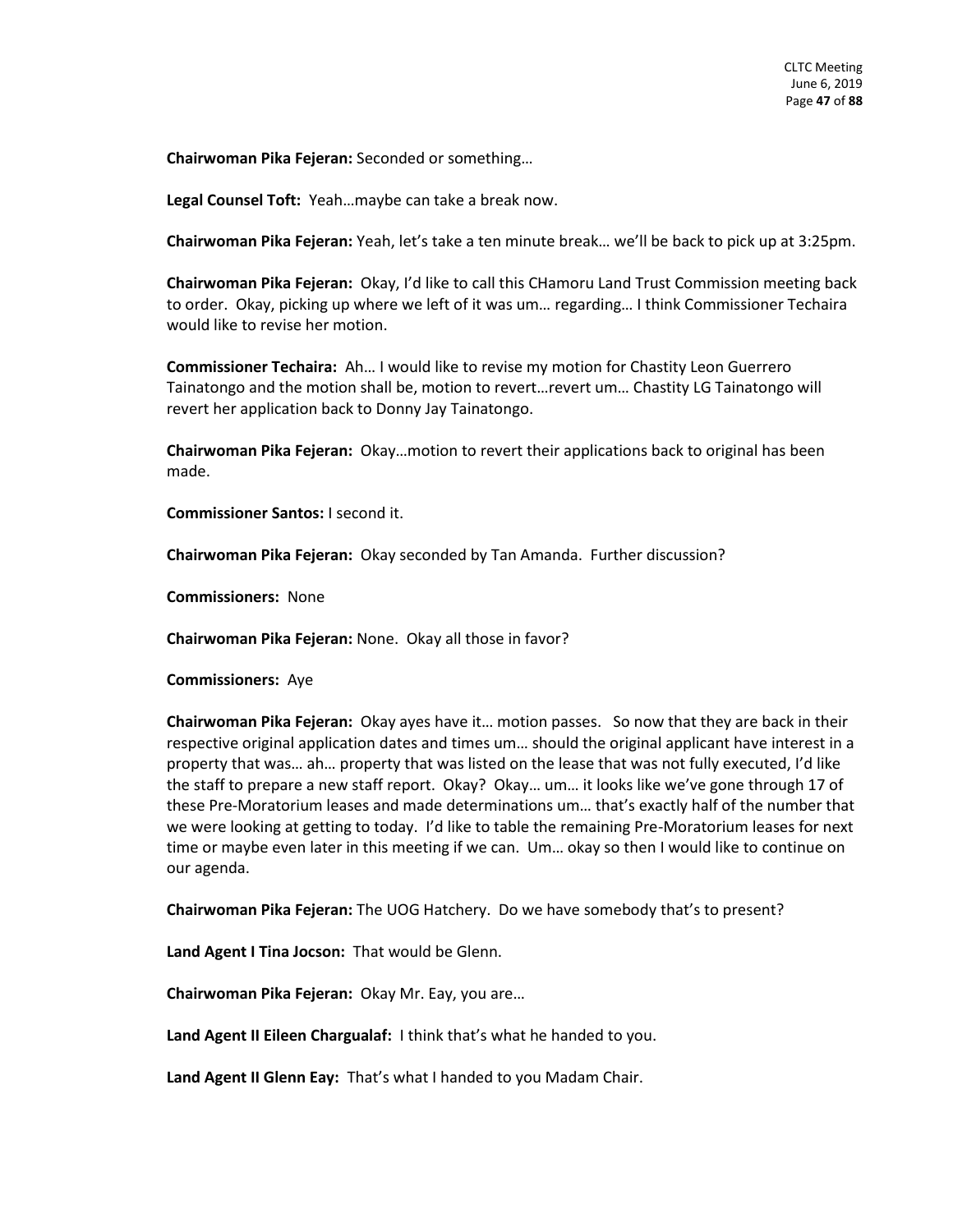**Chairwoman Pika Fejeran:** Ah okay. Okay so this is regarding Public Law 76-35; An Act to Correct the Property Boundary of UOG Lot No. 2517-17 to ensure all that all University owned structures are located within the boundaries of UOG.

**Commissioner Techaria:** I thought there was a major issue with this one.

**Chairwoman Pika Fejeran:** Yeah. There is a major issue with this one. At the last meeting that we had, we instructed the Director to continue his talks to UOG to be sure that the bill is amended to require compensation to the Land Trust for the taking of this property. As it's currently written, the bill does not do that. In fact, the bill… the bill… let me see… okay they do acknowledge that it's CHamoru Land Trust Land um… however, the bill only states that they're just going to correct it, correct the lot boundary.

**Commissioner Techaira:** So nothing was changed from the last time?

**Chairwoman Pika Fejeran:** Nothing was changed from the last time. So does the Commission still want to um… move forward with…

**Commissioner Techaira:** No.

**Chairwoman Pika Fejeran:** move forward with… well I think before us… I think what we said last time was um… oh, and there's a Public Hearing scheduled for Monday to hear the bill.

**Commissioner Santos:** Monday?

**Chairwoman Pika Fejeran:** Mhm. Um so does the Commission want to… at the last meeting we said, if they don't change the bill and it goes to Public Hearing we authorize the Director to prepare testimony in opposition of the bill.

**Commissioner Santos:** Right

**Commissioner Techaira:** Yes.

**Chairwoman Pika Fejeran:** Yes. Okay so we're….

**Commissioner Techaira:** I remember that.

**Chairwoman Pika Fejeran:** Okay so we're going to stick with that.

**Commissioner Techaira:** Yes, I would like to stick with that. You can't really just take something (inaudible) right?

**Chairwoman Pika Fejeran:** Yeah. Okay so the Commission's position is unchanged. Um… we do not support the bill in its current form. Um…

**Commissioner Techaira:** (inaudible)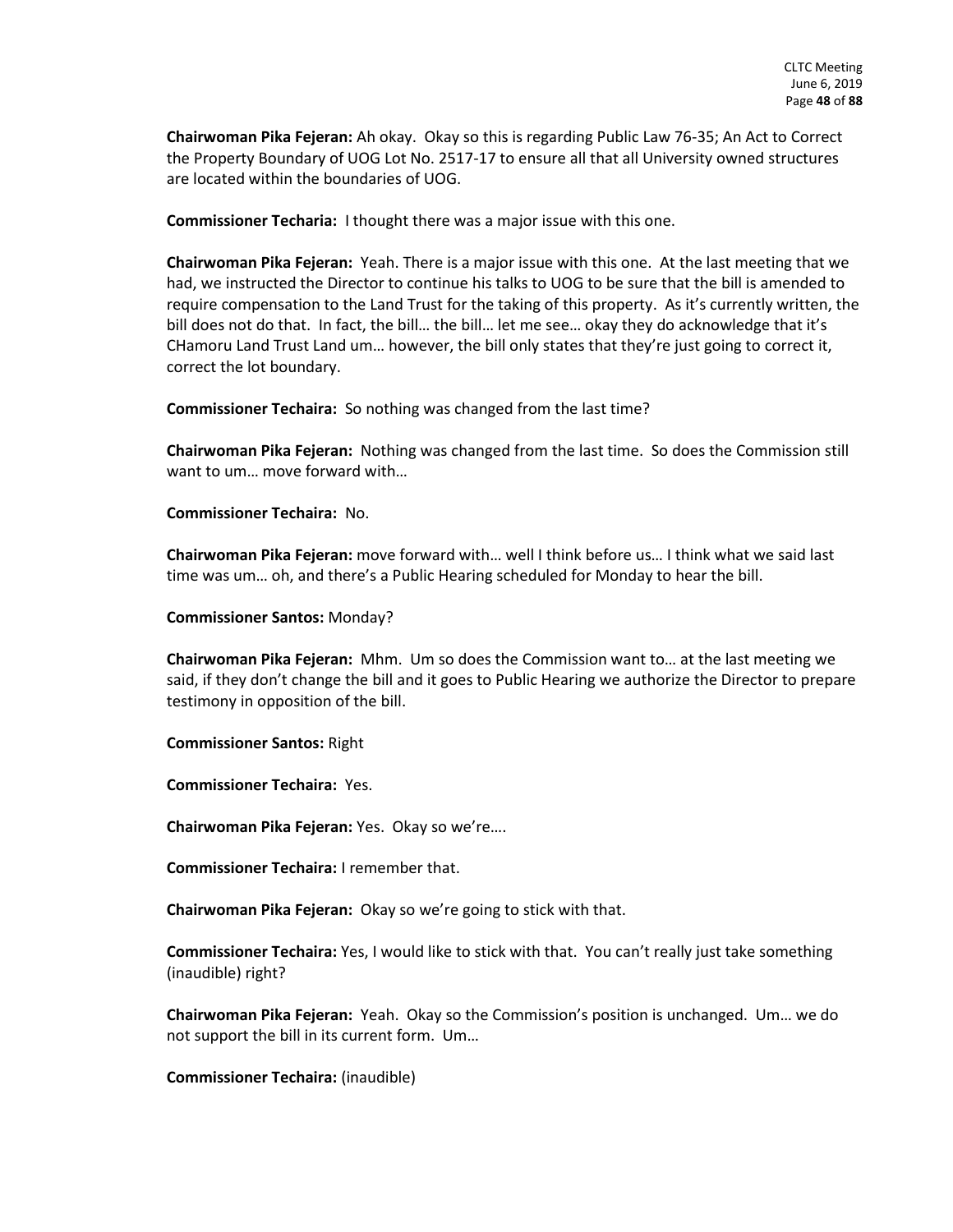**Chairwoman Pika Fejeran:** Yeah. Okay so the Commission does not support the bill in its current form um… the Commission um… understands that the UOG Hatchery's facility is in CHamoru Land Trust property um… and we'd like to… I guess have the take, I think it was about a half-acre of Land Trust property but we would have to have um… fair compensation.

**Commissioner Santos:** That's right. Nothing is free.

**Chairwoman Pika Fejeran:** Yeah…attached are exhibits hatchery map, so there's a draft resolution here and I think I have to work with the Director to revise it.

**Commissioner Techaira:** What would we do if there's no money?

**Chairwoman Pika Fejeran:** Yeah… I think it just has to be (inaudible) the resolution says, we support the bill. It says, approved a motion to support Bill No. 76-35 intent to transfer land to UOG and for the University to bear all cost associated with the land transfer pay ten percent of the fair market value of the land include in the bill a reversionary cost and the University of Guam's Cooperative Extension program provide agriculture training to CLTC employees and agriculture lease holders in perpetuity.

Okay… I do not remember any of this. Who drafted this resolution?

**Land Agent Supervisor Matthew Leon Guerrero:** There were meetings between UOG and the Director. They were offering this and this is just a draft, well Joey is out today but it's so it's supposed to be amended... they're offering this training…

**Chairwoman Pika Fejeran:** So this is UOG's offering? Because the way it's written is…

**Commission Techaira:** The Land Trust said that.

**Chairwoman Pika Fejeran:** It sounds like the Commission is agreeing with this.

**Land Agent Supervisor Matthew Leon Guerrero:** Oh no, it's a draft.

**Chairwoman Pika Fejeran:** Okay it seems like there's a little bit misunderstanding with the Director's negotiations with UOG and our… the Commissions direction… Legal Counsel, do you recall? We said, if the bill is not revised draft a resolution and provide testimony against the bill and the only we would support the bill is if it includes….

**Commissioner Techaira:** When did this training get in there?

**Chairwoman Pika Fejeran:** I don't know. Well I guess it… UOG offered it.

**Commissioner Techaira:** Okay so this is just… their discussion but why is it in this form?

**Chairwoman Pika Fejeran:** I don't know. I think the Director is little bit um… unclear of how it works. A resolution should only be drafted based on Commission's motion and desires and not anyone else's.

**Commissioner Santos:** Yeah.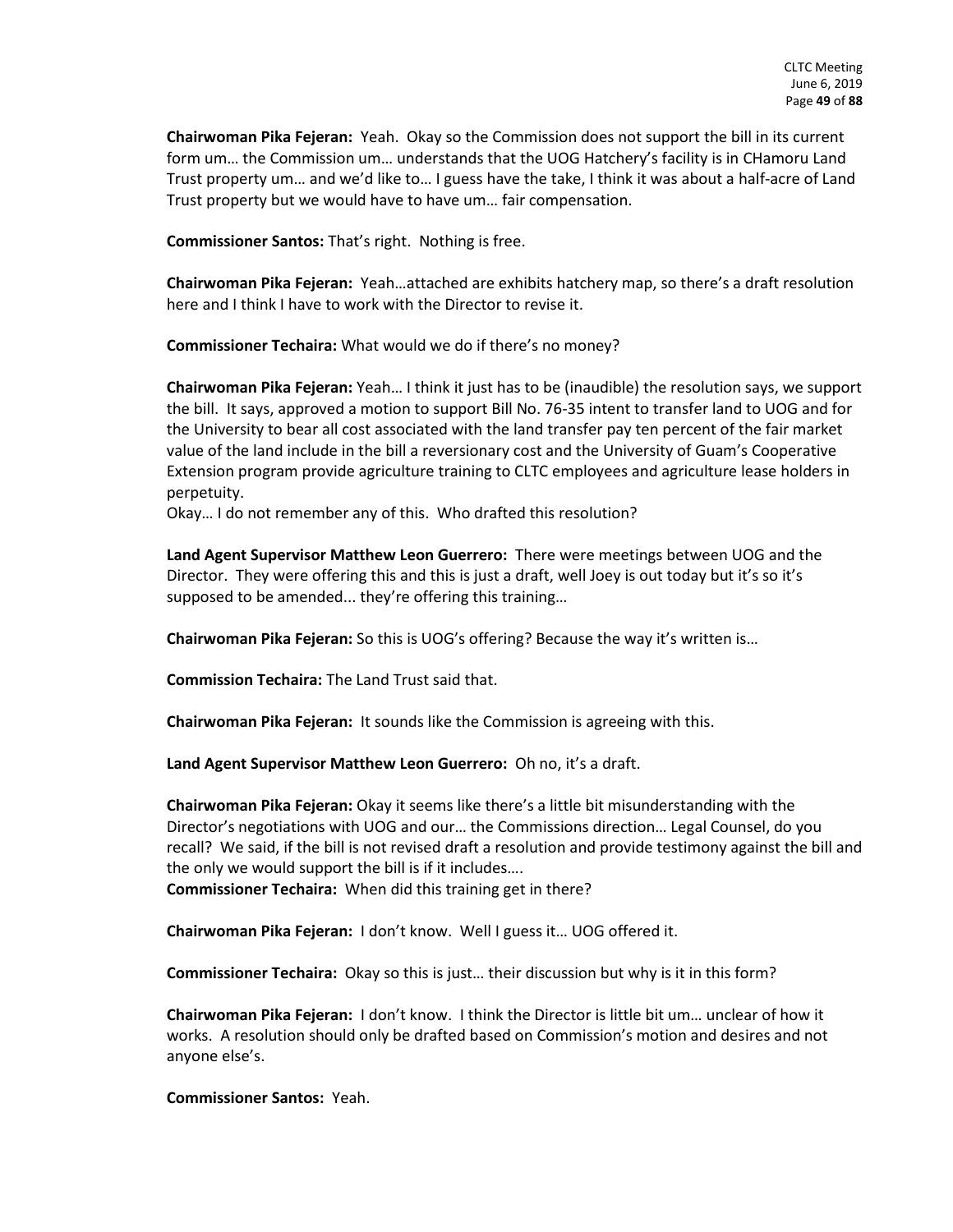**Commissioner Techaira:** (inaudible) 10% market (inaudible)

**Chairwoman Pika Fejeran:** Yeah. I agree.

**Commissioner Techaira:** What's the training for? I want to know, why do they need training?

**Commissioner Santos:** They don't need training.

**Chairwoman Pika Fejeran:** And what does that training entail? And how does that…

**Commissioner Techaira:** I mean I'm open to knowing… you know… if I could go about it.

**Chairwoman Pika Fejeran:** So um… obviously I'm not going to sign this resolution as it's drafted. Um there was a recommendation in the staff report that we approve this resolution. Um…

**Commissioner Techaira:** This seems sketchy because what if you pay ten percent (10%) of fair market value of the land mean? What does that mean? What does that even mean?

**Chairwoman Pika Fejeran:** Okay so um… can I just have the Commission restate its position? On the bill as it's currently written. Or I could just pull out my… I could just tell you what we said last time.

**Commissioner Techaira:** Yes. It's probably just missing some parts because (inaudible) because ten percent (10%) (Inaudible) not less than. (Inaudible) it shouldn't be ten percent (10%)…

**Chairwoman Pika Fejeran:** It's ten percent (10%) of the…

**Commissioner Techaira:** Usually… usually but… I mean this is not going through court so that's why… (Inaudible) probate… you know… so why should we… is there any way we cannot have (inaudible)

**Chairwoman Pika Fejeran:** No she called it… she called it for Monday. But um… the Senator Therese Terlaje called the public hearing, she was not the sponsor of the bill but she has been actively trying to contact me and asking what's our position… um… okay… so what's our position? We do not support the bill in its current form?

**Commissioner Santos:** Yeah.

**Chairwoman Pika Fejeran:** Okay. Ah… compensation to the trust?

**Commissioner Santos:** Yeah

**Chairwoman Pika Fejeran:** Must be determined

**Commissioner Santos:** Fair market value

**Chairwoman Pika Fejeran:** Mhm… Ah… we want the reversionary clause… reversionary clause added.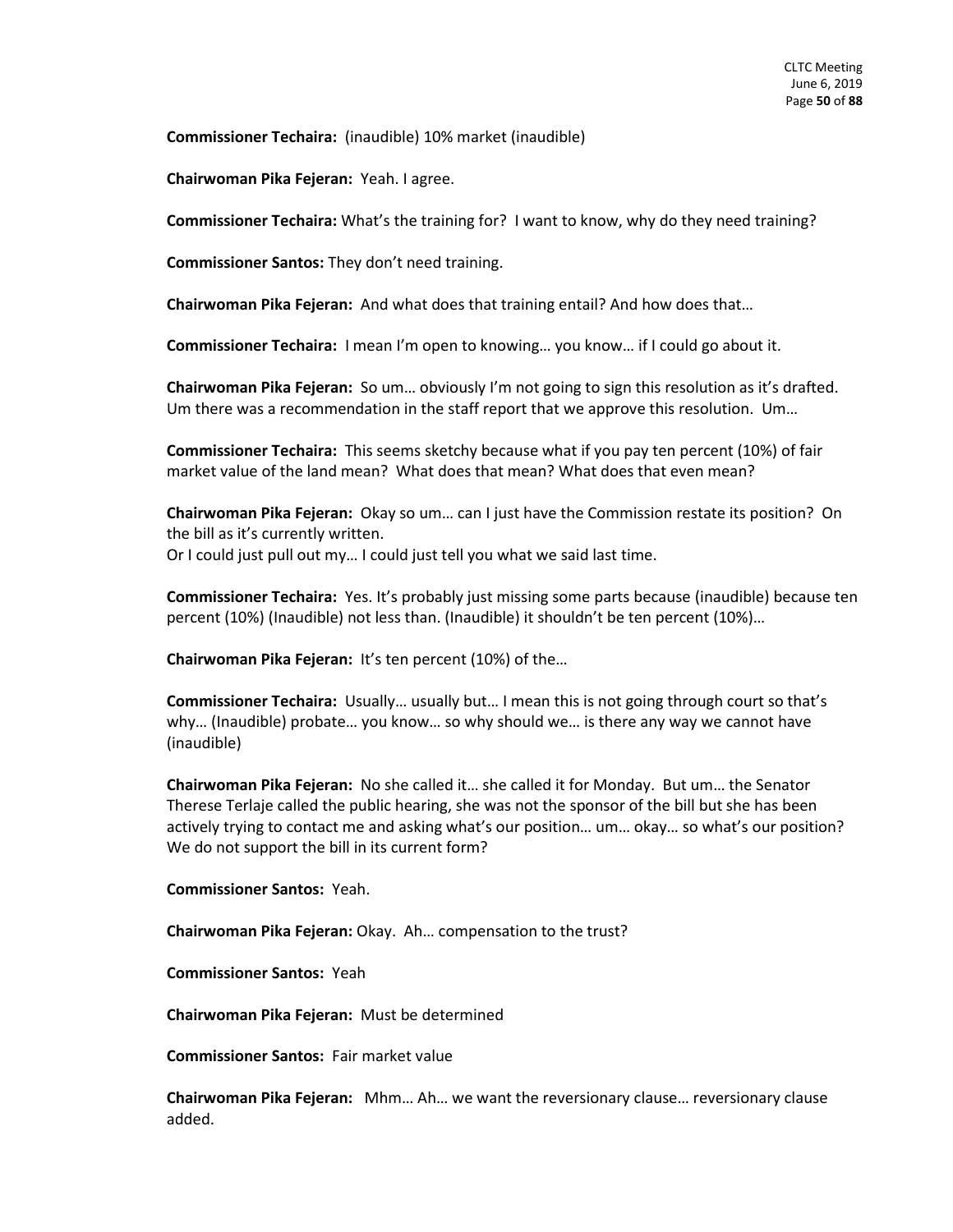**Commissioner Santos:** Yeah

**Chairwoman Pika Fejeran:** Okay and any all cost for transfer will be borne by UOG.

**Commissioner Techaira:** It's probably just a (inaudible) there should be more to it… I mean you've seen that language before… there's just more… more… details… it's missing something but because it's missing that, the way it reads is very…

**Chairwoman Pika Fejeran:** So um… so that kind of has still the compensation?

**Commissioner Techaira:** Mhm…

**Chairwoman Pika Fejeran:** Ah… we'll say, compensation to the Trust must be determined and equivalent to?

**Commissioner Techaira:** The appraised value

**Chairwoman Pika Fejeran:** Appraised value? Okay. I think if we can prepare resolution and then have the Director present testimony based on these 1,2,3,4 points. Um… I want to ask the Commission… we're not um… I just want to confirm we are not against UOG um… getting the land so that their facility is completely on UOG property however, there has to be just compensation.

**Commissioner Santos:** Right.

**Commissioner Techaira:** A half-acre, that's a lot of land.

**Chairwoman Pika Fejeran:** A half-acre is a lot of land. Okay. Okay thank you.

**Commissioner Santos:** How much are they going to charge?

**Chairwoman Pika Fejeran:** Let's see… okay next item on the agenda is Guam Raceway. Did you guys have a Staff Report for this one?

**Land Administrator Margarita Borja:** Yeah (inaudible)

**Chairwoman Pika Fejeran:** There is one. Okay… okay… alright. Hi Hafa Adai… if you could just give us a couple minutes. We're going to review the staff report.

**Guam Raceway Representative:** Could we get a copy? We wanted to ah… the last time we brought our proposed lease and um… we were going to get a report back… Mr. Toft but I don't think we did.

**Legal Counsel Toft:** We are still kind off discussing with the Director up until yesterday… so…

**Chairwoman Pika Fejeran:** Is there someone on the staff that can present for this? No?

**Land Administrator Margarita:** Joey was tasked to present and he's out sick today.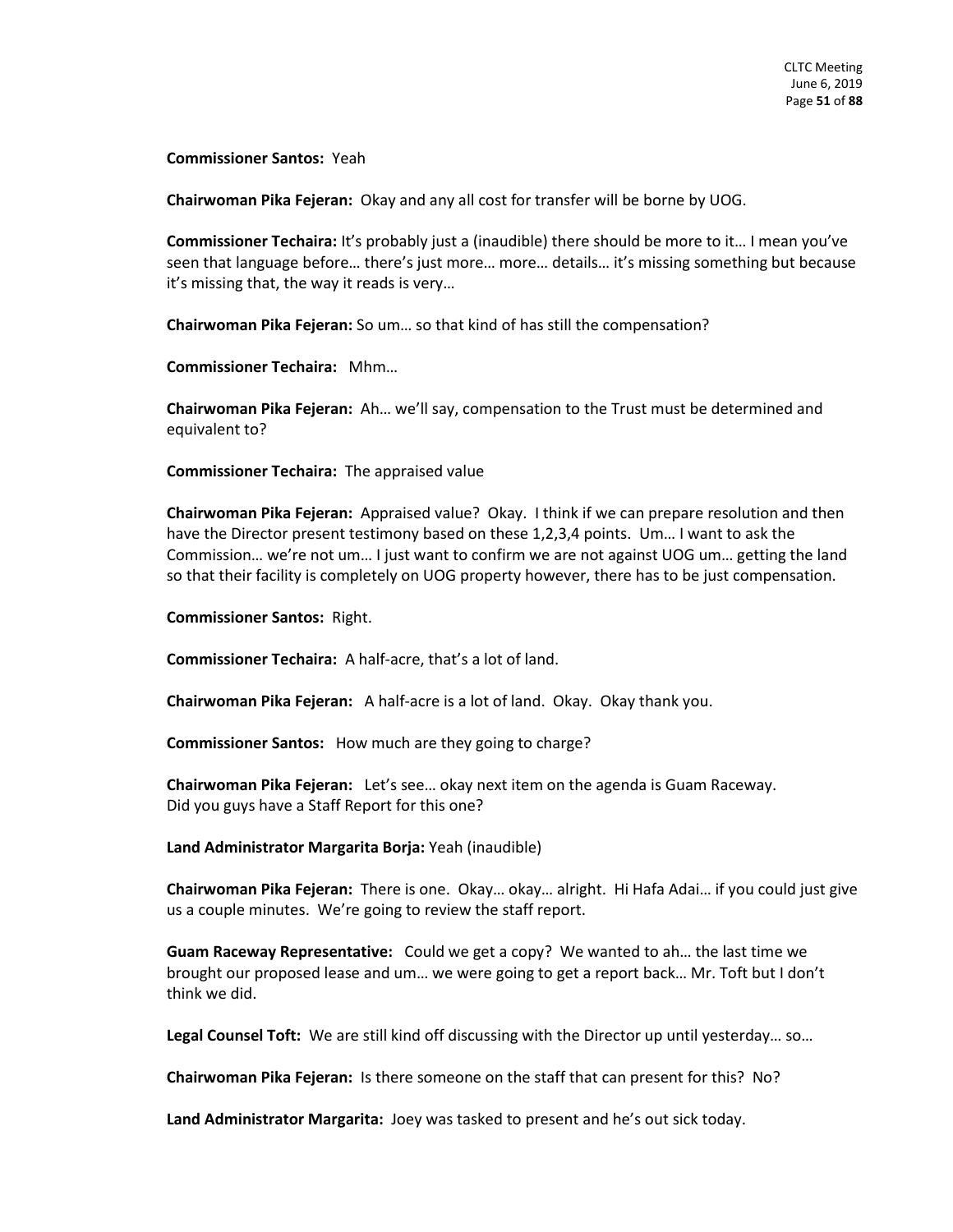**Chairwoman Pika Fejeran:** Okay.

**Guam Raceway Representative:** I spoke with Mr. Castro I mean Mr. Cruz this morning and he said there's a Mr. Glenn Eay that was going to do a presentation.

**Land Agent II Glenn Eay:** Actually I was just supposed to read the staff report and submit it.

**Chairwoman Pika Fejeran:** Okay. Yeah could you?

**Land Agent II Glenn Eay:** I can do that…yeah.

**Chairwoman Pika Fejeran:** What you gave me is the same as what we have in the packet?

**Land Agent II Glenn Eay:** Correct

**Chairwoman Pika Fejeran:** Thank you.

**Land Agent II Glenn Eay:** Um… Good Afternoon, Board of Commissioners, Madam Chair… I'm here to just read out ah…um… the facts and details on the Guam Racing Federation that was prepared by Joey Cruz ah (inaudible) so he asked me to just read out the staff report, for him… Okay… number one the facts here location is at Lot No. 7167 – R1 Yigo and lot size is 1,022,012 square meters, there's no lease instrument number n/a, Field description: Raceway Park and Outdoor activities and the issue presented today is non-compliant with Public Law 30-204 – Event Admission, Proposed Lease Terms, Expiration of Resolution No. 2018-06 and the details were provided is; A. No Even Admission payment has been made since March 2018… next one, May 17, 2019 CLTC received GRF's draft Lease Agreement ah… May 23, 2019 CLTC received via email GRF's Draft Legislation and on May 28, 2019 Attorney Nicolas Toft and Joey Cruz met with GRF Representatives to discuss GRF's Proposed Terms and (inaudible)  $31<sup>st</sup>$  of May 2019, Resolution No. 2018-06 expires and June 4<sup>th</sup> 2019 CLTC draft response to GRF's draft Lease Agreement forwarded to Director. June 5<sup>th</sup> 2019 CLTC's draft Commercial Lease forwarded to Attorney Toft for review and last June 5<sup>th</sup> 2019 Attorney Toft approves CLTC's draft Commercial Lease. And ah... the recommendation here as mention is to seek the board's approval for CLTC's proposed terms of GRF Commercial Lease Agreement.

Um… there's some exhibits that is attached here… you know…as far as the… you know… in regards to a…a letter from the administration, the Director and a…also the lease agreement that was provided by Mr. Joey Cruz and the map and the map location a map of this (inaudible). So this is all I was asked to just present for the board.

**Chairwoman Pika Fejeran:** Okay. This is…

**Guam Raceway Representative:** (inaudible) the CLTC (inaudible) Mr. Cruz asked me to give that to you so you can share with (inaudible)

**Land Agent II Glenn Eay:** Oh okay.

**Chairwoman Pika Fejeran:** Who's Mr. Cruz? Oh Joey.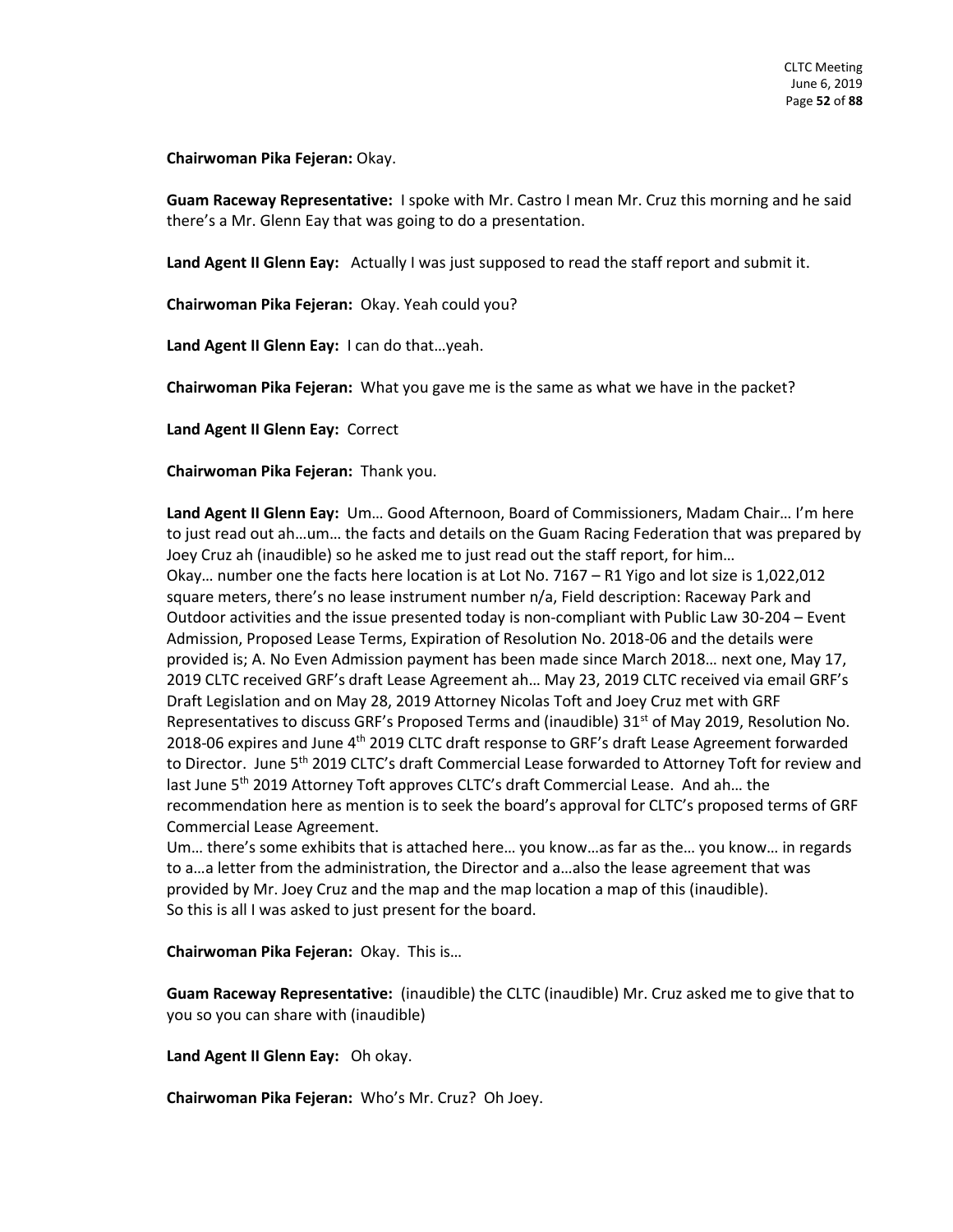**Land Agent II Glenn Eay:** Joey Cruz… so ah… I just received… this is a revised legislation that a… they're proposing for… this is for the Commission right?

**Chairwoman Pika Fejeran:** A revised legislation from the current law that was already passed?

**Guam Raceway Representative:** Yes… it say… a… we had a meeting the other day, Mr. Toft brought up that the… there's two areas of conflict, one, was the extraction of minerals and the definition of that and then the other was the price of the lease at ten percent (10%) of the appraised value goes to where they remain sticking points in the whole thing.

**Chairwoman Pika Fejeran:** For you guys?

**Guam Raceway Representative:** For us, yeah…yeah.

**Chairwoman Pika Fejeran:** Okay.

**Guam Raceway Representative:** There are things that would make it ah… those two things would make it untenable for us we couldn't continue on at least with those two provisions. We wouldn't be able to financially survive that… (Inaudible) particular um… um… those particular requests in the lease… so…

**Chairwoman Pika Fejeran:** In the law? Because that was in the law, right?

**Guam Raceway Representative:** In the law. Yeah. But it wasn't… yeah it was in the law and so ah… we…we…took the (inaudible) had did the original license for the Raceway twenty (20) years ago and he wrote a new lease and in it the… in it he basically left it up the… basically left it up to the legislature to… to approve or disapprove a portion that particular portion and it said, the lease and all its terms and conditions between the CHamoru Land Trust and the Guam Racing Federation a copy of which is impended and incorporated herein by this reference is not withstanding any other provisional (loud noise distraction from audience) by and approved by the Guam Legislature. So that… if that can be passed by the legislature it will… it will cure those two conflicts.

**Chairwoman Pika Fejeran:** Okay… were you not aware that that was in the law?

**Guam Raceway Representative:** Yeah we're aware that it's in the law… we had a very unfriendly ah… group that… it was a time sensitive situation but when we went to get the approval to do the fifty (50) year lease, in order to get the fifty (50) year lease approved, these two things were put in the law…. So rather than fighting them at that time, everybody pulled me aside and said, don't fight it, when you come back for your fifty year lease, you can deal with it at that time, at least you have your fifty… at least now, you're in the door. They described this process to me as… as being invited into somebody's house. So rather than going in and asking for dinner and all their money and their first born child, it says, get in the door and then ask for what you need. So basically, they said take this a step at a time… the first, was the permission to take the fifty year lease, the second, would be to not have to deal with those two provisions and then the third, is actually we need to go back to the legislature some point in the future and we need about twenty million dollars (\$20,000,000.00) more to finish this project and so we were granted nine million dollars (\$9,000,000.00) in tax credits in a 1998 actually we didn't get to start using them until 2000 and then that was what we built the drag strip with the um… um… the circle track, the parking lot, the lights all the… everything that's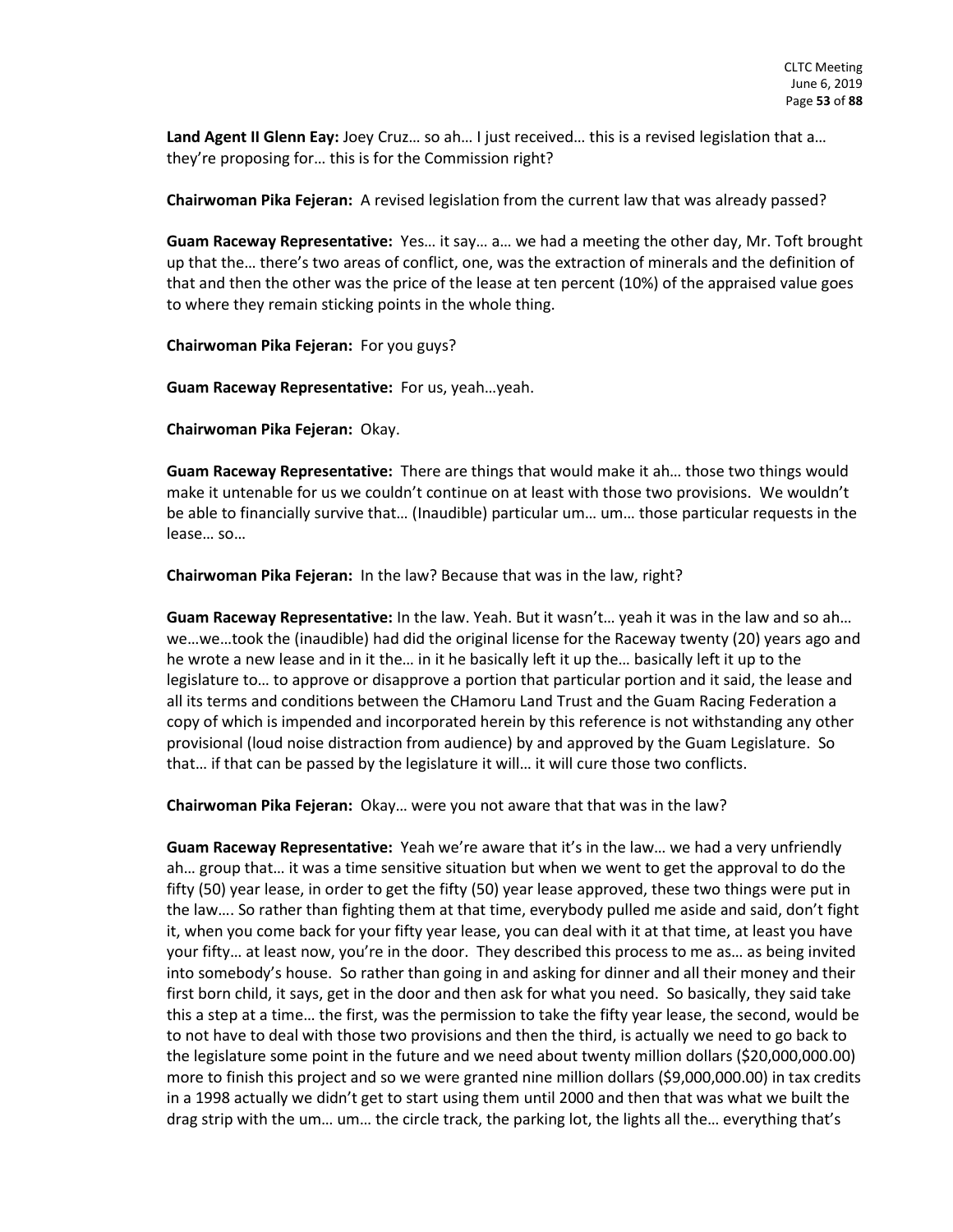up there and then in 2007, everything basically stopped because of the firing range and so we haven't built anything since 2007. All we've done is hold our races (inaudible) do our smoking wheels once a year and continue to grade the property to the point that when we do get the money, we would be able to go out and build a track.

**Chairwoman Pika Fejeran:** So um… okay sorry can you both just state your name for the record.

**Henry Simpson:** Yes, I'm Henry Simpson, General Manager Guam Racing Federation.

**Marie Camacho:** Marie Camacho Assistant to Mr. Simpson.

**Chairwoman Pika Fejeran:** Okay thank you. Um…so it looks like the… I mean… we're… I believe that the current law that's on the books right now um… gave the CHamoru Land Trust and Guam Race…well gave you the first right of refusal and it gave us six months to negotiate a lease.

**Henry Simpson:** Yes.

**Chairwoman Pika Fejeran:** And I believe that um… expires this month. The six month expires… so um… Legal Counsel, if we have not reached a… agreed upon lease prior to that six month expiration; what happens?

**Legal Counsel Toft:** We would continue the month to month tenancy to hold (inaudible) to what we had before.

**Chairwoman Pika Fejeran:** Okay

**Legal Counsel Toft:** As far as the current lease goes. As far as future ability to negotiate we'd kind of be back to the um… might have to go back to the legislature again.

**Chairwoman Pika Fejeran:** So um… okay. So what I'm hearing is… well right now there's um… last year when the original lease expired the Commission agreed to do a month to month lease with the same terms as your expired lease and have you been complying with all of those requirements?

**Henry Simpson:** Yeah.

**Chairwoman Pika Fejeran:** I don't think that you have.

**Henry Simpson:** Yeah.

**Chairwoman Pika Fejeran:** Have you been providing event admission payments? It looks like the last the one was in… the last payments was in March 2018 and I believe you've held several events.

**Henry Simpson:** Yeah. I have a check here for the balance of the 2018 I went down to pay it downstairs but they wouldn't accept it. It's got to get a number put on it.

**Chairwoman Pika Fejeran:** Oh okay. Joey will probably be the best one to deal with that. So what is that payment for?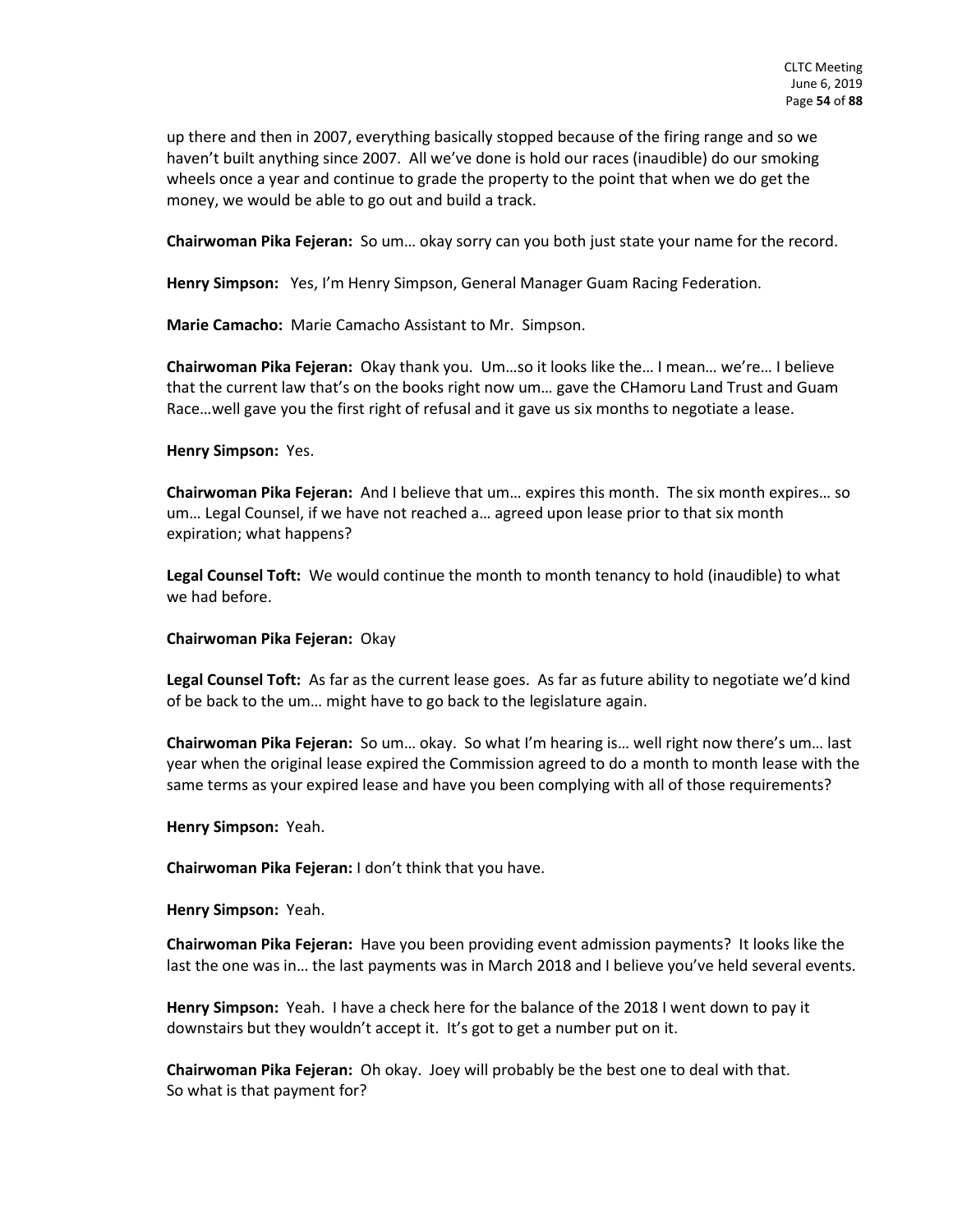**Henry Simpson:** That payment is for Smoking wheels and two of the… and two shows that they have up there, the ten percent of the rent they paid us.

**Chairwoman Pika Fejeran:** Okay good so you're giving us now payment…

**Henry Simpson:** Yes… yes…

**Chairwoman Pika Fejeran:** Okay so that was for up to the end of 2018 would bring you current. And are you current with your lease payments?

**Henry Simpson:** Yes.

**Chairwoman Pika Fejeran:** Okay that's my number one concern because you know….any landlord would like to keep tenants that are good tenants and if we're constantly having to chase after you for payments that are due to us, to me, that's not a good tenant and I will just urge you to keep current with all of your lease payments and um event admission payments so that we don't have any standing to say you're a bad tenant. Right?

So for the month to month lease, when did that expire? Was it a one year or is it just in perpetuity?

**Legal Counsel Toft:** Last year, we had done a one year. We had done a resolution to extend the lease for a year, so that expired May  $31<sup>st</sup>$  of this year.

**Chairwoman Pika Fejeran:** Okay

**Legal Counsel Toft:** So we're currently in the month to month hold over at this time.

**Chairwoman Pika Fejeran:** Oh we are? So we're on a month to month right now? We don't need anything um… we don't need any motion or resolution from the Commission at this point to allow them the continued use of the property? As long as their lease payments are current?

**Legal Counsel Toft:** I would just say to at least maybe extend it another three months while we try and work with this and if… just kind of keep on the calendar (inaudible) this is an important issue.

**Chairwoman Pika Fejeran:** So I just want to make sure that um… knowing that we don't have a lease today, that you would… am I right that the lease terms based on the current law um… you would not agree to sign the lease? Right?

**Henry Simpson:** Right. We could but….

**Chairwoman Pika Fejeran:** Okay, right… it would not make no sense for you and I totally understand that. What I want to make sure is that I understand, okay, the lease terms that we built out of the current law are not um… are not… acceptable for Guam Raceway Federation um… which is fine, you have that right… you know…um… but in the meantime… you know we don't want the property to go fallow um… we believe your continued occupancy there provides a very good service for our island, gets all of the street racers off our roads to keep us safe, there's definitely a lot of community support in like a lot of…a big community built around… for that racetrack. So what I want to make sure is that um…understand that we don't have a lease, a new lease that is acceptable for you. Um… and…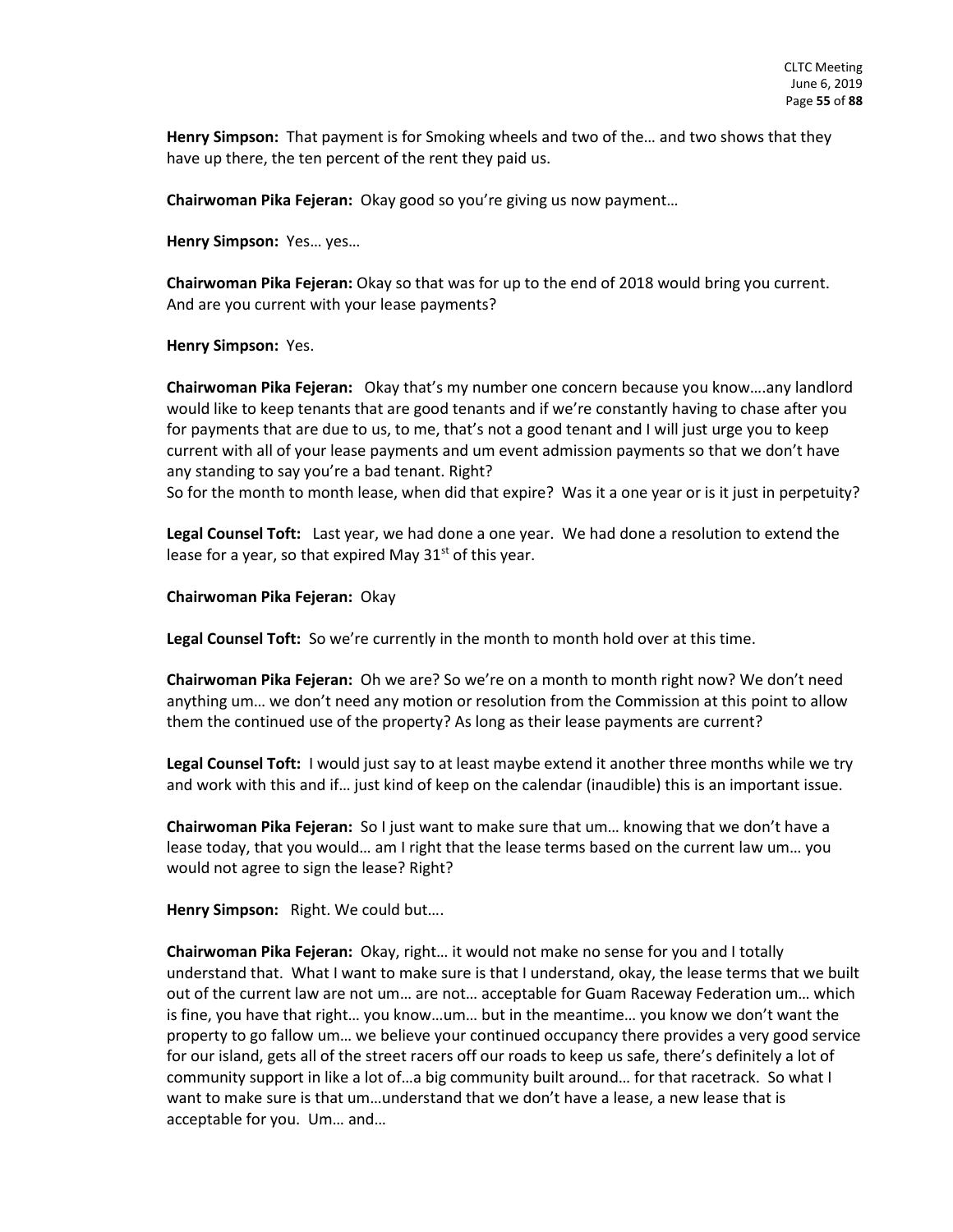**Henry Simpson:** Actually, I have one I'd like to propose. It's the same one I gave...

**Chairwoman Pika Fejeran:** But we wouldn't be able to approve that one because it's not in accordance of the law that's written, is that right?

**Legal Counsel Toft:** The current law, yeah.

**Chairwoman Pika Fejeran:** The current law, we can't deviate from the current law…. so what I'd like to do today with the Commission is acknowledge we don't have a lease, a new lease… for the property and a… maybe allow continued occupancy and a month to month lease… maybe for the next six months to allow ample time for all of us to reach an agreement for a new lease.

**Henry Simpson:** Okay.

**Chairwoman Pika Fejeran:** And I understand that you would like to go back to the legislature and get a new law that is more ah…um… in line and acceptable for you.

**Henry Simpson:** Yeah so would the Commission speak in favor of this bill should we get it put before the legislature?

**Chairwoman Pika Fejeran:** I think we can um…. now that we have copies, we can look at it and um… ah… um… take it under advisement.

**Commissioner Techaira:** I think we have this one already right?

**Chairwoman Pika Fejeran:** No

**Mary Camacho:** If you look at the lower left hand corner.

**Commissioner Techaira:** oh that's the (inaudible)

**Mary Camacho:** Yeah

**Chairwoman Pika Fejeran:** Um… I think… ah… maybe at another meeting the Commission can look at this again and to determine if we support or…

**Henry Simpson:** So um…

**Chairwoman Pika Fejeran:** I'm sorry Mr. Simpson, um… I just want to make sure the Commission is clear we're um… I think it's important that we allow their continued occupancy by ah… by authorizing a month to month lease as based on the…

**Legal Counsel Toft:** Previous lease

**Chairwoman Pika Fejeran:** Previous lease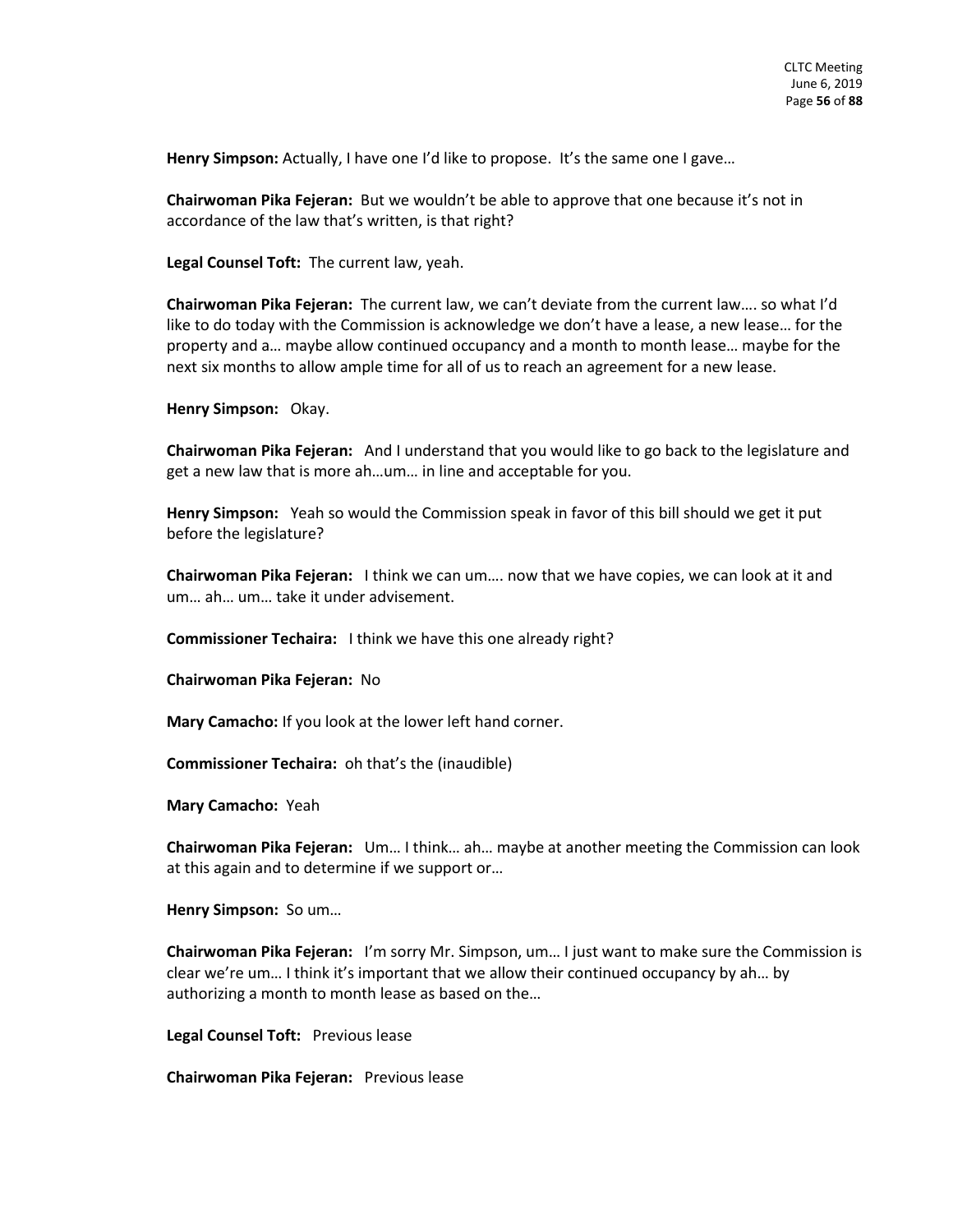**Henry Simpson:** Since these things take time, we would like to go ahead and get this introduced. So um… then you guys can come up with your position on it, while we're doing that…

**Chairwoman Pika Fejeran:** Yeah. Right. Mhm.

**Henry Simpson:** Okay so we're going to go ahead and… and… try and get this bill passed and I think the only conditions… the only two differences that we have are those two differences. Right?

**Legal Counsel Toft:** Yeah. We agree substantially on all of the other terms.

**Henry Simpson:** So if the legislature will…will pass this, it says, those two things are… moved basically. It's basically… it's basically… the way they explained it to me is basically rewriting our enabling law to get what we… we… need to continue on.

**Chairwoman Pika Fejeran:** Okay, it looks like this proposed…this draft legislation that you are going to ask the Senator to… it looks like um… the lease terms and conditions would be incorporated with this…

**Henry Simpson:** Yes and that lease is the one that presented.

**Chairwoman Pika Fejeran:** Okay… I think um… whatever lease is going to be attached to this has to come out of this Commission and not drafted by you… you know what I'm saying.

**Henry Simpson:** What's drafted was drafted by Attorney Cunliff and Nick has it.

**Chairwoman Pika Fejeran:** Yup, like I said, whatever lease… it's a CHamoru Land Trust lease that should be drafted by the CHamoru Land Trust, drafted and approved by the CHamoru Land Trust and then incorporated….

Henry Simpson: But approve it because it's contrary to law.

**Chairwoman Pika Fejeran:** Right.

**Henry Simpson:** So I can't, I can't put it with the bill… **Chairwoman Pika Fejeran:** Right

**Henry Simpson:** Because then it won't change the law…

**Chairwoman Pika Fejeran:** Agree. I don't think you'd be able to put it with the bill. Just like this last bill that was approved, right… it said, okay um…work together negotiate a lease and then execute the lease based on those terms.

**Henry Simpson:** Yeah based on those terms right? So the people that did that say go ahead and swallow those terms for now and change them with your lease when it comes time for the lease. That was my marching orders from the legislature.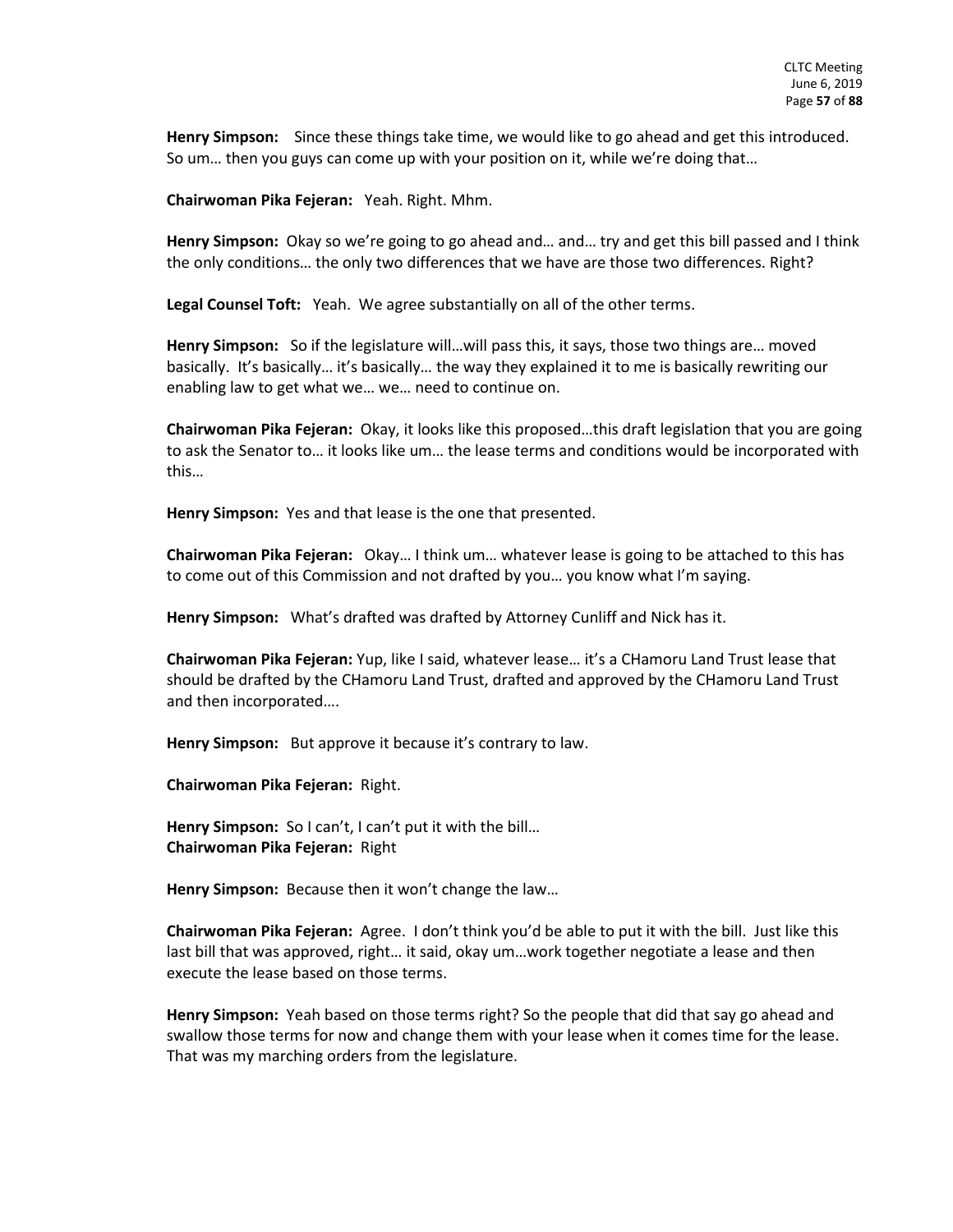**Chairwoman Pika Fejeran:** Okay I don't know about that process, all I know is the Commission… whatever the lease the Commission approves has to be in line with existing legislation so until that existing legislation has changed the Commission can't approve the lease. Which is what… We are in the same understanding right?

**Henry Simpson:** Yup… well this changes that legislation so… by that, this lease… the lease and the one that… that… that changes those two things, that lease and all those terms and conditions are hereby not withstanding any other provisional law approved by the Guam Legislature… then it changes those two things.

**Chairwoman Pika Fejeran:** Okay so I get it's not going to be solved overnight, it takes time… I would ah… again, I would like whatever lease is being proposed comes out of the Commission so ah… ah…

Nick you share… have we shared this with them yet? No right?

**Legal Counsel Toft:** Yeah.

**Chairwoman Pika Fejeran:** Oh you have.

**Legal Counsel Toft:** Yeah well it's substantially the same thing as we shared before… it's… it's kind of ah…

## **Henry Simpson:** Catch 22

**Legal Counsel Toft:** Yeah… we kind of have a Catch 22 where we disagree on the… the ability of the Commission to ah… prepare a lease that is ah… in violation of the previous law the 3324-34 or sorry 342-34…um with this… I mean they're kind of hanging their head on this… not withstanding any other provisional law… provision in their law but it's kind of…chicken and egg thing… I guess… (Inaudible) they believe that we can create a lease that ah… that doesn't follow this and that this new bill will allow it versus… I'm (inaudible) that we don't have the ability to prepare that lease because of this law. So we have that disagreement at the outset so…

**Chairwoman Pika Fejeran:** I would… I mean does the Commission… I mean I think that whatever lease we are going to be proposing has to be based on existing legislation… otherwise, what is the legislation for if we could do whatever we want and have second legislation come in and…

**Henry Simpson:** And fix it. Well that's the way told me to (inaudible)

## **Chairwoman Pika Fejeran:** Okay.

**Henry Simpson:** When we were… when we went before Senator Ada um… last time… you know… it's kind of a… a…hard spot too because your Oversight Chairman, Senator Terlaje has a real dislike for this racetrack and the project and so she was one who put those two things in there and so she said you know… let's get this passed and we'll change…

**Chairwoman Pika Fejeran:** Sort the discussion…. Right… so I mean again, I don't think that the Commission is prepared today to approve any lease even this one that is presented, the Commission hasn't even had time to review the lease prepared by Legal Counsel… okay so…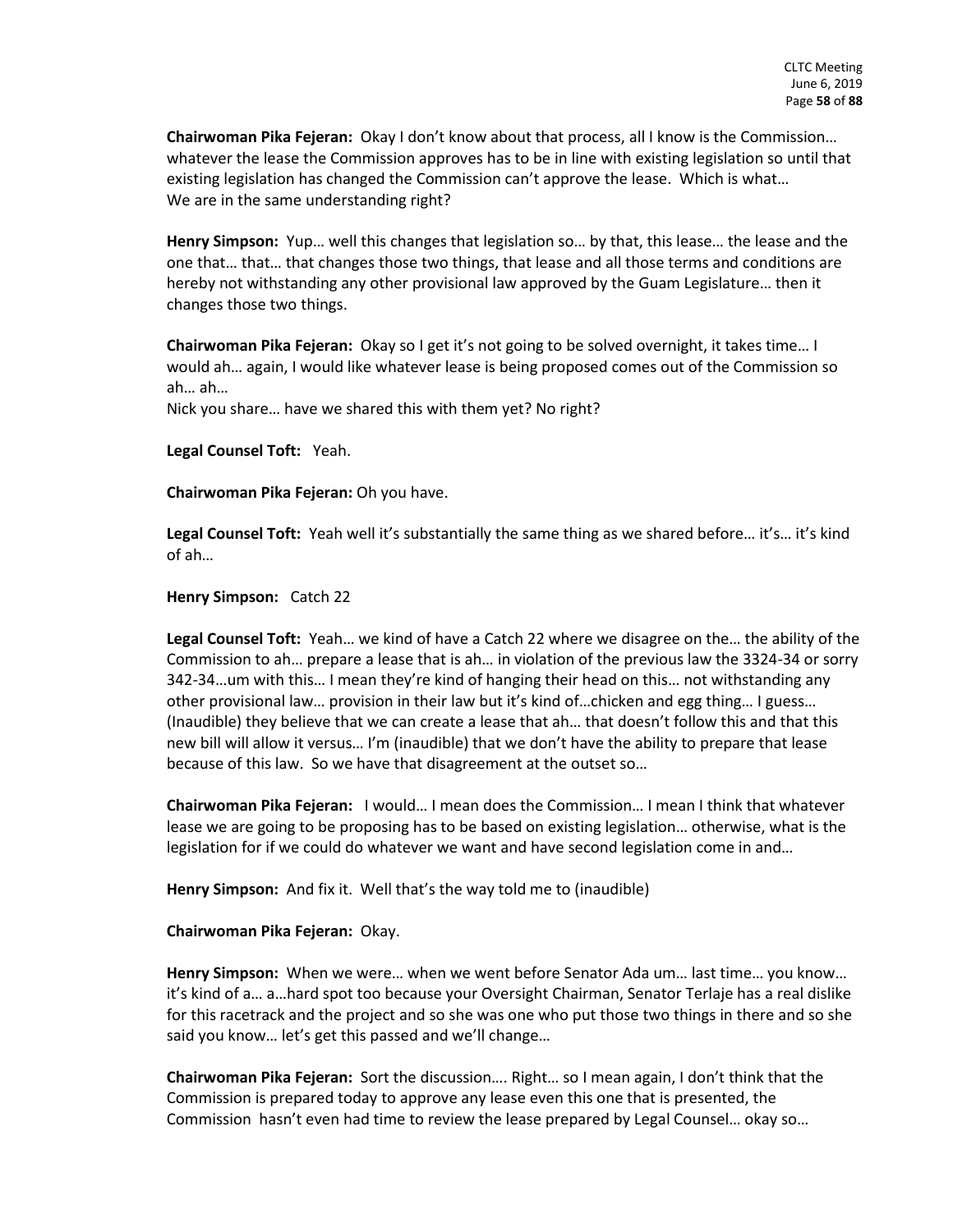**Henry Simpson:** All the Commissioners have to sit down and

**Chairwoman Pika Fejeran:** Yeah… no… we just got this today… or we just received this today ourselves… so um… I just want to reiterate right now what the Commission can do is provide the month to month um… I would propose maybe six months for this month to month hoping within the six months we get everything settled. Um… and then… um… I guess within the six months we will… you will have to figure out a way to get new legislation introduced um… to get the terms that are favorable for you.

**Henry Simpson:** Yeah… what we wanted to do with it and get the lease approved all at the same time and

**Chairwoman Pika Fejeran:** Like I said, we can't approve the lease if it's not… if it doesn't conform with the current law… existing legislation.

**Henry Simpson:** Could we use that lease to change the law?

**Chairwoman Pika Fejeran:** I don't think so…

**Henry Simpson:** Then it becomes… then it becomes…

**Chairwoman Pika Fejeran:** I mean… let's um… let's um explore that if you want to explore that, you can… um…

**Henry Simpson:** That's what I was told that by… by attaching that lease to this piece of legislation it changes the law… so this now becomes the law. Nick doesn't necessarily agree with that, but I think… I think the… others have told me that it would work very well like that… and then it should be passed and we got enough support for it so…

**Chairwoman Pika Fejeran:** Well my understanding is the law allows you first rights of refusal right... especially this six month timeline… sounds like… I don't know, are you refusing the lease and then do we now have to go out and solicit… I'm… I'm… that's so… I don't want to go down that road um… if you're saying that um…

**Henry Simpson:** We can't accept it the way it is… so if you think somebody else wants it that would pay more money for it and wants to run it and could do it some other way, I'd be happy.

This is a nonprofit group of volunteers we don't have any paid people out there and so um I've been doing it for over twenty years. I am actually at the age where I need to pass it on to these younger guys but I can't pass it on like this because it would fail and they couldn't pay the rent and they couldn't keep the lights open, they couldn't protect the place and so as this is written if it follows the detail of the law would fail. If you have somebody else that would take that over and run it and invest up their time and effort and have a racetrack, that would be wonderful… ah…I'd be happy for that. Basically, that's all we're doing… is we want to have a good racetrack for the island.

**Chairwoman Pika Fejeran:** Okay. I just wanted to confirm um… with Legal Counsel that um… the six month period even though it expires, are we still allowed to um… we're still allowed to issue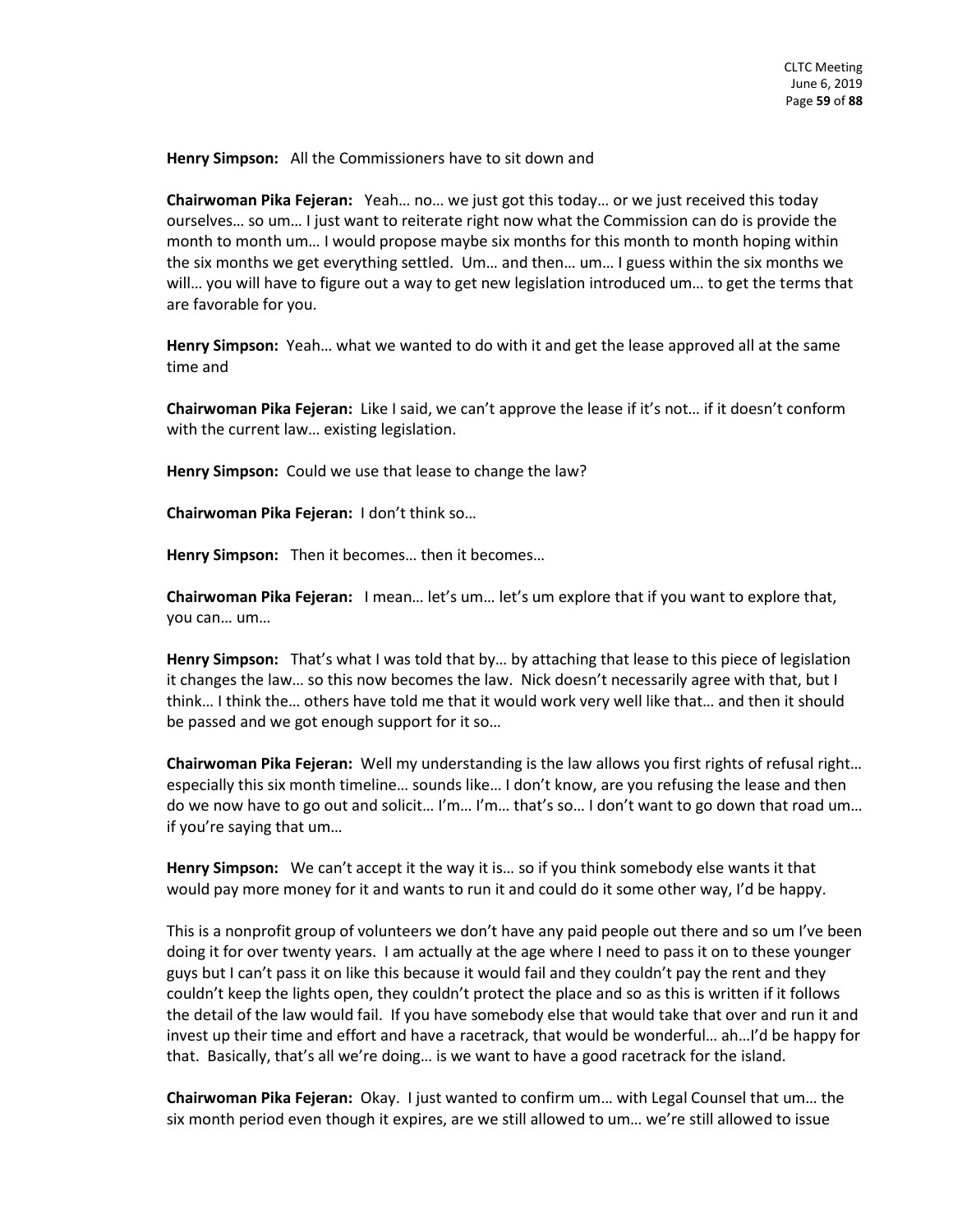them a month to month lease since there is no new lease issued and we're allowed to continue to negotiations with them.

**Legal Counsel Toft:** I believe we can do the six month extension, I'm not sure whether the negotiation possibility extends passed June… at that point we may need legislative authorization again.

**Chairwoman Pika Fejeran:** For what?

**Legal Counsel Toft:** For a new lease.

**Chairwoman Pika Fejeran:** Because no lease has been prepared within that period?

**Legal Counsel Toft:** Right

**Chairwoman Pika Fejeran:** Okay. So um… I guess we'll… we'll have to talk with ah… I guess maybe can you look into that to determine if… if in fact we have to um… go back to the legislature and say six months is over no lease has been issued.

**Legal Counsel Toft:** Yeah I can check into it

**Chairwoman Pika Fejeran:** Okay… so I would just need um… does the Commission want to do a month to month lease extension for six months?

**Commissioner Santos:** six months

**Commissioner Techaira:** Yes

**Chairwoman Pika Fejeran:** Okay. I need a motion.

**Commissioner Techaira:** Motion to allow Guam Racing Federation continued occupancy based on previous lease terms on a month to month basis for six months.

**Chairwoman Pika Fejeran:** Okay thank you. Motion made.

**Commissioner Santos:** I second it

**Chairwoman Pika Fejeran:** Seconded by Tan Amanda.

**Legal Counsel Toft:** (inaudible) if we could also clarify so that would begin June 1<sup>st</sup> and extend to December 1<sup>st</sup>.

**Chairwoman Pika Fejeran:** Okay.

Legal Counsel Toft: Yeah, June 1<sup>st</sup> thru December 1<sup>st</sup>.

**Chairwoman Pika Fejeran:** June 1<sup>st</sup> thru December 1<sup>st</sup> 2019.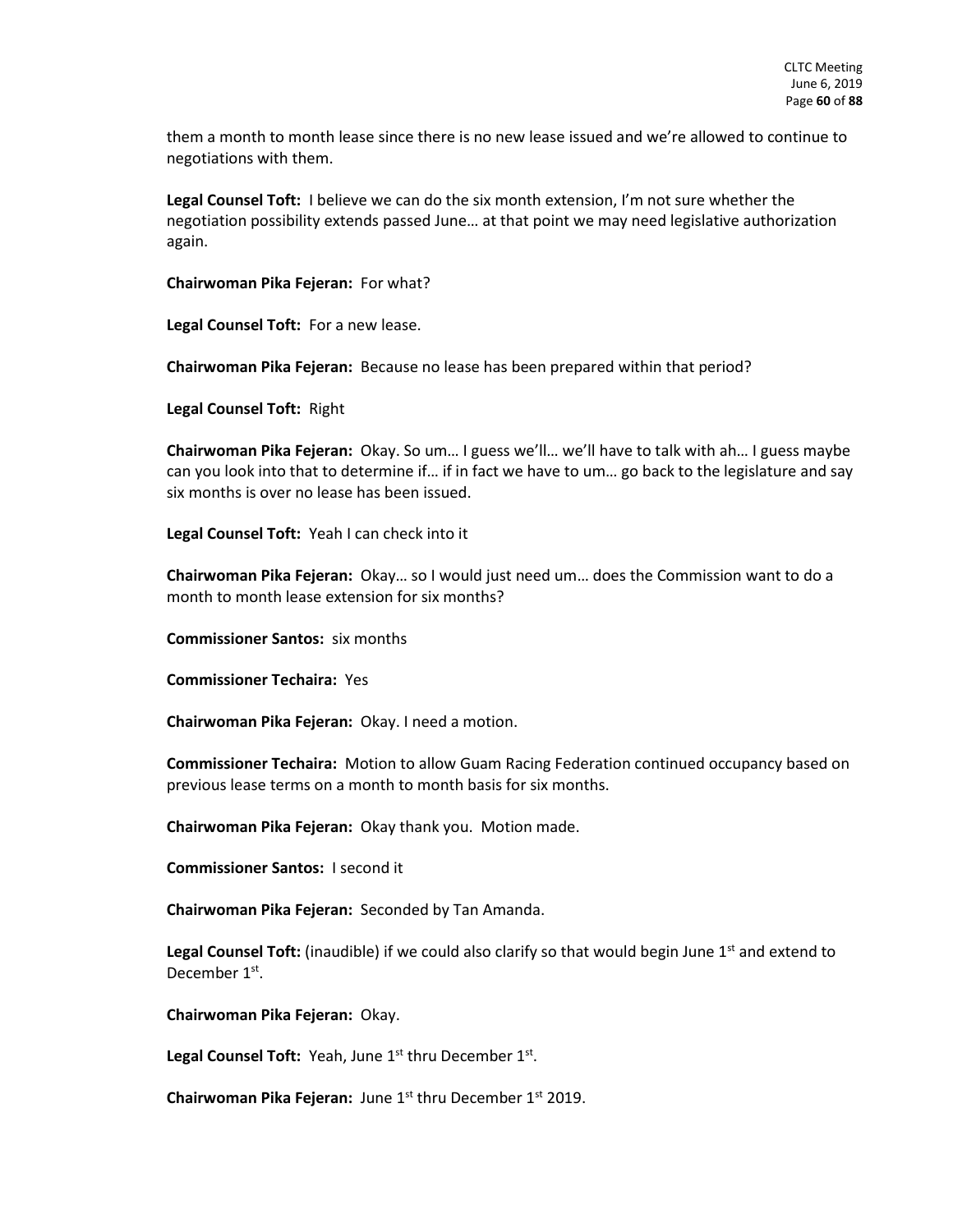**Commissioner Techaira:** Want me to restate it?

**Chairwoman Pika Fejeran:** Nah…um… further discussion?

**Commissioners:** None

**Chairwoman Pika Fejeran:** All those in favor?

**Commissioners:** Aye

**Chairwoman Pika Fejeran:** Okay ayes have it. Okay… so we'll have our Legal Counsel look more into it… I mean of course, I know you guys will also on your end. Um… this is not the end of it right.

**Henry Simpson:** I'm afraid it maybe because I don't think it'll get out… if… if… this has to be dealt with then Senator Terlaje's ah…ah… group since she's the Chairman of the… she's the Oversight Chairman right? Um… it'll get stuck in there and it's not going to go forward. So…

**Chairwoman Pika Fejeran:** We'll see…we'll see what happens now that the sixth month period is over, what are the next steps, since we were not able to come to a lease. Um…

**Henry Simpson:** I thought we had more time.

**Chairwoman Pika Fejeran:** No…

**Henry Simpson:** June something…

**Chairwoman Pika Fejeran:** I would urge you Mr. Simpson keep up with your lease payments and those event admission payments. Keep current so that we can maintain that you are a good tenant that we want to work with.

**Henry Simpson:** Pay you guys 2.6 million dollars over the last 20 years.

**Chairwoman Pika Fejeran:** For a million square meters… we are

**Henry Simpson:** A million square meters of (inaudible) hole that is crown lands for a good reason nobody wanted it. We didn't even really want to go there because there's no dirt. So it's only by accident that the ground… that the coral became of some value and we were able to carve a track out of that.

**Chairwoman Pika Fejeran:** Yeah… I hope that we can continue the mission for the Guam Raceway Federation but we just you know…we have to be very deliberate and careful and make sure that… what I have to make sure that the Commission is doing is right and in accordance with the laws and in the best interest of the Land Trust as a whole. Okay? Thank you for being here today.

**Henry Simpson:** You're welcome. Thank you.

**Chairwoman Pika Fejeran:** Um… I'm sorry that went a little late for Public Comment but we can start our Public Comments now. I have ah… Joseph T. Cruz. No not here?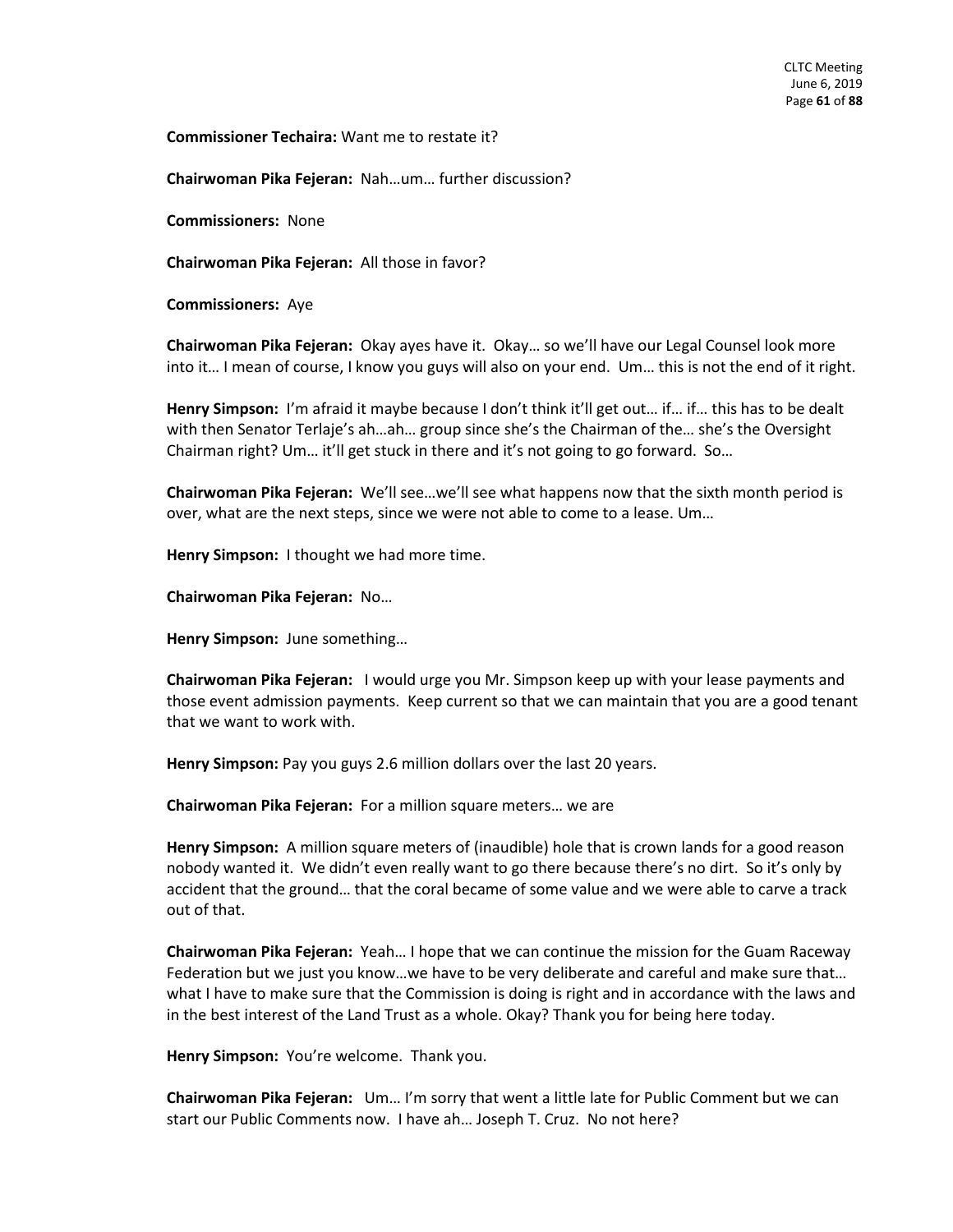## **Land Administrator Margarita Borja:** (inaudible)

**Chairwoman Pika Fejeran:** Um… Taralyn Santos okay yeay… got to you finally. Thank you for your patience. If you could state your name for the record.

**Taralyn Santos:** Okay… my name is Taralyn Santos, um…

**Taralyn Santos:** Should I move this up?

**Chairwoman Pika Fejeran:** Sure

**Taralyn Santos:** My name is Taralyn Santos

**Chairwoman Pika Fejeran:** How can we help you?

**Land Agent I Tina Jocson:** I'm sorry, is it Teralyn or Taralyn?

**Taralyn Santos: Taralyn**

**Land Agent I Tina Jocson:** T-A- R- A?

**Taralyn Santos:** Is it on? Test… Okay so my name is Taralyn Santos…um I know I was supposed be ah… so I'm…I'm I don't know if I should say it, (inaudible) of CLT or not…um… I'm (inaudible) to come and attend this Commission Board meeting because I was issued a letter that my current lease is known to be Null and Void by the AG's Office. So I don't know if that's something that you want to entertain right now but I do want to bring it up in front of you um because I did spend a lot of money already and I don't think that it was right that I did go through the right process and now they're telling me that it's no longer going to be mine. Sorry.

**Chairwoman Pika Fejeran:** I'm sorry Ms. Santos no I'm sorry… I'm sorry too. Thank you for coming I know that um… it's been… I'm sorry, I'm going to get emotional just looking at you. Um… so you are not the original applicant?

**Taralyn Santos:** Um no. My father.

**Chairwoman Pika Fejeran:** Your father, okay and he… he relinquished his application rights to you?

**Taralyn Santos:** Um he's actually been deceased since 2001.

**Chairwoman Pika Fejeran:** Oh okay. Um…. so why did she get a Null and Void letter?

**Commissioner Santos:** They don't know why.

**Chairwoman Pika Fejeran:** So what happened last year was the AG found that um… applicants were allowed, it was an administrative practice um…to applicant's were allowed to relinquish their application rights to someone else while they were still waiting.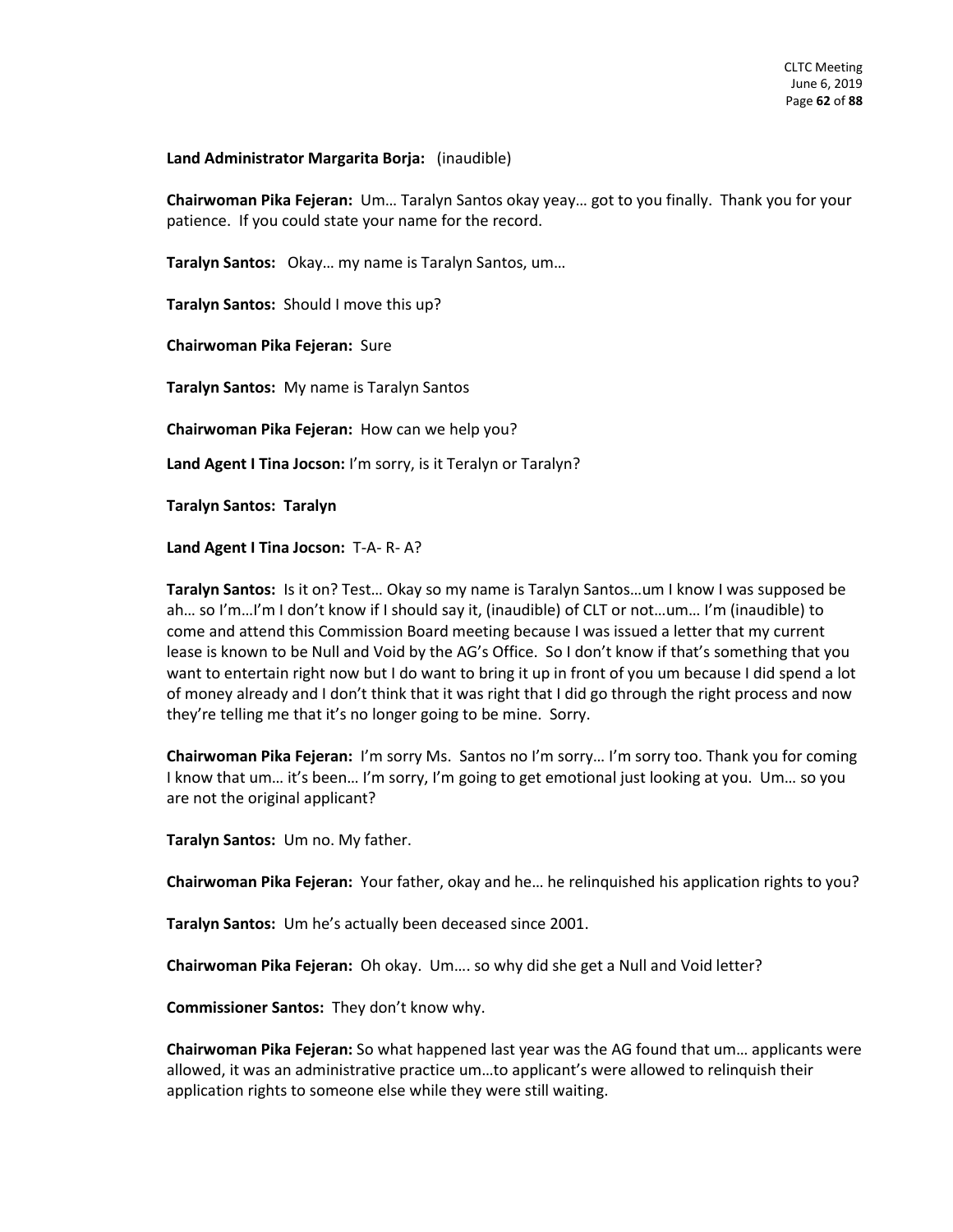**Taralyn Santos:** Right.

**Chairwoman Pika Fejeran:** Um did that happened in your case? Did your…

**Land Agent Supervisor Matt Leon Guerrero:** When her father passed away it was still in the application status.

**Chairwoman Pika Fejeran:** Okay.

**Land Agent Supervisor Matt Leon Guerrero:** And her mother, relinquished it over to her.

**Chairwoman Pika Fejeran:** Okay so the mother was the beneficiary?

**Land Agent Supervisor Matt Leon Guerrero:** I believe he didn't leave a beneficiary so his wife said, I want to give it to my daughter, we did that, we issued her the survey authorization, I believe she surveyed she got a lease and it became one of those that became Null and Void.

**Chairwoman Pika Fejeran:** Right. Okay. Okay this ah… one that the Commission can address and handle. Um… her father, this is um… Roland Victor Santos?

**Commissioner Santos:** Yeah he passed away.

**Chairwoman Pika Fejeran:** Okay. He was the original applicant who has since passed away….I just want to check…okay… so when an applicant passes away and they have not designated a beneficiary then the Commission can pass it on…designate one for them. And it sounds like on the administrative level the staff was going to allow his wife to take over the application but then um… his wife said, I don't want it give it to my daughter. Is that right? Is that what happened? And there was no lease at that time? Okay and so that was allowed at the time, they had all the paperwork here and then um…um… she ends up getting a lease um… but because the Commission never made that designation for the beneficiary um… it was considered one of those transfers that were Null and Void… is that right Nick?

**Legal Counsel Toft:** I'm not sure why it was on the Null and Void list but I would have to look at the (inaudible)

**Chairwoman Pika Fejeran:** It was because the um… there was no beneficiary named or even if there was a beneficiary named, that beneficiary relinquished their rights to someone else. And I know if there was another case that we heard, someone that was identified as Null and Void

**Commissioner Santos:** I believe we can.

**Chairwoman Pika Fejeran:** Yeah…um…so I believe we can. So here it is…the… her mother, in 2014, says gave an affidavit she's the surviving spouse of Roland Victor Santos request that the Commission ah… authorization to transfer property given to Roland Victor Santos under the 99 Year Lease Program to Taralyn V. Santos. Wait… so it doesn't look like there was property but maybe what she meant was the application?

**Commissioner Techaira:** (Inaudible)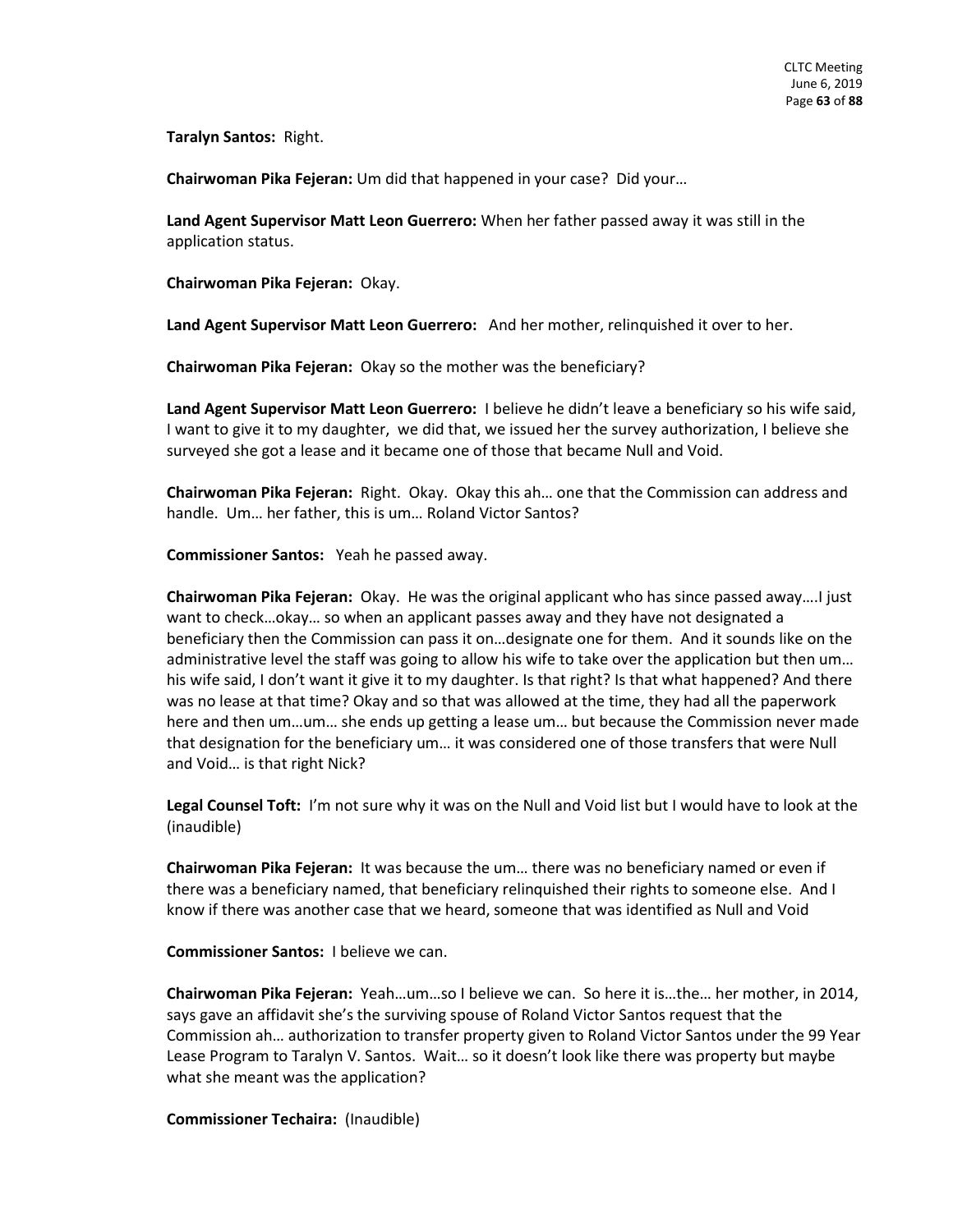**Commissioner Santos:** Does the mother relinquish that?

**Chairwoman Pika Fejeran:** Yeah so that was 2014. 2017 was when we contacted you and told you there's property available here's your survey authorization

**Taralyn Santos:** Yes. That's correct.

**Chairwoman Pika Fejeran:** And you went out and got it surveyed….

**Taralyn Santos:** Yes.

**Chairwoman Pika Fejeran:** Paid for it…

**Taralyn Santos:** Yes paid everything.

**Chairwoman Pika Fejeran:** Have you built on the property yet?

**Taralyn Santos:** I'm not able to…um since I actually got the lease signed, recorded everything that's when the AG came in said Null and Void.

**Chairwoman Pika Fejeran:** Null and Void

**Commissioner Santos:** Oh my god.

**Chairwoman Pika Fejeran:** Okay. Okay…

**Taralyn Santos:** You could just imagine the rollercoaster I went through.

**Chairwoman Pika Fejeran:** Sorry it was um… it was ah… news to all of us you know. I'm really sorry you went through this and I hope that we can resolve it today. So just to recap, right? Her father was the original applicant, passed away um… the application would have gone to her mother but she requested to transfer the application rights from herself as the surviving spouse to the daughter and um… we roped that kind of ah… transfer of application rights in with the Null and Void. Um…I believe that we did do it in the last meeting. Um… the Commission does have the authority in cases where the applicant has passed away to designate the beneficiary. Um… to basically confirm that Ms. Um…. Ms. Taralyn Santos takes over his application rights and then we would issue her a new lease.

**Legal Counsel Toft:** Yeah. What I would do, is do it in…

**Chairwoman Pika Fejeran:** Two motions.

**Legal Counsel Toft:** Two motions, one would be to designate her as the successor to the application rights pursuant to 5.8 and then another motion to award the lease to her.

**Chairwoman Pika Fejeran:** Okay.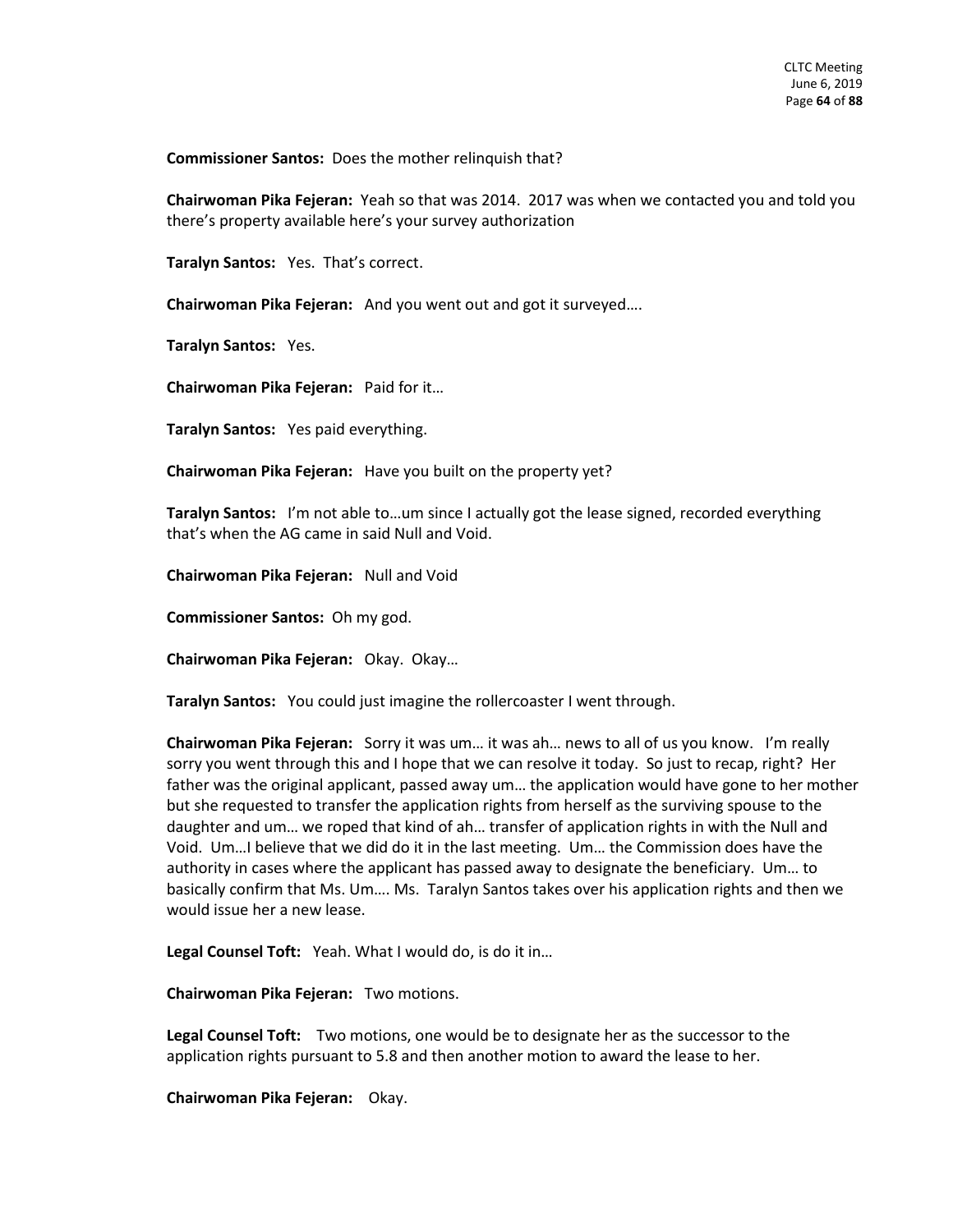**Legal Counsel Toft:** And then just issue a special lease on it. Because the AG (inaudible) may say we're not able to ah… fix the old lease so we'd have to ah… issue a new one.

**Chairwoman Pika Fejeran:** So ah… the father's name is Roland Victor Santos his application date is December 5th 1995. Um Roland Victor Santos

**Commissioner Techaira:** And the second one would be to ah….

**Chairwoman Pika Fejeran:** Would be to issue a new Residential Lease for Lot 5382-5-17, Barrigada.

**Commissioner Techaira:** So for Lot 5382-5-17, Barrigada?

**Chairwoman Pika Fejeran:** Yes

**Land Administrator Margarita Borja:** So we would do a termination lease.

**Chairwoman Pika Fejeran:** Oh do we need a termination of the…. No because it's ah… Null and Void

**Legal Counsel Toft:** No because it's Null and Void so…

**Chairwoman Pika Fejeran:** This residential is Null and Void.

**Land Administrator Margarita Borja:** So it's recorded. So how are we going to…? Null and Void the recorded lease.

**Legal Counsel Toft:** I don't think you Null and Void the recordation you just do another one.

**Land Administrator Margarita Borja:** So is there going to be an Addendum or is going to be a new lease?

**Legal Counsel Toft and Chairwoman Pika Fejeran:** New lease.

**Land Administrator Margarita Borja:** So she'll have two leases recorded one with a different term and

**Chairwoman Pika Fejeran:** Yeah and the new one with a new term.

**Land Administrator Margarita Borja:** (inaudible)

**Chairwoman Pika Fejeran:** Yeah so the old one that is already recorded, the AG has said is Null and Void so it's not even in existence right?

**Legal Counsel Toft:** Right

**Commissioner Santos:** Disregard that.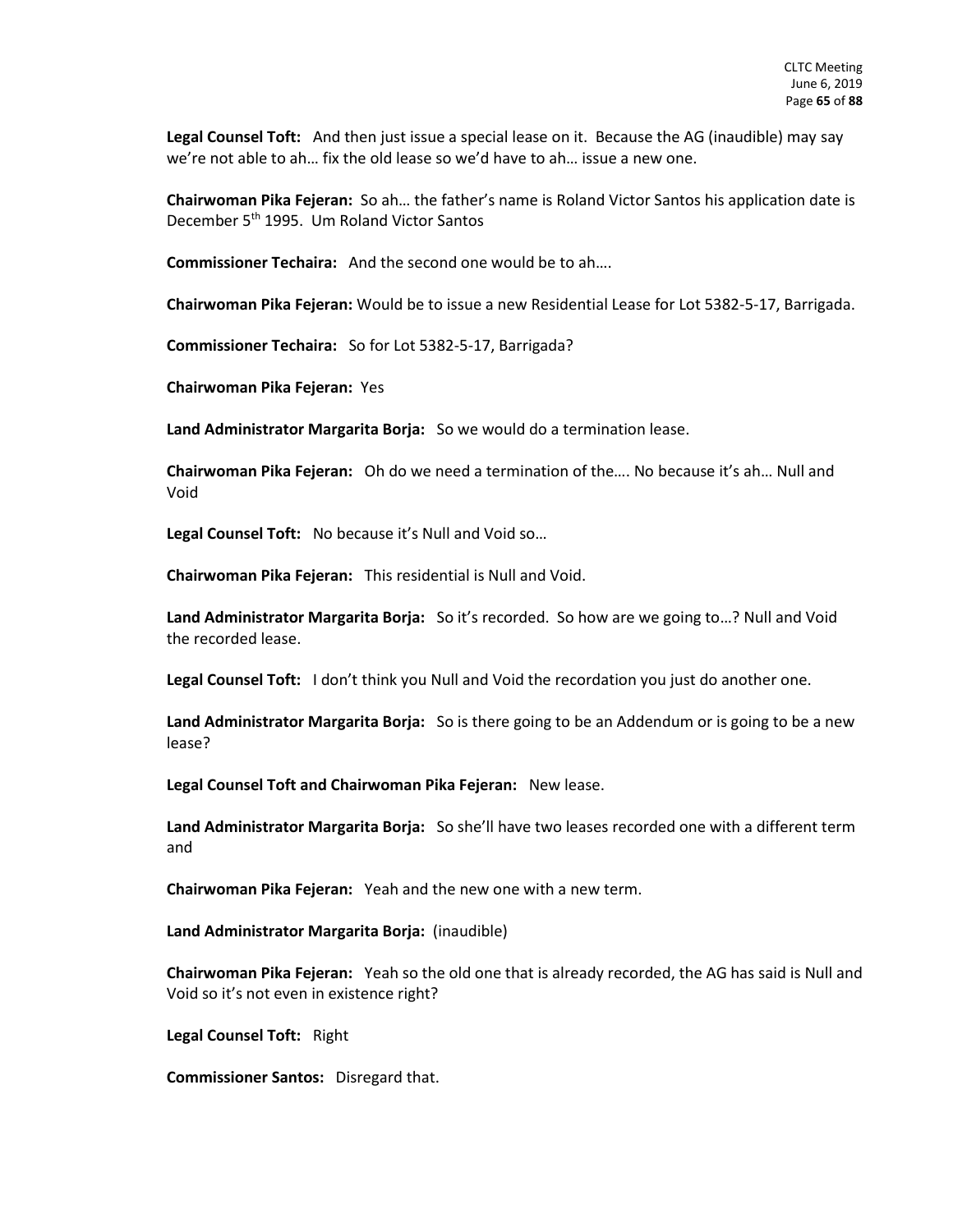**Land Agent Supervisor Matt Leon Guerrero:** We're going to need to terminate that lease because if she decides to go to Guam Housing

**Chairwoman Pika Fejeran:** We can't terminate it if it's nonexistent.

**Land Agent Supervisor Matt Leon Guerrero:** For record purposes because if she tries to get a loan, title companies are going to pick that up and she's got two leases it's going to cloud it so there needs to be a connection for records from this lease now to the lease she's going to get today. Either an addendum to this lease or a termination of that lease then a reissuance of the new lease.

**Legal Counsel Toft:** Termination

**Chairwoman Pika Fejeran:** Termination okay. Um and then the ah…ah…instrument number where the termination lease is 917392

**Commissioner Techaira:** So motion designate Taralyn Santos as the successor for Roland Victor Santos, Application dated December 5<sup>th</sup> 1995.

**Chairwoman Pika Fejeran:** Okay motion made

**Commissioner Santos:** I second it.

**Chairwoman Pika Fejeran:** Seconded by Tan Amanda. Further discussion?

**Commissioners:** None

**Chairwoman Pika Fejeran:** All those in favor?

**Commissioners:** Aye

**Chairwoman Pika Fejeran:** Okay ayes have it. Motion passes.

**Commissioner Techaira:** Motion to terminate lease under instrument number 917392

**Chairwoman Pika Fejeran:** Okay a motion to terminate lease under instrument number 917392 has been made.

**Chairwoman Pika Fejeran:** I need a second.

**Commissioner Santos:** I second it.

**Chairwoman Pika Fejeran:** Okay um… just for clarification this termination is for, um…I guess Land Management purposes right. Um further discussion? All those in favor?

**Commissioners:** None. Aye.

**Chairwoman Pika Fejeran:** Um okay. Ayes have it.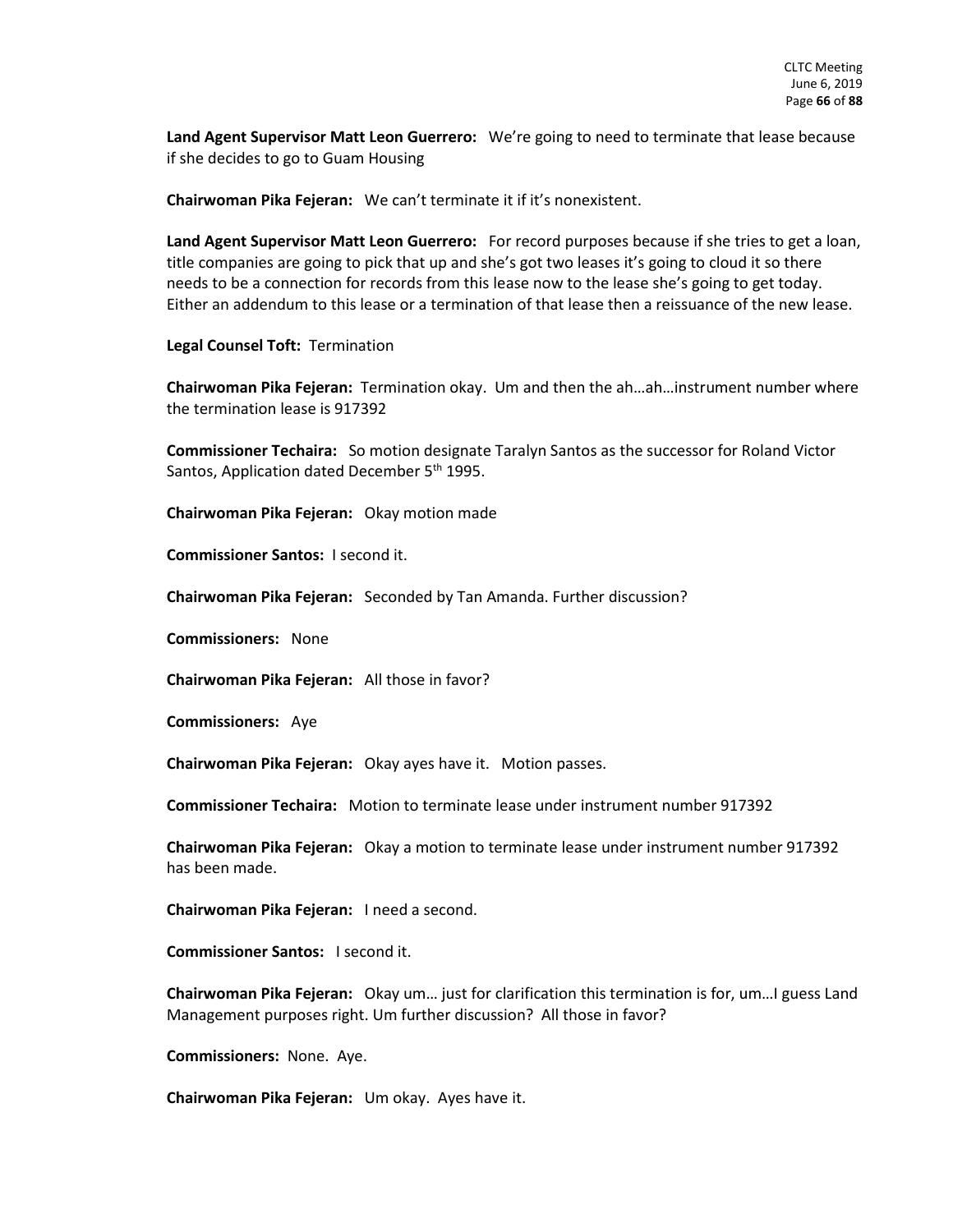**Commissioner Techaira:** Third Motion um… motion to issue lease for Lot 5382-5-17, Barrigada to Taralyn Santos.

**Chairwoman Pika Fejeran:** Motion made

**Commissioner Santos:** I second it.

**Chairwoman Pika Fejeran:** Second it by Tan Amanda. All those in favor?

**Commissioners:** Aye

**Chairwoman Pika Fejeran:** Ayes have it. Okay aright Ms. Santos thank you for coming and waiting. Now you're going to… you're going to have the lease. The staff will prepare it, they'll let you know when it's ready and then I'm so sorry that you went through that.

**Commissioner Santos:** Sorry for the misunderstanding.

**Taralyn Santos:** Thank you.

**Chairwoman Pika Fejeran:** Okay. Biba!

**Audience: Clapping!**

**Chairwoman Pika Fejeran:** Okay next public comment, Joe E. Cruz. Okay I have a Joe Cruz and a Donna Cruz.

**Unknown member:** And a Nicolas Cruz

**Chairwoman Pika Fejeran:** And a Nicolas Cruz okay got you. Hafa Adai welcome, thank you for waiting… all day for this. Sorry. If you could all state your name for the record and then tell us how we could…

**Nicolas Cruz:** My name is Nicolas Cruz

**Joe Cruz:** My name is Joe Cruz

**Donna Cruz:** Donna Cruz

**Chairwoman Pika Fejeran:** Hi thank you for coming.

**Nicolas Cruz:** We are all brothers and sisters

**Donna Cruz:** We are all here to see if um… my brother Joe and Nicolas Cruz can they relinquish their names and put the land under my name, Donna Cruz.

**Chairwoman Pika Fejeran:** So ah… you each have a lease with us?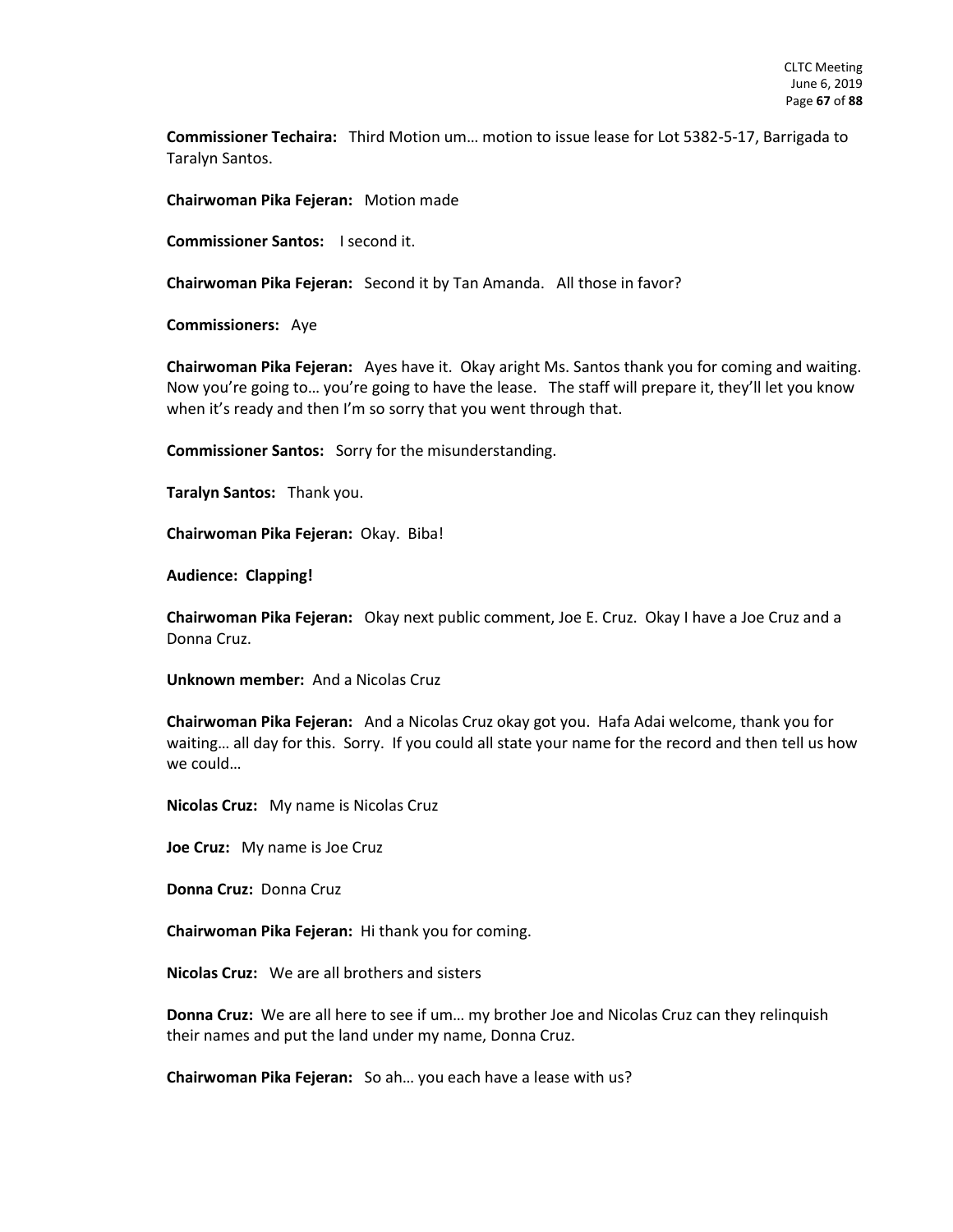**Donna Cruz:** They're under the… well my dad Nicolas Cruz and Teresita Cruz they both ah… deceased so they put them under their beneficiary.

**Chairwoman Pika Fejeran:** Okay.

**Commissioner Santos:** So the land is under Arruendo?

**Chairwoman Pika Fejeran:** Yes…yes.

**Land Agent II Glenn Eay:** Good Afternoon Madam Chair, um a couple of weeks ago um… Joseph and Nicolas and Donna came over to the office and they came into to the office for the purpose of relinquishing their rights… they're both beneficiaries from their mom Teresita Cruz who is deceased and they want to relinquish their rights over to their sister Donna. So in doing so... we prepared a.... a… relinquishment letter and it was notarized and because at the time I went and inspected the property ah… six acre property ah… and they're known to be farmers at this time. And when I went up there they were farming….long term trees and everything and they were held back several years because ah…inaccessible access to their property. The neighbor's in the front blocked them off for a long time. So the reason I went up there was to find out hey… cease and desist… you know talk to those individuals but what happen was they were able to discuss with the individual and they gave them keys to enter their property just to control… the reason why they closed off the access was because people were dumping and it's junk place as well and I verified that. So… but they're still going there actively farming, planting about eighteen calamansi trees and so forth…

**Donna Cruz:** Mango trees.

**Land Agent II Glenn Eay:** Mango trees… and stuff like that and I go great… you know, continue your farming. The only issue you know… upon investigating more, my findings show that subject lot that was leased to the mom is located on unregistered property and you know… they still want to continue to remain there and farm and you know… do more… plant more trees and fruits… they want to carry the tradition from their parents. So…we're here today, I told them, I said you know you're probably going to have to… because it's unregistered property we going to have some issues.

**Chairwoman Pika Fejeran:** Yeah.

**Land Agent II Glenn Eay:** And they want to you know… ah…possibly get some authorization for and all (inaudible) water and power and continue their farming and all that stuff. And I asked if they want to go ahead and appear before the board and state their case and this is where we are today.

**Chairwoman Pika Fejeran:** Okay thanks Glenn. Um can I see the file? So this is also not the first time we've had leases issued for unregistered property um… oh okay... I think it's pretty valid because they're both here saying they want to relinquish the right. Okay. Yeah, let's be sure to add that in here. So this lease for Lot 8-1, Block 4, Tract 1021 in Dededo containing an area of six acres since 2005 the lease was signed so… what do we do Legal Counsel? Do we issue a…well first does the Commission want approve the designation of Ms. Donna as the beneficiary to her mother's lease?

**Commissioner Techaira:** Mhmm.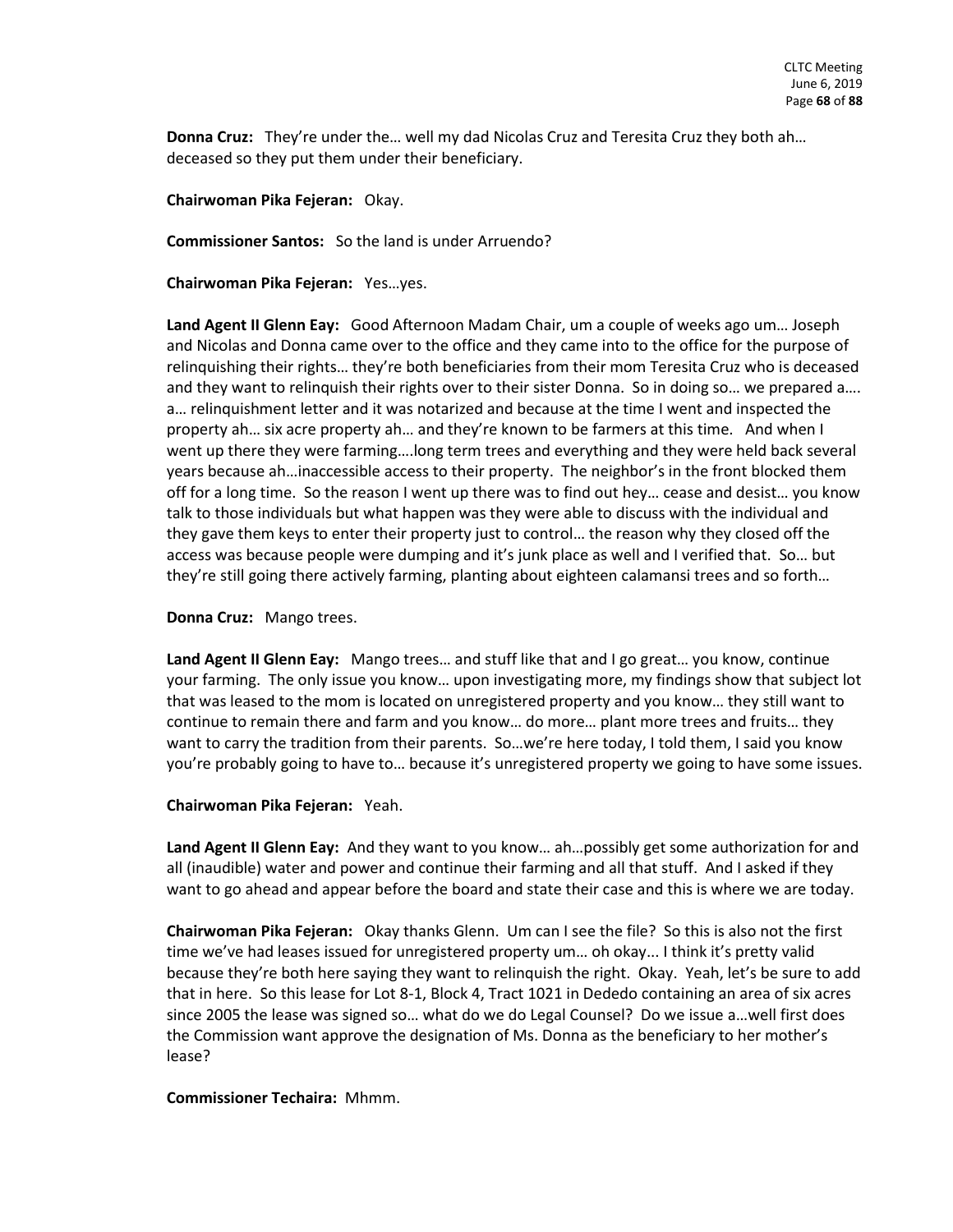**Legal Counsel Toft:** (inaudible)

**Chairwoman Pika Fejeran:** Okay. Um…

**Commissioner Techaira:** What's her mom's name?

**Chairwoman Pika Fejeran:** Teresita C. Cruz and the lease is for… oh no, we're just going to do the designation of beneficiary.

**Commissioner Techaira:** Okay and then?

**Chairwoman Pika Fejeran:** And then what can we do because there is an existing lease, would there be an addendum?

**Legal Counsel Toft:** I think the addendum would be the easiest because we can't do a new lease.

**Chairwoman Pika Fejeran:** Right

**Legal Counsel Toft:** So do an addendum and then (inaudible)

**Commissioner Techaira:** Okay so we're just doing beneficiary?

**Legal Counsel Toft:** That would be the first part and then the second one would be to do an addendum to the lease.

**Chairwoman Pika Fejeran:** And the addendum would be um…

**Legal Counsel Toft:** If the first motion passes.

**Chairwoman Pika Fejeran:** And then the addendum would be… right. If the first motion passes then the addendum would be so that the lease is add ended to be in Ms. Donna Cruz's name. Um Ms. Cruz have you submitted an application or….

**Donna Cruz:** Yes

**Land Agent I Tina Jocson:** Yes she did.

**Chairwoman Pika Fejeran:** She did… she has her own.

**Land Agent I Tina Jocson:** She did an application and then the two bothers did a relinquishment.

**Chairwoman Pika Fejeran:** Okay I just wanted to make sure… well that's her mom and she qualifies so we're okay.

**Commissioner Techaira:** Motion to approve Donna Cruz as a beneficiary of Teresita Cruz

**Commissioner Santos:** I second it.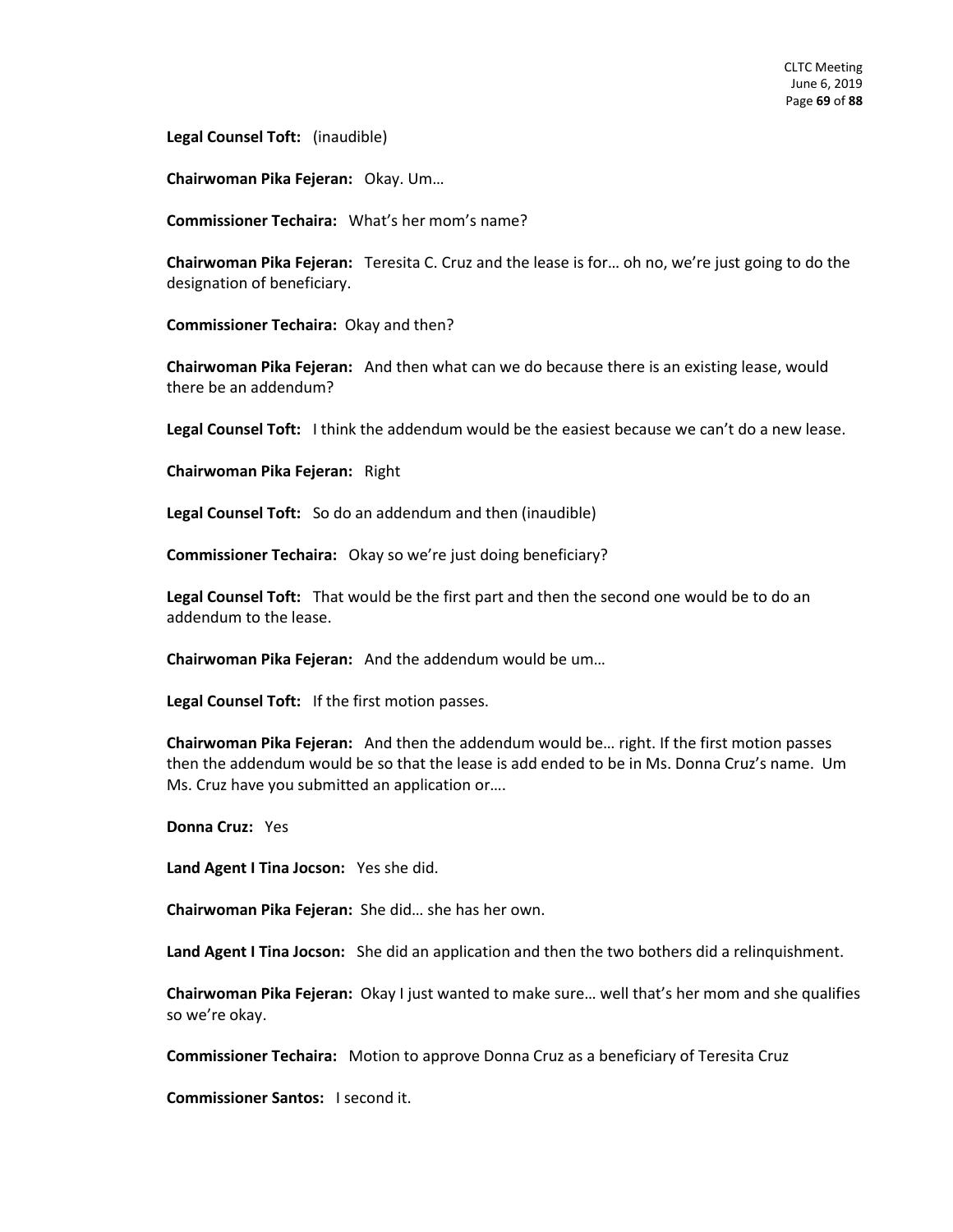**Chairwoman Pika Fejeran:** Okay. Motion made and seconded. Further discussion?

**Commissioners:** None

**Chairwoman Pika Fejeran:** All those in favor?

**Commissioners:** Aye

**Chairwoman Pika Fejeran:** Okay motion passes. So thank you Joe and Nicolas for relinquishing for Donna.

**Commissioner Santos:** So the boys are not going to get the land?

**Chairwoman Pika Fejeran:** Yes this is the type of family I love to have appear before us.

**Cruz Brothers:** We'll be helping out at the ranch too.

**Donna Cruz:** I'm planning to build. Would I be able to build my house on that land?

**Chairwoman Pika Fejeran:** Yeah. So this is agricultural and you're allowed to have one structure.

**Donna Cruz:** Okay. What about the… infrastructure?

**Chairwoman Pika Fejeran:** Is there….

**Land Agent II Glenn Eay:** Well this (inaudible) if you wanted to plant you know or to build a home… you still have to work a little bit more on your compliance (inaudible) getting two thirds of your property.

**Commissioner Santos:** You have power and water?

**Donna Cruz:** No there's now power.

**Donna Cruz:** Yes.

**Commissioner Santos:** She also needs power and water.

**Lang Agent II Glenn Eay:** Can you do that?

**Donna Cruz:** Yes.

**Chairwoman Pika Fejeran:** Well all we've done is just designate you as your mother's beneficiary so um… right now the lease is still under your mother's name.

**Donna Cruz:** Mhmm

**Chairwoman Pika Fejeran:** So if we could get a motion for the addendum.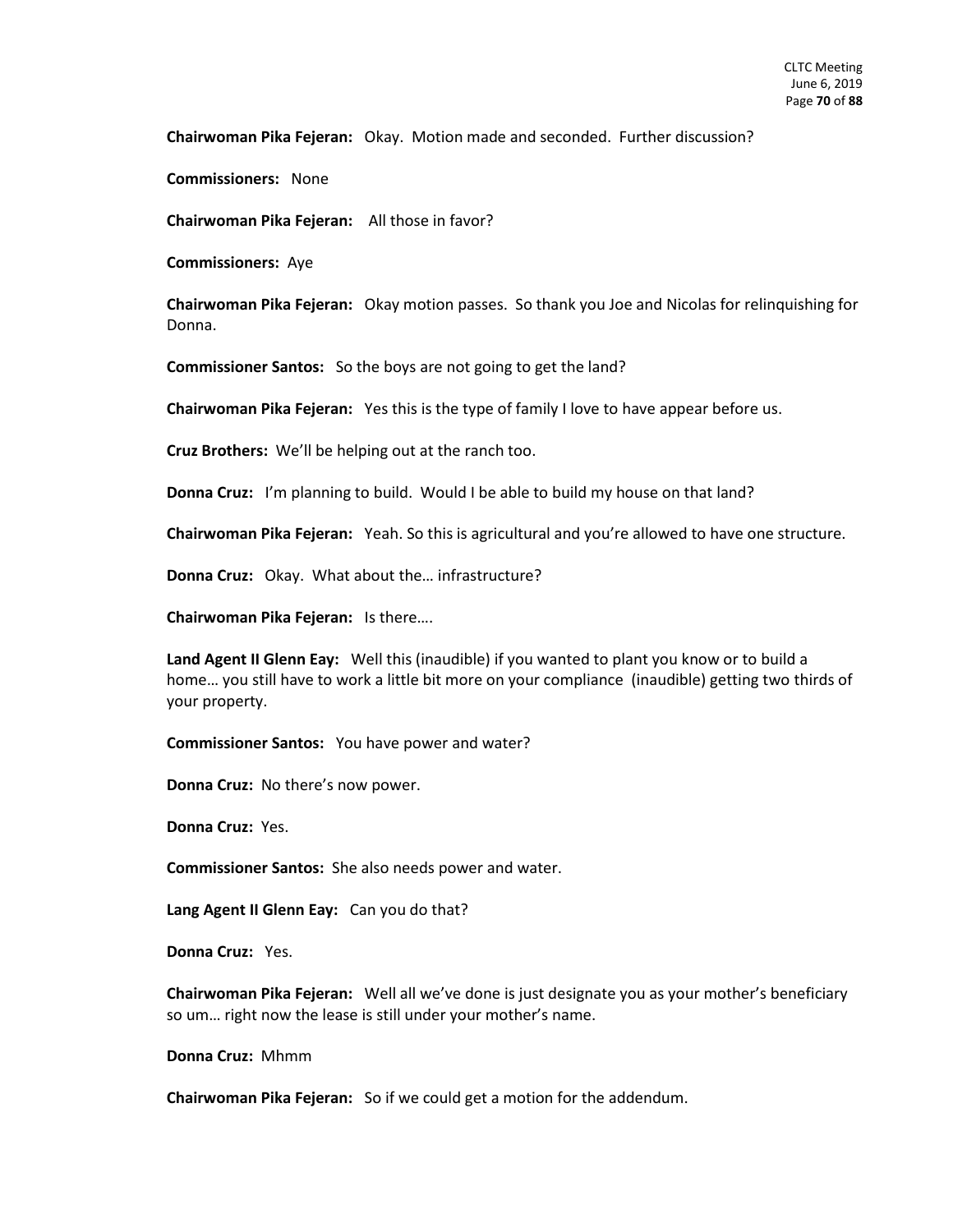**Commissioner Techaira:** Motion to issue addendum to change to have lease change to Ms. Donna Cruz's name.

**Commissioner Santos:** I second it.

**Chairwoman Pika Fejeran:** Okay motion made and seconded. Further discussion?

**Commissioners:** No

**Chairwoman Pika Fejeran:** All those in favor?

**Commissioners:** Aye

**Chairwoman Pika Fejeran:** Okay ayes have it. Okay so we'll prepare a lease so that now it's in your name. And then, so your other question was about building a home and getting infrastructure?

**Donna Cruz:** Yes

**Chairwoman Pika Fejeran:** So how do you access the property now?

**Donna Cruz:** Ah… we just made our own road to the back… so we actually had to move all the junks.

**Commissioner Santos:** Where's the place at?

**Donna Cruz:** It's in um… Dededo… Piga Dededo?

**Land Agent I John Gumataotao:** Yeah, off Chalan Kodda

**Land Agent II Glenn Eay:** Oh yeah…Chalan Kodda… this is the property you're seeing right now but right now it's cleared all the way up to here and I've seen some evidence of long term trees and continuous planting around the area.

**Chairwoman Pika Fejeran:** Okay

**Land Agent II Glenn Eay:** So this is maybe a couple of years ago so currently it's different from what you're seeing right now in the aerial and it's all from Chalan Kodda.

**Commissioner Santos:** Where's that at?

**Land Agent II Glenn Eay:** Ah if you go into Ysengsong C&H Farm make a right turn and that takes you all the way down to this property. This is um… Ysengsong Road right here, make a right turn here, there's a dead end here, make a right turn go straight down. So where there was access before was right here, there's a chain-link gate here so they had to swing around and go through the neighbor's yard to get access to their property. Right now they have a set of keys now they can have direct access.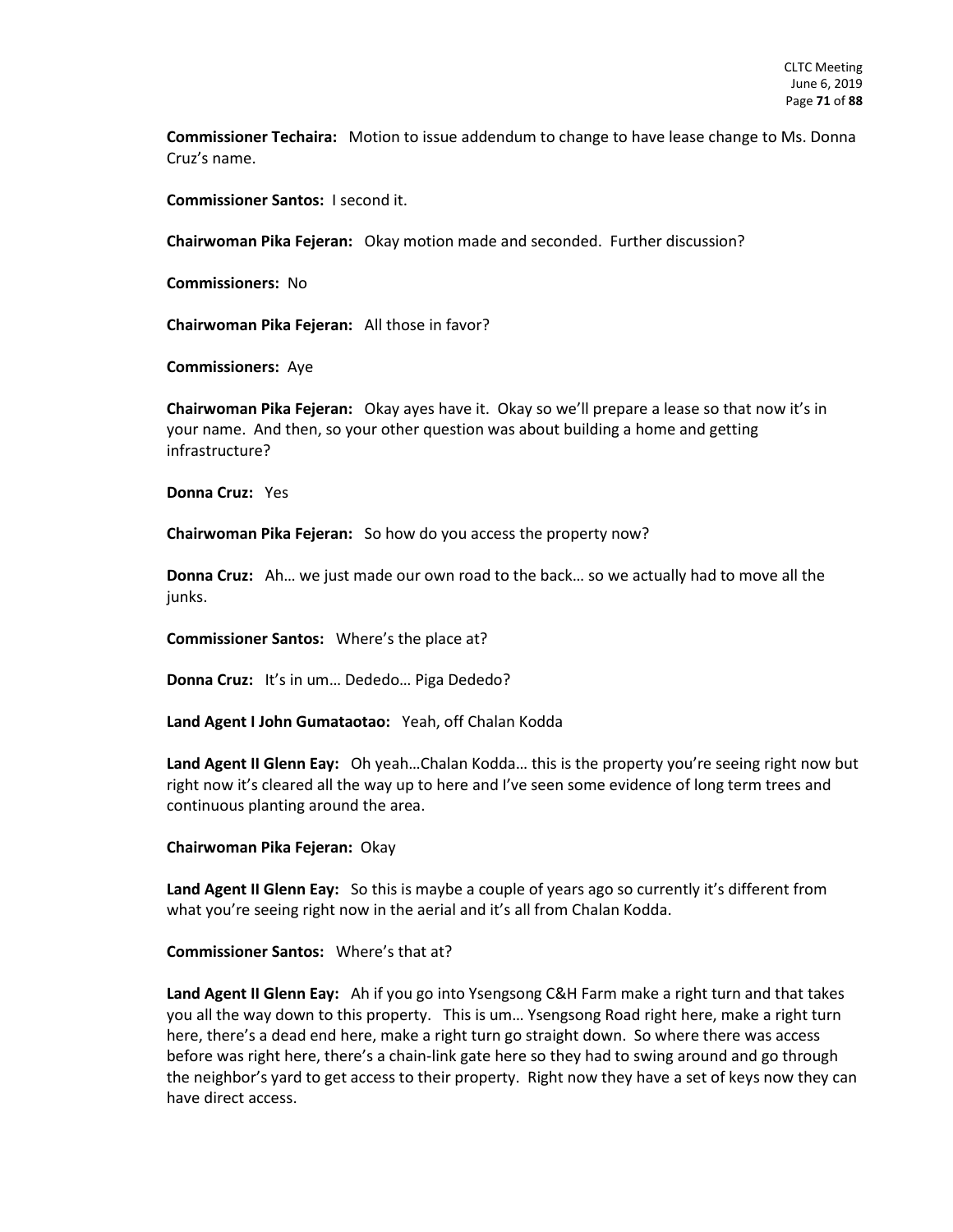**Chairwoman Pika Fejeran:** Mhmm… I mean unfortunately um… well we have Two Hundred Thousand Dollars (\$200,000.) that we can use for infrastructure um… but we're still trying to develop a plan as to how that money can best be used. Um… so until we kind of get that plan going we can't do anything to install the infrastructure. I think the best thing for you to do is to continue to plant on the property um…right to become in compliance with the lease. Right? You have to farm two thirds of the property. So are you intending to have this be your primary residence?

**Donna Cruz:** Yes. I planning to build my house and farm and raise animals at the same time.

**Chairwoman Pika Fejeran:** Okay well one of the things that we're doing is um… is what we're going to be doing is reaching out to the utility agencies GPA GWA to see what projects they have planned so I'm hoping we can find out that they're planning to install infrastructure in your area but you know we're going to get to that so… but it's in your name now…so… thank you for coming. Thank you all three of you.

Okay next on Public Comment, I have the Mercado's. Did you all want to present at the same time? Okay, okay… Isauro, John and Matilde Mercado. Buenas and Si Yu'us Ma'ase' for your patience.

**Unknown Mercado:** Buenas Todus Hamyu Board Commission and Chair.

**Matilde Mercado:** I'm getting old already

**Chairwoman Pika Fejeran:** Well if you have two men taking care of you let us all be that lucky.

**Matilde Mercado:** Yes I'm lucky I got two sons. I got five sons but the rest are over there in the states but here only two. I'm glad they're here with me.

**Chairwoman Pika Fejeran:** Thank you for waiting.

**Matilde Mercado:** I'm came here just to ask you guys if you could please help me with the land that I have before it's already approved and what do you call that they let us get out and they told us that we have to wait. I don't know. We are one of the ah…what do you call that?

**Commissioner Santos:** Is that land Arruendo?

**Isauro Mercado:** This is Matilde Castro Mercado, our mother, I'm the son Isauro this is my brother John. She has asked us to show up and talk on her behalf, I currently have a Power of Attorney to speak on her behalf and ah…1995 she applied and we were privileged and honored to receive a land, if I may, I Tanota in 2016 only to be heartbroken as my mom would put it. When these findings led to the Null and Void situation with (inaudible)

## **Commissioner Santos:** Barrigada Heights?

**Isauro Mercado:** No we're actually in Dededo. So um…all that being said and I'm sure you heard enough emotional testaments and so forth…my mom um…she recently had a stroke and she's a farmer she's originally from Talofofo. I myself, I take after them. I'm into the land and so forth…and we were really into it, we cleared it up, we surveyed it um…was taking care of the land and improved on it and then the letter came and that's where we're at.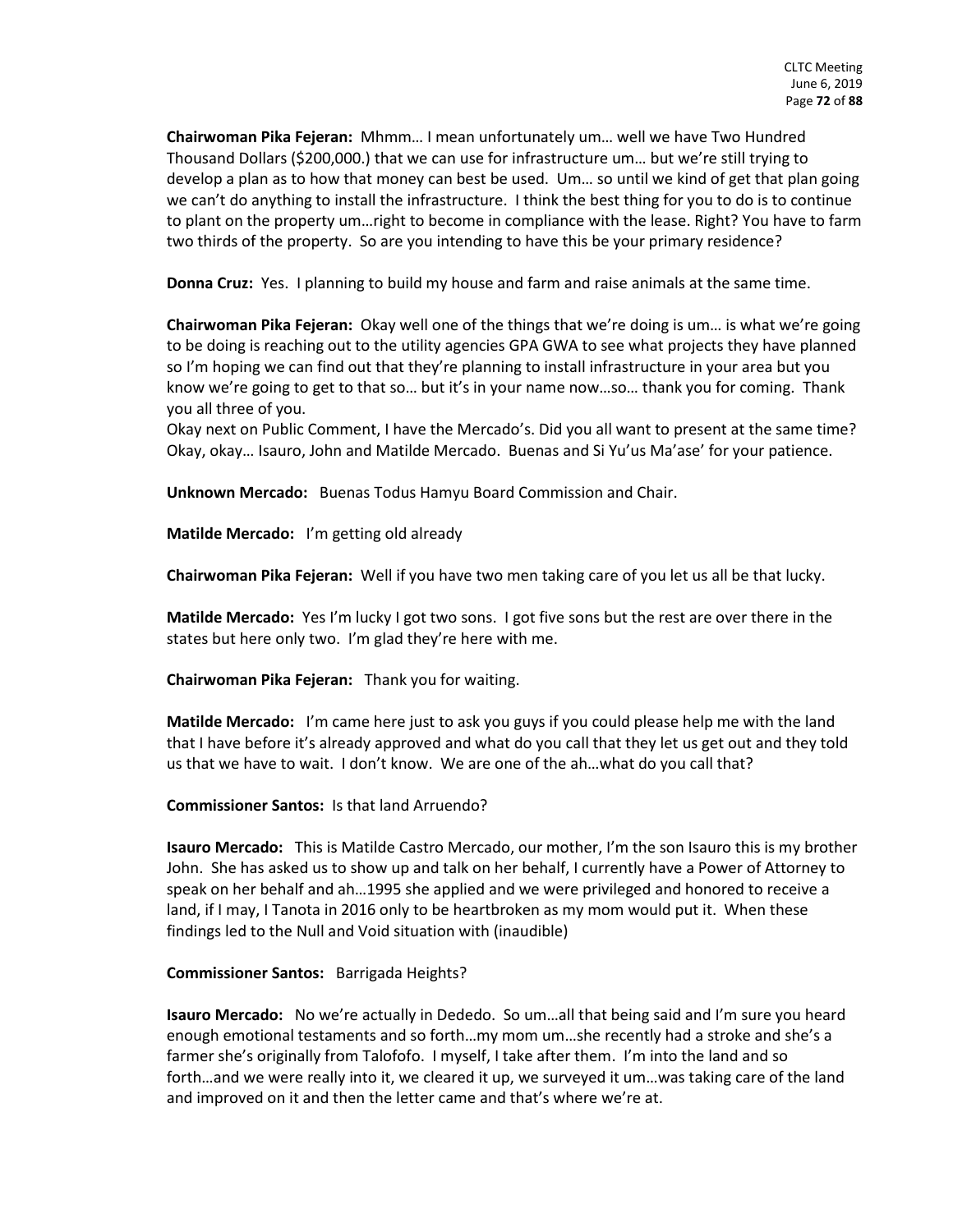**Chairwoman Pika Fejeran:** Okay. So…um I see the lease here. I'm just trying to go back in all of this. Who is Lola Wusstig Agero?

**Isauro Mercado:** Lola is our Auntie. She relinquished… I believe you might have a letter of relinquishment there. Her place in line if I may or application so that we may take over for medical reasons and we went through the process and um um… here we are.

**Chairwoman Pika Fejeran:** Okay I think I mentioned earlier it was an administrative practice since 1997 to allow these types of transfer of application rights to occur. Um and then the Attorney General gave the opinion last year that the only time the application right can be transferred is upon the death of the applicant. So Agero is still alive?

**Isauro Mercado:** Yes Ma'am.

**Chairwoman Pika Fejeran:** So that was the main finding um…you know… it was a practice for 22 years…or 21 years before anyone ever said anything and it was the Attorney General coming down very hard on the Trust. It's not your fault, right. It was an administrative practice that was practice for years and years and so I want to make this right. Um… you've been through enough and you know you did everything asked of you right to get to this lease. And I want to get to a resolution so originally the Commission felt like um it was not within our power to rectify the situation and we needed legislative authorization um…the legislature hasn't moved on it so what I'd like is for the Commission is to…

**Commissioner Santos:** You know what I suggest? I suggest that she apply for another land, piece of land…because she enjoys farming.

**Commissioner Techaira:** She has one.

**Commissioner Santos:** It's possible.

**Chairwoman Pika Fejeran:** What about um…ah… what I want to do is I want to be able as a Commission to resolve these issues and um…the first thing would be to… because it was a relinquishment.

**Commissioner Santos:** Forget about that land and make her apply for another lot.

**Chairwoman Pika Fejeran:** But um… **Commissioner Santos:** She's already too old to start…

**Chairwoman Pika Fejeran:** So you're… so um… Mrs. Mercado applied in 2014? Is that right?

**Isauro Mercado:** No I believe she applied in 1995 or 1996 if I'm not mistaken.

**Chairwoman Pika Fejeran:** No? Okay.

**Isauro Mercado:** In 2014 she may have been called upon… I don't know. I know that in 2016 is when we were… she was awarded the property.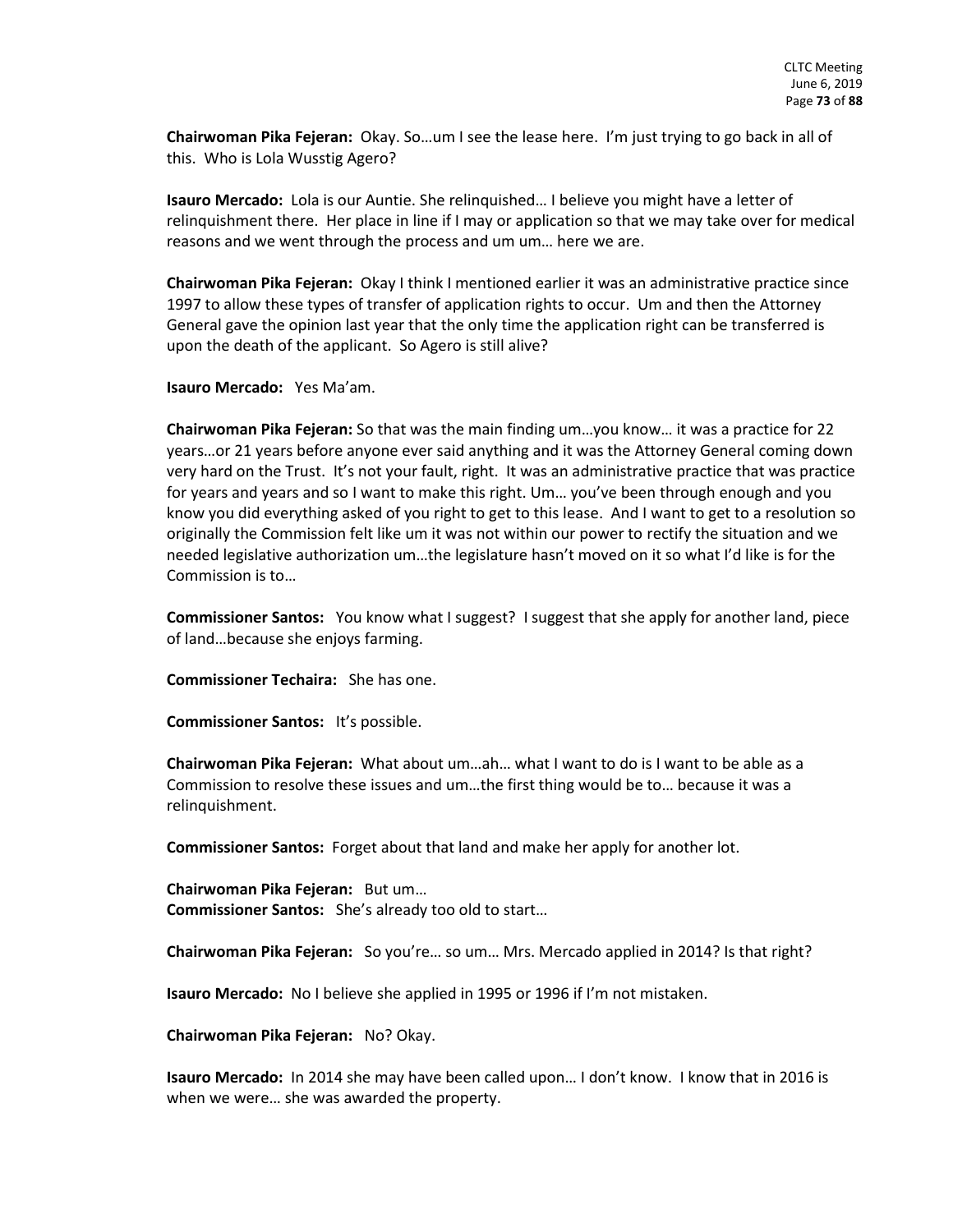**Chairwoman Pika Fejeran:** Okay. Okay… do we have um…? Mrs. Mercado's information about her application? I don't see her application in here.

**Land Administrator Margarita Borja:** It probably went into Ms. Lola Agero's file because they switched.

**Chairwoman Pika Fejeran:** Can we pull that one real quick?

**Commissioner Santos:** Where do you live?

**Isauro Mercado:** We live in Dededo but she's living (inaudible)

**Matilde Mercado:** I'm renting a place right now that's why I really need to have a piece of land.

**Commissioner Santos:** We can find a piece of land for you

**Matilde Mercado:** Thank you

**Chairwoman Pika Fejeran:** If we can… I mean the first thing would be to say okay that relinquishment of that application reverts back so whatever her original application date and time is we would revert it back. Right? And then can the Commission issue a new lease?

**Legal Counsel Toft:** You could I mean the Commission just has to follow the rules so um…

**Land Agent I John Gumataotao:** Any ah… relation to…

**Commissioner Santos:** Are you related to Aguero?

**Matilde Mercado:** She's (inaudible)

**Isauro Mercado:** We're related on the Pablo side going down the family tree line… we're Pablo Castro. Ms. Chair, don't be… don't be ah confused because ah…when I first looked at that file, my mom brought me into this… I was kind of dismayed myself. So if you could clarify it for us please?

**Chairwoman Pika Ferjeran:** Yes…yes… so what we're trying to do now is try to find out what is the original application that your mom filed because in the records it's obvious that Ms. Wusstig Agero relinquished her date and time application to your mom so um… that is what the Attorney General found to be not allowed, Null and Void. So like others that had come before us today, the Commission has made the motion to revert them both back to their original place in line. Um…and we just want to find out what that place was for her. Oh yeah, there's two. Oh there.

**Land Administrator Margarita Borja:** She took over the application rights.

**Chairwoman Pika Fejeran:** Oh so she didn't….and that was in 2014? Did she apply in 1995? No okay… never applied.

**Isauro Mercado:** According to my mom she applied back in the day….she doesn't really recall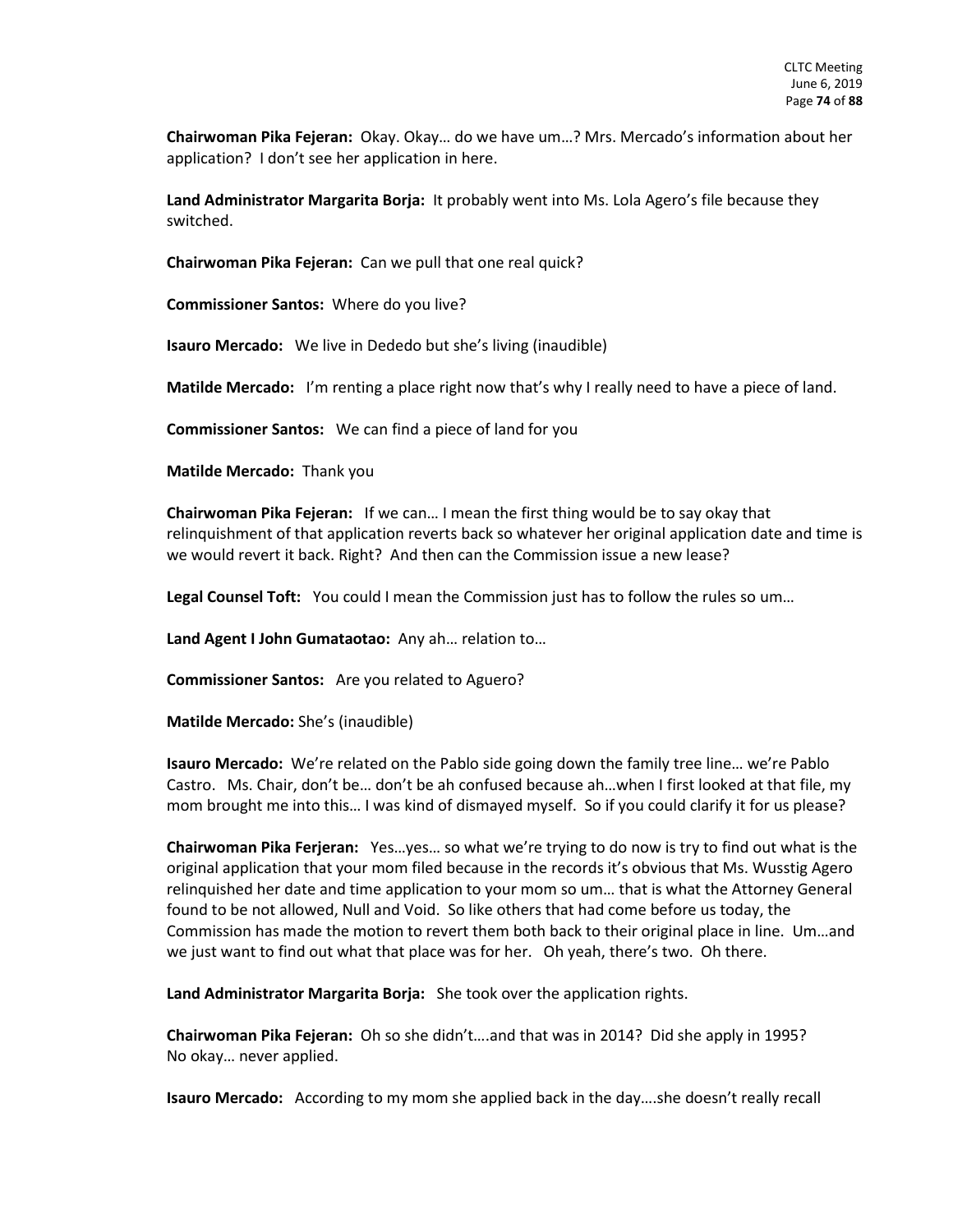**Matilde Mercado:** When they open the CHamoru Land Trust

**Commissioner Santos:** In 1995

**Matilde Mercado:** In 1995 I applied and I'm on the waiting list.

**Chairwoman Pika Fejeran:** Did you go by a different name on your application? Maybe that's why there's two entries here.

**Commissioner Santos:** Do you…do you remember Angel Santos

**Matilde Mercado:** Yes he's the one that marry…

**Land Administrator Margarita Borja:** (inaudible)

**Chairwoman Pika Fejeran:** In 2006?

**Land Administrator Margarita Borja:** Is her application

**Chairwoman Pika Fejeran:** Well in 2006 was when the lease was issued…no? Hold on…ah…sorry, 2016.

**Land Administrator Margarita Borja:** So Lola's information should be in there.

**Chairwoman Pika Fejeran:** Yeah, it's here. Okay…

**Isauro Mercado:** You know she must have previously because we had to relinquish her place in line but before any of this developed so that day, I can't answer to you… I don't know what that date was.

**Land Agent I John Gumataotao:** Just trying to get rid of the columns that we don't need so we can compare the two. The yellow one is the active because it has the lease and it was a transfer of application rights. She has a residential application dated in 2006.

**Isauro Mercado:** Whatever the record states.

**Land Administrator Margarita Borja:** (inaudible) Residential and Agriculture **Commissioner Techaira:** So she did apply in '95 back in the day for somebody else?

## **Land Agent I John Gumataotao:** No

**Chairwoman Pika Fejeran:** No '06… what the records show… that '95 date is from um… Lola Agero. Do an emergency transfer? What? No way…

**Land Administrator Margarita Borja:** Revert it back for emergency and get a lease….

**Chairwoman Pika Fejeran:** Yeah…but that's if Ms. Agero is good for that. We'll see what Legal Counsel says. Can we do it as um… so what Legal Counsel's review of it um… it's not like that last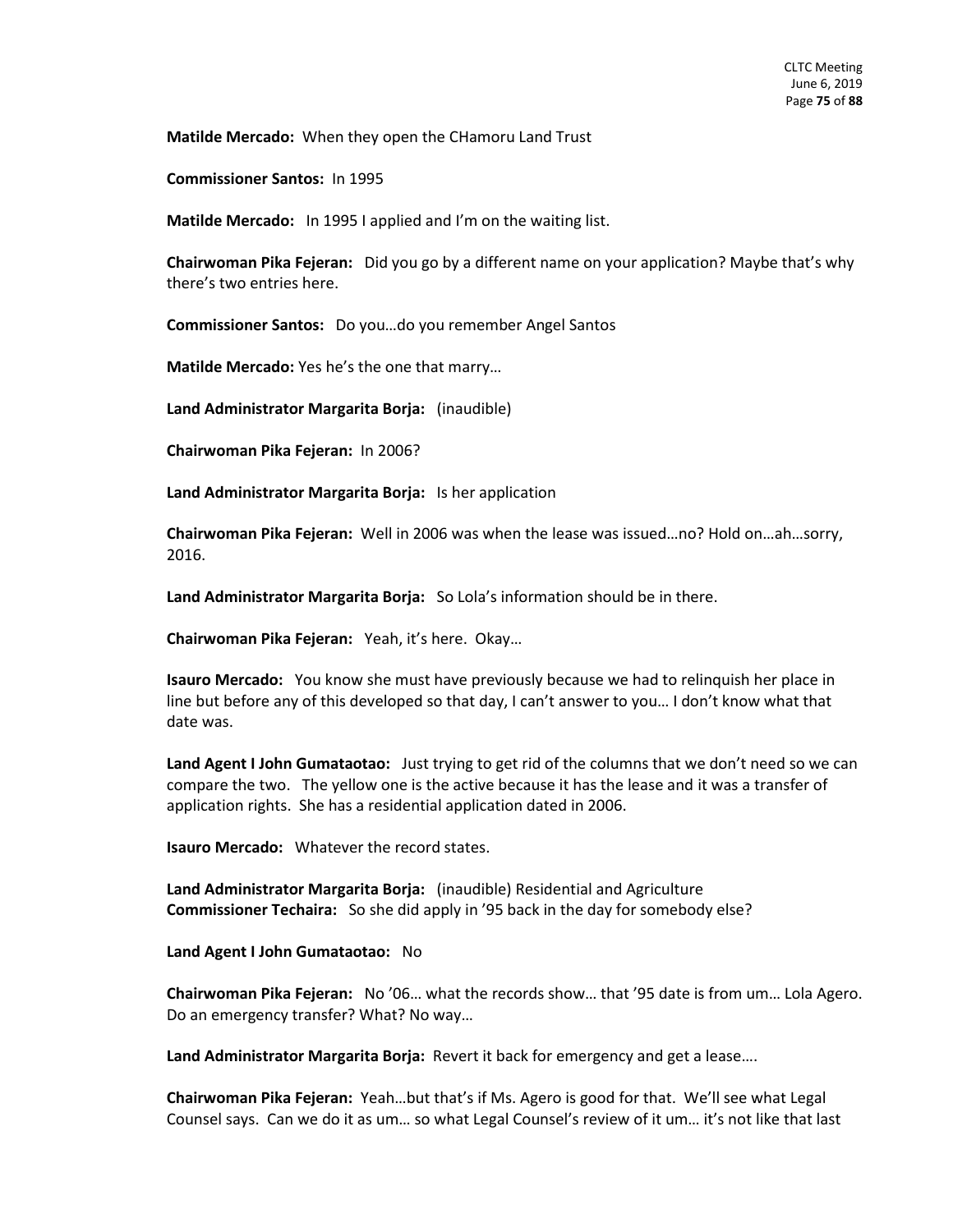one where the applicant, the original applicant has passed away and we can designate them as the beneficiary…um… can… I'm… I'm sorry you guys are here before us so I hope you don't mind that we're just going to talk it out I guess amongst the Commission to kind of find out if there's something we can do because you are one of many cases that are left unresolved. Um…can… I mean can… I don't understand how we as a Commission don't have the authority to issue a lease to an applicant.

**Legal Counsel Toft:** I mean we have the authority to issue a lease to an applicant the problem is, that we have to follow the Rules and Regs and order of the application.

**Chairwoman Pika Fejeran:** But none of the leases that we just issued today, follow the Rules and Regs because guarantee we skipped somebody. We…

**Legal Counsel Toft:** When we revert it back the theory behind that is that person who is in that original place in line, there number is up… so versus the situation here, where with the reversion it would to a… to Lola Agero who… because she's still alive… because even if she signed a lease, there's still the seven year waiting period before she could transfer a lease and that we don't have any kind of (inaudible) to work with the rules.

**Chairwoman Pika Fejeran:** So if we revert them back, Ms. Agero is back in '95 from our records Ms. Mercado is in 2006… yeah… the existing lease is Null and Void. Can the Commission say, okay understanding the history…everything that happened administratively, can the Commission decide to issue a lease to the 2006 applicant? I think we can because, yes, because the Commission acknowledges that we understand that they're 2006 but, again, none of the leases we issued today were in accordance with the Rules and Regs. Right? We're saying it's in the right order because their 1995 but if you would just look at it, we're skipping people in 1995 for those lessees. So whether they're in '95 or 2006, I think we're making an exception in this case knowing that we were allowing this administratively for 21 years and we know moving forward those switches or transfers can't happen but for these very limited cases where it went through and leases were issued, does the Commission have the power to issue them in their original place in line?

Legal Counsel Toft: I think it could but it would be subject to change and that's my concern, is that with the other leases we have legally a defendable position as far as ah… our actions (inaudible) in one case, where the (inaudible) designate a successor and a successor takes the lease or takes the application versus here, we don't have that kind of fall back on basically sort of (inaudible) saying that because of Commission error this incident happen and we're trying to make it right but we don't really have a legal way to stand on in doing so… I mean we can issue it and they can get a lease but if anyone challenges it… (Inaudible) don't know if we could successfully defend it.

**Commissioner Santos:** So what can you do for her?

**Chairwoman Pika Fejeran:** Yeah Nick…

**Isauro Mercado:** We won't challenge it.

**Chairwoman Pika Fejeran:** Well we won't challenge it either.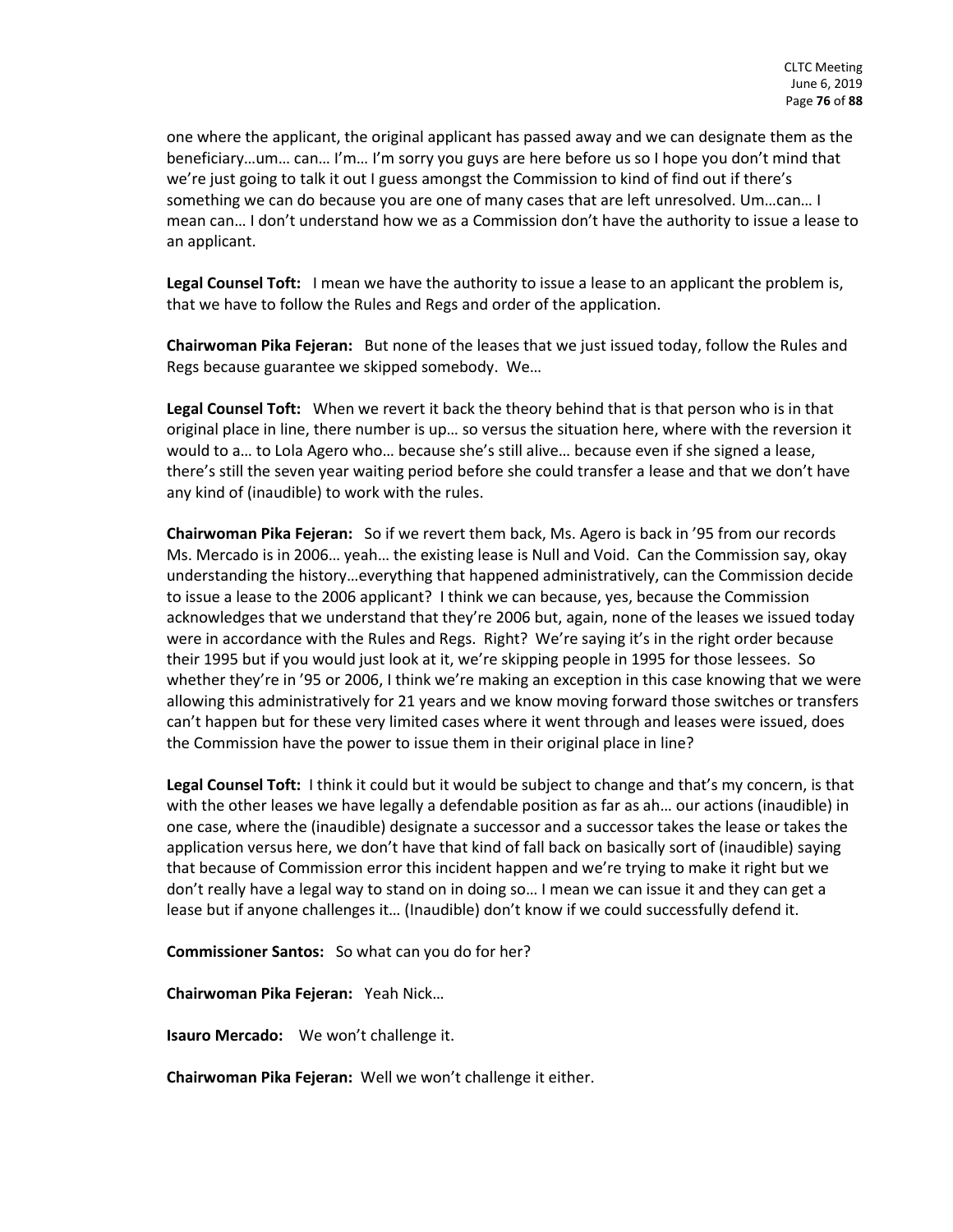**Isauro Mercado:** Well what you're saying here is that based… another scenario would be for (inaudible) for Auntie Lola to pass away and relinquish that application to us and then we would be right in… (Inaudible) heaven forbid that that happens. But since that's not going to happen, then we have to come up (inaudible)

**Commissioner Santos:** Or put her as beneficiary.

**Legal Counsel Toft:** Yeah, that maybe one of the potential avenues is to have Lola name her as the beneficiary and… in the meantime, we're still (inaudible) to get the legislature to move on these voided leases to try to do some kind of corrective action on them because it's been deemed out of our hands for these types of situations.

**Commissioner Santos:** Maybe Agero doesn't need the land.

**John Mercado:** Obviously that's why she relinquished it.

**Commissioner Santos:** She died?

John Mercado: She's still alive I mean heaven forbid, we don't wish that upon anyone in any case. But then even if we do that and we make her beneficiary, we're back to square one where there's a waiting game.

**Isauro Mercado:** Just give us direction. We'll do what's necessary.

**Chairwoman Pika Fejeran:** Okay. Well perhaps we can have like further discussion Legal Counsel on this. I don't think that we're ready today to do that. What I don't want to do is set a precedence that the Commission has not fully really explored the implications… you know, as he mentioned if we were to do this, the lease could be challenged and all of that so…

**Matilde Mercado:** The problem here, I had the land surveyed already. I spent two thousand some for that. And what do I get? Nothing. I got so many plants to put on but… they let me get out.

**Isauro Mercado:** Yeah, she's kind of in a dire predicament right now. She's currently living at Iron Wood which is a gated community and she's got tons of plants… and there's a guideline provision in Iron Wood that you can't place these plants on the ground. She has… she's notorious over there, she has the most beautiful yard in Iron Wood but at the same token, it's against their guidelines and they gave her three months one year ago to remove those plants.

**Chairwoman Pika Fejeran:** Well there's some lessees that are in your situation they um… they were given the letter Null and Void but they're actually living already on the property and the Commission has made it very clear that we're not kicking anybody out.

**John Mercado:** That's what Director Hattig explained to us.

**Chairwoman Pika Fejeran:** So we're not kicking anybody out that's using the property that was leased to them that was declared Null and Void. Does that make sense? So unless, anybody else out there is telling you don't do anything on your property…we're not saying that.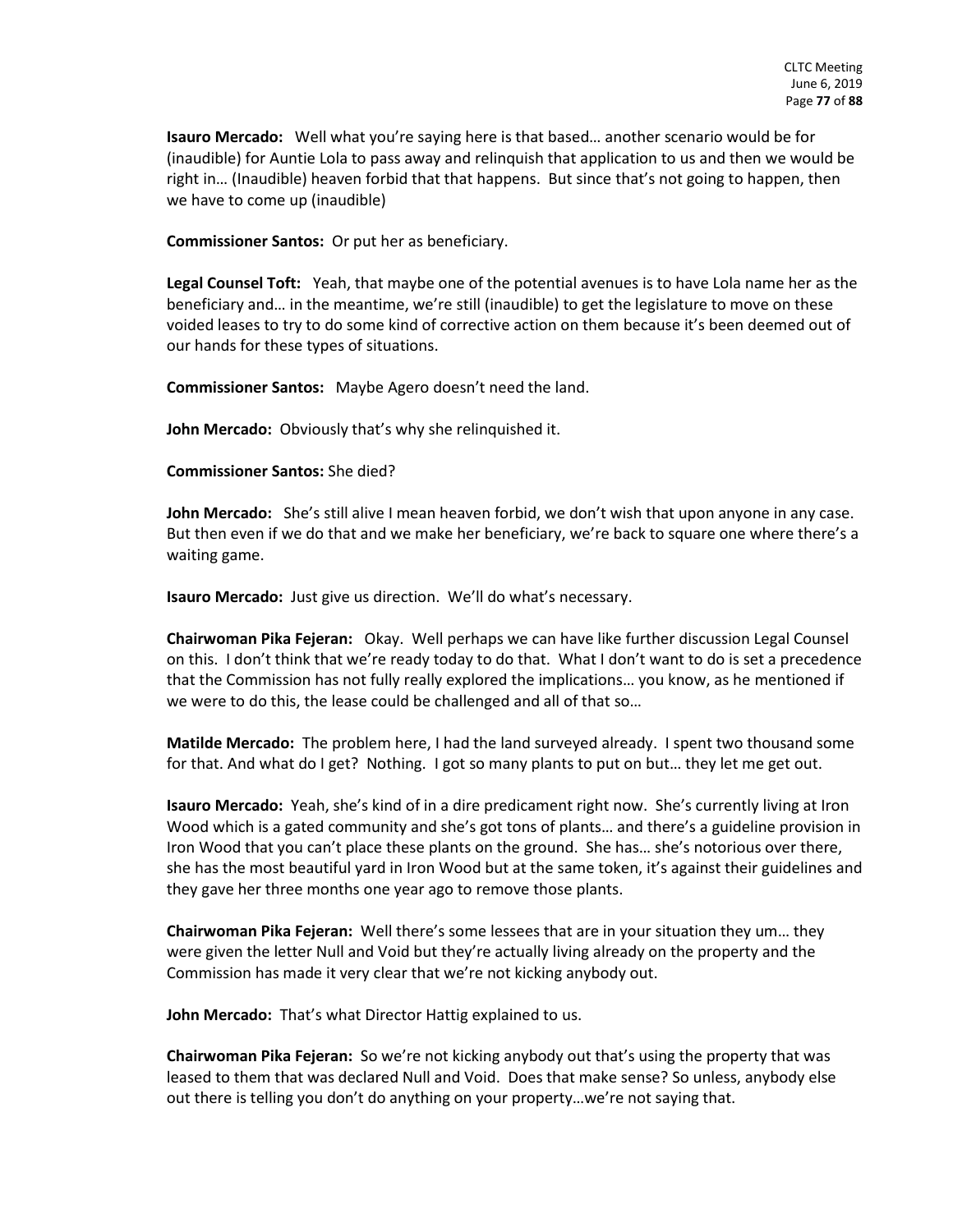**John Mercado:** So you saying that, you recommend we still do stuff on the property? That's what is holding us back. We don't want to go in there and do anymore and then all of a sudden it'll be a waste of our time and effort.

**Chairwoman Pika Fejeran:** I mean the Commission is trying every possible avenue and way to maintain you on that property and we're not kicking anybody out and you've already invested a substantial amount of money so it's up to you if you want to continue or…

**Commissioner Santos:** Already the applicant relinquish that… just leave it she doesn't want it. Can she come in apply under her name?

**John Mercado:** The transfer of application was approved, notarized and all of that… so where…

**Isauro Mercado:** Can you give us a time line you know um… based on her age not on mine.

**Chairwoman Pika Fejeran:** Well I wanted this to be resolve last year…so um… you know um… we don't have another meeting this month. Our next meeting is July  $18^{th}$ . I'm hoping we can have some offline discussions with our Legal Counsel to really find a way to address this also including our Legislative Oversight Chair, Therese Terlaje. What I'd like is for the three of us and the Director to sit a table and hash this out a way that we're protecting you.

**Isauro Mercado:** Would it be possible to reconvene then, July 18? Is that too early? When I see you guys again and you know hopefully get some resolution to this.

**Chairwoman Pika Fejeran:** We can ah…we can…

**Isaurao Mercardo:** Thank you all. Thank you for seeing us on the whim already but mom's voice needed to be heard today. Si Yu'us Ma'ase.

**Chairwoman Pika Fejeran:** We'll work on it.

**Matilde Mercado:** What are you talking about? We can still go in the land and plant something. I don't care if they kick me out. I got so many plants.

**Commissioner Santos:** We're not saying you cannot, we're trying to make it legal.

**Matilde Mercado:** Because I don't want anybody to kick me out when I already did everything. I tried to make the place nice and then they said, I'm sorry you have to get out of this place. I'm not going to leave…I don't care if they tell me to go. This land us ours.

**Speaking the CHamoru language:** Have consideration on me because of my age. I don't want to go and nobody better tell me to leave.

Like I said, what is going to happen to the one I already paid to the surveyor? The land is surveyed already.

**Chairwoman Pika Fejeran:** Thank you for coming.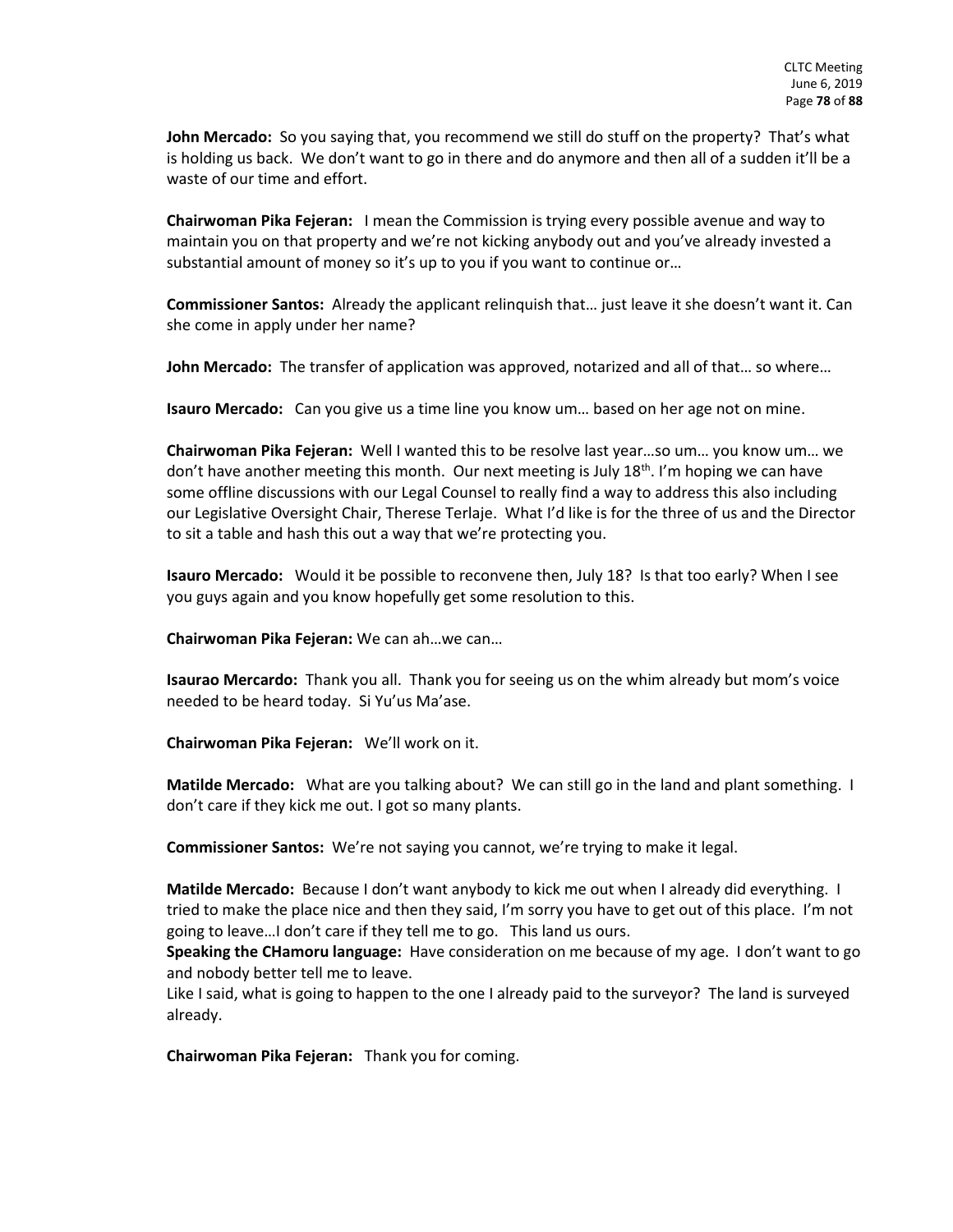**Matilde Mercado:** Either you find me a land where I can go and there is an access to go in because this land that we got now, there's no access to go in. We're passing through somebody's and that somebody in front of us blocked their road that nobody can come in.

**Isauro Mercado:** What was that again? She's willing to settle for any beach front property and we'll call it even.

**All:** laughing

**Isauro Mercado:** Ms. Dayday has all our phone numbers

**Matilde Mercado:** If you have anything that is good for us, please give me call. I will be happy to hear it from you guys and I thank you all so much.

**Chairwoman Pika Fejeran:** I have one more for Public Comment, Gloria Castro. She's not here right? Did you sir, did you want to provide comments.

**Commissioner Santos:** What is his name?

**Chairwoman Pika Fejeran:** Please state your name for the record.

Good Afternoon Board Members and Madam Chair… Um my other half again left to Alaska and then now I'm bringing them back because they don't like it back there so what I'm trying to do is get water and power to my property and I'm having a hard time.

**Chairwoman Pika Fejeran:** I'm sorry can you state your name for the record.

**Benny San Agustin Blas:** Oh I'm sorry, Benny San Agustin Blas and I had Barrett Plumbing go ahead and do an estimate and it came out to be umm (inaudible) thousand some and I told Barrett Plumbing I'm not able to pay for that, I can't do that right now and the power pole is going to cost me Six thousand and (inaudible) Six hundred some dollars for water meter. I have all the documents.

**Chairwoman Pika Fejeran:** So you have a current lease with the Land Trust?

**Benny San Agustin Blas:** Yes. I have a lease there.

**Chairwoman Pika Fejeran:** Is a residential lease?

**Benny San Agustin Blas:** Residential lease

**Chairwoman Pika Fejeran:** And you have not developed it yet, because there's no infrastructure.

**Benny San Agustin Blas:** I had surveyed it already and (inaudible)

**Commissioner Santos:** Where's the place at?

**Benny San Agustin Blas:** Chalan Natibu, Ysengsong.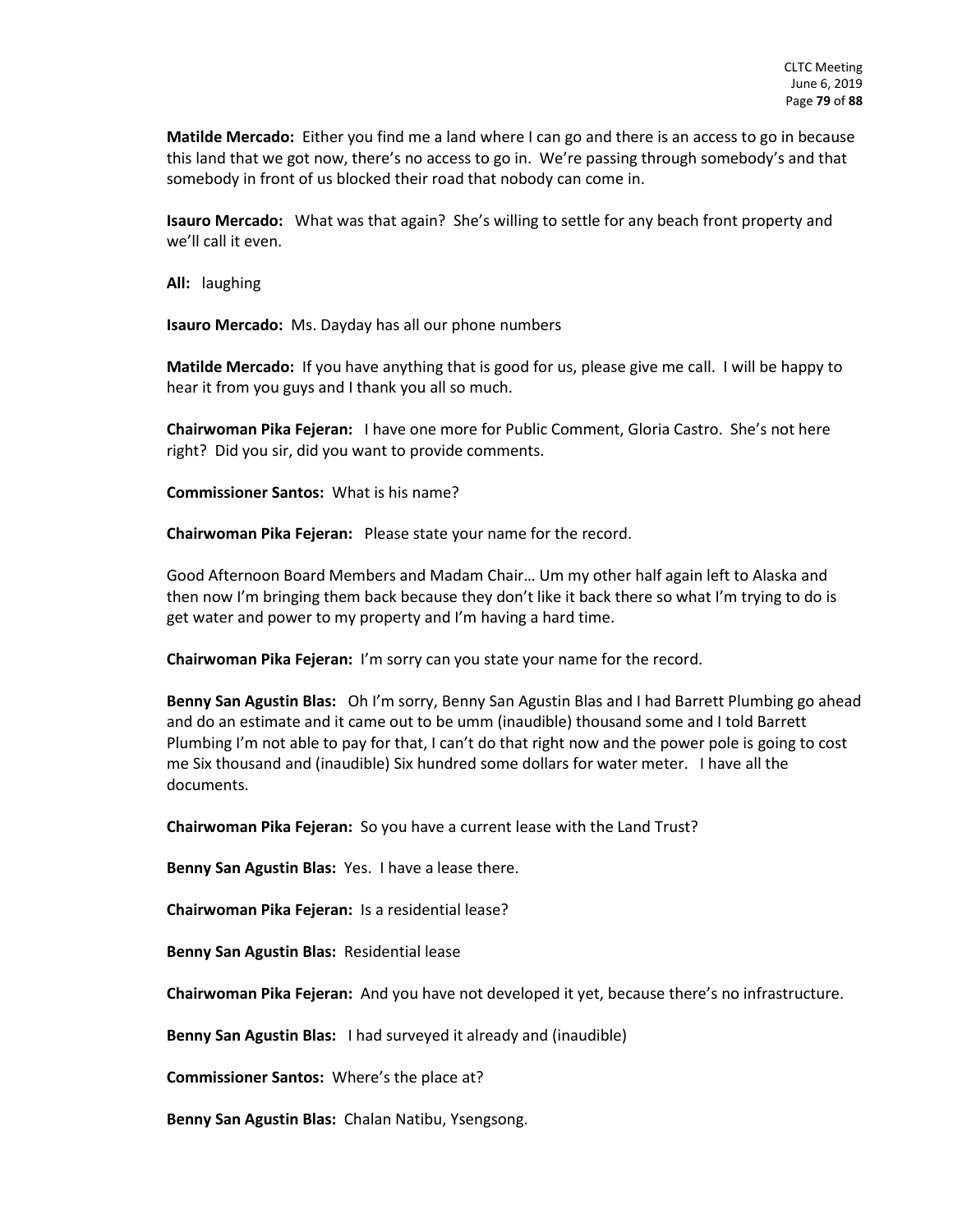**Commissioner Santos:** Ysengsong oh. Dededo?

**Benny San Agustin Blas:** Chalan Natibu Ysengsong yes Dededo. And (inaudible) or not and as soon as possible if I can get help to get the utilities in I could move in right away.

**Chairwoman Pika Fejeran:** So you're ready to build on the property?

**Benny San Agustin Blas:** Yes.

**Chairwoman Pika Fejeran:** Have you been prequalified for a home loan.

**Benny San Agustin Blas:** No…what I did was got a loan through Bank of Guam so I'm just waiting now.

**Chairwoman Pika Fejeran:** Oh a personal loan?

**Benny San Agustin Blas:** Yes, I just found out I'm supposed to go through Guam Housing Corporation.

**Chairwoman Pika Fejeran:** For a home loan right?

**Benny San Agustin Blas:** Yes for a home loan. I just found that out.

**Chairwoman Pika Fejeran:** Okay okay… well I guess I would… I think installing infrastructure for you is not likely to happen in the time frame that you're looking at so perhaps you could… you would be interested in requesting to move to another property that does have infrastructure.

**Commissioner Santos:** Did you have it surveyed already?

**Benny San Agustin Blas:** Yes. I had it surveyed already. There's a waterline going into Natibu but it's only…

**Commissioner Techaira:** Well why is Barrett giving the estimate? It should be like GWA Guam Waterworks. Barrett is like for plumbing.

**Benny San Agustin Blas:** They have no funds for it. GWA can just come out and just do a (inaudible) water installation and…

**Commissioner Techaira:** Barrett plumbing is not a…

**Commissioner Santos:** No funds but they get pay raise.

**Benny San Agustin Blas:** Yeah I'm going to bring that up to Governor, I'm going to see her next week. I didn't know they had a Board meeting for this until I went in to see the Governor. I know she's back.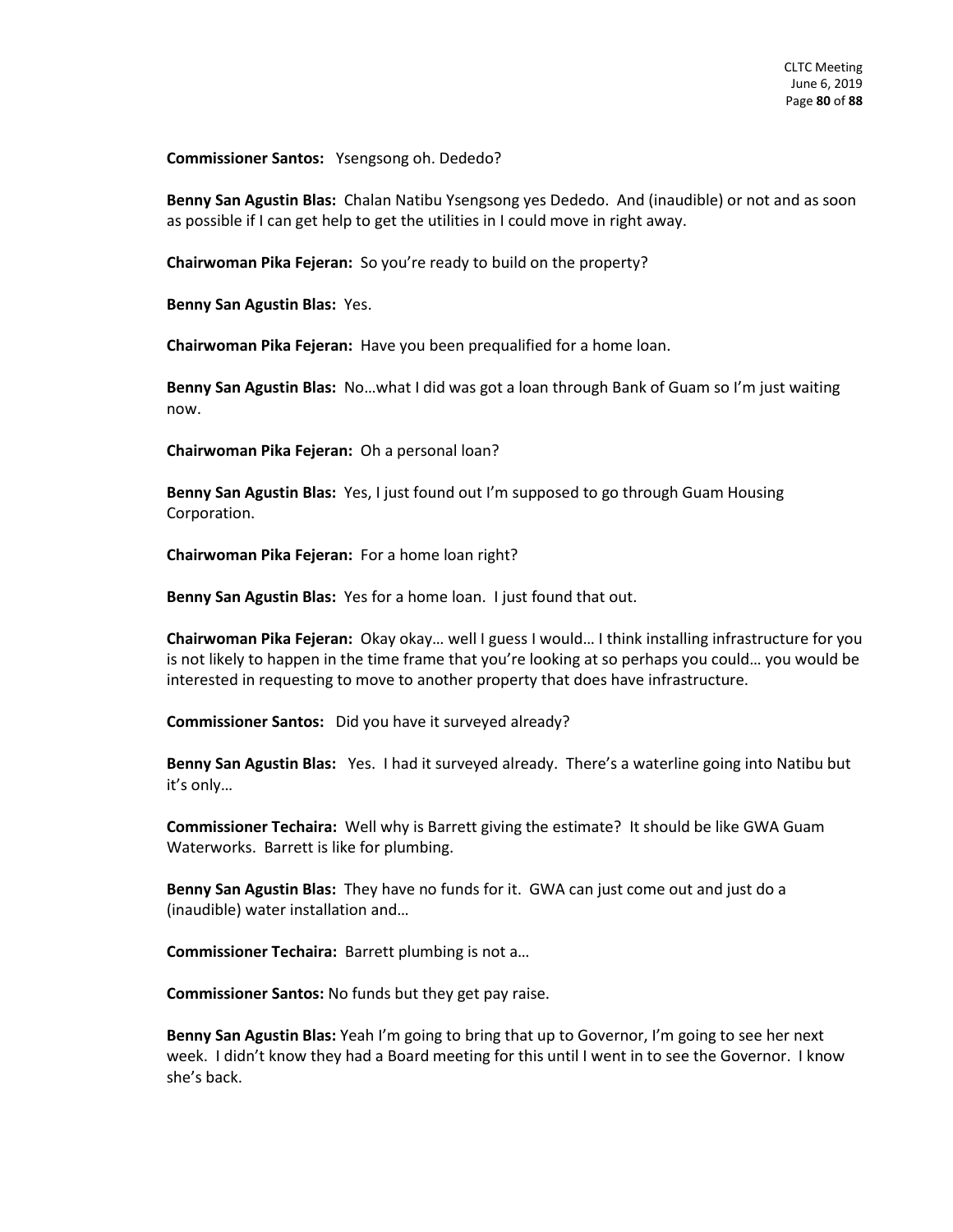**Land Agent Supervisor Matt Leon Guerrero:** They require that. He's probably going through the new building process because he's in there GWA will not…

**Chairwoman Pika Fejeran:** Oh so they have to hire private to connect to the GWA line.

**Land Agent Supervisor Matt Leon Guerrero:** The last meeting that they had with us, they were talking about GWA just starting this construction crew to do this because everything is outsourced.

**Commissioner Techaira:** When did they do this?

**Land Agent Supervisor Matt Leon Guerrero:** It's been several years. So we have one that was in this situation, built her house on CLTC property did her loan guarantee several years ago and only now she's able to come up with that Thirty Thousand Dollars (\$30,000.) to run that waterline to her property which is Marsha Taitano. It's just now they started the construction, several years when she came to the Commission for her loan guarantee, she too was in that situation. She has to hire a private company to run from that end of the line that you're talking about to wherever you're at.

**Chairwoman Pika Fejeran:** What you can do now that you're on record, but get with your land agent and put in a request, say, hey I'm ready to build I need infrastructure here and um…we'll take that into consideration because we have Two Hundred Thousand Dollars (\$200,000.) to spend on surveys or infrastructure and we're trying to figure out what best way to use it. Otherwise, I think your other option would be…

**Benny San Agustin Blas:** I think I applied for utilities like three times already, they have records.

**Chairwoman Pika Fejeran:** Utility Authorization?

**Benny San Agustin Blas:** Yes.

**Chairwoman Pika Fejeran:** But that's if there's…it's already right there.

**Benny San Agustin Blas:** Yes and we're still going through the same process… you know, there's no funding and I here you saying there's funding now.

**Chairwoman Pika Fejeran:** There's funding now, so put the request in with your land agent right. And um… we'll take it into consideration when we're looking at how best to use that very little bit of money right? But if there's ten other lessees (inaudible) that can benefit that kind of investment and you're all ready to build and that's something we can consider. The other alternative is to request to be transferred somewhere else that does have infrastructure available.

**Commissioner Santos:** He had the land surveyed already.

**Benny San Agustin Blas:** (inaudible) and surveyed the property. For instance, if I were to move where they have utilities power pole and water, I still have to pay for a surveyor again. I don't want to go through that, I went through a lot already. I'm just going to stay where I'm at. It's been more than ten years since I've been waiting for water.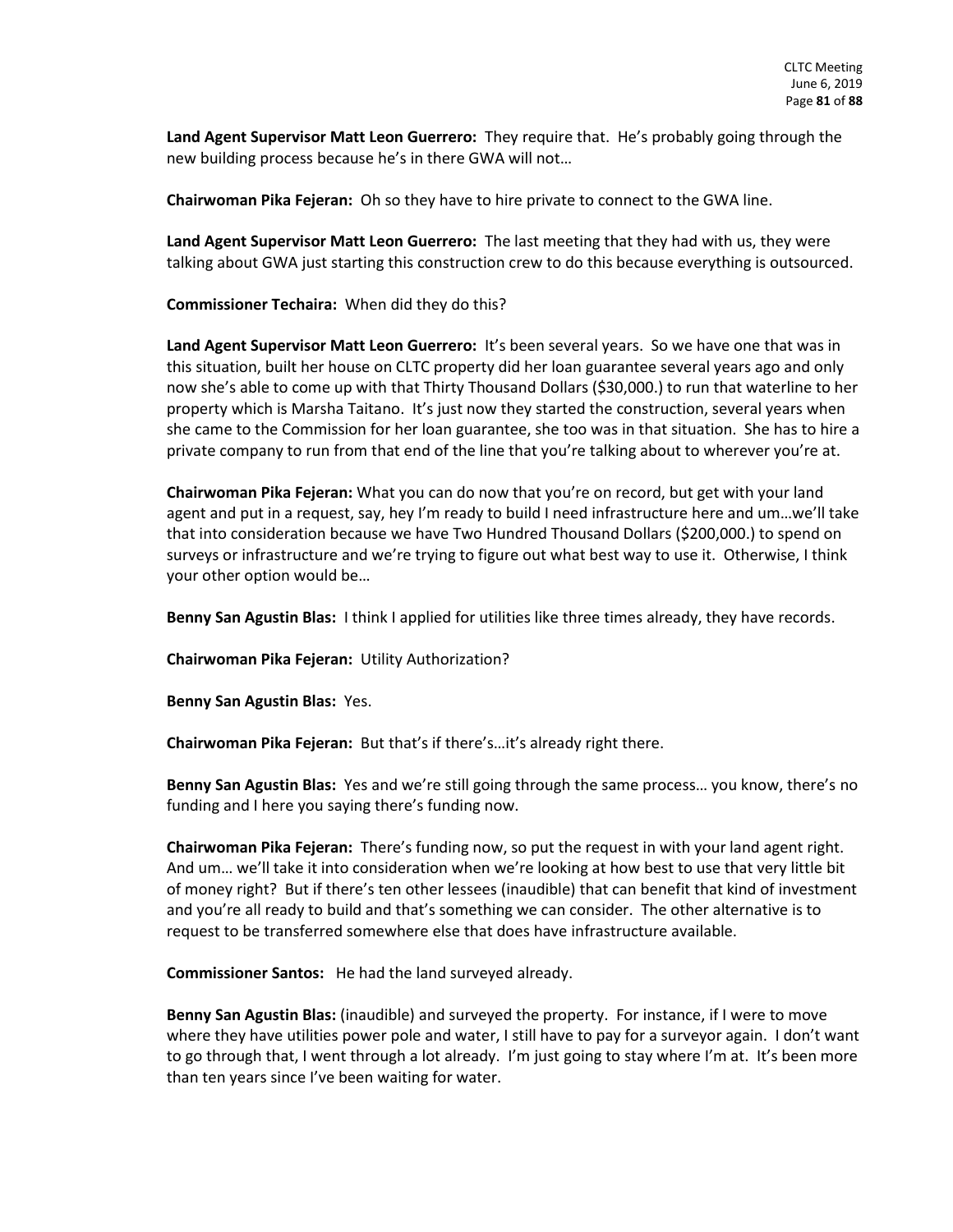**Chairwoman Pika Fejeran:** Okay. Sorry Mr. Blas but um…talk to your land agent and they'll make sure that your property is on the list of properties that is ah…needing infrastructure as soon as possible.

**Benny San Agustin Blas:** Okay thank you.

**Chairwoman Pika Fejeran:** Thank you for your patience.

**Commissioner Santos:** Thank you. God bless you.

**Benny San Agustin Blas:** Thank you

**Chairwoman Pika Fejeran:** Okay. Public Comment complete. Um… I just want to acknowledge the Land for the Landless update… um just for our reference, there's 164 lots… um that are available for disposition and it sounds like you guys are still working on Land for the Landless to determine which one has access and infrastructure.

**Land Agent Supervisor Matt Leon Guerrero:** Yeah but majority of the subdivision has been identified it's the Ija Subdivision that needs to be validated but the others, most of those lots on the others have infrastructure.

**Chairwoman Pika Fejeran:** Okay yeah great so…

**Land Agent Supervisor Matt Leon Guerrero:** It's Ija that they would have to validate. (Inaudible) In the land administration side (inaudible) the termination, there's some people that are living on it some people that have contracts… that's what we're working on, on the Land Management side. For CLTC this is what we have, 164.

**Chairwoman Pika Fejeran:** Can we um…determine a next meeting the next Land for the Landless report if you can determine which… how many lots in each subdivision we have that currently have access to infrastructure.

**Land Agent Supervisor Matt Leon Guerrero:** Yeah that can be done. (Inaudible) need to revert ten lots back, those lots were actually paid off but were transferred.

**Chairwoman Pika Fejeran:** Okay well we definitely don't want to lease that.

**Land Agent Supervisor Matt Leon Guerrero:** Yeah and it should have been transferred to begin with.

**Chairwoman Pika Fejeran:** Okay.

**Land Agent Supervisor Matt Leon Guerrero:** So the staff will be working on going out as soon as they could…all these reports… I just got back from leave so there's all these reports that they need to prepare for these meetings so none of them have been going out to do these assessments. Now not having meetings till… so we may have a little more time in our hands to go and validate and we'll start with the Ija Subdivision.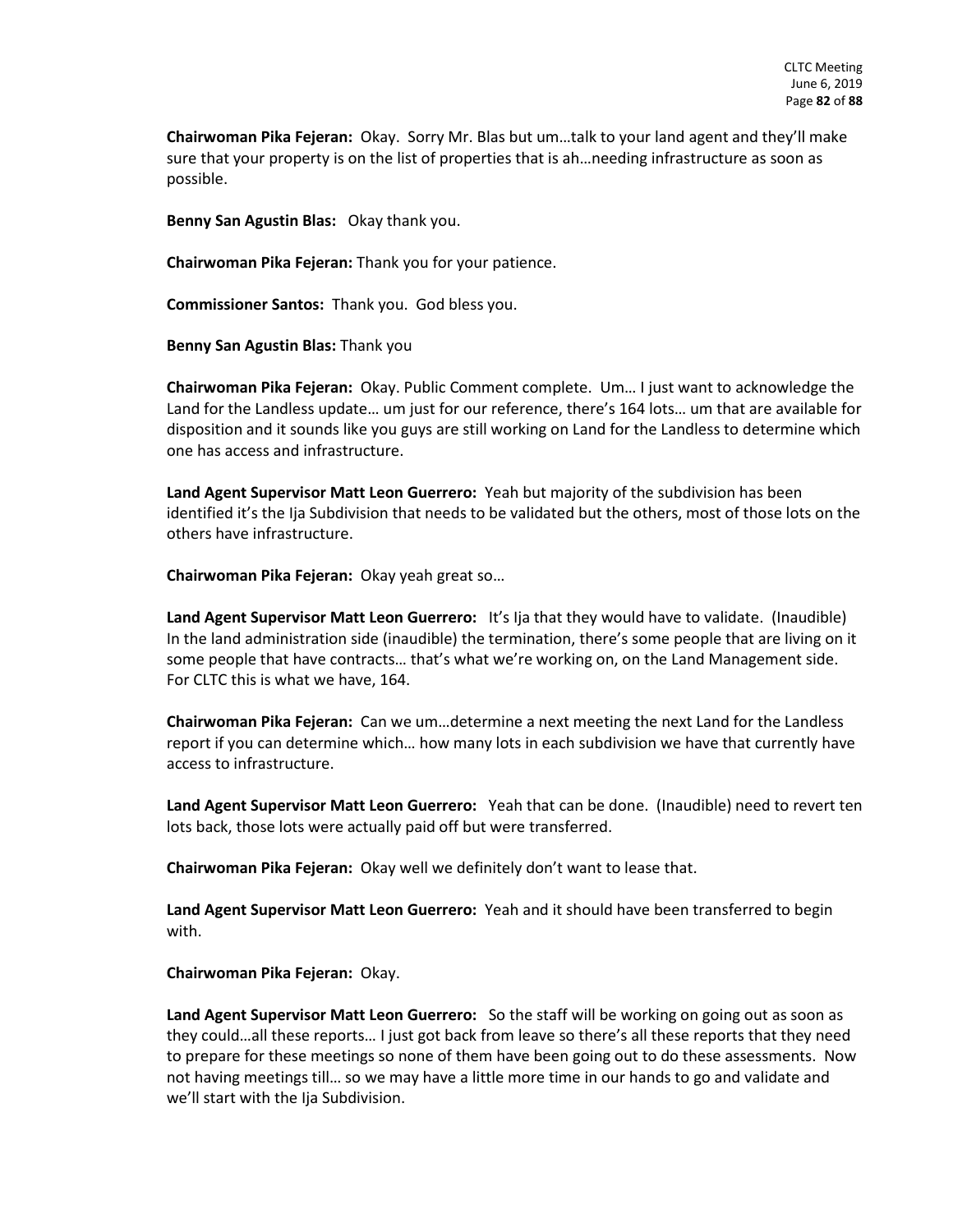**Chairwoman Pika Fejeran:** Okay. I just want to…um…reiterate that before we get to any leasing we have to have standard operating procedures in place and approved by the Commission as to how we're going about leasing these…

**Land Agent Supervisor Matt Leon Guerrero:** As of today, 164 of the Land for the Landless lots are good to go, are ready to be issued.

**Chairwoman Pika Fejeran:** So ah…Financial Report, I think we can table that until next time. Um Commissioner Comments. I have one, I wanted to share and updated priorities for 2019 but I can just share that via email with the Director but it's basically um… actually I'll just get it on record so that we have for July 18<sup>th</sup>. I want to get an update on our lease here at ITC building, I know the Director had been pursuing a new lease so I need an update there. I also um…want an update on our second priority which is to improve the transparency of the Trust, I want to find out where are we with our website, um… livestreaming, the posting of our PBS recording and social media…okay these are all the things we've talked about this year, I need an update. Um… resolving the Null and Void leases, I'm hoping we can set up a meeting um...with Legal Counsel before July 18<sup>th</sup>. Are you on island the first week of July?

**Legal Counsel Toft:** Yeah.

**Chairwoman Pika Fejeran:** You are okay so let's kind of aim for that and I'll work with Therese.

Commissioner Techaira: The next meeting is July 18<sup>th</sup>.

**Chairwoman Pika Fejeran:** Yes.

**Commissioner Techaira:** I leave Guam on the 15<sup>th</sup>.

**Chairwoman Pika Fejeran:** I think this is your last meeting. Hold on, before we get to that…but um…preparing for leasing, we need to have Standard Operating Procedures in accordance with the Public Law presented to the Commission for approval um…before we get to leasing I also want have prepared customer based resources and references for our lessees… customers um… generating revenue, I also want an update with what's going on with GEDA and the MOU okay.

Land Agent I Tina Jocson: I'm sorry, GEDA and the MOU?

**Chairwoman Pika Fejeran:** Yeah. I got an email from the Director I think when I asked about it and he told me that there's… they haven't finalized the engagement letter that's been months I don't know why is that taking so long and then he also mentioned preparing a new MOU. I don't know why we would need a new MOU. Also just to put it on record and I talk to some of you...um... during the break about it but when the Commission is presented with leases for approval…umm if there's no… if the applicant, if there's no relationship with the staff then obviously there's no declaration of staff relationship right that will be in the file but the Commission has to know that out of all the leases we're looking at, they've been reviewed by the staff and there's nothing to declare in terms of relationship. Okay? I don't want us to assume that ah… there's no relationship because there's no declaration. I don't want us to assume and then come back later and then, oh, I forgot to send that one to the staff and it comes and bites us. So it protects all of us, it protects the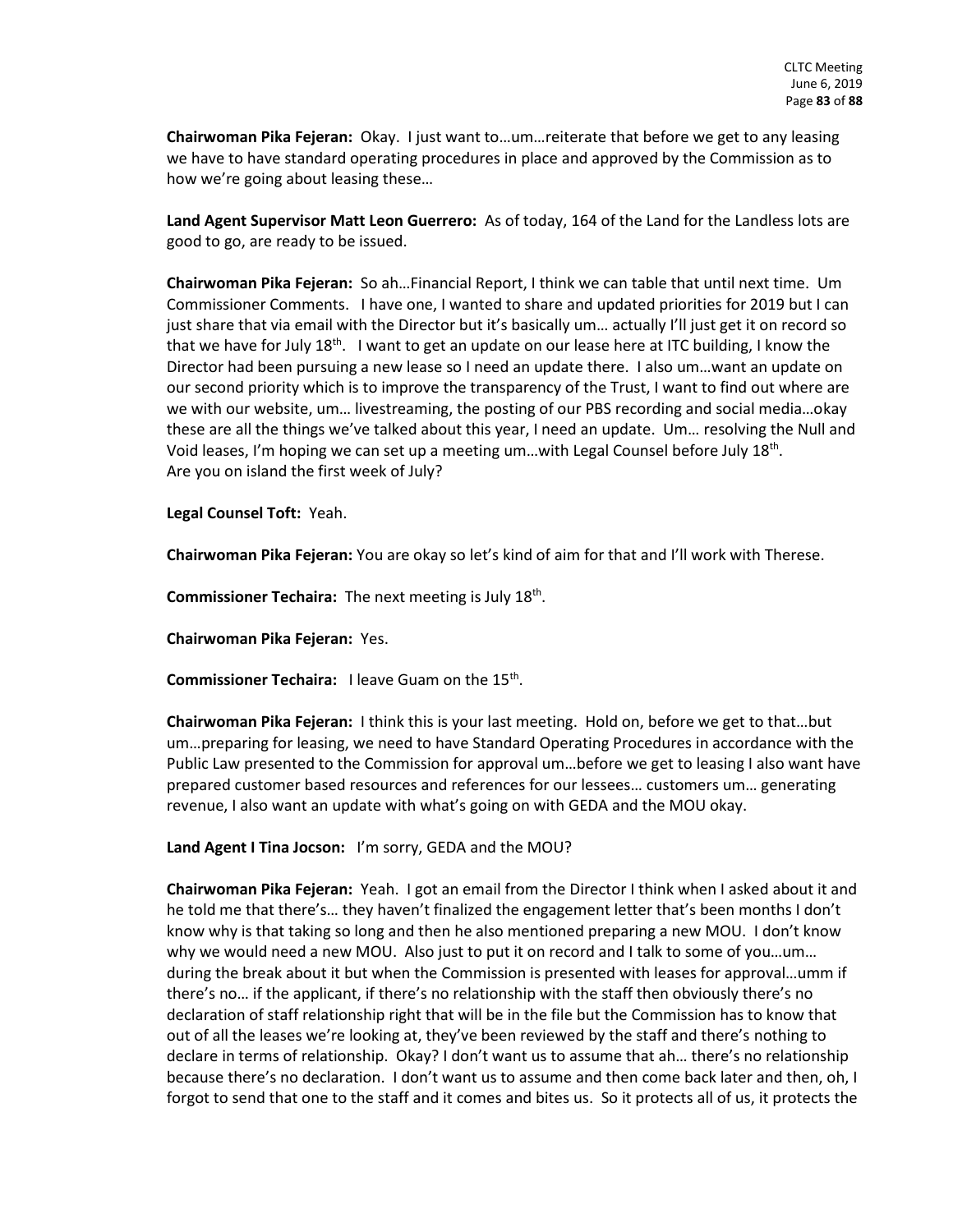staff that says, yes we looked at it, there's no relation and then it protects the Commission that we are doing our due diligence to make sure that policy is followed. Okay? Otherwise, thank you guys. You guys have really been kind of flying and you guys are doing a really good job and I can imagine it's been difficult without the Director but we're a team right?

**Land Agent II Glenn Eay:** Go team!

**Chairwoman Pika Fejeran:** Go team go!

**Land Agent I Tina Jocson:** Madam Chair, did you want to bring up regarding listing the names on the agenda?

**Chairwoman Pika Fejeran:** Oh yeah. Um Legal Counsel we were in preparing this report we were kind of going back and forth… do we want ah… like under Constituent Matters, do we have to list names with the Constituent to comply with open government or is this catch all constituent matters sufficient.

**Legal Counsel Toft:** I think catch all is sufficient

**Chairwoman Pika Fejeran:** Okay. So we'll just stick to that. Okay I just want to make sure that the resolution for Bill 76-35 is revised. I think the Director's leave ends today? Is he back tomorrow or is he back Monday? I think Monday, because he's going to have to present testimony against that bill. I'm not going to be able to present the testimony.

**Commissioner Santos:** Pika's gonna pay you time in a half. Over time…

**Chairwoman Pika Fejeran:** Comp time right. You guys can do comp time?

**Land Administrator Margarita Borja:** Comp time.

**Chairwoman Pika Fejeran:** I'll give the Director a call. And then we'll see the Director's report tomorrow right?

**Commissioner Techaira:** Motion to adjourn

**Chairwoman Pika Fejeran:** We are adjourn. Thank you!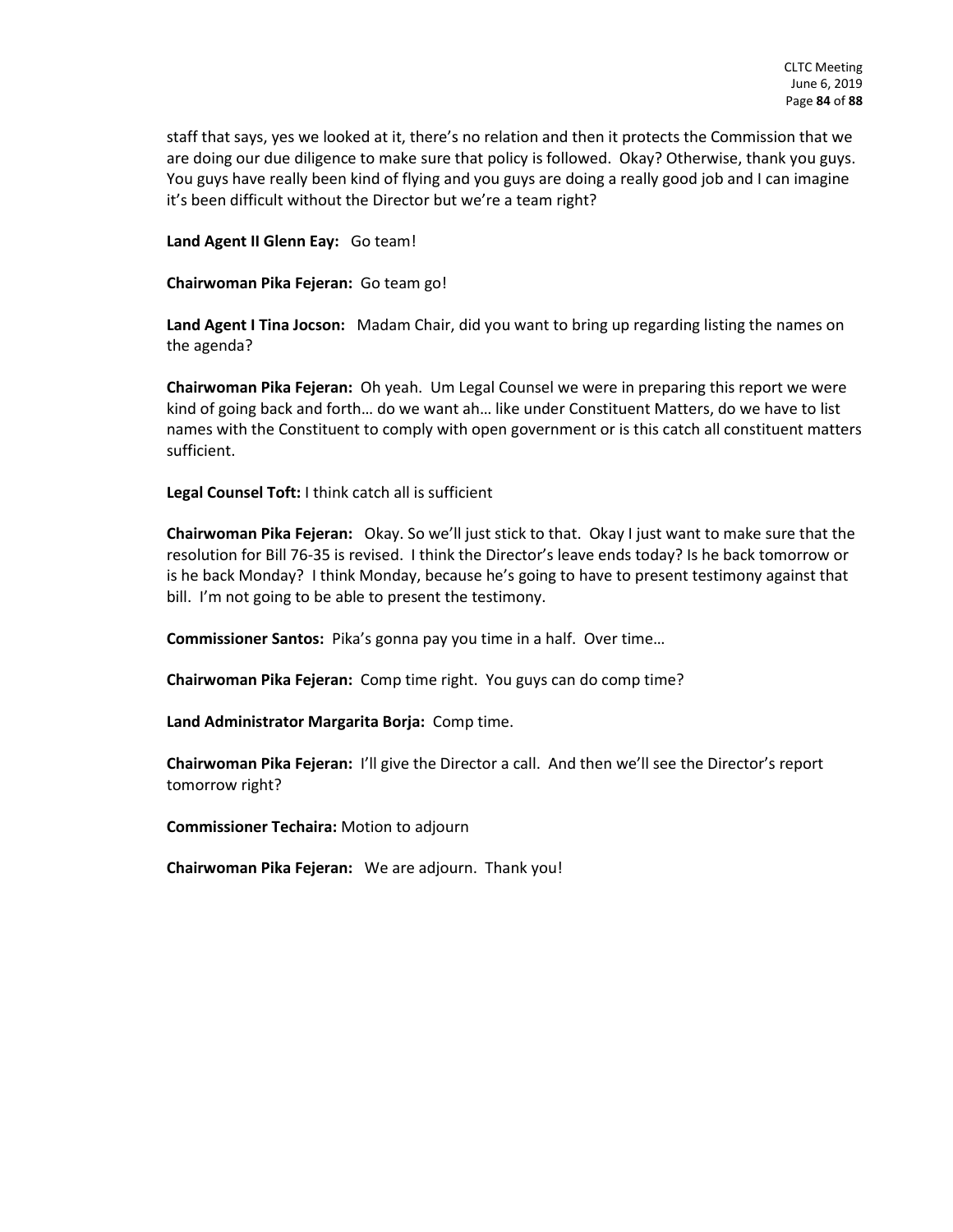CLTC Meeting June 6, 2019 Page **85** of **88**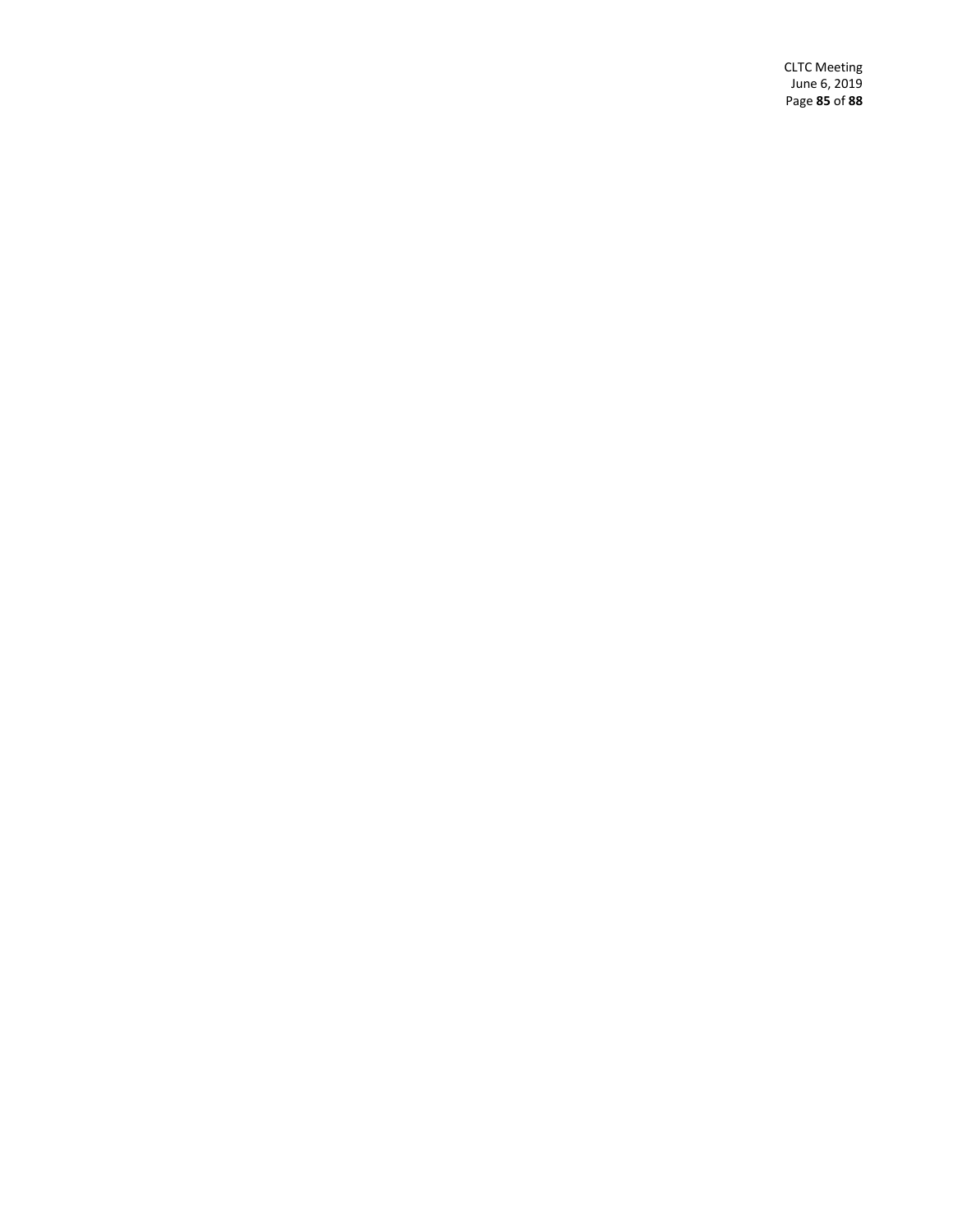CLTC Meeting June 6, 2019 Page **86** of **88**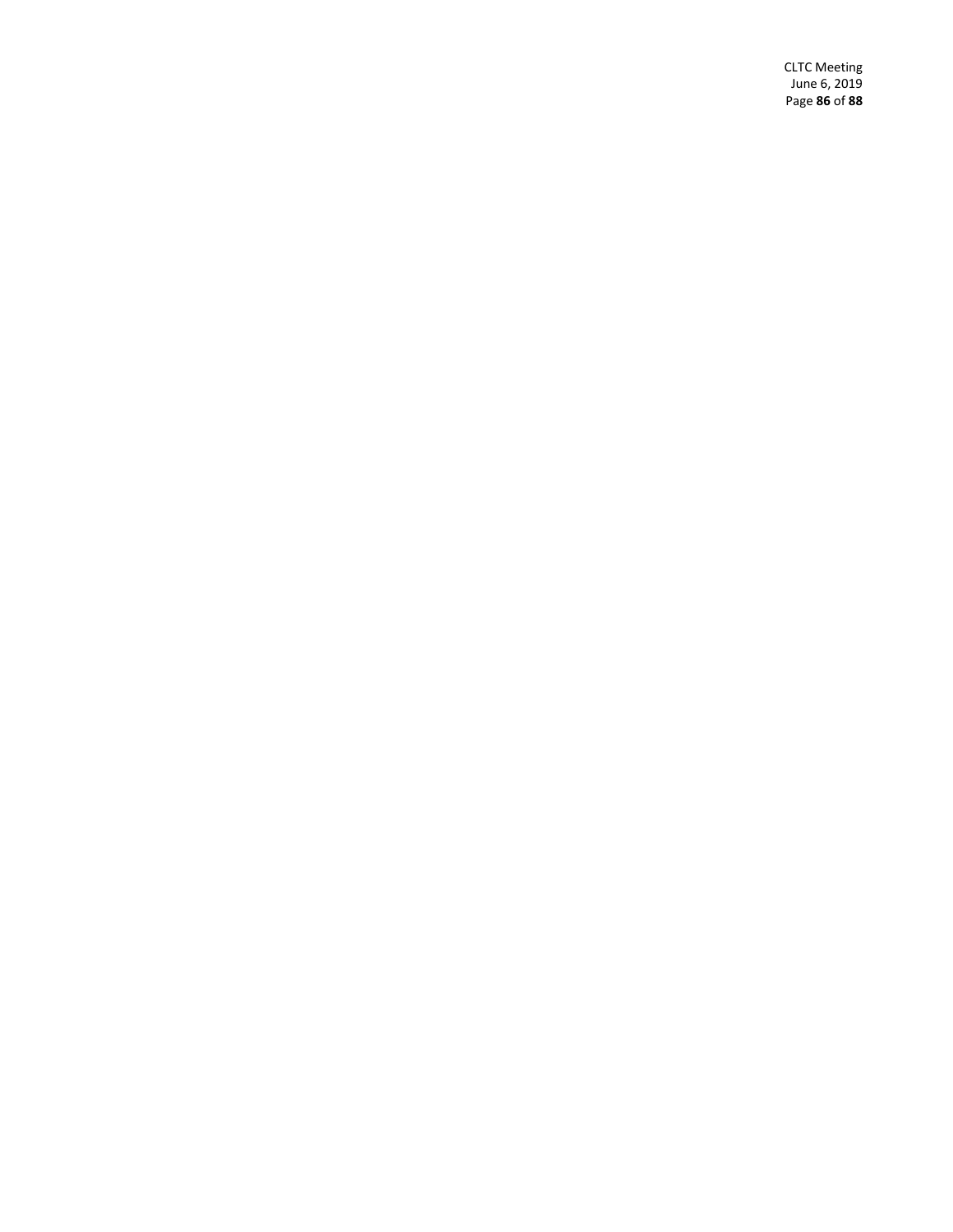CLTC Meeting June 6, 2019 Page **87** of **88**